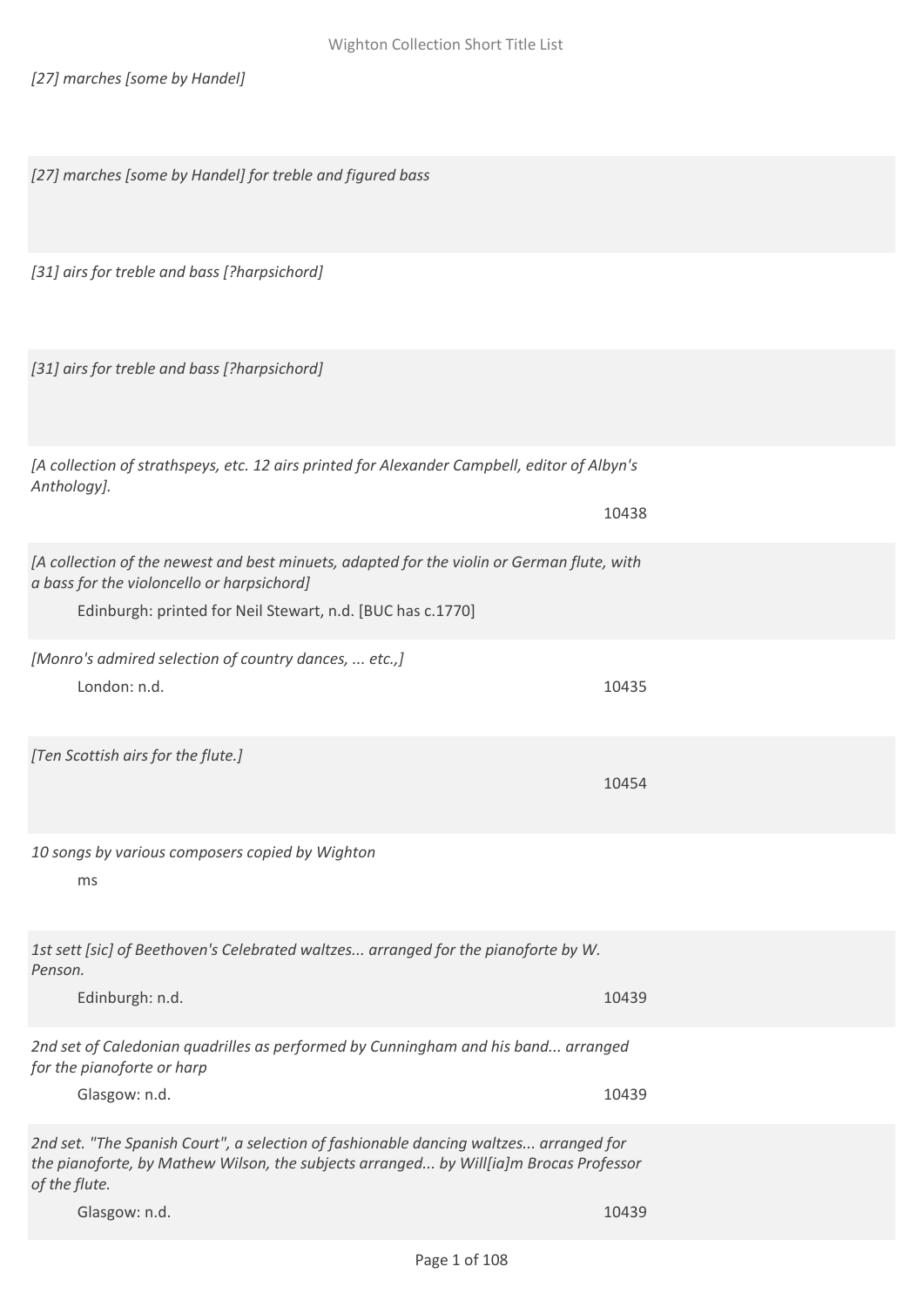| 4 cottillions or quick steps arranged for the pianoforte.                                                                                                                                      |       |
|------------------------------------------------------------------------------------------------------------------------------------------------------------------------------------------------|-------|
| Edinburgh n.d.                                                                                                                                                                                 | 10439 |
|                                                                                                                                                                                                |       |
| 4 cottillions or quick steps arranged for the pianoforte.                                                                                                                                      |       |
| Edinburgh: n.d.                                                                                                                                                                                | 10439 |
|                                                                                                                                                                                                |       |
| 4th collection of strathspeys and dances for the pianoforte or harp 3d edition corrected<br>and improved by Nathaniel Gow                                                                      |       |
| Edinburgh: Purdie [n.d.]                                                                                                                                                                       | 10479 |
| 4th. set of Caledonian quadrilles arranged for the pianoforte or harp by William<br>Cunningham                                                                                                 |       |
| Glasgow: n.d.                                                                                                                                                                                  | 10439 |
| 5th collection of strathspeys, reels, etc., for the pianoforte or harp 3d edition, corrected<br>and improved by Nath[aniel] Gow                                                                |       |
| Edinburgh: Purdie [n.d.]                                                                                                                                                                       | 10479 |
| 6th collection of strathspeys, reels and slow tunes for the pianoforte, harp, violin &<br>violoncello                                                                                          |       |
| Edinburgh: Purdie [n.d.]                                                                                                                                                                       | 10479 |
| A 2nd collection of airs and marches for 2 violins, German flutes and hautboys, all of<br>which have basses for the violoncello or harpsichord.<br>Edinburgh: N Stewart, n.d. [BUC has c.1770] |       |
| A 2nd collection of airs and marches for 2 violins, German flutes and hautboys, all of<br>which have basses for the violoncello or harpsichord.<br>Edinburgh: N Stewart, n.d. [BUC has c.1770] |       |
| A 2nd set of the favorite [sic] Fuzileers quadrilles for the pianoforte by John Ledsam.                                                                                                        |       |
| Edinburgh: n.d.                                                                                                                                                                                | 10439 |
| A 2nd set of three celebrated waltzes composed by Mozart arranged for the pianoforte<br>by W. Penson.                                                                                          |       |
| Edinburgh: n.d. (2nd Edition)                                                                                                                                                                  | 10439 |
| A 4th collection of 16 of the most favourite minuets with their basses neatly fitted for<br>the German flute, violin or harpsichord.                                                           |       |
| London: n.d.                                                                                                                                                                                   | 10440 |
| A 4th set of three celebrated waltzes composed by Mozart arranged for the pianoforte<br>by W. Penson.                                                                                          |       |
| Edinburgh: n.d.                                                                                                                                                                                | 10439 |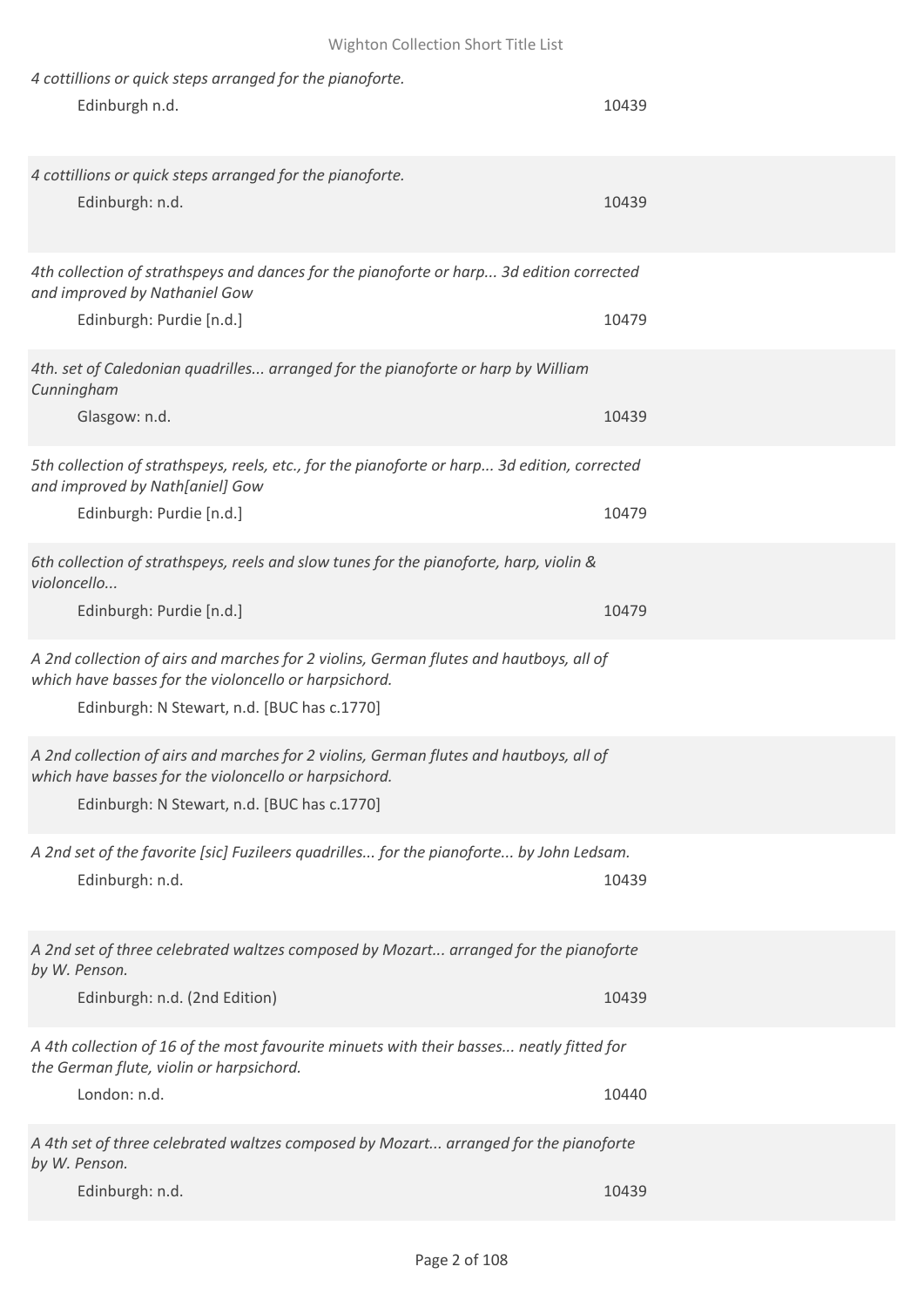*A 5th collection of 16 of the most favourite minuets with their basses... neatly fitted for the German flute, violin or harpsichord.*

London: n.d. 10440

*A 5th set of admired quadrilles, including the favorite [sic] air "We're a noddin", and the finale "La Buckingham", with the variations for the pianoforte, with a flute or violin accompaniment by John H. Gow.*

London: n.d. 10439

*A choice collection of 180 loyal songs, all of them written since the two late plots (viz.) The horrid Salamanca Plot in 1678, and the Fanatical Conspiracy in 1683, intermixt with some new love songs...*

London: N[athaniel] T[hompson], 1685

*A choice collection of ancient and modern Scots songs adapted for the voice, pianoforte, German flute, or harpsichord, chiefly selected from the celebrated poets, Ramsay, Burns, etc.*

London: William Boag n.d. [1803] 7081

*A choice collection of Scots reels or country dances and strathspeys, with a bass for the violincello or harpsichord.*

Edinburgh: Robert Ross, n.d.

*A choice collection of Scots reels or country dances and strathspeys, with a bass for the violincello or harpsichord.*

Edinburgh: Hamilton, J., n.d.

*A collection of airs and marches for two violins or German flutes, some of which have basses.*

London: Robert Bremner, n.d. [1st edition 1757]

*A collection of catches, canons, glees, duetts [sic], etc. selected from the works of the most eminent composers, antient [sic] and modern. [volumes 3 and 4]*

See note for details.

*A collection of catches, canons, glees, duetts [sic], etc., selected from the works of the most eminent composers, antient [sic] and modern. [vols. 1 and 2]*

See note for details.

*A collection of Highland Strathspey and reels*

Glasgow: McFadyen, n.d. 10435

*A collection of highland strathspey reels, selected from the best authors, with a bass for the violoncello or harp[sichor]d.*

Glasgow: McFadyen, J., n.d. 10494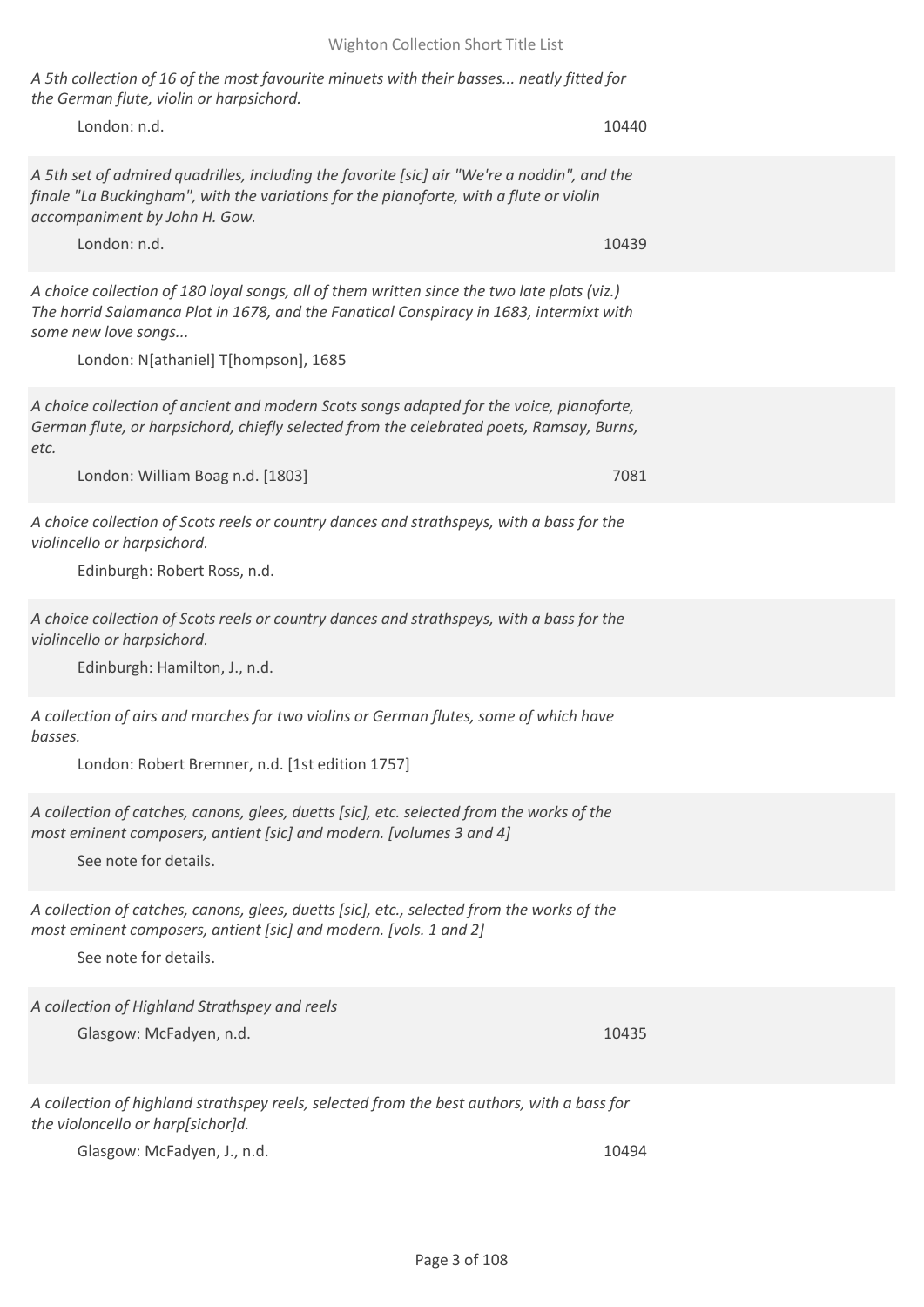| A collection of lessons for the harpsichord compos'd by Sigr. Kunzen, Kellery, Agrell, and<br>Hoppe.                                                                                                                     |       |
|--------------------------------------------------------------------------------------------------------------------------------------------------------------------------------------------------------------------------|-------|
| London: n.d. [1762]                                                                                                                                                                                                      | 31959 |
| A collection of marches and airs for violins, German flutes, and hautboys, the most of<br>which have basses for the violoncello or harpsichord, published in 12 numbers.<br>Edinburgh: Neil Stewart, n.d. [BUC has 1761] |       |
| A collection of much admired marches, quick steps, airs, etc., composed by a lady and<br>very generously given (with permission to be published) to Nath[aniel] Gow.<br>Edinburgh: n.d. [c.1796]                         | 7070  |
| A collection of new strathspey reels. etc., with a bass for the violoncello or harpsichord,<br>with additions, the bass's corrected by P. Urbani<br>Edinburgh: Urbani & Liston, n.d.                                     | 10495 |
| A collection of original music consisting of slow airs, strathspeys, reels, quadrilles,<br>waltzes, hornpipes, etc., adapted for the pianoforte or violin and violoncello, by a citizen.<br>Aberdeen: James Daniel, 1840 | 10468 |
| A collection of Scotch Galwegian and Border tunes for the violin and pianoforte, with a<br>bass for the violoncello or harpsichord selected by Robert Riddell.<br>Edinburgh: n.d. [1794]                                 | 10449 |
| A collection of the newest and best minuets, adapted for the violin or German flute, with<br>a bass for the violoncello or harpsichord<br>Edinburgh: printed for Neil Stewart, n.d. [BUC has c.1770]                     |       |
| A collection of the newest and best minuets, adapted for the violin or German flute, with<br>a bass for the violoncello or harpsichord<br>Edinburgh: printed for Neil Stewart, n.d. [BUC has c.1770]                     |       |
| A collection of the newest and best reels or country dances, adapted for the violin or<br>German flute, with a bass for the violoncello or harpsichord.<br>Edinburgh: printed for Neil Stewart, n.d. [BUC has c.1761-63] |       |
| A collection of the newest and best reels or country dances, adapted for the violin or<br>German flute, with a bass for the violoncello or harpsichord.<br>Edinburgh: printed for Neil Stewart, n.d. [BUC has c.1761-63] |       |
| A complete preceptor for the clarinet containing the most approved instructions<br>explained in a simple manner, with a progressive series of popular airs and duets.<br>London: G. Astor & Co., n.d. [c.1802]           |       |
| A complete repository of old and new Scotch strathspeys, reels, and jigs adapted for the<br>German flute.                                                                                                                |       |

Edinburgh: Gow & Shepherd, n.d.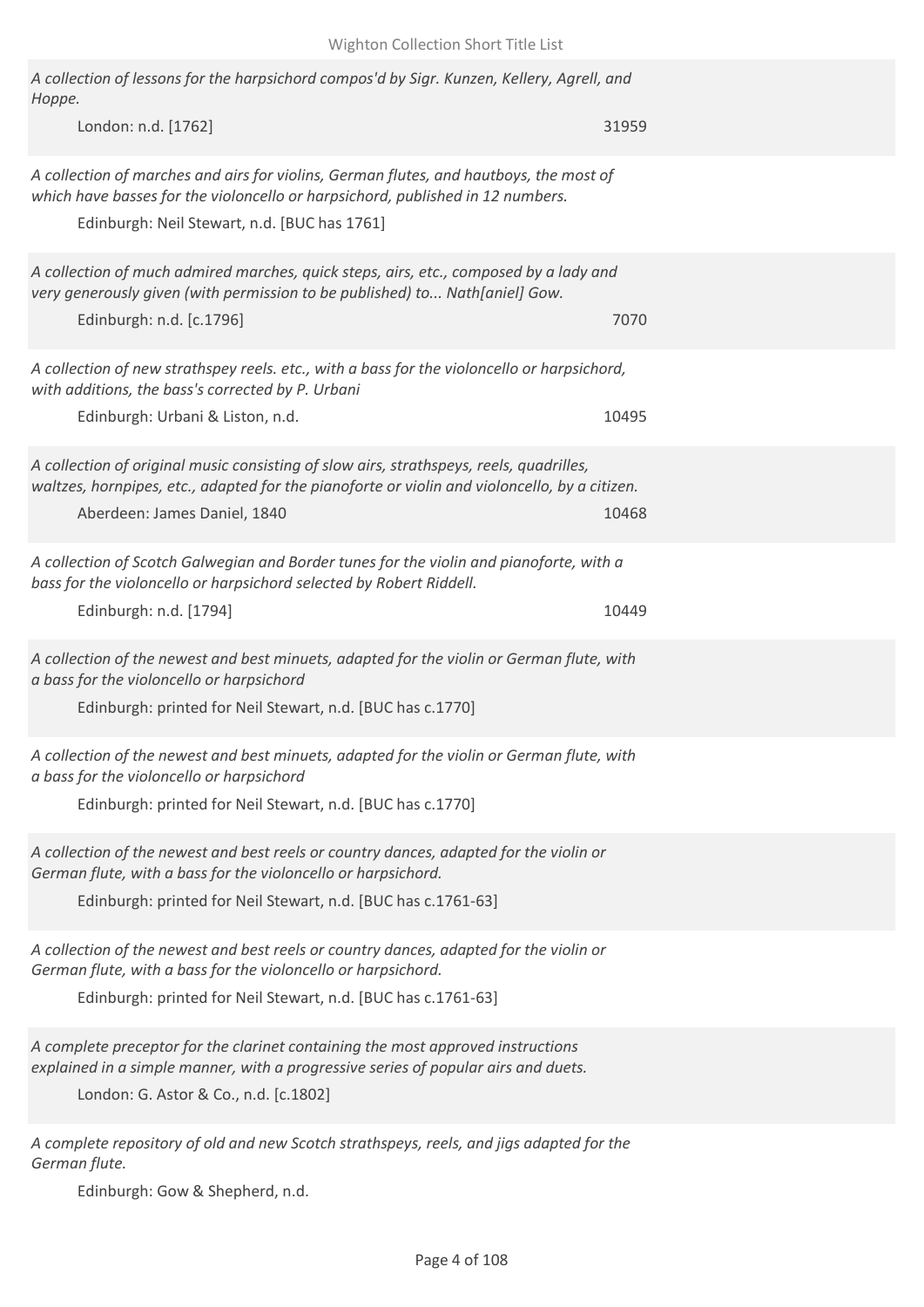| Wighton Collection Short Title List                                                                                                                                                                                     |       |
|-------------------------------------------------------------------------------------------------------------------------------------------------------------------------------------------------------------------------|-------|
| A curious selection of favourite tunes, with variations, to which is added upwards of 50<br>favourite Irish airs, for the German flute or violin, with a bass for the harpsichord or<br>violincello                     |       |
| Edinburgh: for J Brysson, no date [1791]                                                                                                                                                                                | 31994 |
| A favorite [sic] collection of Scots tunes and Highland airs, for the violin or German flute,<br>with a bass for the violoncello or harpsichord by W. McGibbon, J. Oswald and others.<br>Glasgow: Ja[me]s Aird, n.d.    |       |
| A favorite [sic] march and quick step composed by a young lady for the Edin[bu]r[gh]<br>Royal Highland Volunteers.                                                                                                      |       |
| Edinburgh: printed and sold by Gow & Shepherd, n.d [1794?]                                                                                                                                                              | 10438 |
| A favorite [sic] new strathspey and two jiggs, composed by a lady.                                                                                                                                                      |       |
| Edinburgh: printed and sold by James Muir, n.d.                                                                                                                                                                         | 10438 |
| A favorite [sic] set of quadrilles for 1822, expressly adapted for the figures of the 1st set<br>of quadrilles, and arranged for the pianoforte by Nath[aniel] Gow.                                                     |       |
| Edinburgh: n.d.                                                                                                                                                                                                         | 10439 |
| A favourite dance in which is introduced the much admired military hornpipe, as danced<br>at Mr. Stewart's ball in George's Street assembly rooms, 22d. March 1805, arranged by<br>him for the pianoforte.              |       |
| Edinburgh: printed and sold by William Whyte, n.d. [1803?]                                                                                                                                                              | 10438 |
| A hymn to the God of Abraham. In three parts: adapted to a celebrated air, sung by the<br>priest, Signior Leoni, &c. at the Jew's Synagogue in London.<br>Dundee: 1781                                                  |       |
| A lexicon of music. A---Andantino                                                                                                                                                                                       | 25793 |
| A new collection of Scots and English tunes adapted to the guittar [sic], with some of the<br>best songs out of the "Beggar's Opera" and other curious ballads, most of them within the<br>compass of the common flute. |       |
| Edinburgh: Steuart [sic: Stewart], Neil, n.d.                                                                                                                                                                           |       |
| A new selection of most admired original Irish airs never before printed, arranged for the<br>piano forte, violin, or flute.                                                                                            |       |
| Dublin: Hime, n.d.                                                                                                                                                                                                      | 10448 |
| A new set of quadrilles, waltzes and Spanish country dances, performed by Mr. Gow and<br>his Band, and taught at the Academy of Messrs. Dun & Son.                                                                      |       |
| Edinburgh: n.d.                                                                                                                                                                                                         | 10439 |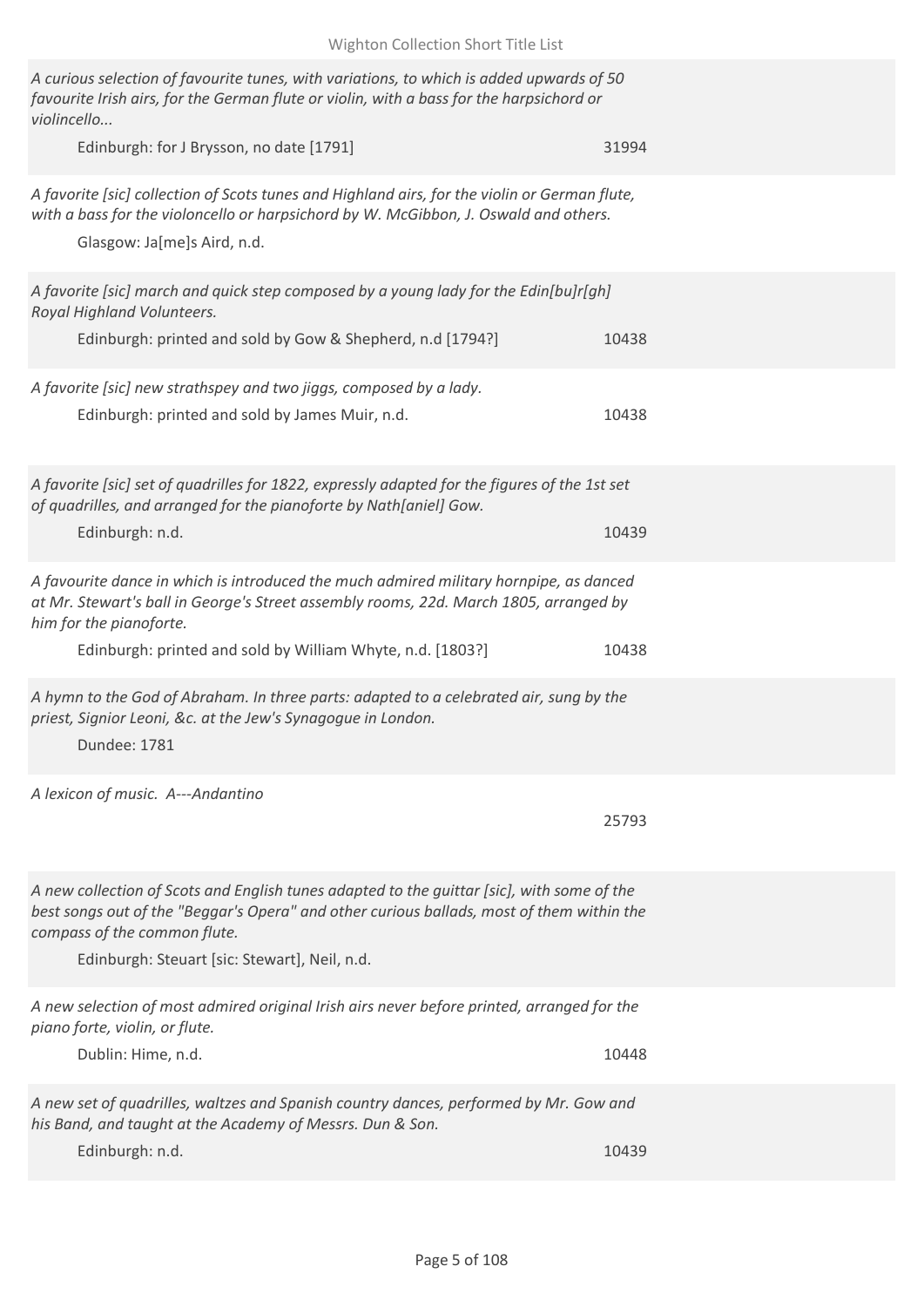## *A select collection of all the marches, minuets, waltzes and airs...*

Edinburgh: N Corri, n.d. [1809]

| A selection of original German airs and waltzes never before published arranged for the<br>pianoforte. No. 1.                                                                                        |       |
|------------------------------------------------------------------------------------------------------------------------------------------------------------------------------------------------------|-------|
| Edinburgh n.d.                                                                                                                                                                                       | 10439 |
| A selection of the most favourite Scots songs, chiefly pastoral, adapted for the<br>harpsichord, with an accompaniment for a violon, by eminent masters and a dissertation<br>on the Scottish music. |       |
| London: William Napier, 1790-94                                                                                                                                                                      | 10432 |
| A selection of the most popular and fashionable dances arranged as rondeaus [sic] for the<br>pianoforte.                                                                                             |       |
| Liverpool: Hime & Son, n.d. [1806]                                                                                                                                                                   | 10435 |
| A series of new French country dances with their appropriate figures arranged by Dun &<br>Son. Nos. 1-3.                                                                                             |       |
| Edinburgh: n.d.                                                                                                                                                                                      | 10439 |
| A set of original waltzes composed [and] arranged by a lady.<br>Edinburgh: n.d.                                                                                                                      | 10439 |
| A Turkish quick step, A march                                                                                                                                                                        | 10435 |
| Accordion preceptor, the: a complete course of lessons on music with instructions, and<br>selection of favourite airs, figured for the French-accordion.<br>Glasgow: William Hamilton, 1849          |       |
| Airs for melody instrument                                                                                                                                                                           |       |
| Anacreontic Museum, the; or, thirty select catches, canons, glees (from the works of the<br>most eminent masters)<br>London: Henry Playford, n.d.                                                    |       |
| Ancient Scotish [sic] melodies, a selection from the Scotish songs and airs of the Skene<br>manuscript, arranged with symphonies and accompaniments by G.F. Graham and Finlay                        |       |

*Dun.*

London: n.d. 31985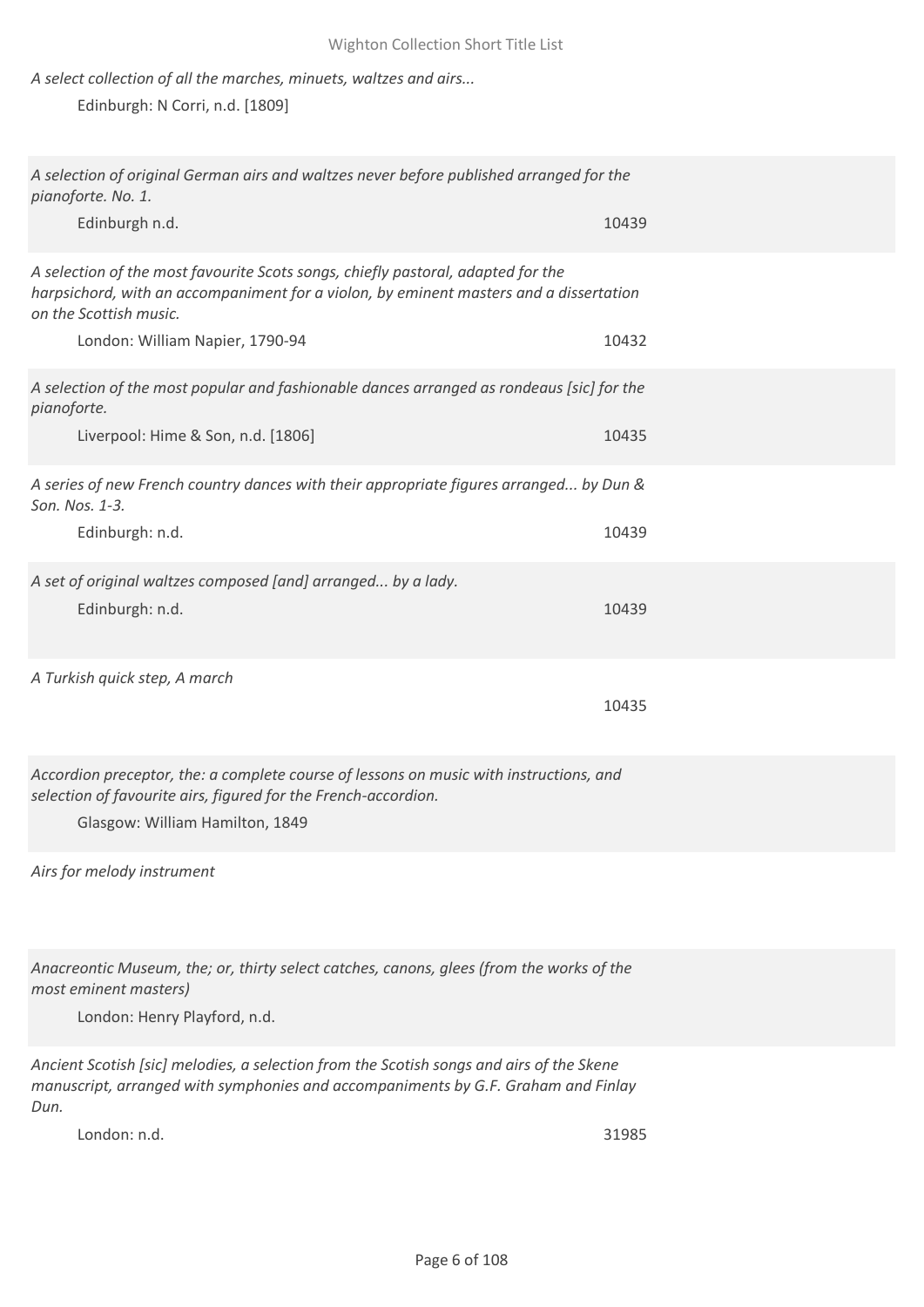*Antidote against melancholy, An: being a collection of four score merry songs, wherein those on the same subject and key are placed in an agreeable succession, in relation to the different measures...*

London: printed for Daniel Browne, 1749

*Antiphona ad Secundas Vesperas Epiphaniae Domini.*

*Apollo, the or, Harmonic Miscellany: containing English, Scotch, and Irish songs, duets, ballads, etc., with the music accurately printed for the voice, violin, German flute, etc.*

London: Champante & Whitrow 1814

*Apollo's Banquet*

London: J. Walsh, n.d. [BUC has c.1752]

*Apollo's Banquet: a collection of favourite song tunes, comic dances, etc., perform'd at the theatres, collected for the improvement of young practitioners on the German flute or harpsichord.*

London: J. Walsh, n.d. [BUC has c.1752]

*Apollo's banquet: containing instructions and variety of new tunes, ayres, jiggs, and several new Scotch tunes for the treble violin, to which is added the tunes of the newest French dances...*

London: In the Savoy, printed by E Jones for Henry Playford,

*Apollo's Cabinet; or the Muse's delight.*

Liverpool: John Sadler 1758

*Arabella, or the sisters, sung by Mr. Vernon, at Vaux-hall.*

10419

*Banquet, The: a selection from the music, vocal and instrumental, performed at the Grand Institutory dinner of the Caledonian Asylum...*

London: Chappell & Co. n.d. [1817] 7087

*Bassoon: complete instructions for the; containing the most useful directions and examples for learners, with a selection of the most admired songs, airs, duetts, etc.*

London: J. & G. Balls n.d. [c.1828]

*Battle of Prague, the: a sonata for the pianoforte or harpsichord, with accompaniments.* London: G. Goulding [c.1788] 7060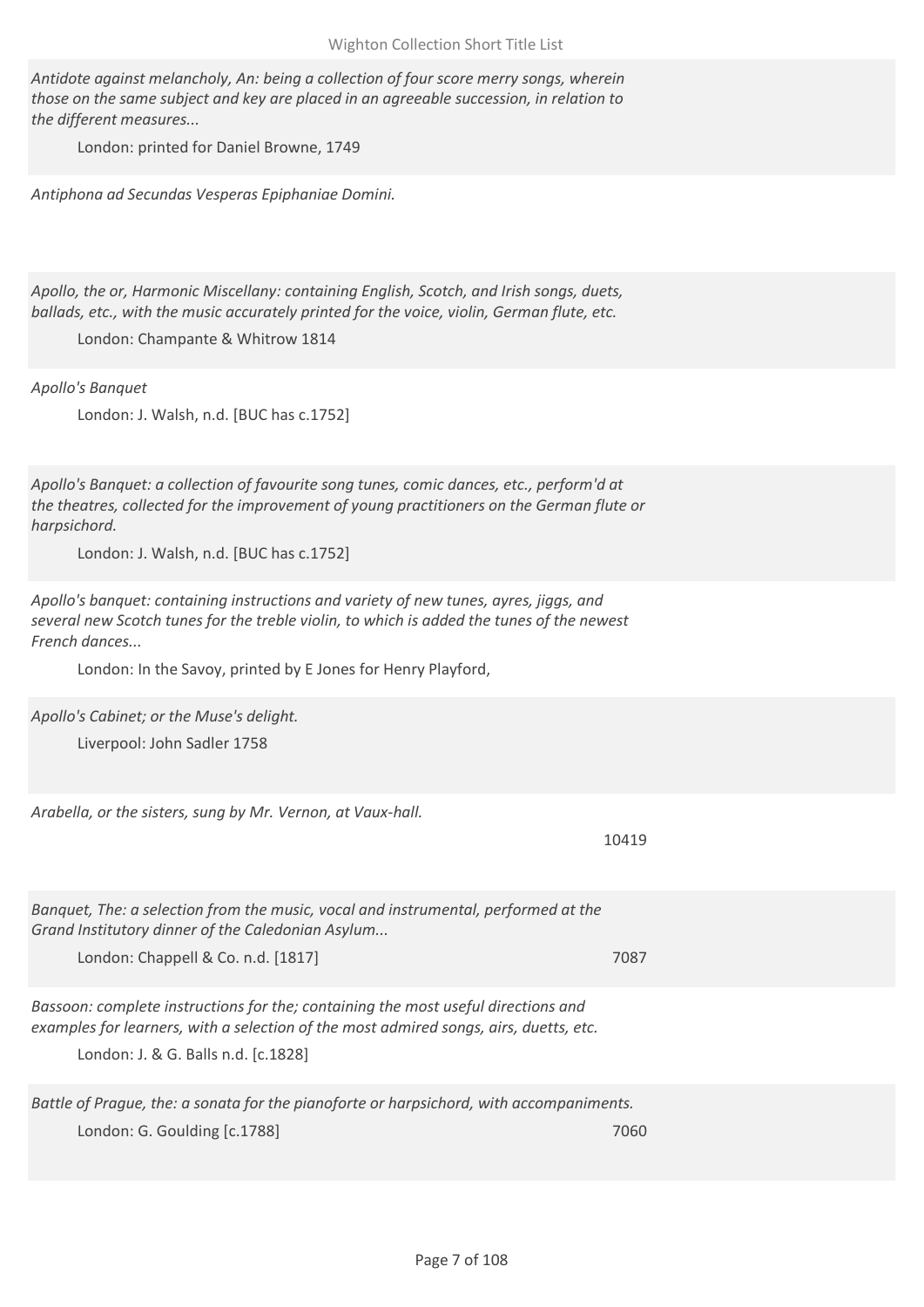*Beauties of melody, the; being a collection of the most admired airs national and foreign arranged for the german flute by an amateur, many of the airs may suit the flageolet or violin.*

Glasgow: J. McFadyen n.d. [1816]

*Betsy Bell and Mary Gray. A new rondo for the pianoforte with or without the additional keys.*

Edinburgh: Muir, Wood and Co. 8649

*Black jock, with variations.*

|  | Edinburgh: printed for and sold by John Sutherland n.d. [181] | 10434 |
|--|---------------------------------------------------------------|-------|
|--|---------------------------------------------------------------|-------|

*BLAIKIE Manuscript. Forty Scotch tunes, in the tablature of the Skene MS., for the viol da gamba.*

*Bonaparte's invincible regiments' march, and, Lord Wellington's Quick step, arranged for the pianoforte.*

Edinburgh n.d. [1808] 10435

*British Minstrel, the, and, Musical and Literary Miscellany: a selection of standard music, songs, duets, glees, choruses, etc., and articles in musical and general literature.*

Glasgow: Wm. Hamilton 1844-45

*British Musical Miscellany, the: being a collection of Scotch, English, and Irish songs, set to music, with proper keys for the voice, violin, German flute, and military fife.*

Edinburgh: Thos. Turnbull 1805

*British Musical Miscellany, the; or, The delightful grove: being a collection of celebrated English and Scotch songs, by the best masters set for the violin, German flute, the common flute, and harpsichord...*

London: J. Walsh n.d. [1734-]

*British Musical Miscellany, the; or, The delightful grove: being a collection of celebrated English and Scotch songs, by the best masters set for the violin, German flute, the common flute, and harpsichord...*

London: J. Walsh n.d. [1734-]

*British Musical Miscellany, the; or, The delightful grove: being a collection of celebrated English and Scotch songs, by the best masters set for the violin, German flute, the common flute, and harpsichord...*

London: J. Walsh n.d. [1734-]

*British Musical Miscellany, the; or, The delightful grove: being a collection of celebrated English and Scotch songs, by the best masters set for the violin, German flute, the common flute, and harpsichord...*

London: J. Walsh n.d. [1734-]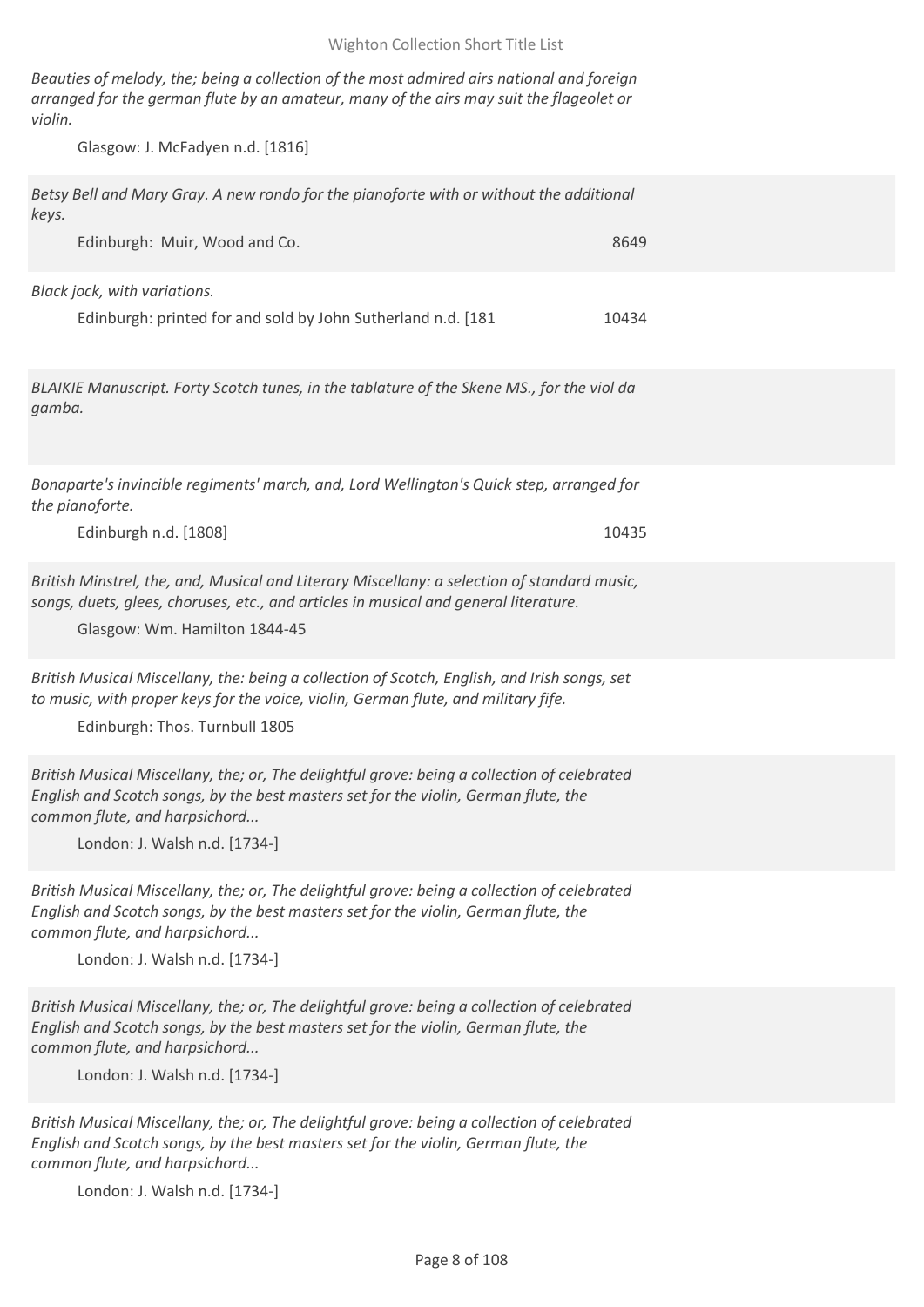| Wighton Collection Short Title List                                                                                                                                                                                                                  |       |
|------------------------------------------------------------------------------------------------------------------------------------------------------------------------------------------------------------------------------------------------------|-------|
| British Musical Miscellany, the; or, The delightful grove: being a collection of celebrated<br>English and Scotch songs, by the best masters set for the violin, German flute, the<br>common flute, and harpsichord                                  |       |
| London: J. Walsh n.d. [1734-]                                                                                                                                                                                                                        |       |
| British Musical Miscellany, the; or, The delightful grove: being a collection of celebrated<br>English and Scotch songs, by the best masters set for the violin, German flute, the<br>common flute, and harpsichord<br>London: J. Walsh n.d. [1734-] |       |
|                                                                                                                                                                                                                                                      |       |
| British Orpheus, the: being a selection of 270 songs and airs, adapted for the voice, violin,<br>German flute, flagelet, etc.; with jigs, dances, waltzes, etc., interspersed [edt. George<br>Nicholson].                                            |       |
| Stourport: George Nicholson n.d.                                                                                                                                                                                                                     |       |
| Buonaparte's march, as played on his entery [sic] into Mantua.<br>Edinburgh: printed for and sold by Gow & Shepherd n.d.                                                                                                                             | 10438 |
| Cahusac's Collection of new dances.                                                                                                                                                                                                                  |       |
| London n.d.                                                                                                                                                                                                                                          | 10435 |
| Calder Fair, and five other fashionable dances, arranged for the pianoforte.<br>Aberdeen: Davie & Morris n.d.                                                                                                                                        | 10435 |
| Caledonian Museum, the, for the flute [comprising a selection of Scotch, English, and Irish<br>dance tunes].<br>Edinburgh: Wood & Co. n.d. [after 1830]                                                                                              |       |
| Caledonian Museum, the; containing a favorite collection of ancient and modern Scots<br>tunes, adapted for the flageolet, flute, or violin.<br>Edinburgh: Alex. Robertson n.d. [c.1822-25]                                                           |       |
| Calliope; or, The Musical Miscellany; A select collection of the most approved English,<br>Scots, and Irish songs, set to music.<br>London: C. Elliot & T. Kay 1788                                                                                  |       |
| Cameron's new and improved flute tutor; or, guide to the art of play- ing the flute;<br>containing a complete course of lessons on music, with instructions, scales, and a<br>selection of popular airs.<br>Glasgow: George Cameron, n.d.            |       |
| Can du deelish, a celebrated Irish air, with variations for the pianoforte or harpsichord.<br>Dublin: Edmond Lee n.d.                                                                                                                                | 10434 |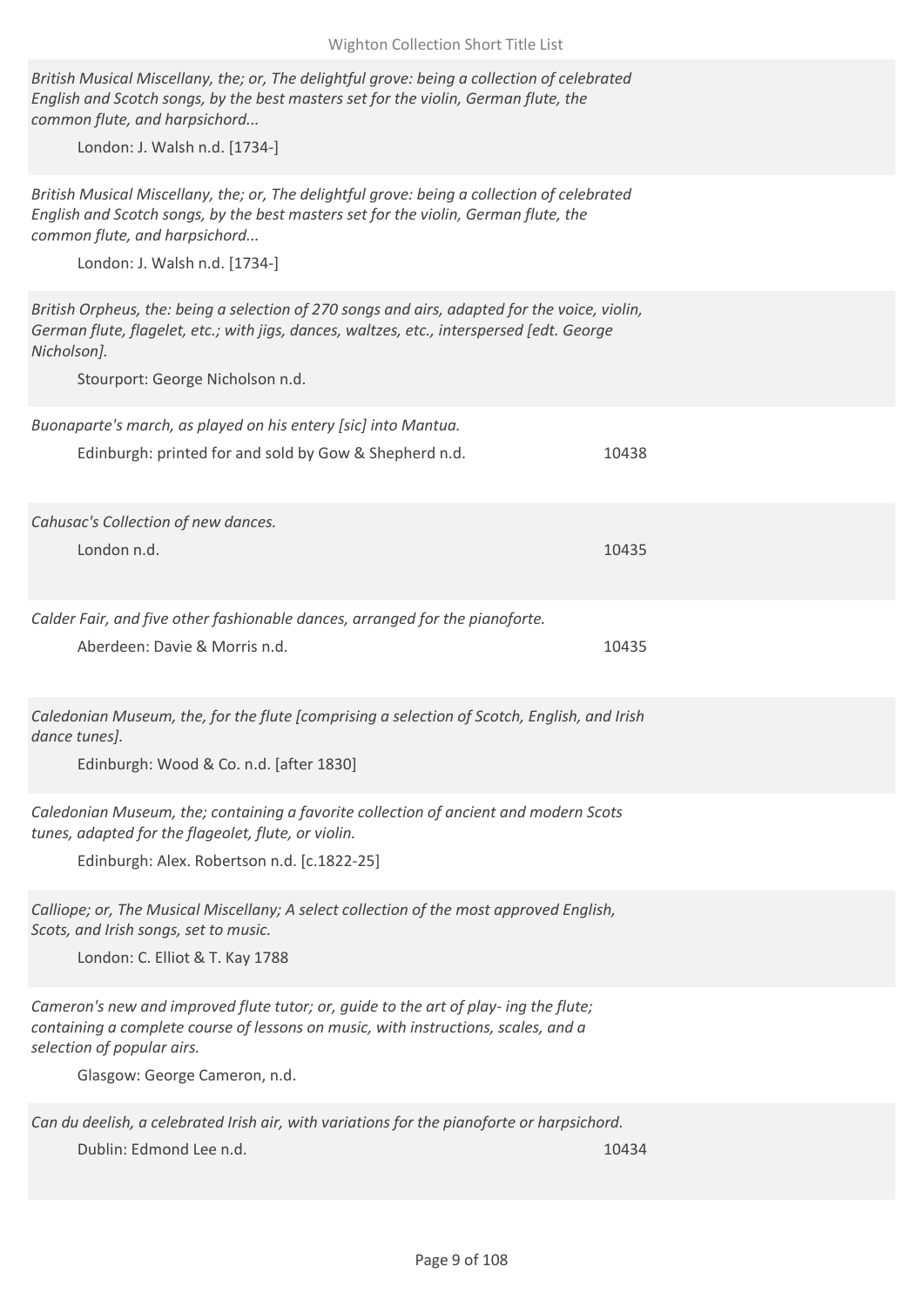## Wighton Collection Short Title List

*Catch Club, the; or, Merry Companions: being a choice collection of the most diverting catches for three and four voices, compos'd by the late Mr. Henry Purcell, Dr. John Blow, &c.*

London: Henry Playford n.d.

*Catch Club, the; or, Merry Companions: being a choice collection of the most diverting catches for three and four voices, compos'd by the late Mr. Henry Purcell, Dr. John Blow, &c.*

London: for I [=John] Walsh, n.d. [BUC has 1733]

*Charlsforde's second collection of annual dances for 1815, arranged for the pianoforte.* Glasgow: published for the author and sold at J. McFadyen's 10438

*Chrononhotonthologos the most tragical tragedy, etc.*

London 1749

*City of Dundee Waltz*

14706

*Clio and Euterpe; or, British harmony: an admired and rare collection of the most celebrated old English and Scotch songs, cantatas, duets, and trios, selected from the operas, oratorios, etc.,...*

London: Henry Roberts, 1762

*Clio and Euterpe; or, British harmony: an admired and rare collection of the most celebrated old English and Scotch songs, cantatas, duets, and trios, selected from the operas, oratorios, etc.,...*

London: John Welcker n.d. [c.1779]

*Clio and Euterpe; or, British harmony: an admired and rare collection of the most celebrated old English and Scotch songs, cantatas, duets, and trios, selected from the operas, oratorios, etc.,...*

London: John Welcker n.d. [c.1779]

*Clio and Euterpe; or, British harmony: an admired and rare collection of the most celebrated old English and Scotch songs, cantatas, duets, and trios, selected from the operas, oratorios, etc.,...*

London: John Welcker n.d. [c.1779]

*Clio and Euterpe; or, British harmony: an admired and rare collection of the most celebrated old English and Scotch songs, cantatas, duets, and trios, selected from the operas, oratorios, etc.,...*

London: John Welcker n.d. [c.1779]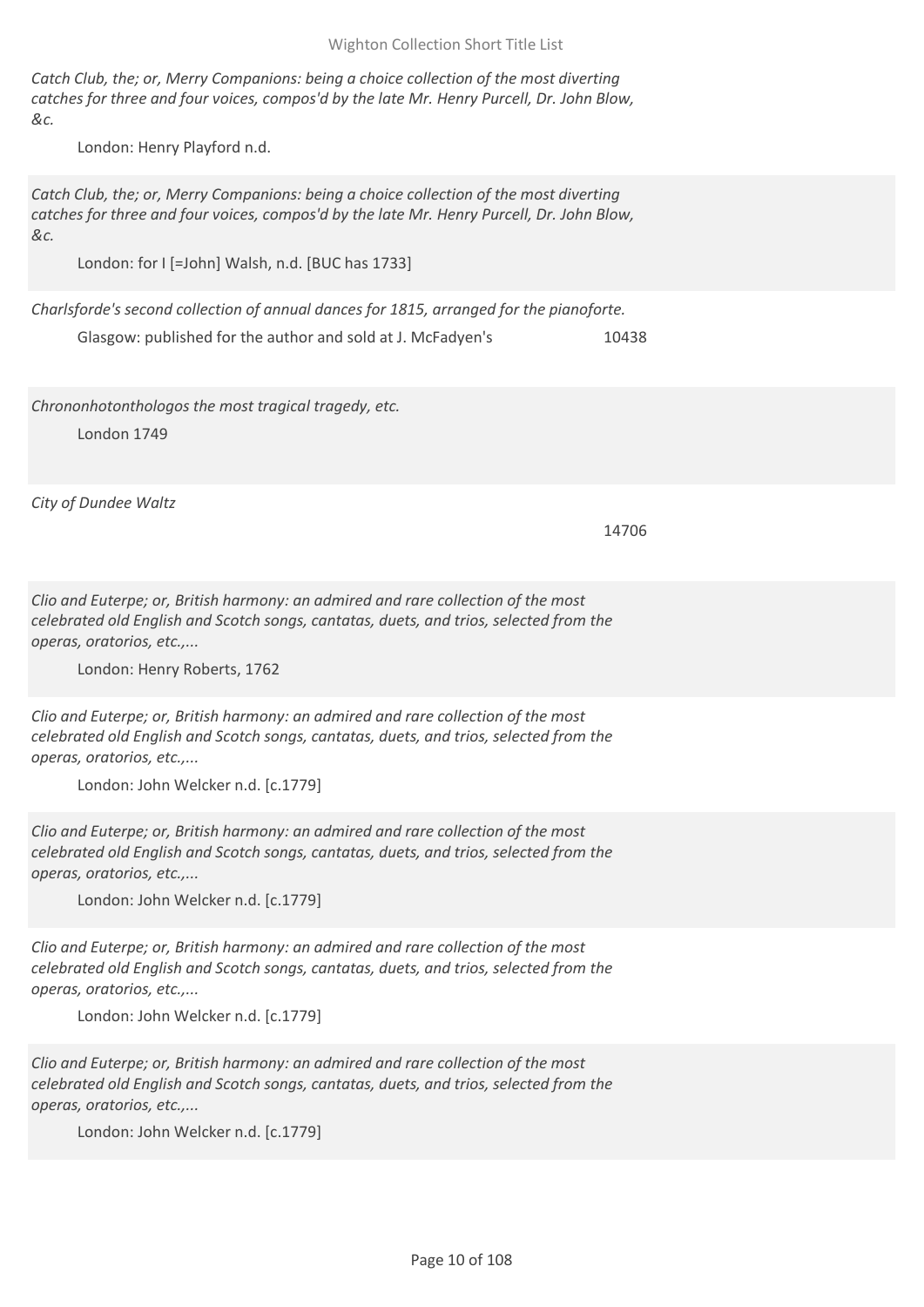Wighton Collection Short Title List

*Clio and Euterpe; or, British harmony: an admired and rare collection of the most celebrated old English and Scotch songs, cantatas, duets, and trios, selected from the operas, oratorios, etc.,...*

London: Henry Roberts, 1758

| Collection of favourite dances. Nos. 34 and 35.<br>London: G. Walker [Wighton: 1812]                                                                                                                                                  | 10435 |
|---------------------------------------------------------------------------------------------------------------------------------------------------------------------------------------------------------------------------------------|-------|
| Collection of Scots reels or country dances, with a bass for the violon-cello or harpsichord.<br>pp.II.96. [also 2nd. collection. Nos. 13-14, with the dance figures in the English style. pp.<br>$97-112$ .                          |       |
| London: Rob[er]t Bremner, n.d. [BUC has c.1765]                                                                                                                                                                                       |       |
| Come haste to the wedding, sung by Mrs. Scott and Mrs. Dorman in the new pantomime<br>call'd the "Elopement", at the Theatre Royal in Drury Lane.                                                                                     | 10419 |
|                                                                                                                                                                                                                                       |       |
| Comic tunes in Fortunatus; as they are perform'd at the Theatre Royal in Drury Lane; for<br>the violin, German flute, or hautboy, with a thorough bass for the harpsichord.                                                           |       |
| London: J. Oswald n.d. [1753]                                                                                                                                                                                                         | 10415 |
| Comic tunes in Queen Mab; as they are perform'd at the Theatre Royal in Drury Lane; set<br>for the violin, German flute, or hoboy, with a thorough bass for the harpsichord,                                                          |       |
| London: J. Oswald n.d. [1752]                                                                                                                                                                                                         | 10415 |
| Comic tunes in the Genii; as they are perform'd at the Theatre Royal in Drury Lane; set for<br>the violin, German flute, or                                                                                                           |       |
| London: J. Oswald n.d. [1752]                                                                                                                                                                                                         | 10415 |
| Compleat instructions for the guitar<br>London: Longman and Broderip, n.d.                                                                                                                                                            |       |
| Complete repository of original Scots slow strathspeys and dances. The dances arranged<br>as medleys for the harp, piano-forte, violin and violoncello.                                                                               |       |
| Edinburgh: Gow & Shepherd n.d.                                                                                                                                                                                                        | 10480 |
| Complete tutor for the German flute containing the easiest and best methods for learners<br>to obtain a proficiency, with useful directions, lessons, graces &c., by the most eminent<br>masters.<br>Edinburgh: John Sutherland, n.d. |       |
| Cunninghame's selection of the most popular dances as performed by him at all the<br>fashionable private & public balls in Glasgow & its vicinity. No. 2.                                                                             |       |
| Glasgow: printed and sold by White & De Monti, n.d.                                                                                                                                                                                   | 10438 |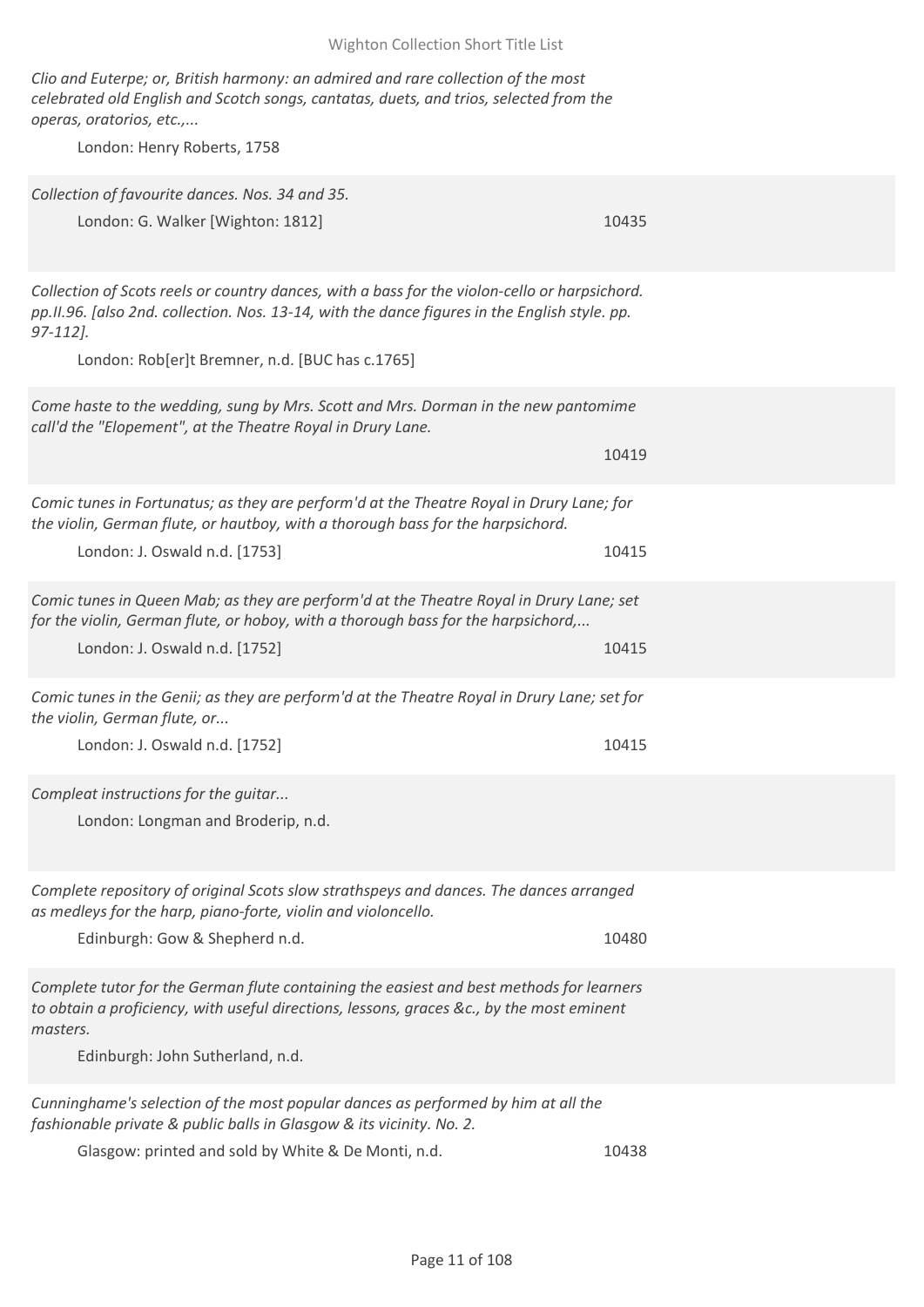| Cunningham's 3rd set of Scottish quadrilles as performed by him and his band arranged<br>for painoforte or harp<br>Glasgow: n.d.                                                       | 10439 |
|----------------------------------------------------------------------------------------------------------------------------------------------------------------------------------------|-------|
| Cunningham's miscellaneous selection of favourite waltzes dances &c., as perform'd by<br>him and his band at fashionable parties.<br>Glasgow: printed and sold by J. McFadyen, n.d.    | 10438 |
| Cunningham's new sett [sic] of dances waltzes &c., as performed by him & his band at the<br>assemblies & private balls.<br>Glasgow: printed and sold by J. McFadyen, n.d. [1811?]      | 10438 |
| Cunningham's selection of dances No. 1.<br>Glasgow: printed and sold by J. McFadyen n.d. [1822, reprint                                                                                | 10438 |
| Cunningham's selection of dances, The Duke of Kent's reel, as performed by him & his<br>band, at the Queens Assembly Ingram St., 6th Feb[rua]ry. 1818, with four other favorite        |       |
| [sic] tunes.<br>Glasgow: printed and sold at No. 621 Argyle Street, n.d.                                                                                                               | 10438 |
| Cunningham's selection of dances. Miss Pallatts fancy, with other four favorite [sic] tunes<br>for 1817.<br>Glasgow: printed and sold at No. 621 Argyle Street, n.d.                   | 10438 |
| Cunningham's selection of favorite [sic] dances with Miss McLean's reel, as performed at<br>the Glasgow and Paisley assemblys [sic].<br>Glasgow: printed and sold by J. McFadyen, n.d. | 10438 |
| Curious collection of Scots tunes, with variations for the violin, and a bass for the<br>violoncello, or harpsichord.                                                                  |       |
| Edinburgh: Muir, Wood & Co., n.d.<br>Curious collection of Scots tunes, with variations for the violin; with a bass for the<br>violincello or harpsichord.                             | 10502 |
| Edinburgh: Robert Bremner, n.d. [1759]<br>Curious collection of Scots tunes, with variations for the violin; with a bass for the                                                       | 31955 |
| violincello or harpsichord.<br>Edinburgh: Robert Bremner, n.d. [1759]                                                                                                                  | 31954 |
| Dances, marches, etc. A collection of Scots and other airs, with a bass for the harpsichord.                                                                                           |       |

London: n.d. [1730]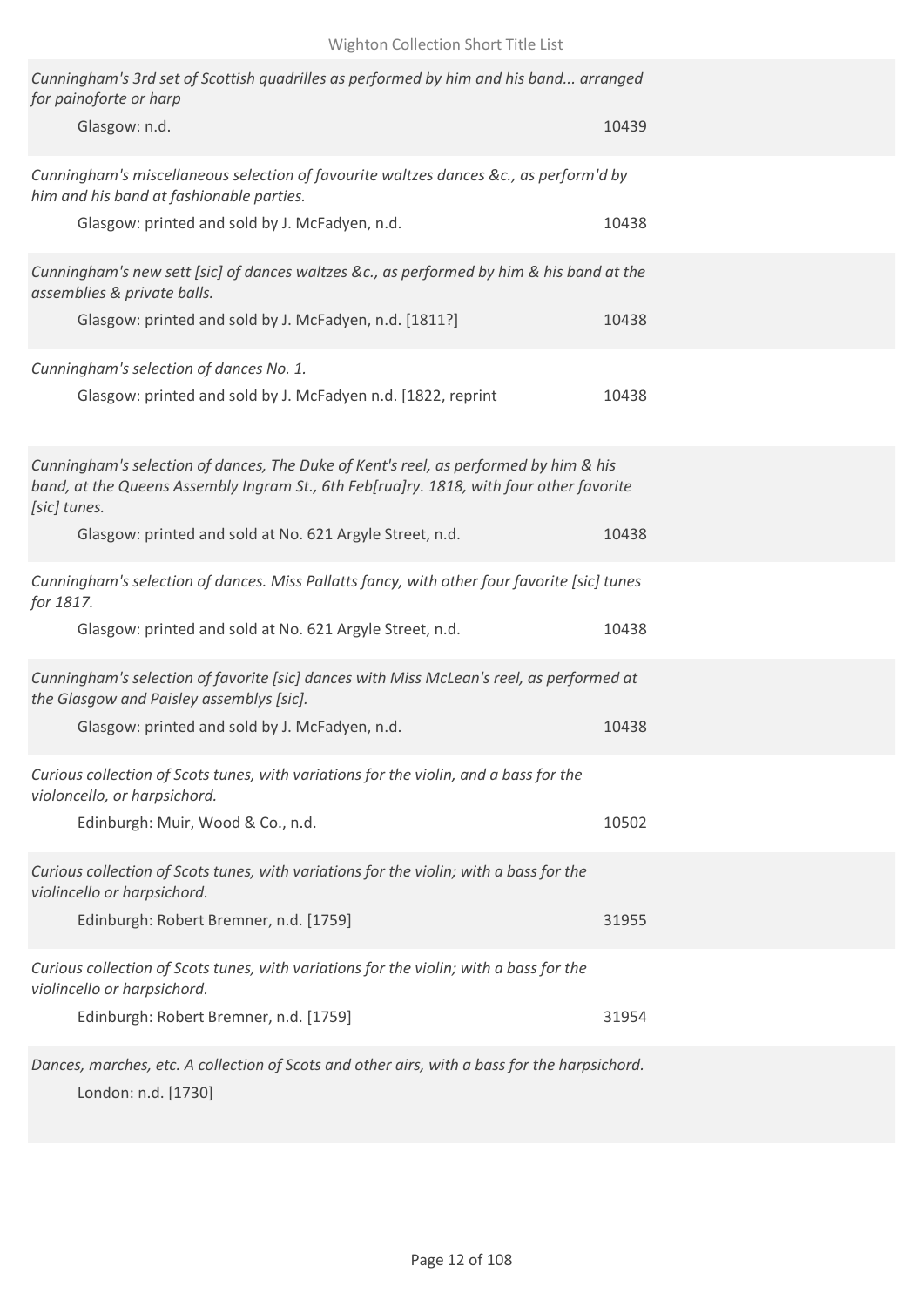*Dancing-master, The compleat country, containing great variety of dances, both old and new; particularly those performed at the several masquerades, together with all the choicest and most noted country...*

London: printed by H. Meere for J. Walsh, 1718

*Dancing-master, The second book of the compleat [sic] country, containing great variety of dances, both old and new; particularly those performed at the several masquerades, together with all the choicest and most noted country...*

London: printed by H. Meere for J. Walsh, 1719

*Davidson's Collection of Irish melodies, containing above three hundred airs adapted for the flute, violin, cornopean, accordian, etc.*

London: n.d.

*Davidson's Collection of Scottish melody, containing above 300 airs adapted for the flute, violin or any other treble instrument.*

London: n.d.

*Davidson's Collection of Welsh melodies, adapted for the flute etc.*

London: n.d.

*Davidson's Gems of Scottish minstrelsy containing the music and words of above 200 Scotch songs.*

London: n.d.

*Davidson's Universal melodist, consisting of the music and words of popular, standard and original songs, etc., arranged so as to be equally adapted for the sight-singer, the performer on the flute...*

London: 1847-48

*Davie's Caledonian flutist, comprising a selection of the most popular Scottish airs varied and adapted for one or two flutes.*

Aberdeen: n.d. 31993

*Davie's Caledonian repository of the most favorite [sic] Scottish slow airs, marches, strathspeys, reels, jigs, hornpipes, etc., expressly adapted for the violin, with a brief dissertation on Scottish music...*

Aberdeen: n.d. [1857]

*Davie's Music of the Church of Scotland, being a numerous selection of Psalm and Hymn tunes, ancient and modern, in four vocal parts, with an instrumental accompaniment, to which are prefixed remarks on Church...*

Aberdeen: n.d. 31988

*Davie's The chorister, being a choice collection of the most admired Psalm and Hymn tunes.*

Aberdeen: n.d.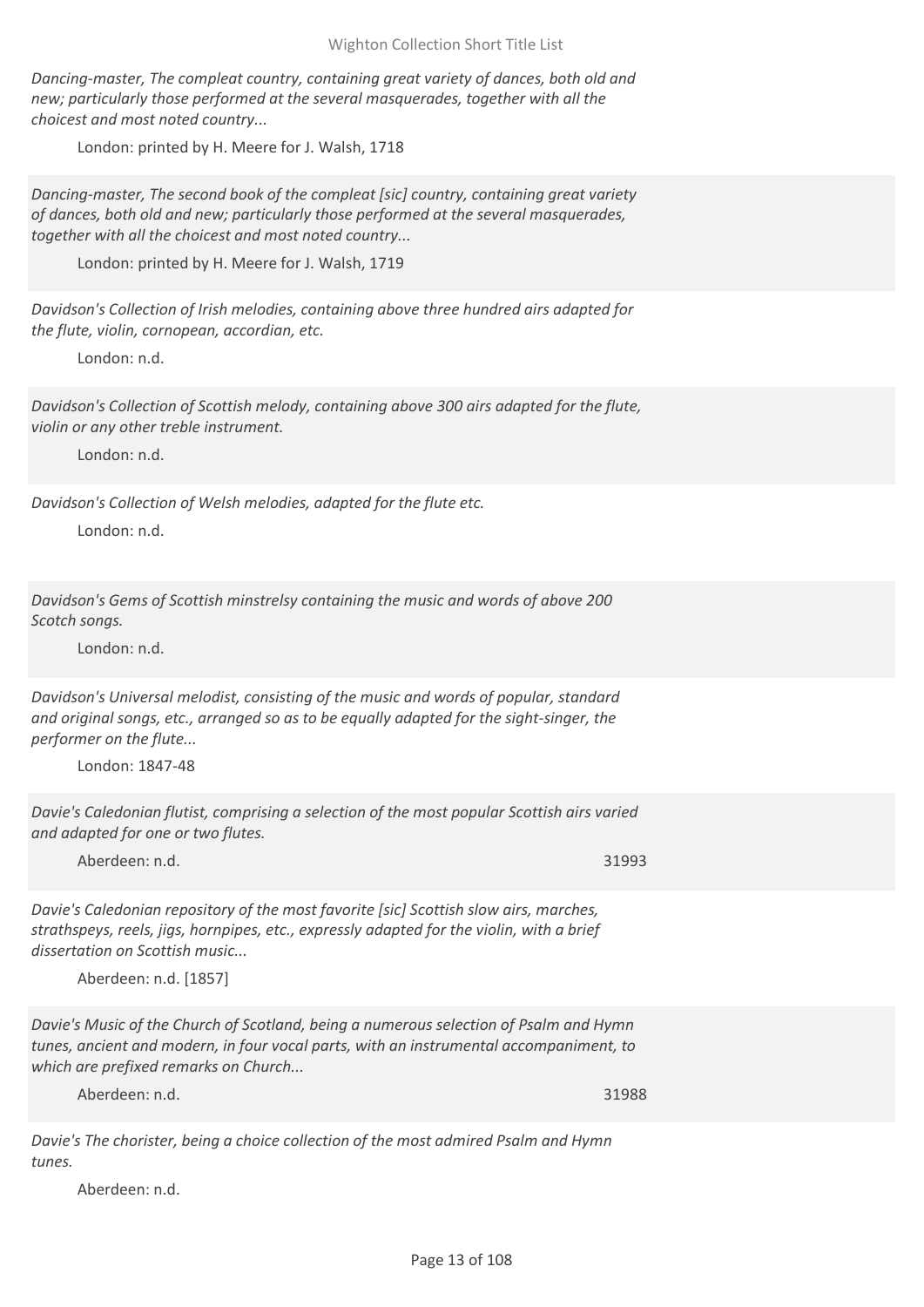| Delightful pocket companion for the German flute, the: containing a choice collection of<br>the most celebrated Italian, English and Scotch tunes, curiously adapted to that<br>instrument.<br>London: Bremner, n.d. [BUC has c1763] |       |
|--------------------------------------------------------------------------------------------------------------------------------------------------------------------------------------------------------------------------------------|-------|
| Der Freychutz [Freisch?tz] quadrille and Peasant's waltz from Weber's celebrated opera<br>now performing in London with great applause, composed and arranged for the<br>pianoforte by James Thomson.<br>Glasgow: n.d.               | 10439 |
| Divine harmony, or a collection of the best psalm and hymn tunes in 4 parts, intended to<br>promote that chastity and uniformity which is so necessary in the performance of sacred<br>music.<br>Glasgow: J. McFadyen                |       |
| Dr. G. Grant's Strathspey, composed by an English young lady.<br>Edinburgh: n.d.                                                                                                                                                     | 10435 |
| Dundee Sacred Harmonist: a selection of psalm tunes, doxologies, etc., in 4 vocal parts,<br>with an accompaniment for the organ or pianoforte, and an explanation of musical signs<br>and terms for the use of the<br>Dundee: n.d.   |       |
| Earl St. Vincent's strathspey, by Miss C.B.<br>Edinburgh: n.d. [1803]                                                                                                                                                                | 10435 |
| Edinburgh Repository of music, containing the most select English, Scottish, and Irish airs,<br>reels, strathspeys, etc., arranged for the German flute or violin.<br>Edinburgh: [John Sutherland] n.d.                              |       |
| Eight new strathspeys & reels adapted for the piano forte, violin &c., composed by D.<br>Rattray, musician Cupar of Fife.                                                                                                            |       |
| Edinburgh: printed and sold by the author n.d. [1802?]                                                                                                                                                                               | 10438 |
| Eight strathspey reels by J. Robertson teacher of music High Street Perth.                                                                                                                                                           | 10438 |
| English Orpheus, (The), consisting of 96 of the most favourite English and Scotch songs,<br>with the musick [sic] for the voice, violin, hautboy, German and common flutes, with the<br>thorough bass for the organ                  |       |
| London: n.d. [1743]                                                                                                                                                                                                                  | 31986 |
| English, the Musical Gazette: and Monthly Intelligencer for 1819.<br>London: 1819                                                                                                                                                    | 21252 |

Wighton Collection Short Title List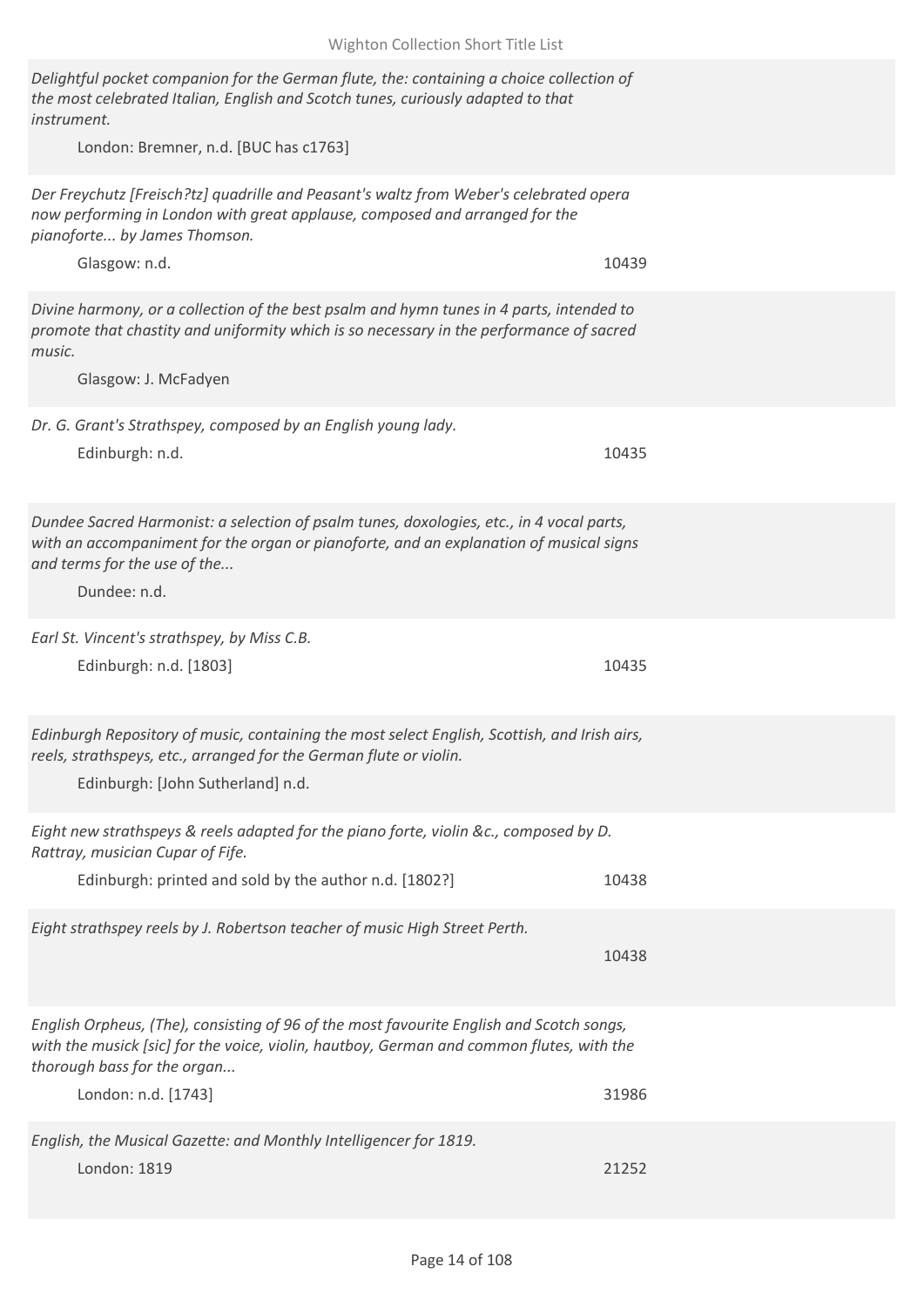*Essex harmony, being a choice collection of the most celebrated songs, catches, canons, epigrams, canzonets, and glees, for two, three, four, five and nine voices from the works of the most eminent masters.*

| London: n.d.                                                                                                                                                                                                                                            | 31975 |
|---------------------------------------------------------------------------------------------------------------------------------------------------------------------------------------------------------------------------------------------------------|-------|
| Essex harmony, being a choice collection of the most celebrated songs, catches, canons,<br>epigrams, canzonets, and glees, for two, three, four, five and nine voices from the works<br>of the most eminent masters.                                    |       |
| London: n.d.                                                                                                                                                                                                                                            | 31976 |
| Fair Eliza, the words and music by a gentleman.                                                                                                                                                                                                         | 10419 |
| <b>Fair Hebe</b>                                                                                                                                                                                                                                        | 10419 |
| Fal de ral tit, a favourite song, sung by Mr. Edwin in the new pantomime of "Harlequin<br>Teague" or "The Giants Causeway".                                                                                                                             |       |
| London: printed for S.A. & P. Thompson, n.d.                                                                                                                                                                                                            | 10422 |
| Fashionable dances for 1823, arranged for the pianoforte.<br>Edinburgh: published by John Sutherland, n.d.                                                                                                                                              | 10438 |
| Favorite [sic] collection of popular country dances arranged for the pianoforte, violin,<br>etc., with their proper figures.                                                                                                                            |       |
| London: Skillern & Challouer, n.d.                                                                                                                                                                                                                      | 10435 |
| Fife, Complete tutor for the. Containing the easiest and best methods for learners to<br>obtain a proficiency, with useful directions, lessons, graces &c., as are taught in the<br>Guards and other regiments.<br>Edinburgh: Walker and Anderson, n.d. |       |
| First set of the favorite [sic] French quadrilles, as performed by Mr Gow and his band at<br>the Queens Assembly in George Street rooms, the 20th January 1817, with their proper<br>figures.                                                           |       |
| Edinburgh: printed and sold by Robt. Purdie, n.d.                                                                                                                                                                                                       | 10438 |
| Fitzmaurice's New collection of Irish tunes adapted for the piano forte, union pipe, flute &<br>violin.                                                                                                                                                 |       |
| Edinburgh: n.d.                                                                                                                                                                                                                                         | 10435 |
| Five favorite [sic] country dances arranged for the pianoforte or harp by Nath[aniel]<br>Gow.                                                                                                                                                           |       |
| Edinburgh: published by Alex[ande]r Robertson, n.d. [1822]                                                                                                                                                                                              | 10438 |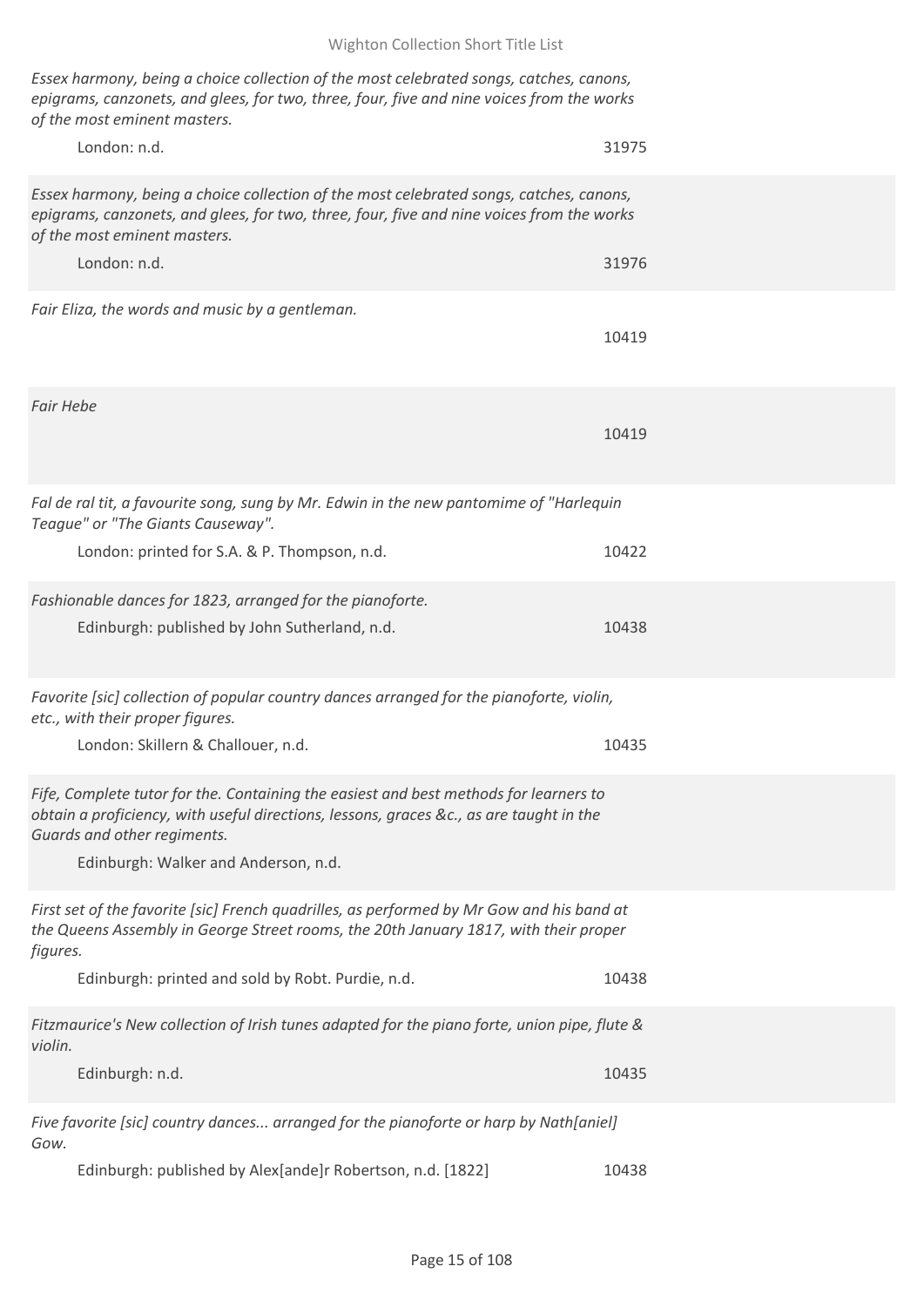| Five favorite [sic] tunes arranged for the piano forte or violin & violoncello by Mr.<br>Clarkson.                                                                                                           |       |
|--------------------------------------------------------------------------------------------------------------------------------------------------------------------------------------------------------------|-------|
| Edinburgh: printed and sold by John Sutherland, n.d. [1822?]                                                                                                                                                 | 10438 |
| Five favourite country dances composed and arranged for the pianoforte or harp, with<br>new figures expressly adapted by Mr. Turnbull.<br>Edinburgh: n.d.                                                    | 10435 |
|                                                                                                                                                                                                              |       |
| Flores Musicae, or the Scots Musician, being a general collection of the most celebrated<br>Scots tunes, reels, minuets and marches, adapted for the violin, hautboy or German flute,<br>with a bass for the |       |
| Edinburgh: T. Clark, 1773                                                                                                                                                                                    | 10466 |
| For the year 1797, twenty four new country dances, with their proper figures for the harp,<br>piano forte, & violin<br>London: Corri, Dussek, & Co., n.d.                                                    |       |
| Four new waltzes arranged for the pianoforte.                                                                                                                                                                |       |
| Edinburgh: J Sutherland, n.d.                                                                                                                                                                                | 8649  |
| G. Walker's collection of favorite [sic] dances for the pianoforte or violin. No. 32.<br>London: G. Walker, 1813                                                                                             | 10438 |
|                                                                                                                                                                                                              |       |
| Gamester, the, A tragedy as it is acted at the Theatre Royal in Drury Lane.<br>London: printed for R Francklin, 1753                                                                                         |       |
| Garcon volage, a favorite [sic] quadrille, with other dances waltzes &c. as performed by<br>Cunningham and his band.                                                                                         |       |
| Glasgow: printed and sold by John McFadyen, n.d. [1821]                                                                                                                                                      | 10438 |
| German flute, New instructions for; and the method of double tonqueing with proper<br>examples.                                                                                                              |       |
| German flute, The compleat [sic] tutor for, to which is added a favourite collection of<br>Scots airs, reels, etc.                                                                                           |       |
| Edinburgh: Muir, Wood & Co., n.d.                                                                                                                                                                            |       |
| Goulding & Co's. Select collection of elegant country dances.<br>London: n.d.                                                                                                                                | 10435 |
| Guittar [sic], The compleat [sic] tutor for the.                                                                                                                                                             |       |

London: Thompson & Son, n.d.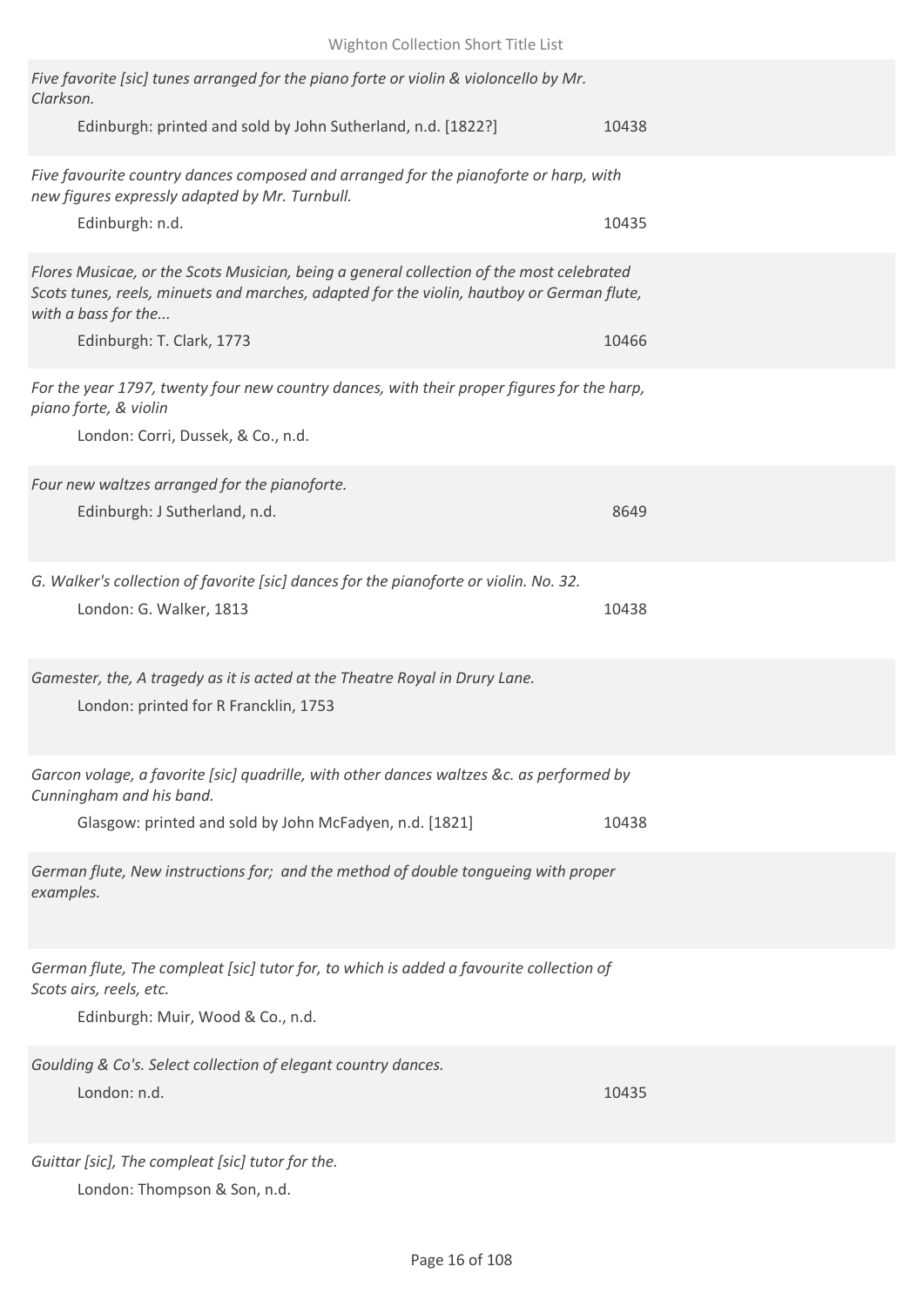*Hannam's Selection of celebrated Irish melodies, properly arranged either as solos or duetts [sic] for the German flute, patent flageolet or violin.* London: H Hannam, n.d. *Harmonicon* 25793 *Harpsichord, the Miscellany, containing the Coronation Anthem and the Water Piece, by Handel; The overture to Comus, and Thomas and Sally, by Arne; A concerto, by Hasse; God Save the King, with variations...* London: n.d. 7061 *Hart's 11th set of quadrilles selected from Rossini's beautiful opera of Zelmira with their proper figures in French and English... arranged for the pianoforte or harp... by Joseph Hart.* London: n.d. 10439 *Hart's Hunter of Tyrol, or, Alpine quadrilles.* London: n.d. 10439 *Hart's much-admired 5th. set of Scotch quadrilles... composed and arranged for the pianoforte or harp by Joseph Hart.* London: n.d. 10439 *Haughty Delia, sung by Mr. Vernon at Vauxhall.* 10419 *Hautboy, The compleat [sic] tutor for the, with a choice collection of the most celebrated Italian, English and Scotch tunes.* London: C.& A. Thompson, n.d. *Hime's Selection of the most favorite [sic] dances, Nos. 1, 2, 5, 10, 22 & 23.* Liverpool: 1808-12, etc. 10435 *His Excellency, General Lord Cathcart's strathspey, set for the piano-forte, composed by a young lady.* Edinburgh: printed and sold at J. Hamilton's Music Library, n. 10438 *Instructions for the guitar, with a collection of airs, songs, and duets.* London: Robert Bremner, n.d. [BUC has c1765]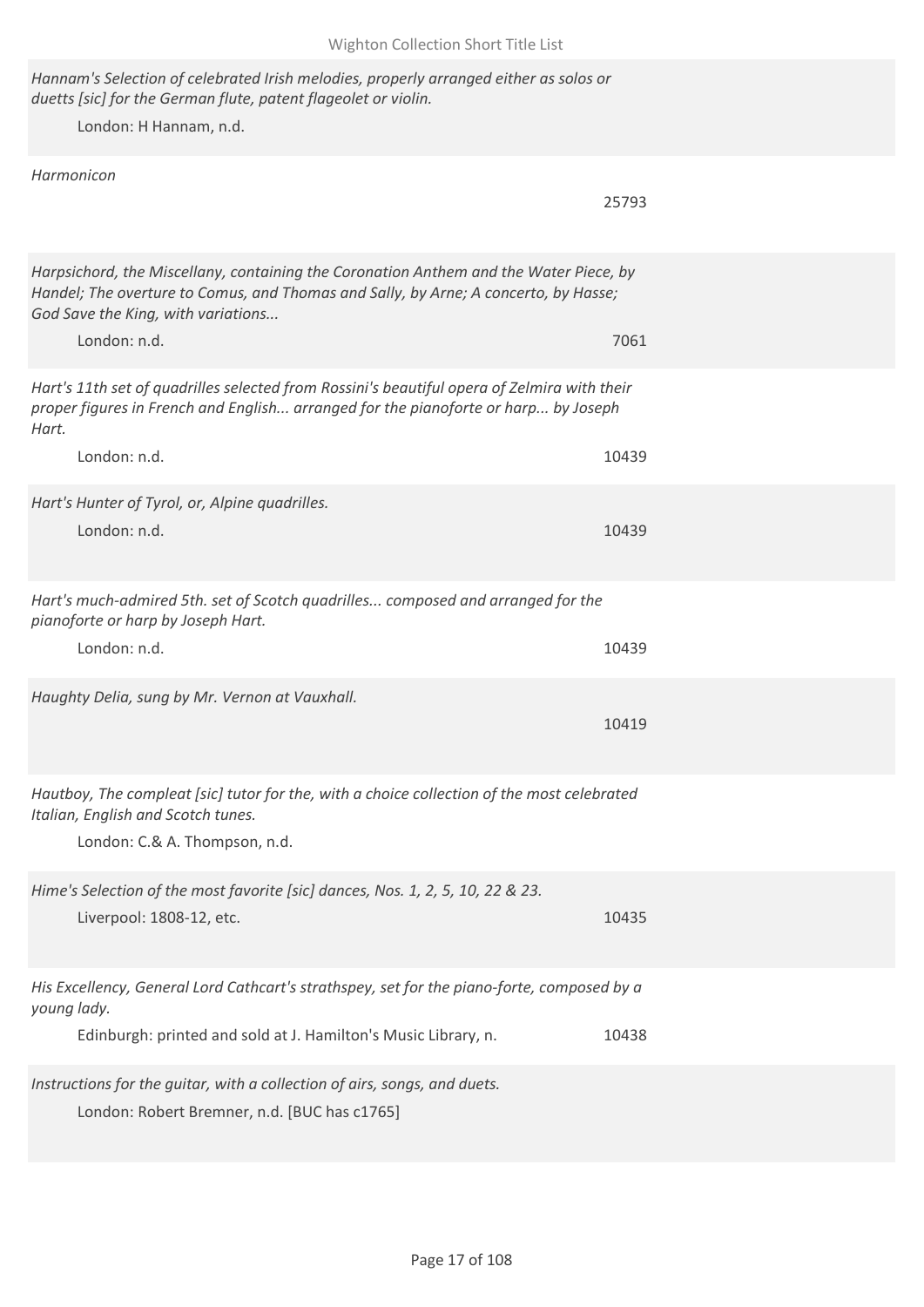## *Irish Musical Repository: a choice selection of esteemed Irish songs, adapted for the voice, violin, and German flute.* London: for B Crosby and Co., 1808 *Irish Musical Repository: a choice selection of esteemed Irish songs, adapted for the voice, violin, and German flute.* London: for B Crosby and Co., 1808 *Jack Lattin, with variations.* 10434 *Jockey, a favourite new Scotch ballad, sung by Mrs. Baddeley, at Vauxhall.* 10419 *Joy to great Caesar, for the pianoforte.* Glasgow: printed and sold by J. McFadyen, n.d. [1801?] 10434 *Musical Cyclopaedia, (The), being a collection of the most approved songs with appropriate music, adapted to the voice, pianoforte, etc., by James Wilson, and an essay on...music by W. Grier, A.M.* London: 1835 31972 *Musical Entertainer, (The), engrav'd by George Bickham, Junr., comprising 185 English songs set for the voice and most with accompaniment for the flute (each on 1 page with a finely engraved vignette).* London: n.d. [1737-38] 3259 *Musical Herald, (The), a Journal of music and musical literature, edited by George Hogarth.* London: 1846-47 21256 *Musical Magazine, (The), or Compleat pocket companion for the year 1768, consisting of songs and airs, for the German flute, violin, guittar, and harpsichord; by the most eminent masters.* London: T Bennett, n.d. [1768] 31974 *Musical Magazine, The, by Mr. Oswald and other celebrated masters.* London: Printed for J Coote, n.d. [BUC 1760] 31999

Wighton Collection Short Title List

*Musical Miscellany, (The), A select collection of the most approved Scots, English and Irish songs set to music.*

Perth: J Brown, 1786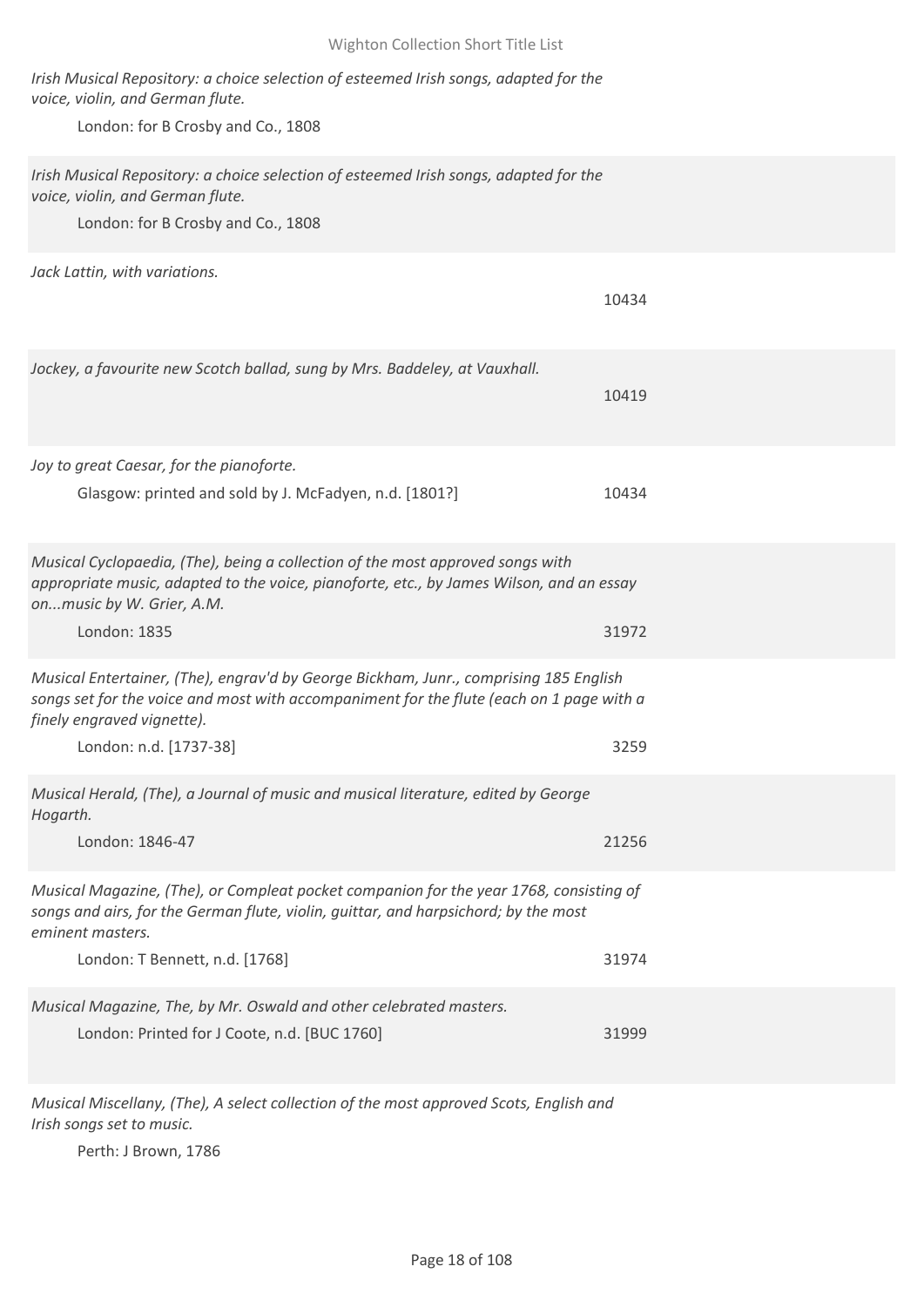| Musical Miscellany, (The), being a collection of choice songs and lyrick poems, with the<br>basses to each tune, and transpos'd for the flute by the most eminent masters.<br>London: John Watts, 1729-31                     |       |
|-------------------------------------------------------------------------------------------------------------------------------------------------------------------------------------------------------------------------------|-------|
| Musical Miscellany, (The), being a collection of choice songs and lyrick poems, with the<br>basses to each tune, and transpos'd for the flute by the most eminent masters.<br>London: John Watts, 1729-31                     |       |
| Musical Miscellany, (The), being a collection of choice songs and lyrick poems, with the<br>basses to each tune, and transpos'd for the flute by the most eminent masters.<br>London: John Watts, 1729-31                     |       |
| Musical Miscellany, (The), being a collection of choice songs and lyrick poems, with the<br>basses to each tune, and transpos'd for the flute by the most eminent masters.<br>London: John Watts, 1729-31                     |       |
| Musical Miscellany, (The), being a collection of choice songs and lyrick poems, with the<br>basses to each tune, and transpos'd for the flute by the most eminent masters.<br>London: John Watts, 1729-31                     |       |
| Nancy, sung by Mr. Vernon, at Vauxhall.                                                                                                                                                                                       | 10419 |
| National Melodies, (The), of Scotland united to the songs of Robert Burns, Allan Ramsay,<br>and other eminent lyric poets; with symphonies and accompaniments for the pianoforte<br>by Haydn, Pleyel, Kozeluch<br>London 1834 | 21253 |
|                                                                                                                                                                                                                               |       |
| Neil Gow's strathspey and Mrs. Dundas McQueen's reel, also Miss Maule of Panmure's<br>much admired reel, set for the pianoforte.                                                                                              |       |
|                                                                                                                                                                                                                               | 10438 |
| Neil Gow's strathspey and Mrs. Dundas McQueen's reel also Miss Maule of Panmure's<br>much admired reel, set for the harps[ichor]d, corrected and published under the authority<br>of Nath. Gow.                               |       |
| London: printed for Corri Dussek & Co. n.d. [1794]                                                                                                                                                                            | 10438 |
| New instructions for the clarinet.                                                                                                                                                                                            |       |

*New instructions for the French Horn containing the most modern and best methods for learners to blow to which are added all the hunting notes...*

London: M. Clementi & Co. n.d.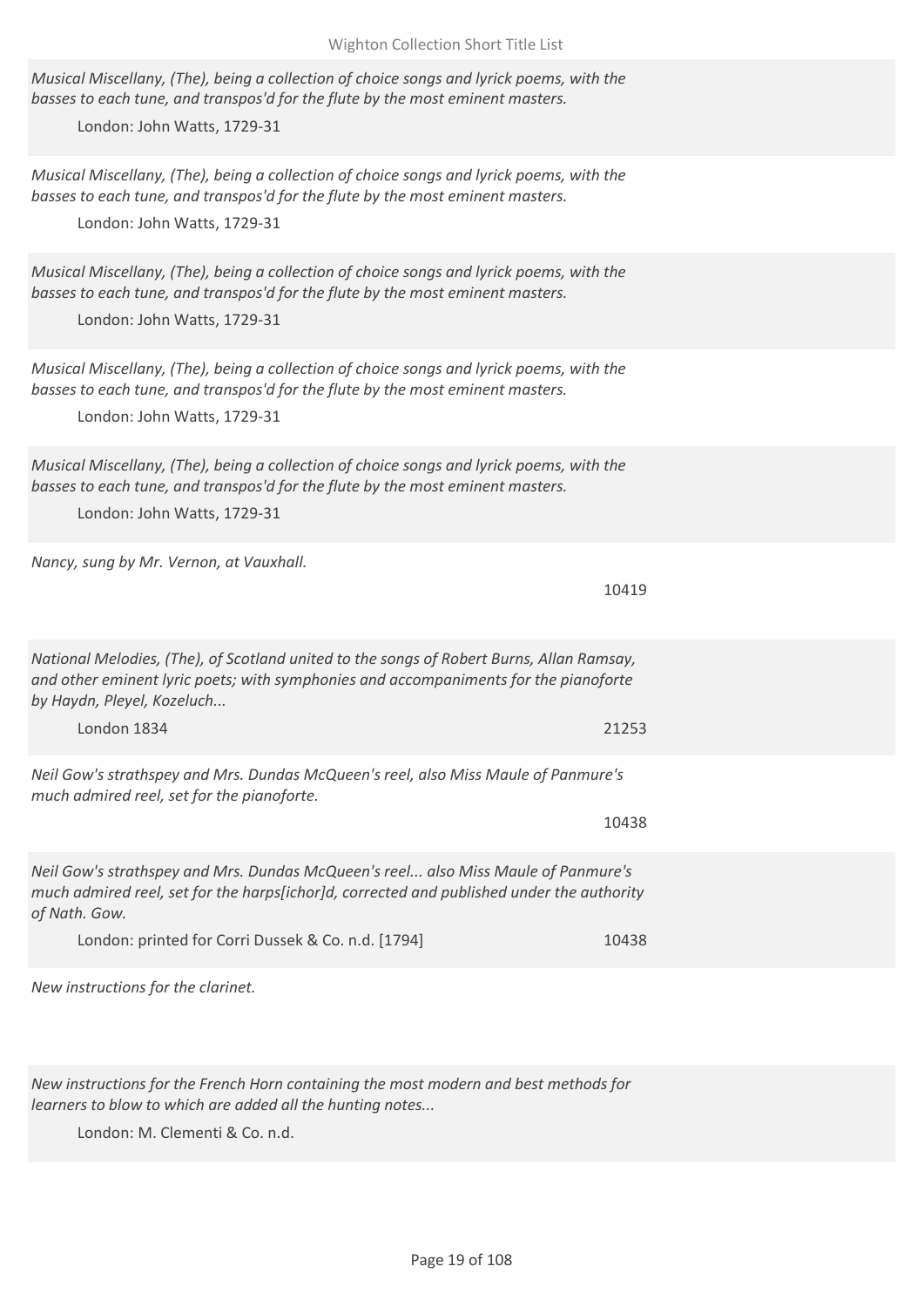| Wighton Collection Short Title List                                                                                                                                                                                                                         |       |
|-------------------------------------------------------------------------------------------------------------------------------------------------------------------------------------------------------------------------------------------------------------|-------|
| New instructions for the violoncello: directions for fingering in the improved method, with<br>a collection of airs and duets properly adapted for that instrument.<br>London: [S J] Button and [John] Whitaker, n.d.                                       |       |
| News from Portugal, a fashionable country dance, to which are added, three English<br>country dances for the year 1811, with an explanation of the figures affixed to each tune.<br>Edinburgh: printed and sold by Penson Robertson & Co. n.d.              | 10438 |
| Nightingale, (The), A choice selection of the most admired popular songs, plaintive, etc.,<br>arranged for the violin, flute and voice, by the editor of the "Skylark" and "Thrush".<br>London n.d. [1829]                                                  |       |
| No. 3. Five new reels by G. Schetky.<br>Edinburgh: printed and sold by N. Stewart & Co. n.d.                                                                                                                                                                | 10438 |
| Oh Nanny wilt thou fly with me, sung by Mr. Vernon.                                                                                                                                                                                                         | 10422 |
| Paddy O' Rafferty, a favourite Irish tune, with variations for the pianoforte.<br>Edinburgh: printed and sold by J. Sutherland n.d. [1816?]                                                                                                                 | 10434 |
| Paddy O'Rafferty. A favourite Irish tune, with variations adapted for the pianoforte.<br>Edinburgh: J. Sutherland n.d.                                                                                                                                      | 8649  |
| Pandean Music, in 3 books. A select collection of all the marches, minuets, waltzes, and<br>airs performed by the Pandean's Band at Vauxhall and also by the Silver Miner's Band,<br>with some original airs<br>London: N. Corri, n.d. [1809]               | 10472 |
| Patie and Peggy; or, The Fair Foundling. A Scotch ballad opera as it is acted at the Theatre<br>Royal in Drury Lane, by His Majesty's servants with the musick prefix'd to each song.<br>London: printed for J. Watts, 1731                                 |       |
| Peas and beans & rock partens, composed (on hearing two women calling these articles<br>thro the streets of Edin[bu]r[gh], by Nath[aniel] Gow, to which are added three favorite<br>[sic] tunes.<br>Edinburgh: printed and sold by Alexander Robertson n.d. | 10438 |
| Pitthieveless Castle, a favorite strathspey composed by the Honble. Miss Murray with four<br>fashionable new dances for the piano forte.<br>Edinburgh: printed and sold by Robert Purdie n.d.                                                               | 10438 |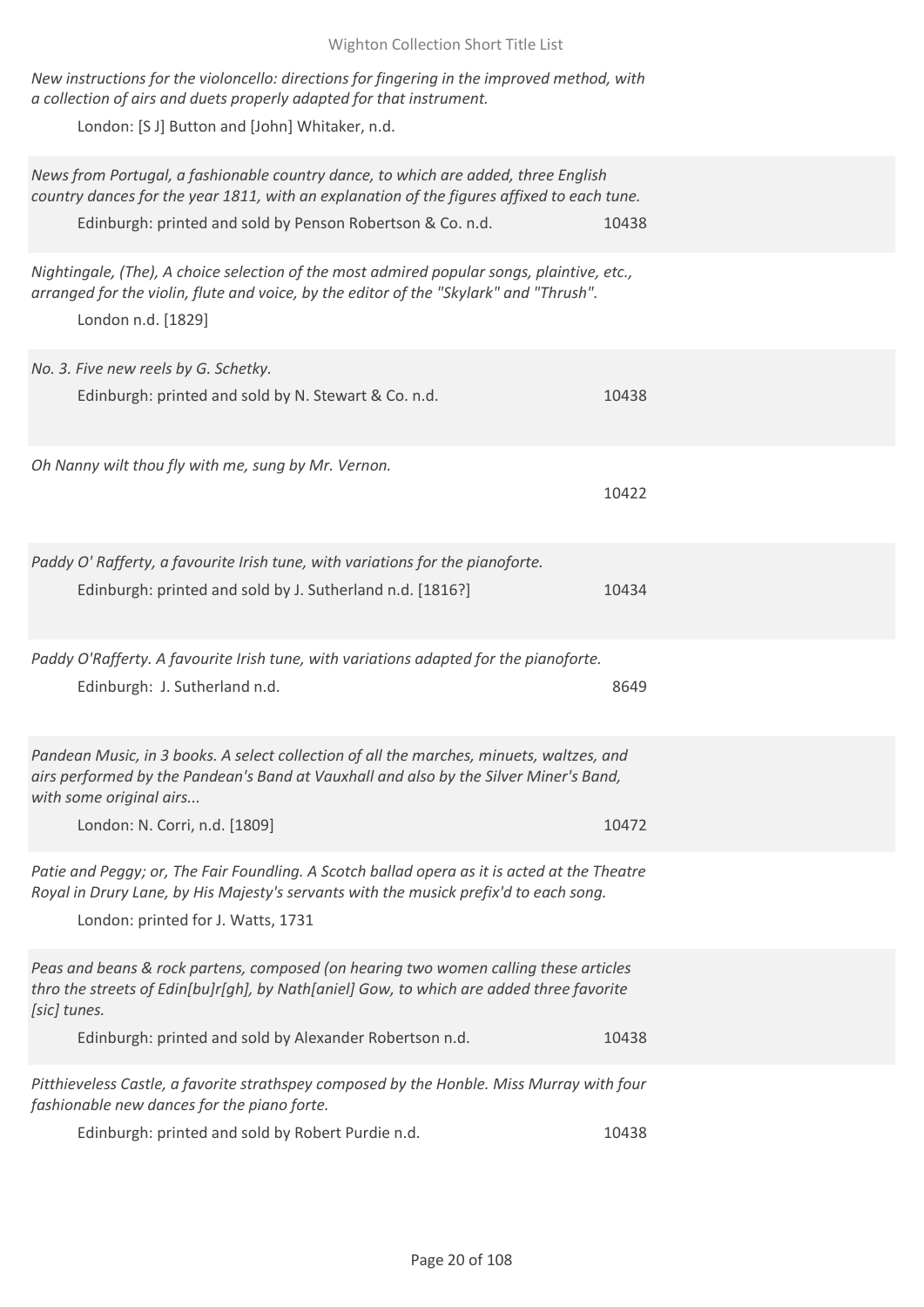| Platt's popular and original dances for the pianoforte, violin, etc., with proper figures.<br>London n.d.                                                         | 10435 |
|-------------------------------------------------------------------------------------------------------------------------------------------------------------------|-------|
| Playing the harpsichord, spinnet, or pianoforte made easy by new instructions with<br>concise rules for playing thorough bass.<br>London: Longman & Broderip n.d. |       |
| Playing the harpsichord, spinnet, or pianoforte made easy by new instructions with<br>concise rules for playing thorough bass.<br>London: J. Dale n.d.            |       |
| Pray goody, sung by Mr. Sinclair, at the Theatre Royal Covent Garden in the Burletta of<br>Midas.                                                                 |       |
| London: printed for H. Andrews n.d.                                                                                                                               | 7060  |
| Presto                                                                                                                                                            | 10435 |
| WALSH, J. (publisher)                                                                                                                                             |       |
| A collection of original Scotch songs, with a thorough bass to each song for the<br>harpsichord.                                                                  |       |
| London n.d.                                                                                                                                                       | 10412 |
| WALSH, J. (publisher)<br>Twenty six marches.                                                                                                                      |       |
| WALSH, William                                                                                                                                                    |       |
| Irish Tunes for the Scottish and Irish War-Pipes.<br>Edinburgh: David Glen, n.d.                                                                                  |       |
| WATLEN, J[ohn]                                                                                                                                                    |       |
| "Lochaber", a favorite Scots song.                                                                                                                                |       |
|                                                                                                                                                                   | 10454 |
| WATLEN, J[ohn]                                                                                                                                                    |       |
| "Thou art gane awa", a favorite [sic] Scots song.                                                                                                                 |       |
|                                                                                                                                                                   | 10454 |
| WATLEN, J[ohn]                                                                                                                                                    |       |
| The celebrated circus tunes perform'd at Edinburgh this season, with the addition of some<br>new reels and strathspeys set for the pianoforte or violin and bass. |       |
| Edinburgh: n.d. [1807 edition]                                                                                                                                    | 10454 |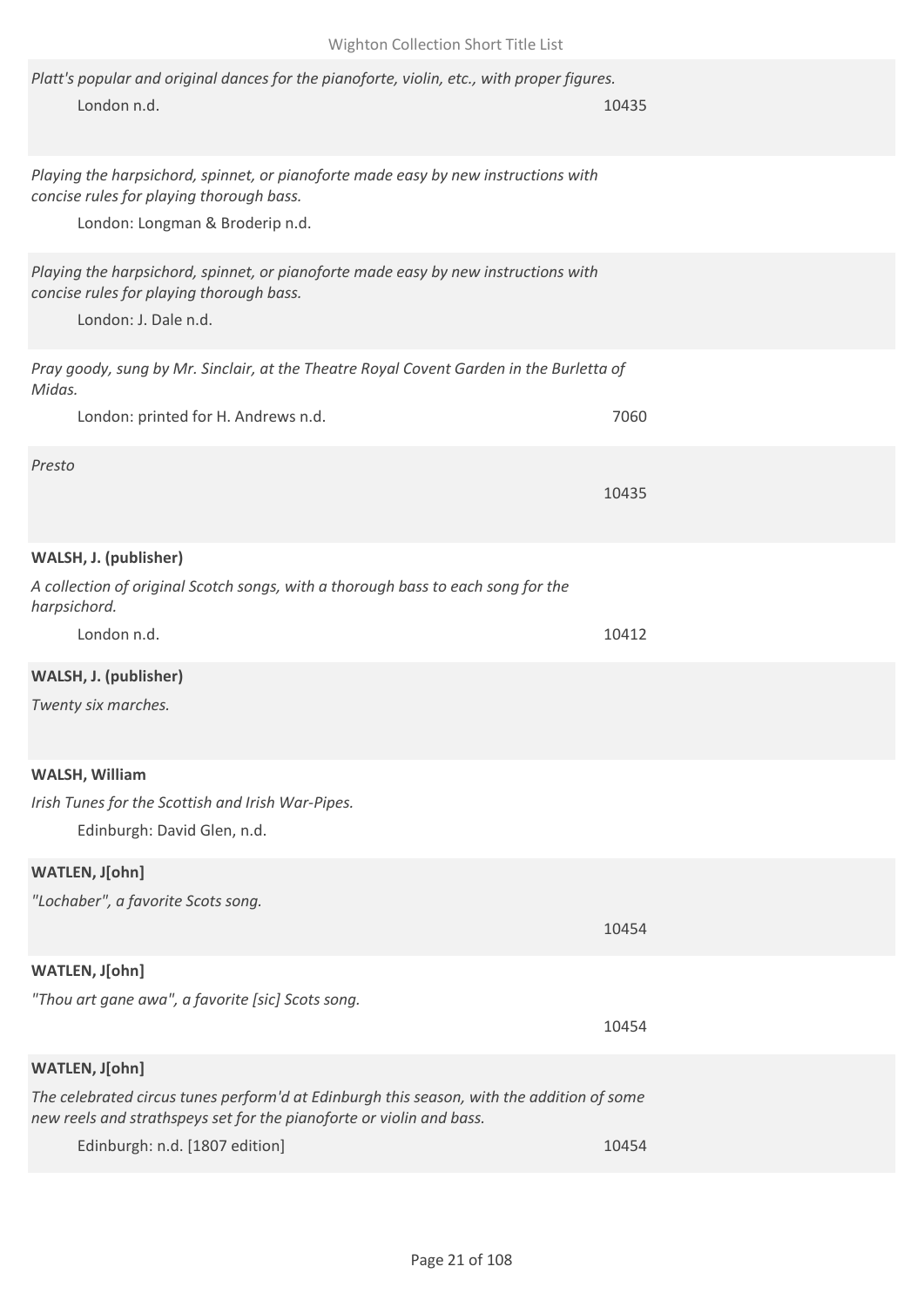| Divertimenti a tavola, being six little duetts [sic], without accompaniment.                                                          |       |
|---------------------------------------------------------------------------------------------------------------------------------------|-------|
| London: T. Bland, n.d.                                                                                                                |       |
| WEBER, C.M. von                                                                                                                       |       |
| Schottische National Gesange, mit neuen Dichtungen von Arthur vom Nordstern, Breuer,                                                  |       |
| Carl F?rster, Eduard Gehe, Theodor Hell und Friedrich Kuhln mit Begleitung des                                                        |       |
| Leipzig: H A Probst, n.d.                                                                                                             | 31989 |
| <b>WERNER, Francis</b>                                                                                                                |       |
| Book XVIII for the year 1785. 8 cotillions, 6 favorite [sic] country dances and two minuets                                           |       |
| with their proper figures for the harp, harpsichord and violin.                                                                       |       |
| London: printed and sold by W. Campbell, n.d.                                                                                         |       |
| WILSON, M.                                                                                                                            |       |
| "The Royals" a favourite set of quadrilles                                                                                            |       |
| Glasgow, n.d.                                                                                                                         | 10439 |
| <b>WILSON, Tho[ma]s</b>                                                                                                               |       |
| A companion to the ball room, containing a choice collection of the most original and                                                 |       |
| admired country dances, reels, hornpipes, waltzes and quadrilles, etc                                                                 |       |
| London: printed for D. Mackay, n.d. [1816]                                                                                            |       |
|                                                                                                                                       |       |
| <b>WILSON, William</b>                                                                                                                |       |
| Twelve original Scotch songs for the voice and harpsichord, with an accompaniment for<br>the violin or flute. Op. III.                |       |
| London: Longman and Broderip, n.d.                                                                                                    | 10473 |
| Wraniczky [original has Wranizky], Paul                                                                                               |       |
| Trois trios concertants pour un violon, alto & violoncelle op. 1                                                                      |       |
| Amsterdam: J Schmitt, n.d. [BUC has c.1790]                                                                                           | 14690 |
|                                                                                                                                       |       |
| Lady Callander's dance and waltz, with four other favourite tunes for the pianoforte.                                                 | 10435 |
| Edinburgh: n.d.                                                                                                                       |       |
|                                                                                                                                       |       |
| Lady Lucy Ramsay's Favorite [sic], a strathspey, by a female amateur, and Kiss me                                                     |       |
| Sweetly a very old reel, as also Sally Kelly and the Duke of Cumberland's Strathspey, to<br>which is added the beautiful Opera Dance. |       |
| Edinburgh: printed for and sold by Gow & Shepherd, n.d. [18                                                                           | 10438 |
|                                                                                                                                       |       |
| Langolee. With new variations for the pianoforte.                                                                                     |       |
| Edinburgh: Muir, Woods & Co. n.d.                                                                                                     | 8649  |
|                                                                                                                                       |       |
| Les fleurs, a set of quadrilles by James A. Steven.                                                                                   |       |

Glasgow: n.d. 10439

## **WEBBE, S[amuel]**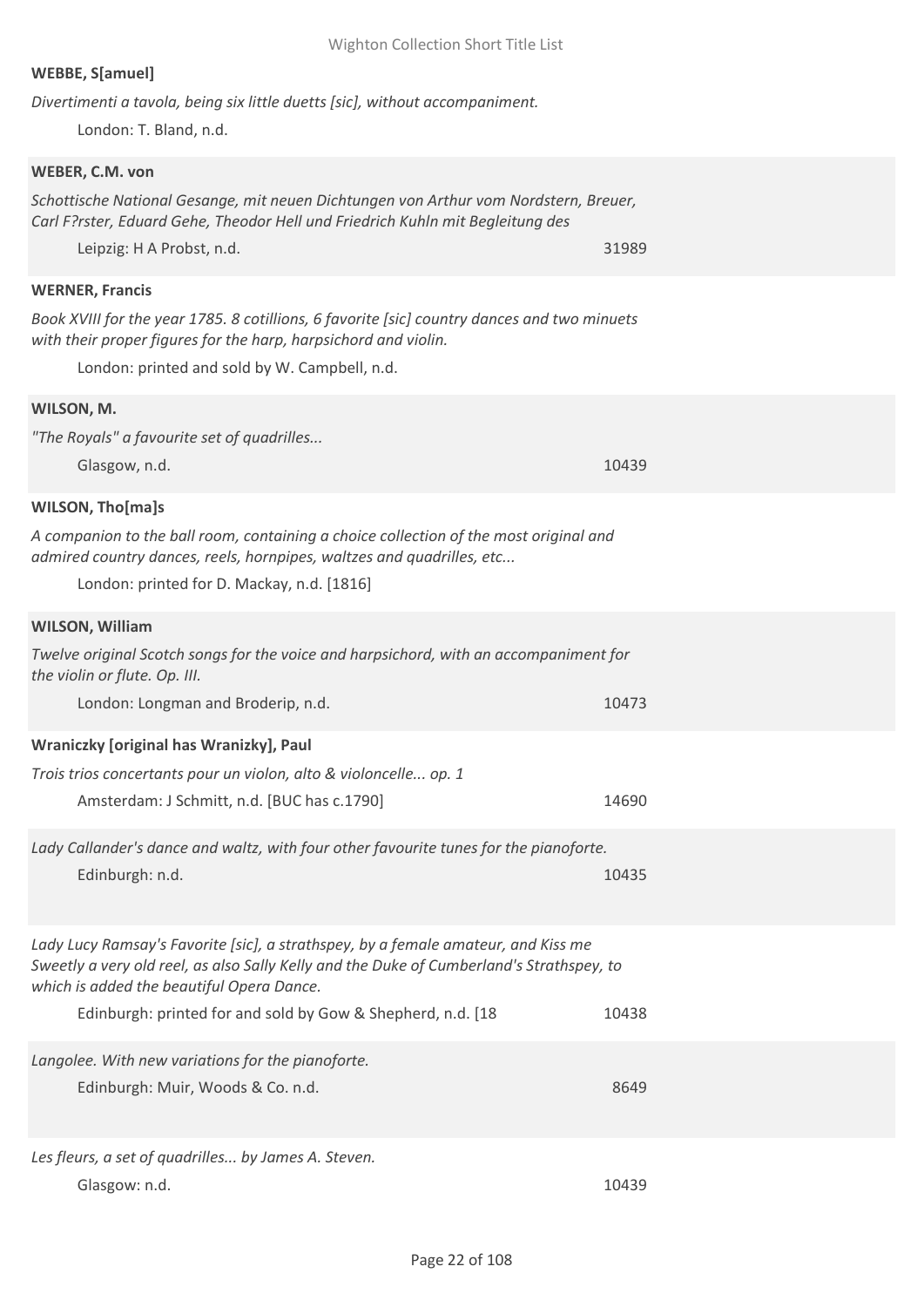| Lieber Augustine, and seven other favourite airs for the harp or pianoforte<br>Edinburgh: n.d.                                                                        | 10435 |  |
|-----------------------------------------------------------------------------------------------------------------------------------------------------------------------|-------|--|
| LINNET, the, A choice selection of the most admired popular songs, sentimental, etc.<br>arranged for the violin, flute and voice<br>London: 1831                      |       |  |
| Lochail's march, with variations for the harpsichord or pianoforte<br>Edinburgh: printed and sold by Stewart & Co., n.d.                                              | 10434 |  |
| Loder's collection of dances for 1814, arranged for the pianoforte, as danced at the upper<br>and lower rooms, and at all the fashionable private assemblies, in Bath |       |  |
| London: printed and sold by Goulding, D'Almaine, Potter & C                                                                                                           | 10438 |  |
| Lord Breadalbane's march, or Boddich na Mbrigs.<br>Glasgow: n.d.                                                                                                      | 10435 |  |
| Lord Wellington, with four fashionable tunes for the pianoforte.<br>Edinburgh: n.d.                                                                                   | 10435 |  |
| Lottery, the, a farce as it is acted at the Theatre Royal in Drury Lane by His Majesty's<br>servants, with the musick [sic] prefix'd to each song.<br>London: 1732    |       |  |
| Lovely nymph, sung by Mr. du Bellamy, in Midas, at the Theatre Royal Covent Garden.                                                                                   | 10419 |  |
| Lowe's Selection of fashionable Spanish country dances with the proper terms for the<br>figures as taught at his academy Assembly Rooms<br>Glasgow: n.d.              | 10435 |  |
| Mackintosh's Third collection of strathspeys.<br>Edinburgh: n.d.                                                                                                      | 10435 |  |
| Mackintosh's Third collection of strathspeys.<br>Edinburgh: n.d.                                                                                                      | 10435 |  |
| Maggie Lauder with variations for the pianoforte, flute and violin.<br>London: G. Walker, n.d.                                                                        | 8649  |  |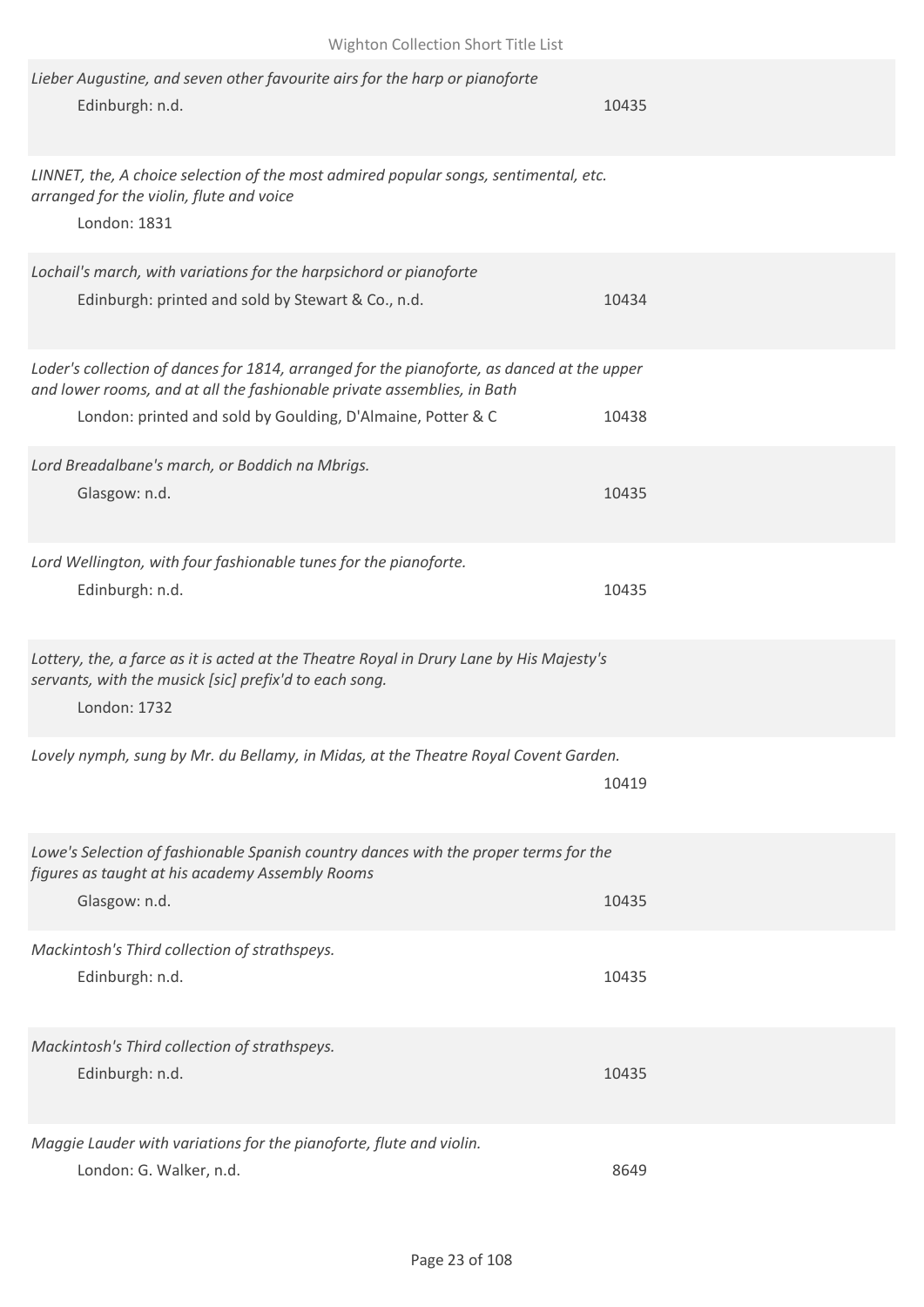| Manuscript collection of waltzes, minuets, strathspeys, reels and songs.                                                                                                                                                      | 10439 |
|-------------------------------------------------------------------------------------------------------------------------------------------------------------------------------------------------------------------------------|-------|
| Marche des Marseillois                                                                                                                                                                                                        | 10435 |
| Marquis de la Romanas Waltz, to which is added five favourite dances as performed at<br>the Queens Assembly George Street 1810, the whole arranged and corrected by<br>Nath[aniel] Gow.                                       |       |
| Edinburgh: printed and sold by Gow & Shepherd, n.d.                                                                                                                                                                           | 10438 |
| McFadyen's selection of dances. And, Marches reels, etc.<br>Glasgow: n.d.                                                                                                                                                     | 10435 |
| Merry Mountebank, (The); or, The humourous [sic] quack doctor: being a certain, safe<br>and speedy cure for that heart-breaking distemper commonly call'd or known by the<br>name of hypochondriac melancholy<br>London: 1732 |       |
| Merry Musician, (The), or, A cure for the spleen: being a collection of the most diverting<br>songs and pleasant ballads set to musick [sic]; adapted to every taste and humour<br>London: J. Walsh, n.d.                     |       |
| Michael Wiggans, to which are added six favorite [sic] dances for the pianoforte.<br>Edinburgh: n.d.                                                                                                                          | 10435 |
| Midas, a comic opera, set for a German flute, violin, or guitar.<br>London: J[ohn] Walsh, n.d. [BUC has c.1764]                                                                                                               |       |
| Miniature Museum of Scotch songs and music, written by Scots poets, with and without<br>symphonies and accompaniments, the whole arranged for the voice and pianoforte, by<br>the most eminent composers.<br>Edinburgh: n.d.  |       |
| Miniature Museum of Scotch songs and music, written by Scots poets, with and without<br>symphonies and accompaniments, the whole arranged for the voice and pianoforte, by<br>the most eminent composers.<br>Edinburgh: n.d.  |       |
| Miniature Museum of Scotch songs and music, written by Scots poets, with and without<br>symphonies and accompaniments, the whole arranged for the voice and pianoforte, by<br>the most eminent composers.<br>Edinburgh: n.d.  |       |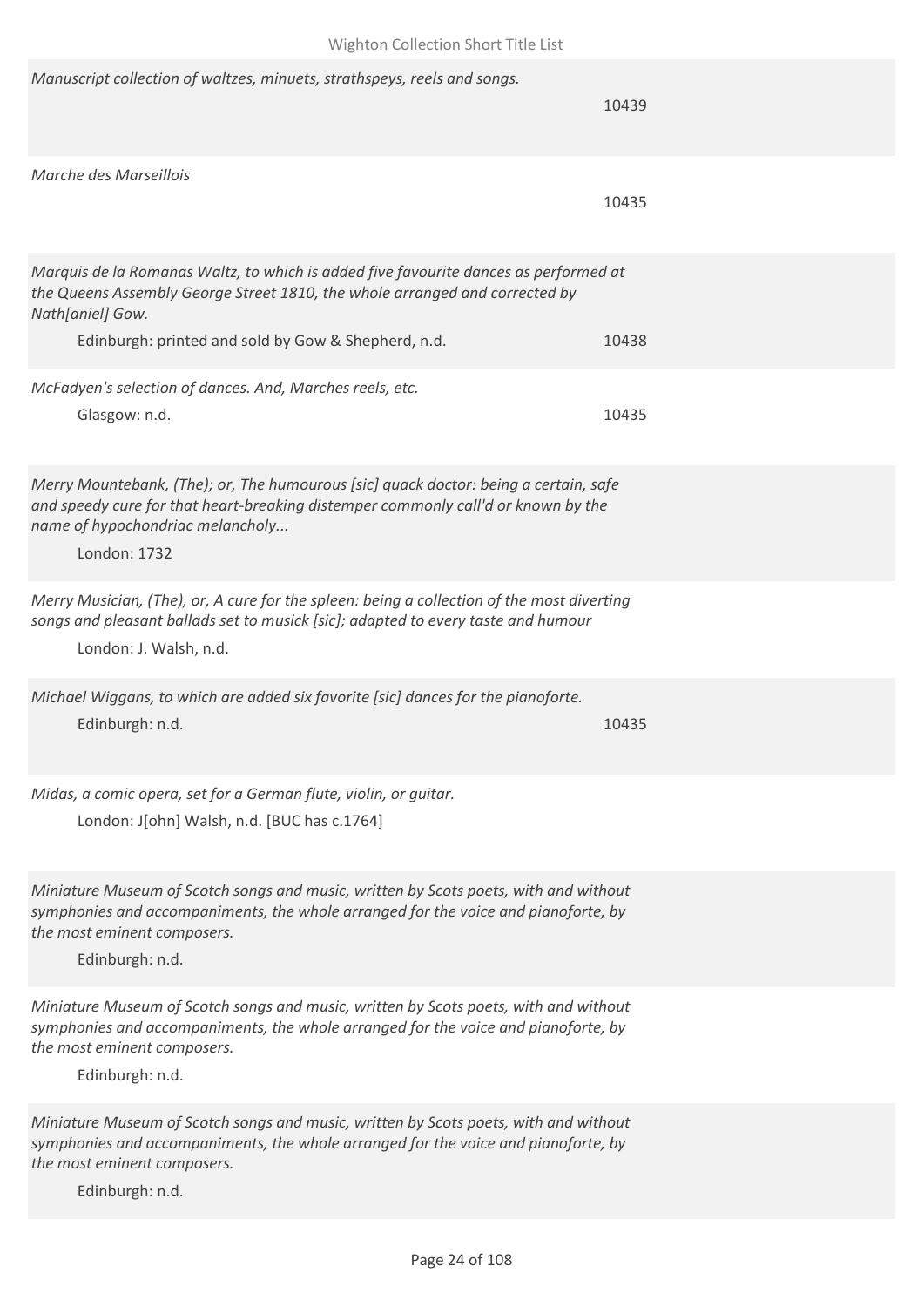| Miss (Admiral) Dean's favorite [sic], a German air with three fashionable dances<br>arranged for the pianoforte or harp.                                                                                |       |
|---------------------------------------------------------------------------------------------------------------------------------------------------------------------------------------------------------|-------|
| Edinburgh: n.d.                                                                                                                                                                                         | 10435 |
| Miss Farquharson of Whitehouses's strathspey, and, Miss E. Johnston's reel, with other<br>dances, quadrilles, etc. for the pianoforte.                                                                  |       |
| Aberdeen: n.d.                                                                                                                                                                                          | 10435 |
| Miss Gayton's hornpipe, Morgiana in Edinburgh, Braes of Waughope, and four other<br>tunes for the pianoforte.                                                                                           |       |
| Edinburgh: published by John Sutherland, n.d. [1821?]                                                                                                                                                   | 10438 |
| Miss Henderson of Fordel's Reel                                                                                                                                                                         | 10435 |
| Momus turn'd fabulist: or Vulcan's wedding. An opera with the musick prefix'd to each<br>song.                                                                                                          |       |
| London: printed for J. Watts, [introductory notice dated 28 O                                                                                                                                           |       |
| Monro's admired selection of country dances,  etc., carefully adapted for the harp,<br>pianoforte, violin, flute or flageolet, to which are prefixed proper figures.<br>London: n.d.                    | 10435 |
| Morgiana, with five more new country dances.                                                                                                                                                            |       |
| Edinburgh: printed and sold by Gow & Shepherd, n.d.                                                                                                                                                     | 10438 |
| Mr Charlsforde's third selection of annual dances, arranged for the pianoforte, containing<br>the Emperor Alexander's Minuet & Gavotte, New Court Minuet, and several others never<br>before published. |       |
| Glasgow: printed for the author, 1816                                                                                                                                                                   | 10438 |
| Mr Roger's annual selection of fashionable dances for the year 1817 as performed at his<br>ball, arranged for the pianoforte.                                                                           |       |
| Glasgow: Mr Roger, n.d. [1817]                                                                                                                                                                          | 10438 |
| Mrs Donaldson                                                                                                                                                                                           | 10435 |
| Mrs. Gordon of Cairness waltz, with other favorite dances, waltzes, etc. performed at the<br>theatre, the whole adapted for the pianoforte.                                                             |       |
| Aberdeen: n.d.                                                                                                                                                                                          | 10435 |
| Mrs. Young of Cornhill's strathspey and reel, with new quadrilles, dances, etc.<br>Aberdeen: n.d.                                                                                                       | 10435 |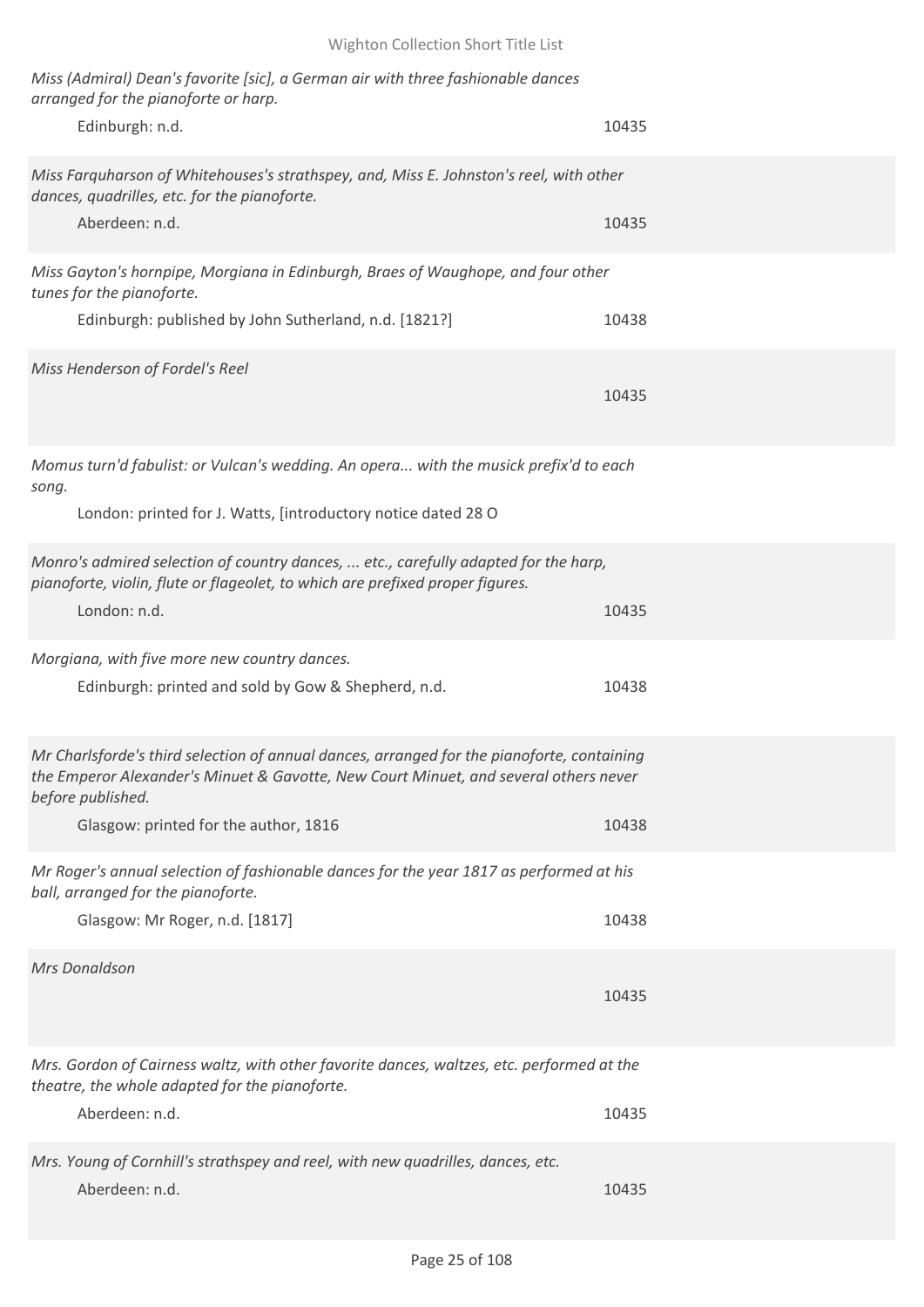*Musical companion (The delightfull [sic]) for gentlemen and ladies, being a choice collection out of all the latest operas...*

London: P. Fraser, n.d.

*Preston's selection of the most favorite country-dances, reels &c. with their proper figures for the harp, harpsichord or violin, as performed at Court, Bath, and all grand assemblies.*

London: printed and sold by Preston & Son n.d.

| Prince Charlie's welcome to the Isle of Skye, a favorite Jacobite air, with variations for the<br>pianoforte or violin.<br>Edinburgh: printed and sold by Paterson, Mortimer & Co. n.d                                                               | 10434 |
|------------------------------------------------------------------------------------------------------------------------------------------------------------------------------------------------------------------------------------------------------|-------|
| Prince Regent's strathspey, and, "Was ye at the waddin", written by John Hamilton, with<br>words and music for the voice and also set as a reel.<br>Edinburgh n.d.                                                                                   | 10435 |
| Psalmes, The whole book of, collected into English meeter by Thomas Sternhold, John<br>Hopkins, and others: conferred with the Hebrew; with apt notes to sing them withall.<br>London: by E P[urslowe] for the Company of Stationers, 1636           | 21261 |
| Reels and dances published by J. Davie, Aberdeen.<br>Aberdeen: J. Davie n.d.                                                                                                                                                                         | 10435 |
| Reels, strathspeys, etc. [241] tunes in manuscript, some with preludes "on" the<br>appropriate key.                                                                                                                                                  |       |
| Repository, The, of Scots and Irish airs, strathspeys, reels, etc. for the German flute or fife.<br>Glasgow: J. McFadyen n.d.                                                                                                                        |       |
| Repository, The, of Scots and Irish airs, strathspeys, reels, etc. Part of the slow tunes<br>adapted for 2 violins and a bass, others with variations With improved basses for the<br>harpsichord or pianoforte.<br>Glasgow: J. McFadyen n.d. [1801] |       |
| Ricardo, or the Persian dance, with seven more fashionable dances for the pianoforte.<br>Edinburgh: Muir Wood and Company, n.d.                                                                                                                      | 10435 |
| Rob Roy, and Lalla Rookh, with other new tunes for the piano forte, or violin.<br>London: printed for the proprietor and may be had at Mr. Pla                                                                                                       | 10438 |
| Robin Hood, an opera as it is perform'd at Lee's and Harper's great theatrical booth in<br>Bartholomew Fair, with the musick prefix'd to each song.                                                                                                  |       |

London 1730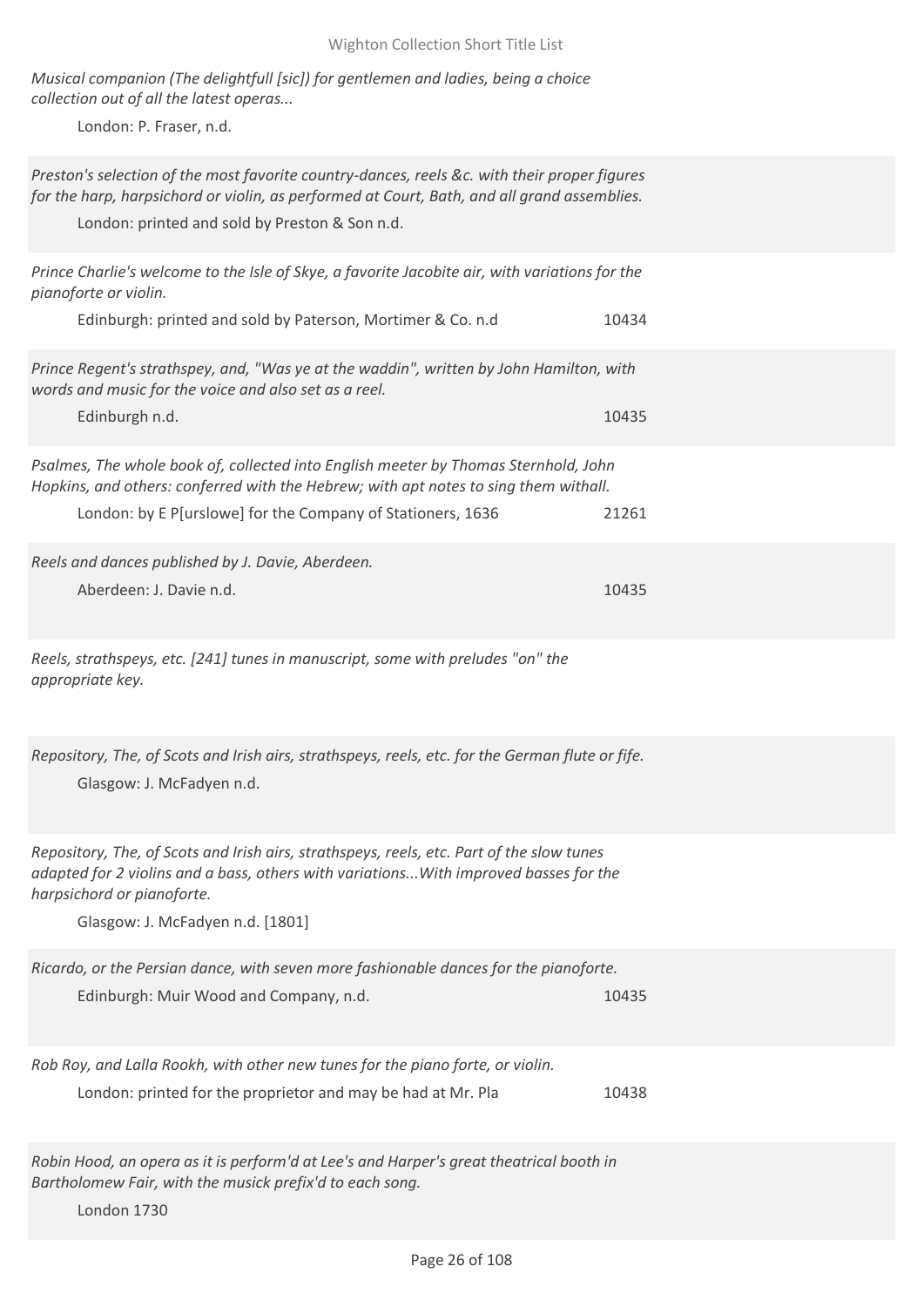| Rochead & Son's selection of psalm and hymn tunes, with a brief introduction to<br>psalmody.<br>Edinburgh n.d. [1815]                      |       |
|--------------------------------------------------------------------------------------------------------------------------------------------|-------|
| Roger & Lowe's selection [of quadrilles, hornpipes, etc.]                                                                                  | 10435 |
| Rondo, sung by Mrs. Weichsell at Vauxhall.                                                                                                 | 10419 |
| Royal Caledonian Hunt quadrilles and Galope la Chasse, performed at Ayr, 1838<br>Glasgow n.d.                                              | 10439 |
| Rural felicity, with variations.<br>Edinburgh: J. Sutherland n.d.                                                                          | 10434 |
| Scotch quadrilles by Scotchmen, in 6 numbers.<br>Glasgow n.d.                                                                              | 7067  |
| Scotish [sic] dances for 1824, arranged for the pianoforte, composed chiefly by Capt[ain]<br>[James] Maxwell of the Stirlingshire Militia. | 10438 |
| Select collection of country dances, waltzes, etc.<br>London: Goulding, D'Almaine, Potter & Co., n.d.                                      | 10435 |
| Silver Miners, waltz                                                                                                                       | 10435 |
| Silvia; or, the country burial, an opera with the musick [sic] prefix'd to each song.<br>London: 1731                                      |       |
| Simon's (Monsr.) Dances.<br>Dublin: McCullagh, n.d.                                                                                        | 10435 |
| Six new tunes, arranged for the piano forte by John Alexander [of Forfar].                                                                 | 10438 |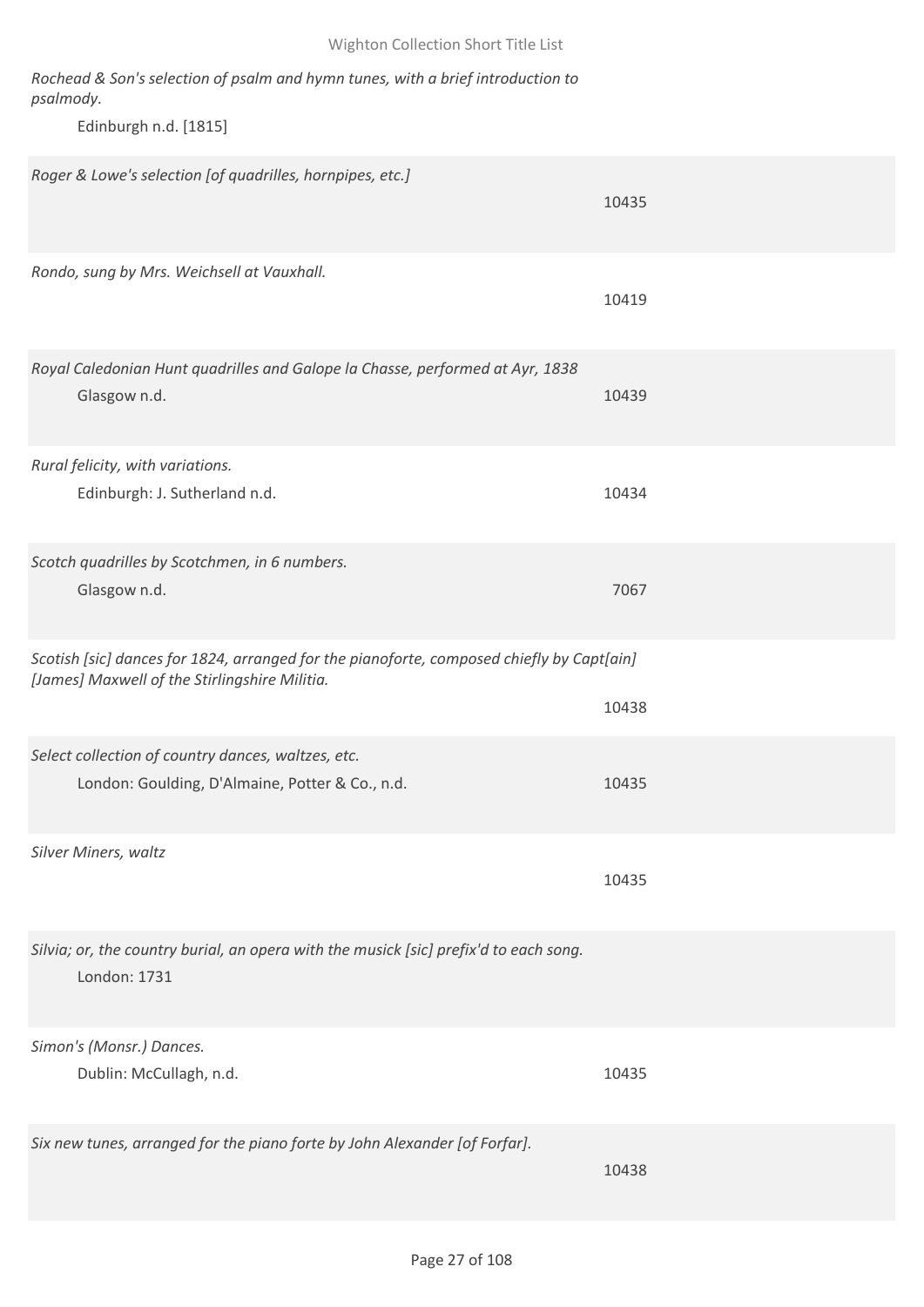| Six new tunes, composed by a gentleman and dedicated to Niel Gow, to which is added<br>Speed the Plough, a favourite English country dance.                                                                                               |       |
|-------------------------------------------------------------------------------------------------------------------------------------------------------------------------------------------------------------------------------------------|-------|
| Edinburgh: printed and sold by Robt. Purdie, n.d.                                                                                                                                                                                         | 10438 |
| Sky-lark, the, a choice selection of the most admired popular songs, - heroic, plaintive,<br>sentimental, humorous, bacchanalian, arranged for the violin, flute and voice.<br>London: 1825                                               |       |
| Social harmony, being a choice collection of catches, glees, songs, etc. for 2, 3, and 4<br>voices, by eminent composers; and from those, such pieces only as meet general<br>approbation.<br>London: printed for Robert Willoughby, n.d. |       |
| Social harmony, being a choice collection of catches, glees, songs, etc. for 2, 3, and 4<br>voices, by eminent composers; and from those, such pieces only as meet general<br>approbation.<br>London: printed for Robert Willoughby, n.d. |       |
| Songs and dialogues as sung in various operas with the music in MS.                                                                                                                                                                       | 32009 |
| Songs of Scotland, the, without words, for the pianoforte, arranged and edited by J.T.<br>Surenne.                                                                                                                                        |       |
| Edinburgh: 1852                                                                                                                                                                                                                           | 32000 |
| Songster's Favourite companion, The, a collection of new and much-esteemed songs<br>(Scotch etc.), adapted for the flute, voice and violin.<br>Glasgow: Printed for A Macgoun, n.d. [1802-03]                                             |       |
| Statira, a favourite song.                                                                                                                                                                                                                | 10419 |
| Strathspeys, reels etc. A collection of 165 tunes in manuscript.                                                                                                                                                                          |       |
| Tekeli, a favorite [sic] dance, to which is added five new favorite country dances.<br>Edinburgh: printed and sold by Alexander Robertson, n.d.                                                                                           | 10438 |
| The 1st book of Apollo's banquet: containing instructions, and variety of new tunes, ayres,                                                                                                                                               |       |

*jiggs [sic], minuets and several new Scotch tunes, for the treble violin, to which is added...*

London: Printed by E Jones for Henry Playford, in the Savoy,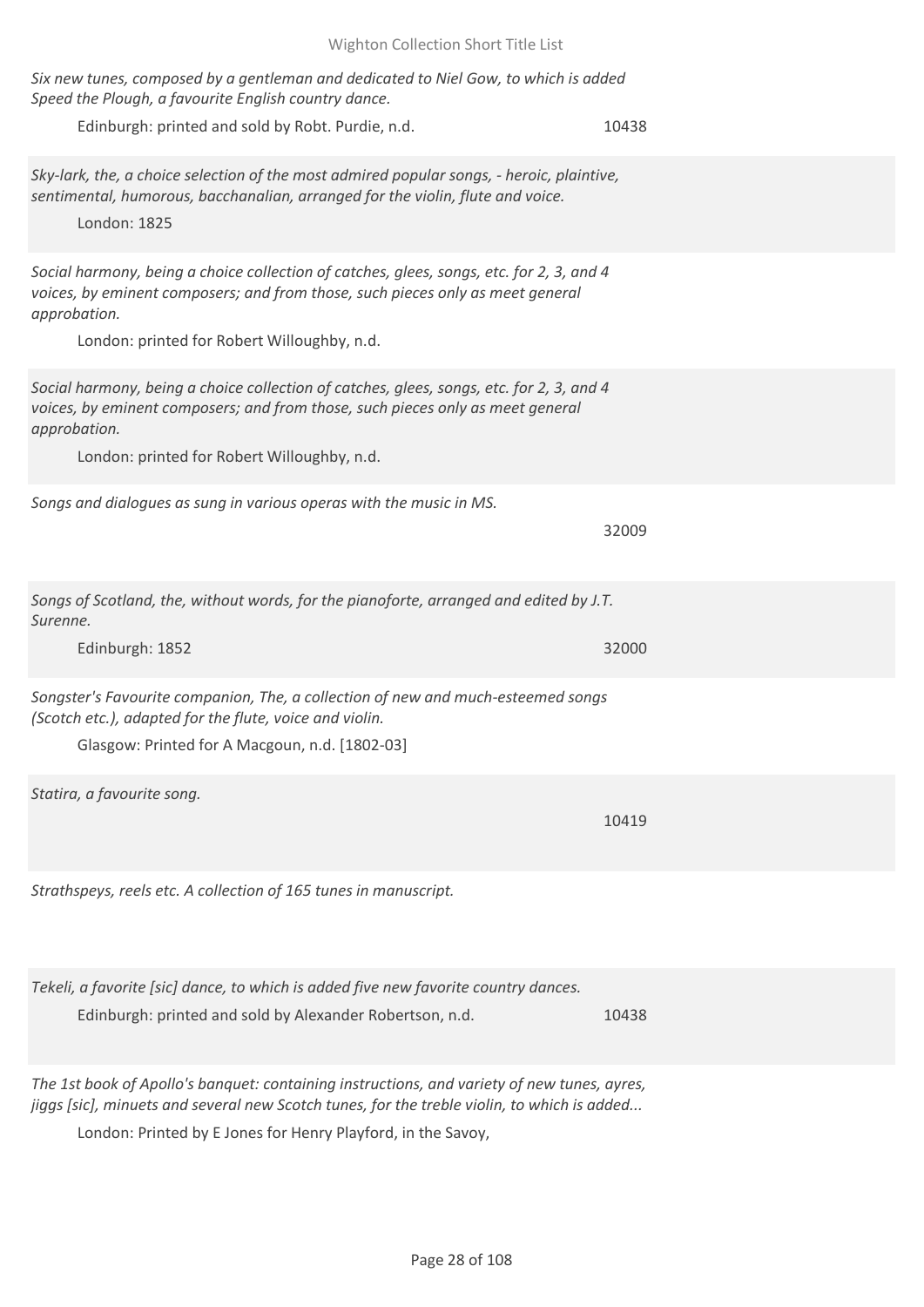| The Athole Highlanders march.<br>Edinburgh: printed and sold by John Brysson, n.d.                                                                                                                       | 10434 |
|----------------------------------------------------------------------------------------------------------------------------------------------------------------------------------------------------------|-------|
| The auld toon o' Edinbrugh (sic) with variations                                                                                                                                                         | 10434 |
| The Banks of Allan Water, ballad, as sung by Miss Stephens and Miss Paton composed<br>by a lady and arranged for the piano forte by C E Horn<br>London: Chappell's musical circulating library, n.d.     | 14700 |
| The Baxter MS<br><b>MSS</b>                                                                                                                                                                              |       |
| The beauties of Niel Gow, being a selection of the most favorite [sic] tunes from his 1st,<br>2nd and 3rd collections of strathspeys, reels and jigs, chiefly comprising the works of Niel<br>Gow & Sons |       |
| Edinburgh: Alex[ande]r Robertson, n.d.                                                                                                                                                                   | 10483 |
| The black cat, with five fashionable tunes for the pianoforte.<br>Edinburgh: n.d.                                                                                                                        | 10435 |
| The British grenadiers, a favorite [sic] march with variations for the pianoforte.<br>Edinburgh: printed and sold by J. Hamilton, n.d. [1802?]                                                           | 10434 |
| The bugle horn quick step.<br>Glasgow: n.d. [1821]                                                                                                                                                       | 10435 |
| The Caledonian evergreen, A selection of favorite [sic] Scottish strathspeys and reels<br>arranged for the pianoforte, harp or violin.<br>Aberdeen: James Davie, n.d.                                    | 10435 |
|                                                                                                                                                                                                          |       |
| The Caledonian march, arranged for the pianoforte, by J. A. May, with the Waterloo<br>strathspey and reel, a medley.                                                                                     |       |
| Glasgow: n.d.                                                                                                                                                                                            | 10435 |
| The Caledonian muse, a collection of scarce and favourite Scots tunes, both Highland and<br>Lowland, viz., songs, luinigs, laments, reels, strathspeys, jiggs, etc<br>London: THOMPSON, S.A. & P., n.d.  |       |
| The celebrated variations to Malbrouk.                                                                                                                                                                   |       |

10434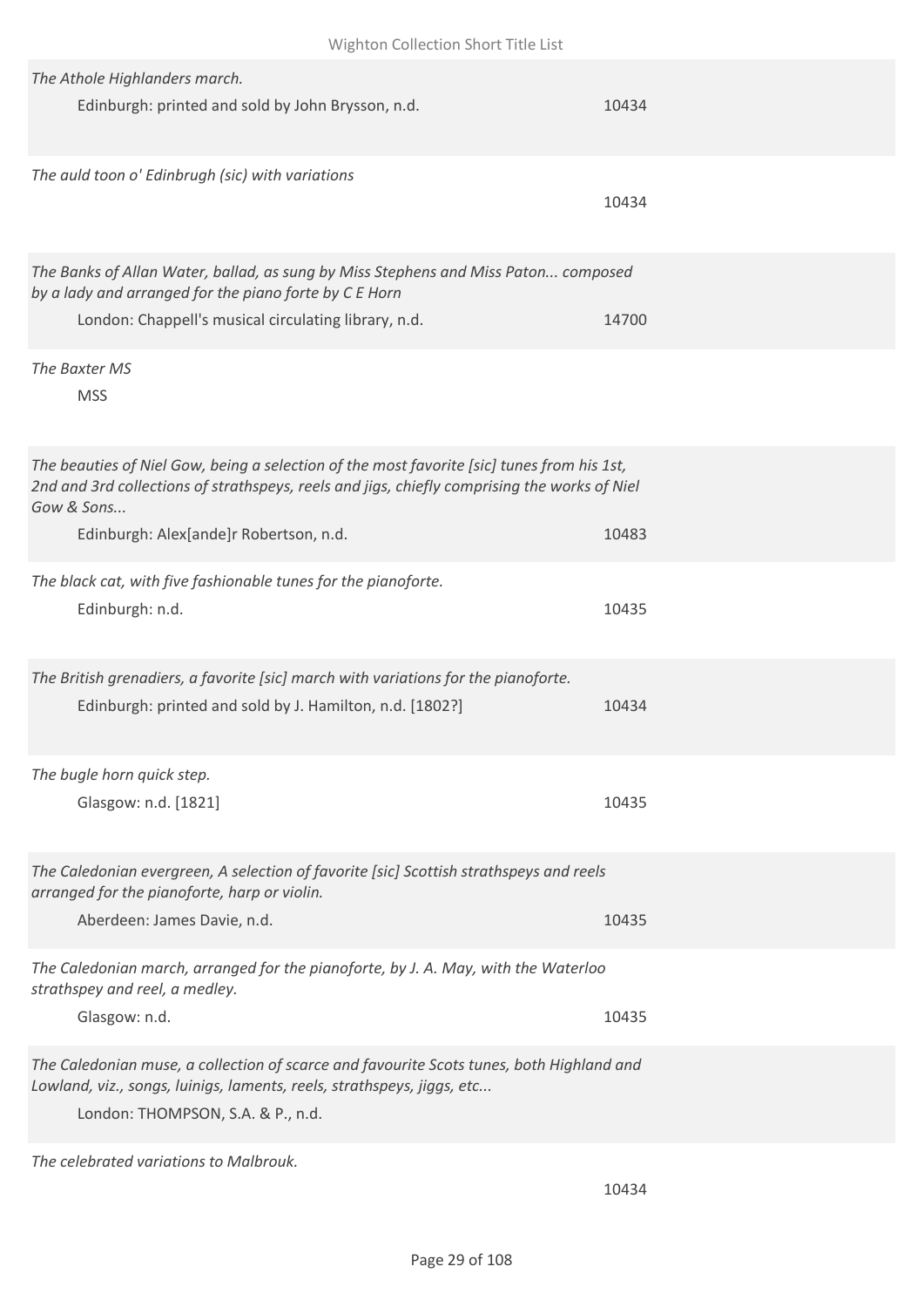| <b>VVIRTILOIT CONCENDIT SHOLL FILIC LISL</b>                                                                                                                                                                |       |
|-------------------------------------------------------------------------------------------------------------------------------------------------------------------------------------------------------------|-------|
| The Charms of Scottish Melody<br>Edinburgh: Oliver & Boyd 1810                                                                                                                                              | 10520 |
| The comic tunes to all the late opera dances<br>London: J. Walsh, n.d. [BUC gives [1744]-61]                                                                                                                |       |
| The comic tunes to all the late opera dances<br>London: J. Walsh, n.d. [BUC gives [1744]-61]                                                                                                                |       |
| The Compleat tutor for the pastoral or new bagpipe (plus Collection of familiar airs etc.)<br>London: Longman, Lukey & Co. n.d. [c.1771-7] [BUC has c.17                                                    |       |
| The cries of Edinburgh, to which are added Petronella and a favorite [sic] new medley,<br>composed & arranged by Nath[aniel] Gow, and performed at his annual ball on Tuesday<br>the 14th March 1820. No. 1 |       |
| Edinburgh: printed for and sold by Nathaniel Gow & Son n.d.                                                                                                                                                 | 10438 |
| The dance music of Scotland, a collection of all the best reels and strathspeys both of the<br>Highlands and Lowlands for the pianoforte, arranged and edited by J.T. Surenne.<br>Edinburgh 1852            | 32000 |
| The dawn of day, a favorite Irish air, with variations for the pianoforte or harpsichord.<br>Dublin: Edmund Lee n.d.                                                                                        | 10434 |
| The duenna or double elopement, a comic opera as performed at the Theatre Royal in<br>Covent Garden, for the quitar.<br>London: C.& S. Thompson n.d. [BUC has 1775]                                         |       |
| The Duke of York's march.                                                                                                                                                                                   | 10435 |
| The Earl of Moira's return to England, to which is added a new waltz, and two favorite<br>dances.                                                                                                           |       |
| Glasgow n.d.                                                                                                                                                                                                | 10435 |
| The Edinburgh Musical Miscellany, a collection of the most approved Scotch, English and<br>Irish songs set to music. Selected by D. Sime, Edinburgh.<br>Edinburgh: 1792-93                                  |       |
| The Edinburgh Musical Miscellany, a collection of the most approved Scotch, English and<br>Irish songs set to music. Selected by D. Sime, Edinburgh.<br>Edinburgh: 1792-93                                  |       |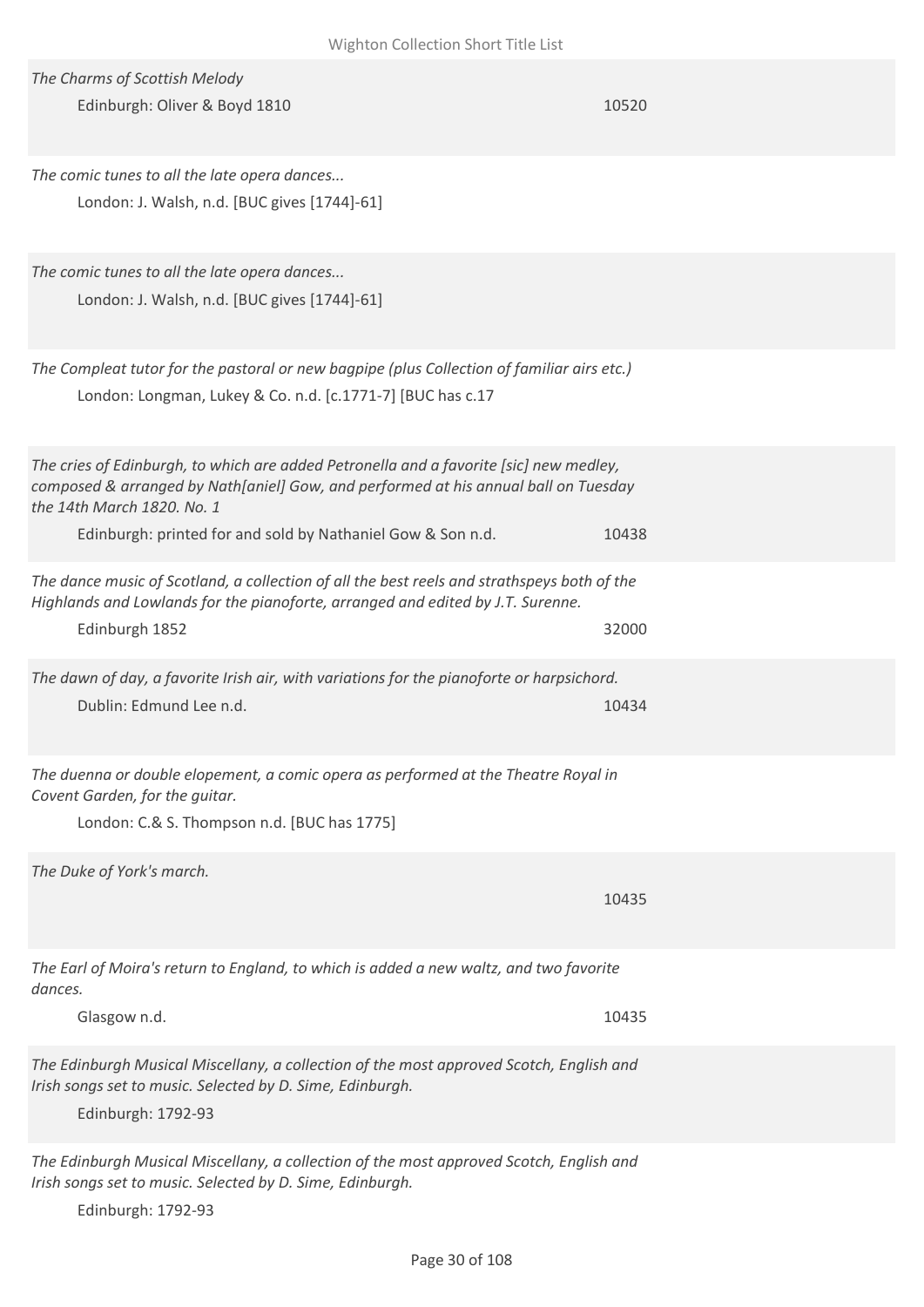| Wighton Collection Short Title List                                                                                                                                                                                                                                         |       |
|-----------------------------------------------------------------------------------------------------------------------------------------------------------------------------------------------------------------------------------------------------------------------------|-------|
| The Emperor of Russia's grand march on his entrance into Paris.<br>Edinburgh: published and sold by J. Sutherland n.d.                                                                                                                                                      | 10434 |
| The favorite [sic] dances of 1810 arranged for the pianoforte by Nath[aniel] Gow.<br>Edinburgh: printed and sold by Gow & Shepherd, n.d.                                                                                                                                    | 10438 |
| The favorite [sic] new dances for 1813, arranged for the pianoforte or harp.<br>Edinburgh: printed and sold by Rob[er]t Purdie n.d.                                                                                                                                         | 10438 |
| The favorite [sic] quadrilles for 1826, as performed at the King's Assembly 26th January,<br>arranged for the pianoforte or harp, by Nathaniel Gow.<br>Edinburgh n.d.                                                                                                       | 10439 |
| The favorite [sic] Scots air of Lady Shaftsbury. Arranged as a rondo for the pianoforte by<br>Dan Robertson.<br>Edinburgh: A. Rochead & Son n.d.                                                                                                                            | 8649  |
| The favorite [sic]dances of 1812, some of which are composed and the whole arranged<br>for the pianoforte by Nath[aniel] Gow.<br>Edinburgh: printed and sold by Gow & Shepherd, n.d.                                                                                        | 10438 |
| The favourite circus airs arranged for the pianoforte, violin, and German flute, by J. A.<br>May.<br>Edinburgh n.d.                                                                                                                                                         | 10435 |
| The favourite dances of 1810, arranged for the piano forte by Nath[aniel] Gow, as<br>performed at his annual ball in George Street assembly rooms, the 13th of March.<br>Edinburgh: printed and sold by Gow & Shepherd, n.d.                                                | 10438 |
| The following strathspeys and reels are collected and improved by Major Molle, and<br>given by him to Nath[aniel] Gow.<br>Edinburgh: printed and sold by Gow & Shepherd, n.d. [pre-Ju                                                                                       | 10438 |
| The following tunes are most respectfully dedicated to Major General McDonald<br>commanding the Centre District in North Britain by his most obedient servant Charles<br>Bayne, teacher of dancing Dundee.<br>Edinburgh: printed for the author n.d. [1804]                 | 10438 |
| The Grand Duke Nicholas welcomed to Edinburgh by the High School boys, composed as<br>under by Nath[aniel] Gow, to which are added four favorite [sic] tunes two of them also<br>by him, as performed10th March 1818.<br>Edinburgh: printed and sold by Robert Purdie, n.d. | 10438 |
|                                                                                                                                                                                                                                                                             |       |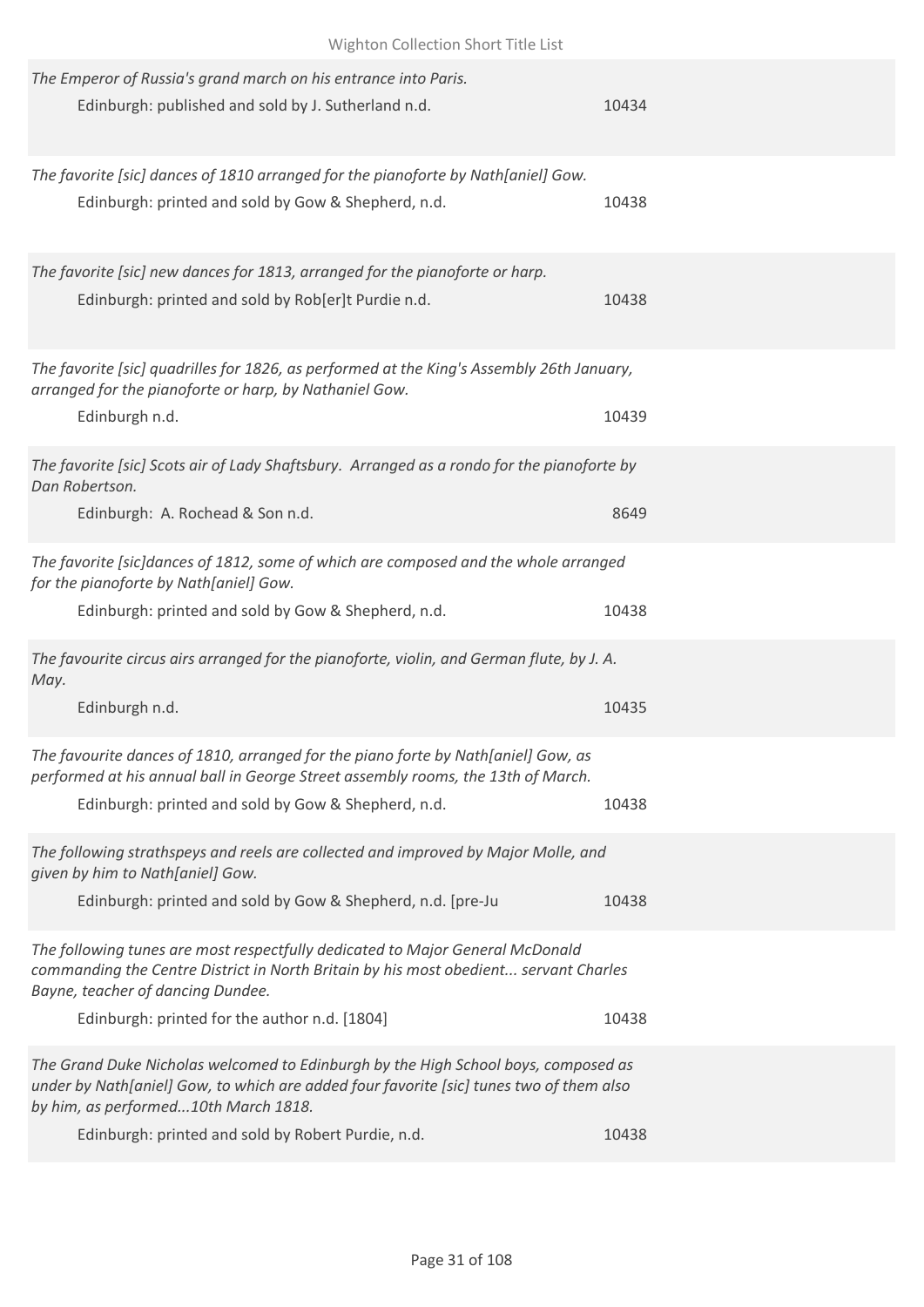| The harmonicon.                                                                                                                                                                                                                                                    | 25793 |
|--------------------------------------------------------------------------------------------------------------------------------------------------------------------------------------------------------------------------------------------------------------------|-------|
| The harmonicon.                                                                                                                                                                                                                                                    | 25793 |
| The Harpsichord or Spinnet Miscellany, being a gradation of proper lessons from the<br>beginner to the tollerable [sic] performer to which are prefixed some rules for time.<br>London: BREMNER, Robert, n.d. [1761]                                               | 31959 |
| The Heart of Midlothian a reel, The Laird of Dumbiedike's favorite, and Madge Wildfire's<br>strathspey and reel, to which are added two favorite [sic] dances for 1820.<br>Edinburgh: printed and sold by John Sutherland n.d.                                     | 10438 |
| The Highland ball and the new Garcon volage, with other favourite quadrilles, dances,<br>also a grand waltz by Mozart, as performed by Mr. Cunningham and his band at the<br>Assemblies Ingram Street Glasgow.<br>Glasgow: printed and sold by John McFadyen. n.d. | 10438 |
| The Highland medley or imitation of the bag pipeas performed beforePrince Leopold<br>at Buchanan Housealso at the Greenock Hunt Ball the 6th Oct., by Cunningham & his<br>band.                                                                                    |       |
| Glasgow: printed and sold by Jas. Brown n.d.                                                                                                                                                                                                                       | 10438 |
| The Highland watch, or 42nd. Royal Highlanders, with the march and quick step for the<br>pianoforte.                                                                                                                                                               |       |
| Glasgow n.d. [1822]                                                                                                                                                                                                                                                | 10435 |
| The intriguing chambermaid, a comedy in two acts, taken from the French of Regnard, by<br>H. Fielding, with musick to each song.<br>London: 1734                                                                                                                   |       |
| The Irish fox hunt, to which are added four Irish airs for the pianoforte by Fitzmaurice.<br>Edinburgh: n.d.                                                                                                                                                       | 10435 |
| The jovial crew. A comic opera. As it is acted at the Theatre-Royal, by his majesty's<br>servants. With the musick prefix'd to each song.<br>London: printed for J. Watts, 1731                                                                                    |       |
| The Jubilee Strathspey (composed) in honour of His Majesty's entering the 50th year of<br>his reign.<br>Glasgow: printed and sold by J. McFadyen, n.d. [1809?]                                                                                                     | 10438 |
|                                                                                                                                                                                                                                                                    |       |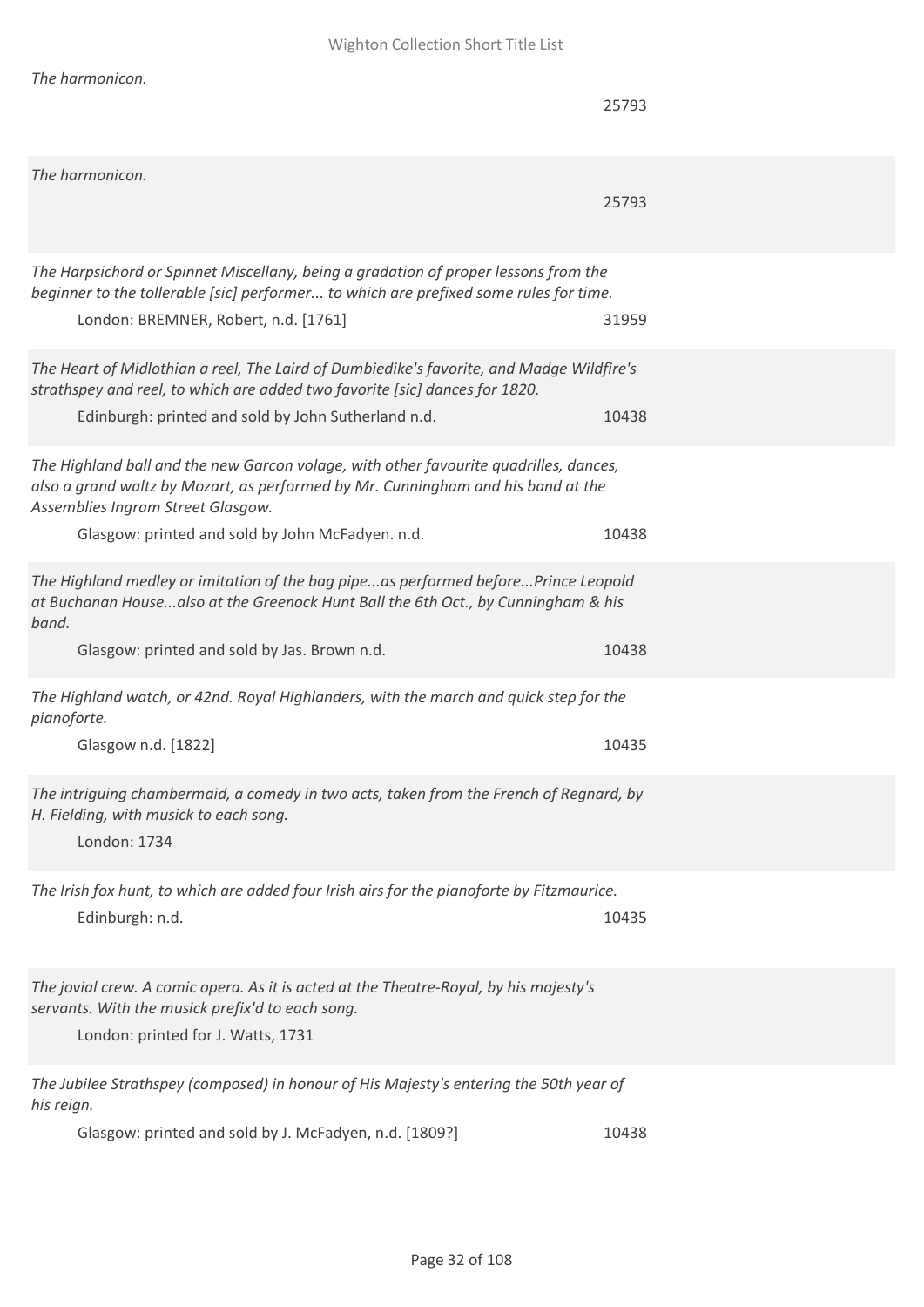| The lads of Dunce, an Irish air with variations.                                                                                                                                           | 10434 |
|--------------------------------------------------------------------------------------------------------------------------------------------------------------------------------------------|-------|
| The lady of the desart [sic], a favorite Irish air, arranged with variations for the pianoforte.<br>Edinburgh: printed and sold by Rochead & Son n.d.                                      | 10434 |
| The lady's favourite [and other tunes]<br>Glasgow: McFadyen, n.d. [1821]                                                                                                                   | 10435 |
| The language of the eyes.                                                                                                                                                                  | 10419 |
| The London march, and five favourite tunes.<br>Glasgow n.d.                                                                                                                                | 10435 |
| The maid of fashion.                                                                                                                                                                       | 10419 |
| The music of the songs in the Caledonian Musical Museum adapted for the voice, violin<br>and pianoforte Part First<br>London: J Dick, 1810                                                 | 10518 |
| The Musick [sic] in Harlequin Ranger; as it is perform'd at the Theatre Royal in Drury<br>Lane; set for the violin, German flute, or hautboy, with a thorough bass for the<br>harpsichord. |       |
| London: J. Oswald, n.d. [1753]                                                                                                                                                             | 10415 |
| The new grand O.P. dance, with characteristic figures, by that eminent composer O.P.,<br>M.D.<br>Edinburgh: printed and sold by Muir Wood & Co. n.d.                                       | 10438 |
| The new musical magazine, review and register of valuable musical publications, ancient<br>and modern. Volume 1                                                                            |       |
| London: C. Cooke 1809 nos.1-5 London: Sherwood, Neely a                                                                                                                                    | 25793 |
| The new songs sung by Miss Wright at Vauxhall, and Mr. Hudson at Ranelagh, for the<br>voice and harpsichord.<br>London: Thompson, C. & S. n.d. [c.1765]                                    | 7090  |
| The nightingale, a favorite military rondo, arranged for the pianoforte, also as a duet for<br>two performers.                                                                             |       |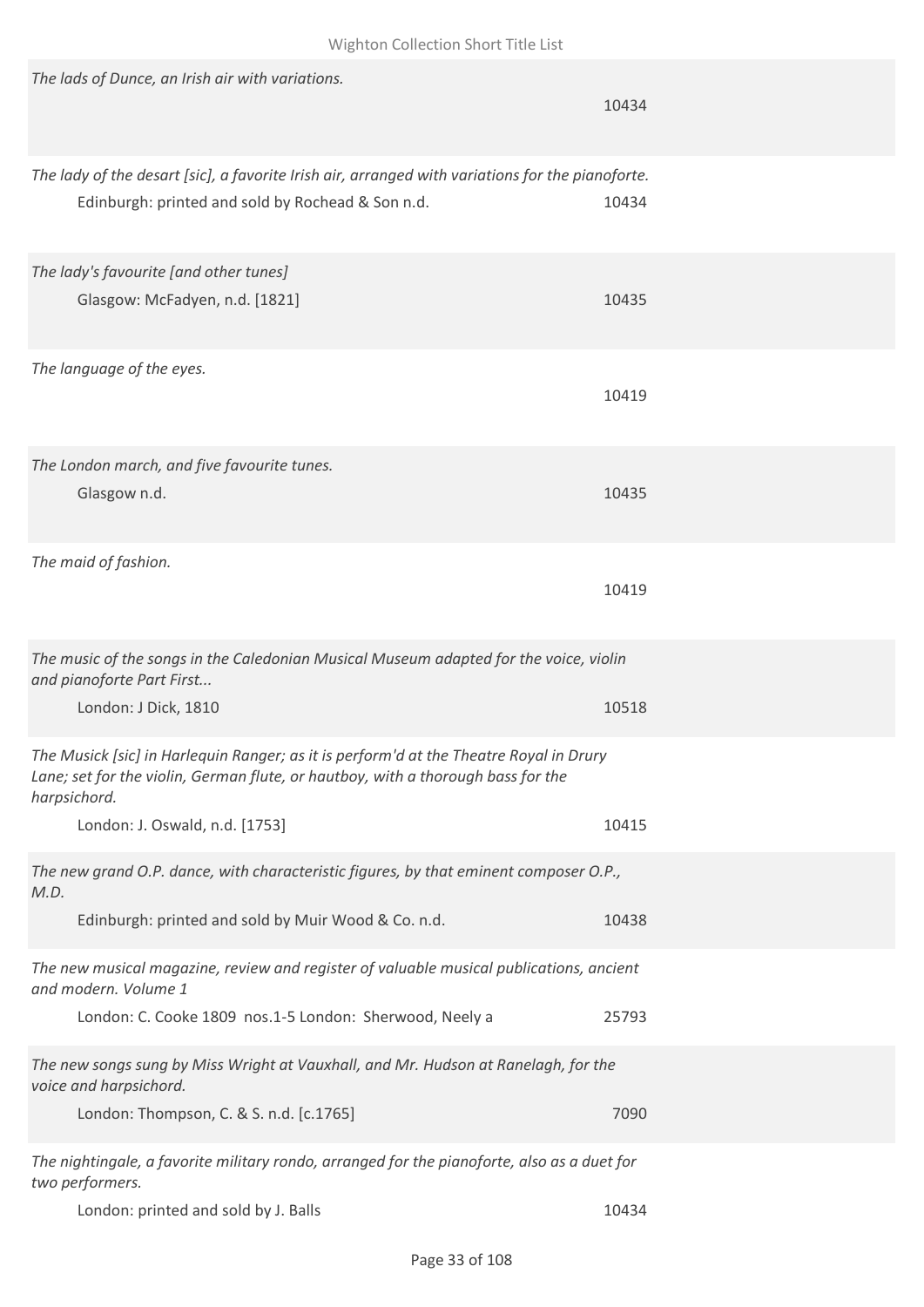| The plough boy, with variations for the piano forte.<br>London: printed by Broderip and Wilkinson n.d.                                                                                                                                    | 7060  |
|-------------------------------------------------------------------------------------------------------------------------------------------------------------------------------------------------------------------------------------------|-------|
| The Prince of Wales's strathspey (as danced at the ball given by His Majesty at Windsor in<br>honor of the Princes Royals marriage) to which is added the Cumberland Reel.<br>Edinburgh: printed for and sold by Gow & Shepherd, n.d. [17 | 10438 |
| The reel of Tulloch, with variations for the pianoforte or violin.<br>London n.d.                                                                                                                                                         | 10434 |
| The regalia of Scotland, etc., arranged for the pianoforte.<br>Aberdeen: n.d.                                                                                                                                                             | 10435 |
| The Scots came o'er the Border, with five other tunes for the pianoforte or violin and<br>violoncello.<br>Edinburgh n.d.                                                                                                                  | 10435 |
| The shepherd's delight, containing twelve favorite [sic] Scots tunes, never before<br>published, most humbly inscribed to all lovers of simplicity.<br>London: printed for F. Linley, 1781                                                | 10434 |
| The Shropshire Militia's bugle march.<br>Edinburgh: printed by John Hamilton, n.d.                                                                                                                                                        | 10434 |
| The Vocal Harmonist's Magazine: being a collection of catches, glees, canons, and<br>canzonets; selected from the best authors both ancient and modern. No. 1.<br>London: BREMNER, Robert, n.d. [c.1767]                                  | 31960 |
| Thirty favourite Scots songs, adapted for a voice and harpsichord, violin, German flute<br>and quitar. The words by Allan Ramsey.<br>London: Longman & Broderip n.d.                                                                      | 10443 |
| Thirty Scots songs for a voice and harpsichord; the music taken from the most genuine<br>sets extant, the words from Allan Ramsay ["Tea table Miscellany"].<br>Edinburgh: Robert Bremner, n.d. [1757]                                     | 10515 |
| Thirty Scots songs for a voice and harpsichord; the music taken from the most genuine<br>sets extant, the words from Allan Ramsay ["Tea table Miscellany"].<br>London: Robert Bremner, n.d.                                               | 10516 |
| Thirty Scots songs, adapted for a voice and harpsichord. The words by Allan Ramsey.                                                                                                                                                       |       |

Edinburgh: A. Rochead & Son, n.d. 10410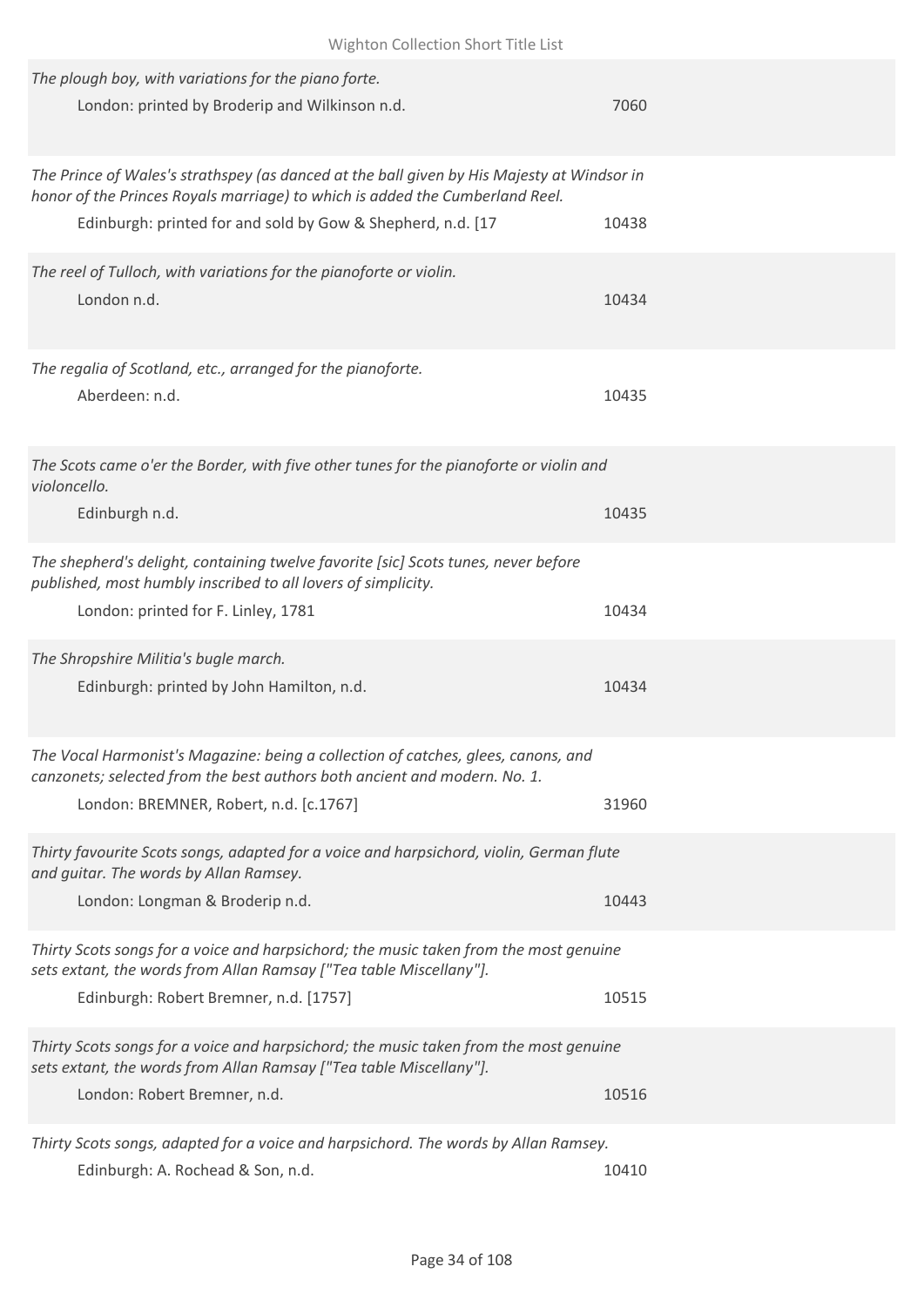| Wighton Collection Short Title List                                                                                                                                                                                                   |       |  |
|---------------------------------------------------------------------------------------------------------------------------------------------------------------------------------------------------------------------------------------|-------|--|
| Thompson's twenty four country dances for the year 1796, with figures to each as they<br>are performed at Court, Bath, & all publick assemblys [sic].<br>London: [S A & P] Thompson, n.d. [1796]                                      |       |  |
| Three German waltzes arranged for the pianoforte by R.B. Stewart.<br>Edinburgh: n.d.                                                                                                                                                  | 10439 |  |
| Thrush, the, A choice selection of the most admired popular songs, heroic etc., arranged<br>for the violin, flute, and voice, by the editor of the "Sky-lark".<br>London: 1827                                                        |       |  |
| To Kelli (Tekeli) as danced at the assemblies in Edinburgh and Glasgow.<br>Glasgow n.d.                                                                                                                                               | 10435 |  |
| Tom & Jerry's Country dances composed for the pianoforte or harp.<br>London: n.d.                                                                                                                                                     | 10435 |  |
| Tragedy, the, of Tragedies; or, the life and death of Tom Thumb the Great as it is acted at<br>the Theatre in the Hay Market, with the annotations of H. Scriblerus Secundus.<br>London: 1737                                         |       |  |
| Tutor for the Irish bagpipe, with the additional keys called regulators, and a collection of<br>hornpipes, etc.                                                                                                                       | 10401 |  |
| Twelve Instructive Lessons for the Piano-forte, taken from familiar airs with appropriate<br>chords & preludes adapted for the improvement of juvenile performers<br>London: Clementi & Co., n.d.                                     | 8649  |  |
| Twenty four country dances for the year 1790, with proper figures and directions to each<br>dance, as they are perform'd at Court, Bath, & all publick assemblys [sic].<br>London: printed for Saml Ann & Peter Thompson, n.d. [BUC h |       |  |
| Twenty four country dances for the year 1795, with proper directions, as performed at<br>Court, Bath, etc.<br>London: Thomas Cahusac, n.d.                                                                                            |       |  |
| Twenty four new country dances for the year 1795, with proper directions to each dance,<br>as they are performed at Court, Almacks, Bath, Pantheon, and all publick assemblies [sic].<br>London: T. Skillern, n.d. [1795]             |       |  |
| Universal harmony, or The gentleman and ladie's [sic] social companion consisting of a<br>great variety of the best and most favourite English and Scots songs, cantatas, etc<br>London: 1745                                         | 31987 |  |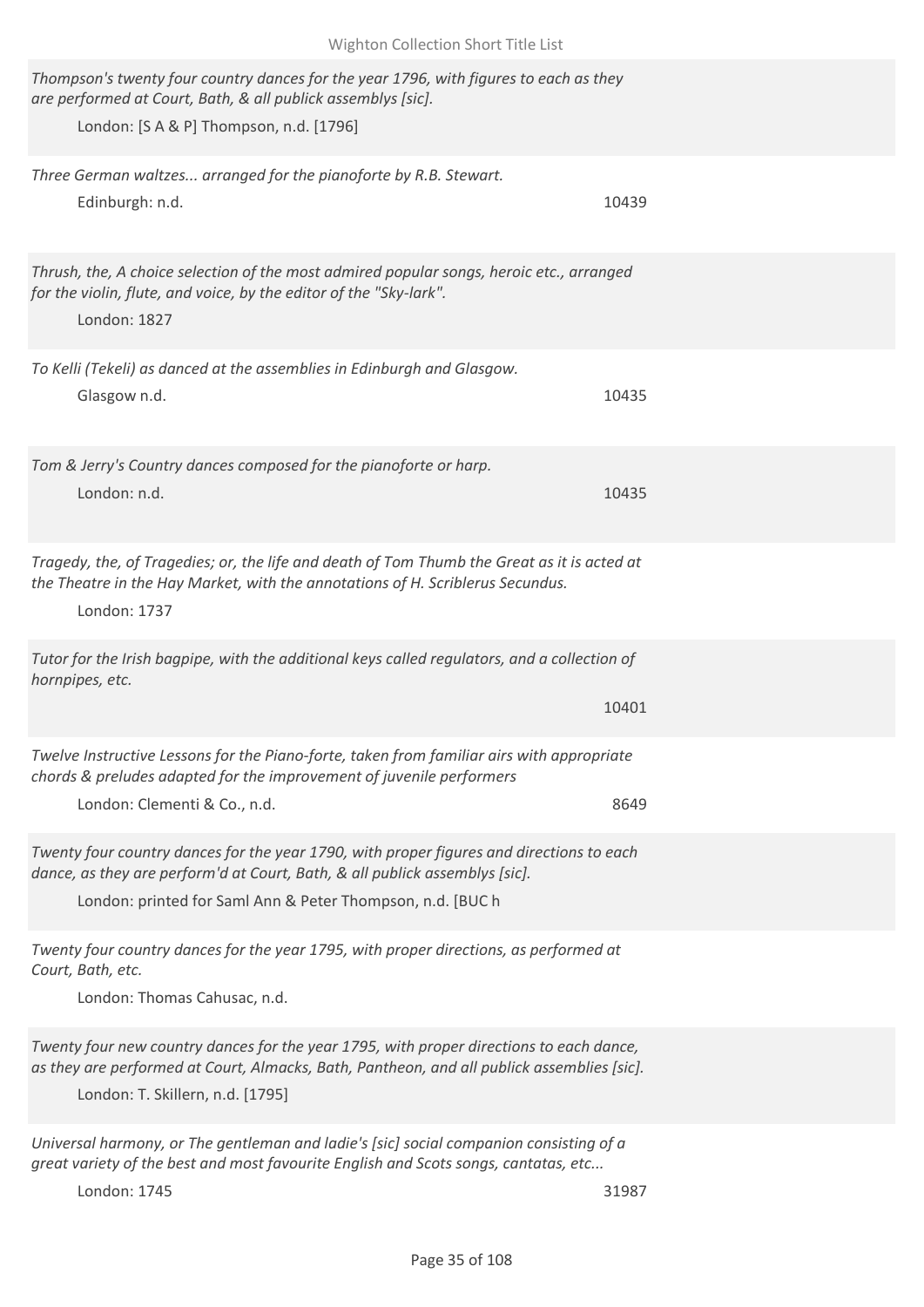| Violin players pocket companion, a collection of popular Scottish music chiefly arranged<br>for the violin.<br>Aberdeen: [J. Davie], n.d.                                                                        |       |
|------------------------------------------------------------------------------------------------------------------------------------------------------------------------------------------------------------------|-------|
| Violin, the, Preceptor.<br>Glasgow: Hamilton, n.d.                                                                                                                                                               |       |
| Violoncello, method for the, by Baillot, Levasseur, Catel, and Baudiot adapted from the<br>Paris Conservatory of music, translated from the original by A. Merrick.<br>London: n.d.                              | 10446 |
| Vocal Enchantress, the, presenting an elegant selection of the most favourite hunting,<br>sea, love and miscellaneous songs with the music prefixed to each.<br>London: printed for J Fielding, 1783             |       |
| Vocal Magazine, the, containing a selection of the most esteemed English, Scots, and Irish<br>songs, antient [sic] and modern: adapted for the harpsichord or violin.<br>C Stewart and Co, Edinburgh (1797-1800) | 31970 |
| Vocal Magazine, the, containing a selection of the most esteemed English, Scots, and Irish<br>songs, antient [sic] and modern: adapted for the harpsichord or violin.<br>C Stewart and Co, Edinburgh (1797-1800) | 31968 |
| Vocal Magazine, the, containing a selection of the most esteemed English, Scots, and Irish<br>songs, antient [sic] and modern: adapted for the harpsichord or violin.<br>C Stewart and Co, Edinburgh (1797-1800) | 31969 |
| Vocal Music; or, The songster's companion, containing a new and choice collection of the<br>greatest variety of songs, cantatas etc., with the music prefixed to each<br>London 1772                             |       |
| Vocal Music; or, The songster's companion, containing a new and choice collection of the<br>greatest variety of songs, cantatas etc., with the music prefixed to each<br>London 1772 (vol. 1)                    |       |
| <b>Vulcans March</b>                                                                                                                                                                                             | 10435 |
| Walker's collection of popular Scotch songs for the pianoforte or German flute. Book 2.<br>London n.d. [1819]                                                                                                    | 10473 |
| Was ye at the waddin                                                                                                                                                                                             | 10435 |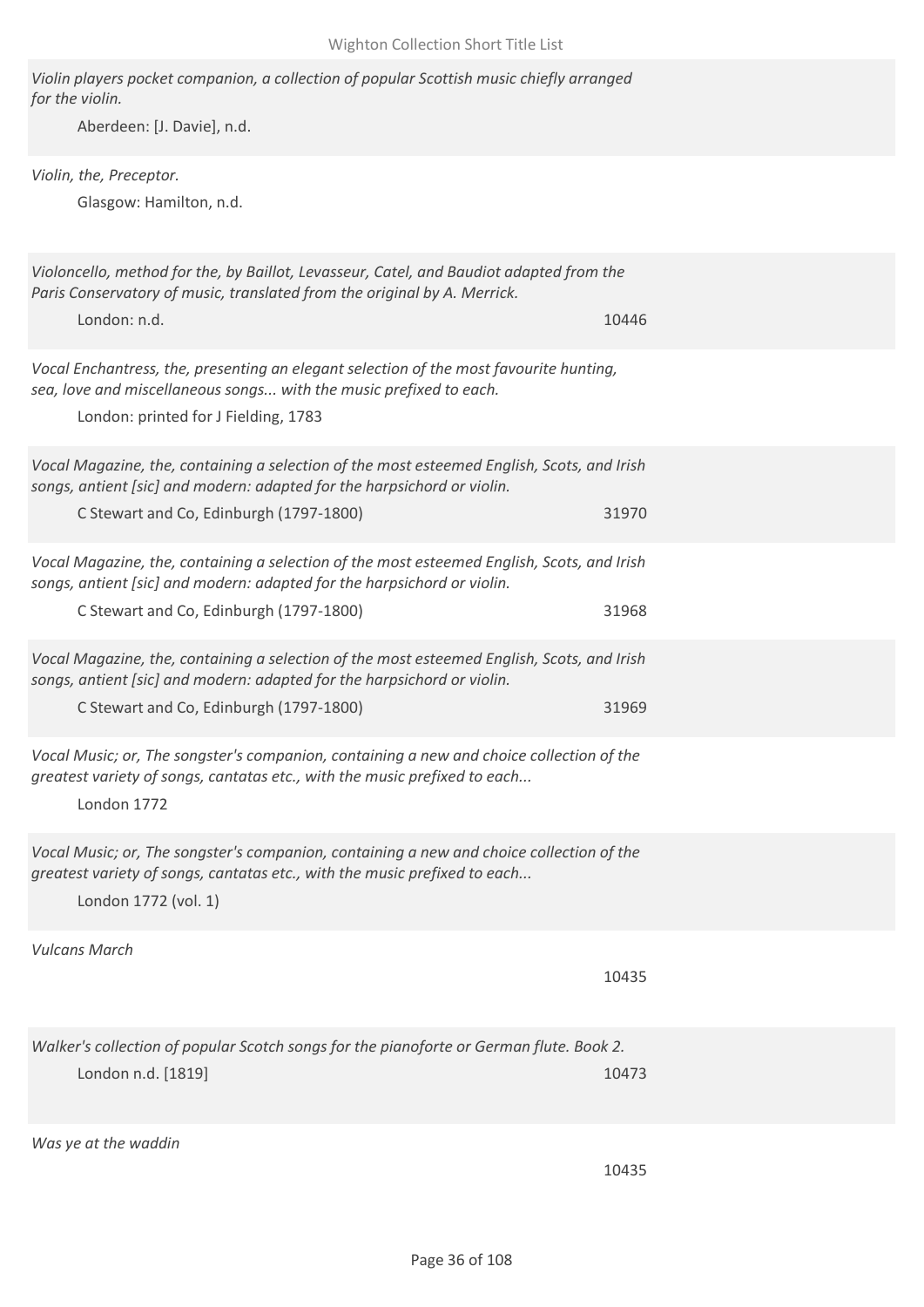| Waterloo medley, composed by Nath[aniel] Gow, to which are added the favorite tunes,<br>composed by him.                                                                         |       |
|----------------------------------------------------------------------------------------------------------------------------------------------------------------------------------|-------|
| Edinburgh: printed and sold by Alexander Robertson n.d. [18                                                                                                                      | 10438 |
| Woman's revenge; or, A match in Newgate, a comedy as it is acted at the Royal Theatre<br>in Lincoln's-Inn-Fields.                                                                |       |
| London: J. Roberts, 1728                                                                                                                                                         |       |
| Wood's songs of Scotland, adapted to their appropriate melodies arranged with<br>pianoforte accompaniments by G.F. Graham, T. M. Mudie, J.T. Surenne, Finlay Dun, etc            |       |
| Edinburgh: 1848-49                                                                                                                                                               | 32002 |
| [BREMNER]                                                                                                                                                                        |       |
| A 2nd. set of Scots songs for a voice and harpsichord.                                                                                                                           |       |
| Edinburgh: Bremner, n.d. [1757]                                                                                                                                                  | 10515 |
| [BREMNER]                                                                                                                                                                        |       |
| A 2nd. set of Scots songs for a voice and harpsichord.                                                                                                                           |       |
| London: Bremner, n.d.                                                                                                                                                            | 10516 |
| [CAREY, Henry]                                                                                                                                                                   |       |
| Tragedy of Chrononhotonthologos, being the most tragical tragedy that ever was<br>tragediz'd by any company of tragedians; written by Benjamin Bounce, Esq. [Henry<br>Carey].    |       |
| London: J. Shuckburgh n.d. [1734]                                                                                                                                                |       |
| [CHETWOOD, W.R.]                                                                                                                                                                 |       |
| The Lover's Opera [with the songs set to music].                                                                                                                                 |       |
| London: n.d. [1730]                                                                                                                                                              |       |
| [Dashkova, Ekaterina Romanovna] Daschkaw, Princesse de                                                                                                                           |       |
| Recueil des airs composes par son Altesse Madame la Princesse de Daschkaw, nee<br>Comtesse de Worontzow.                                                                         |       |
| Edinburgh: grav?s par Jacques Johnson, n.d. [c. 1777]                                                                                                                            | 10422 |
| [DOW, Daniel]                                                                                                                                                                    |       |
| [Twenty minuets and sixteen reels or country dances for the violin, harpsichord or<br>German flute.]                                                                             |       |
| Edinburgh: for the author, n.d. [1775]                                                                                                                                           |       |
| [FOULIS, David]                                                                                                                                                                  |       |
| Six solos for the violin, with a bass for a violoncello or harpsichord composed by a<br>gentleman, inscribed to the Hon. Frances (sic) Charteris, Esq., of Amisfield (afterwards |       |
| Earl of Wemyss).                                                                                                                                                                 |       |

3251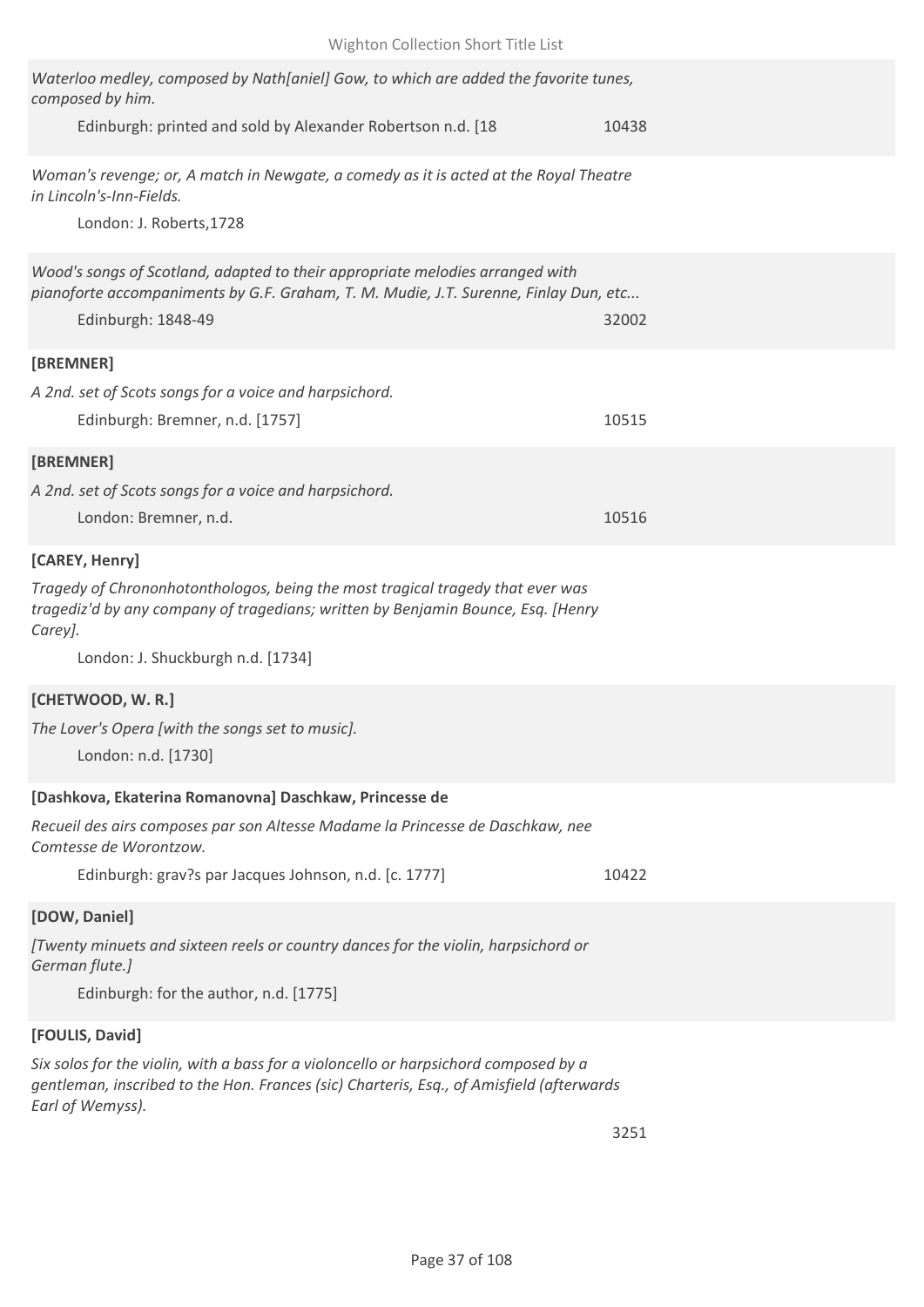| Wighton Collection Short Title List                                                                                                                            |       |
|----------------------------------------------------------------------------------------------------------------------------------------------------------------|-------|
| [GOW, Nathaniel]<br>The fallen hero and Lady McKenzies reel, two favorite [sic] Scots airs<br>Edinburgh: printed and sold by J. Sutherland n.d. [1816?]        | 10434 |
| [LINLEY, Thomas]                                                                                                                                               |       |
| The overture, songs and duetts in the pastoral opera of The Gentle Shepherd as it is<br>performed at the Theatre Royal in Drury Lane.                          |       |
| London: for S A P Thompson, n.d. [BUC has 1781]                                                                                                                | 31964 |
| [MILLER, Rev. James]<br>An hospital for fools, a dramatic fable<br>London: printed for J. Watts, 1729                                                          |       |
| [MILLER, Rev. James]                                                                                                                                           |       |
| The coffee house, a dramatick piece, as it is performed at the Theatre Royal in Drury Lane<br>by His Majesty's servants.<br>London: printed for J. Watts, 1737 |       |
| [MITCHELL, Wm]                                                                                                                                                 |       |
| Haughton's welcome, and Three new tunes.                                                                                                                       |       |
|                                                                                                                                                                | 10435 |
| [Purcell]                                                                                                                                                      |       |
| Voluntary                                                                                                                                                      | 7086  |
| [Shepherd's delight.]                                                                                                                                          |       |
| [London: E. Linley, 1781]                                                                                                                                      | 10435 |
| [WALKER, Thomas]                                                                                                                                               |       |
| The quaker's opera as it is perform'd at Lee's and Harper's great theatrical booth in<br>Bartholomew Fair, with the musick prefix'd to each song.              |       |
| London: Printed for J. W. [Watts], 1728                                                                                                                        |       |
| <b>ABRAMS, Miss</b>                                                                                                                                            |       |
| Crazy Jane, composed and sung by Miss Abrams.                                                                                                                  |       |
| London: printed for H. Andrews, n.d.                                                                                                                           | 7060  |
| <b>ABRAMS, Miss [Harriet]</b>                                                                                                                                  |       |
| A collection of Scotch songs harmonized for two and three voices, with an<br>accompaniment for the pianoforte or harp.                                         |       |
| London: L. Lavenu, n.d. [BUC has c.1800]                                                                                                                       | 31991 |
| AIRD, James                                                                                                                                                    |       |
| Selection of Scotch, English, Irish and foreign airs adapted to the fife, violin, or German<br>flute.                                                          |       |

Glasgow: J. McFadyen, 1782-1802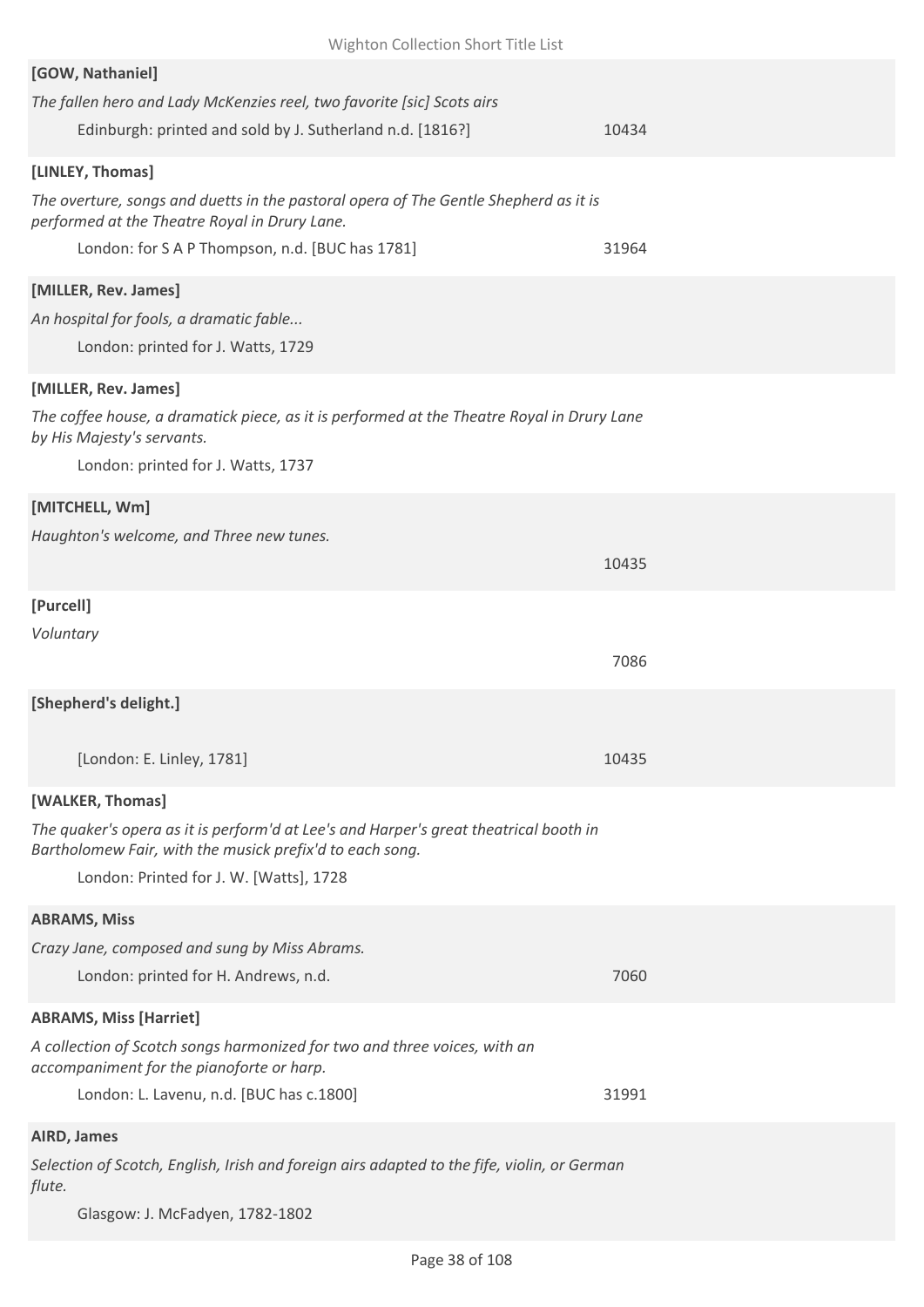## **AIRD, James**

| Selection of Scotch, English, Irish and foreign airs adapted to the fife, violin, or German |  |  |  |  |  |  |
|---------------------------------------------------------------------------------------------|--|--|--|--|--|--|
| flute.                                                                                      |  |  |  |  |  |  |

Glasgow: J. McFadyen, 1782-1802

| ALEXANDER, John                                                                                                                             |       |
|---------------------------------------------------------------------------------------------------------------------------------------------|-------|
| Five new tunes arranged for the piano forte.                                                                                                |       |
| Edinburgh: printed for the author, n.d.                                                                                                     | 10438 |
| ALEXANDER, John                                                                                                                             |       |
| Ten new tunes [reels etc.] arranged for the pianoforte by Malcolm MacDonald                                                                 |       |
| Edinburgh: n.d. [c.1824]                                                                                                                    | 7073  |
| <b>ALLAN, David &amp; Archibald</b>                                                                                                         |       |
| Eight new tunes                                                                                                                             |       |
|                                                                                                                                             | 10438 |
| An eminent master                                                                                                                           |       |
| A favourite song "Shepherds wou'd you hope to please us"                                                                                    |       |
|                                                                                                                                             | 10419 |
| <b>ANDERSON, John</b>                                                                                                                       |       |
| Pocket companion of the most approved Highland strathspeys, country dances, etc. for                                                        |       |
| the German flute, fife, hautboy and violin.                                                                                                 |       |
| Perth: John Anderson, n.d. [BUC has c.1795]                                                                                                 |       |
| ANDERSON, John                                                                                                                              |       |
| Selection of the most approved Highland strathspeys, country dances, English and French<br>dances, with a harpsichord and violincello bass. |       |
| Edinburgh: John Anderson, n.d. [1789-91]                                                                                                    | 10453 |
| <b>ANONYMOUS</b>                                                                                                                            |       |
| [Collection of strathspeys, reels, marches, etc., ?for keyboard or harp]                                                                    |       |
| [? Perth: Peter Bowie, c1806]                                                                                                               | 31954 |
| <b>Anonymous</b>                                                                                                                            |       |
| [Six sonatas]                                                                                                                               |       |
| No data                                                                                                                                     | 31953 |
| <b>Anonymous [Earl of Kelly?]</b>                                                                                                           |       |
|                                                                                                                                             |       |
|                                                                                                                                             |       |

**APRILE, Signor [Giuseppe]**

*Six favorite [sic] Italian duos for two voices.* London: S. Babb n.d. [c. 1776]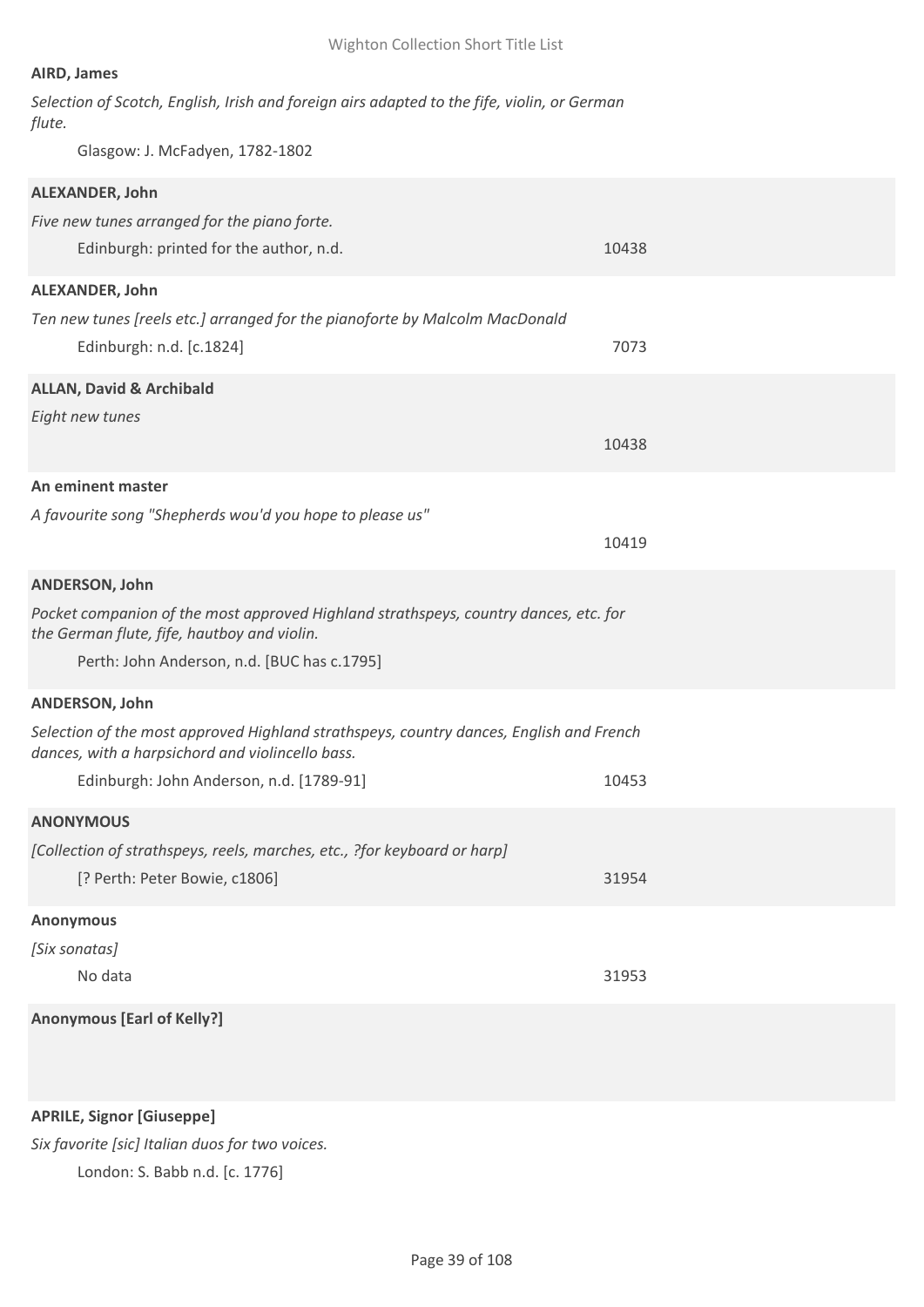| <b>ARMY PIPING COMMITTEE</b>                                                                                                                             |       |
|----------------------------------------------------------------------------------------------------------------------------------------------------------|-------|
| Army manual of bagpipe tunes and drum beatings. Music for massed pipes and drums.                                                                        |       |
| Edinburgh: Paterson's Publications Ltd. 1934                                                                                                             |       |
| ARNE, Dr                                                                                                                                                 |       |
| Thomas and Sally: a musical entertainment set for a German flute, violin, or guitar.                                                                     |       |
| London: John Phillips n.d. [BUC has c.1765]                                                                                                              |       |
| <b>ARNE, Dr [Thomas A]</b>                                                                                                                               |       |
| Thomas and Sally: a musical entertaiment set for a German flute, violin or guitar.                                                                       |       |
| London: J[ohn] Walsh, n.d. [BUC has c.1765]                                                                                                              | 31964 |
| <b>ARNE, Dr [Thomas]</b>                                                                                                                                 |       |
| Artaxerxes: a serious opera, as it is performed at the Theatres Royal in Covent Garden and<br>Drury Lane composed for the voice, harpsichord and violin. |       |
| London: Harrison & Co., n.d. [BUC has c.1785]                                                                                                            | 31964 |
| Arne, Dr. [Thomas Augustine]                                                                                                                             |       |
| To keep my gentle Jessy, a favourite song in the Merchant of Venice.                                                                                     |       |
|                                                                                                                                                          | 10419 |
| ARNE, Mich[ael]                                                                                                                                          |       |
| The thrush, sung by Miss Wright at Vauxhall.                                                                                                             |       |
|                                                                                                                                                          | 10419 |
| <b>ARNE, Michael</b>                                                                                                                                     |       |
| Favourite collection of English songs, sung by Mr Beard, Miss Young, etc., at Ranelagh<br>Gardens.                                                       |       |
| London: J. Walsh 1757                                                                                                                                    | 7090  |
| <b>ARNE, Michael</b>                                                                                                                                     |       |
| Ranelagh songs, 1780, sung by Miss Morris                                                                                                                |       |
| London: Ab. Portal, 1780                                                                                                                                 | 7090  |
| <b>ARNE, Michael?</b>                                                                                                                                    |       |
| The favorite song in the Choice of Harlequin, sung by Mr. Darley in the character of a<br>lieutenant, composed by Mr. Arne.                              |       |
| London: printed by Longman & Broderip, n.d.                                                                                                              | 10422 |
| ARNE, Thomas A., Mus. Doc.                                                                                                                               |       |
| Favourite collection of songs, with the dialogue in the "Arcadian Nuptials", sung by Mr.<br>Beard and Miss Hallam.                                       |       |
| London: J. Walsh n.d. [c.1759]                                                                                                                           | 7090  |
| ARNE, Thomas A., Mus. Doc.                                                                                                                               |       |
| No. XI. British melody: a favourite collection of English songs, and, A cantata sung by Miss<br>Brent and Mr. Lowe at Vauxhall Gardens.                  |       |
| London: J. Walsh n.d. [c.1759]                                                                                                                           | 7090  |
|                                                                                                                                                          |       |

Wighton Collection Short Title List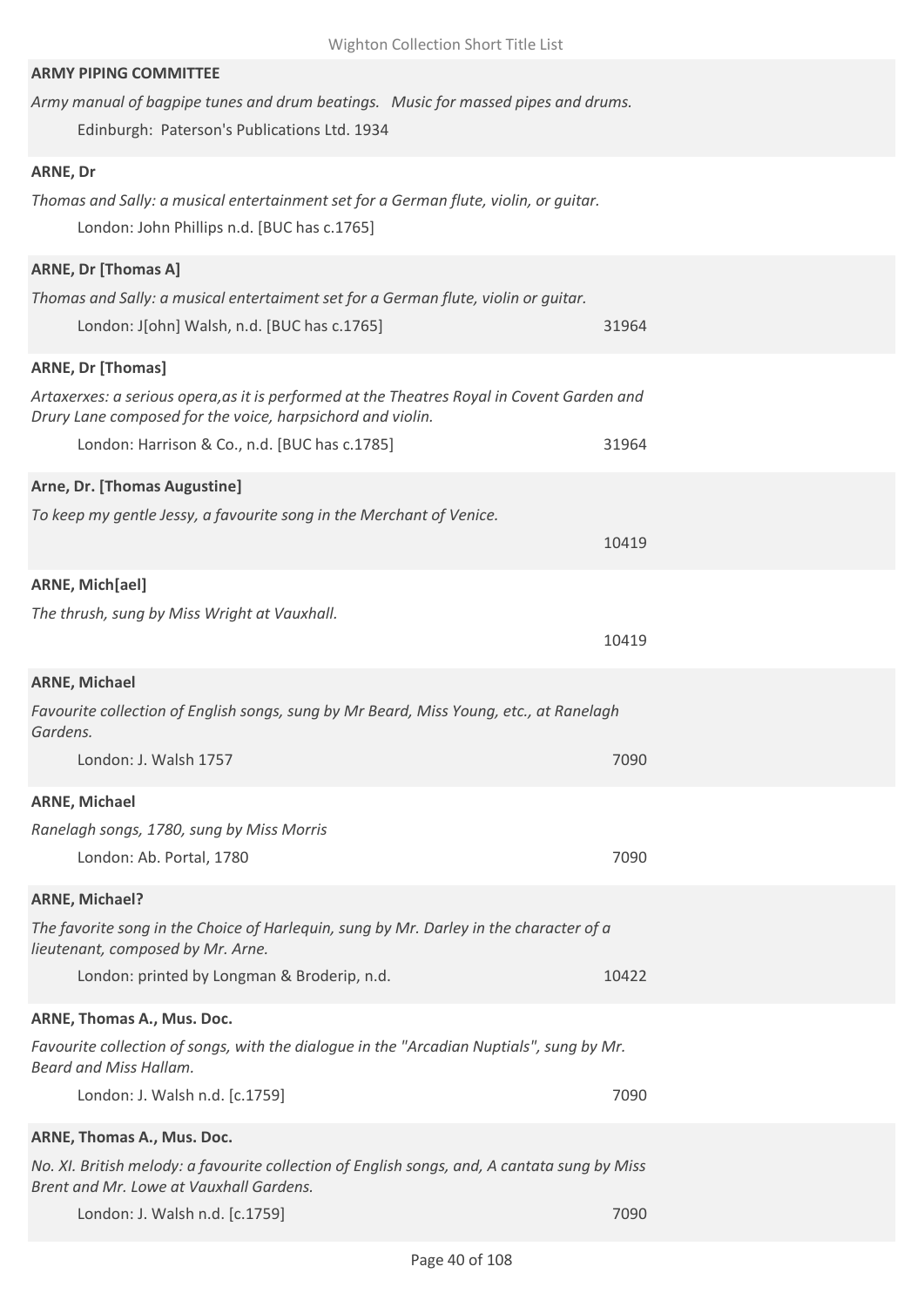| Wighton Collection Short Title List                                                                                                                                             |       |
|---------------------------------------------------------------------------------------------------------------------------------------------------------------------------------|-------|
| ARNE, Thomas A., Mus. Doc.                                                                                                                                                      |       |
| Six cantatas for a voice and instruments, set to musick.                                                                                                                        |       |
| London: John Walsh, n.d. [c.1760]                                                                                                                                               | 7090  |
| ARNE, Thomas A., Mus. Doc.                                                                                                                                                      |       |
| The Agreeable Musical Choice: an entire new collection of English songs, with the duet in<br>"Harlequin Sorcerer" sung by Mr. Lowe and Mrs. Lampe, never before printed.        |       |
| London: J. Walsh, n.d. [c.1763]                                                                                                                                                 | 7090  |
| ARNE, Thomas A., Mus. Doc.                                                                                                                                                      |       |
| Vocal melody, book IV: a favourite collection of English songs sung at the Publick<br>Gardens, with the songs in the "Harlequin sorcerer" and "The Oracle" sung by Mrs. Cibber. |       |
| London: J. Walsh n.d. [c.1753]                                                                                                                                                  | 7090  |
| <b>AYTOUN, William Edmondstoune</b>                                                                                                                                             |       |
| Ballads of Scotland, the.                                                                                                                                                       |       |
| Edinburgh: William Blackwood and Sons, n.d.                                                                                                                                     |       |
| <b>BAILLIE, Peter</b>                                                                                                                                                           |       |
| A selection of original tunes arranged for the pianoforte and violin.                                                                                                           |       |
| Edinburgh: Walker & Anderson n.d. [1825]                                                                                                                                        | 10459 |
| <b>BAILLOT, P</b>                                                                                                                                                               |       |
| L'art du violon; nouvelle methode.                                                                                                                                              |       |
| Paris: E. Troupenas et Cie.                                                                                                                                                     | 8227  |
| <b>BAINBRIDGE, William</b>                                                                                                                                                      |       |
| Bainbridge's Preceptor for the patent double flute and double flageolet.                                                                                                        |       |
| London: [Henry Hastrick] n.d. [c.1810]                                                                                                                                          |       |
| <b>BARBER, Robert</b>                                                                                                                                                           |       |
| Four songs, two cantatas, two elegies, and six catches and glees, etc.                                                                                                          |       |
| London: The author n.d.                                                                                                                                                         | 10420 |
| <b>BARBER, Robert</b>                                                                                                                                                           |       |
| Twenty-four favorite [sic] Scots songs for the pianoforte and voice.                                                                                                            |       |
| Liverpool: H. Hime n.d. [1827]                                                                                                                                                  | 10514 |
| <b>BARBIERI, C.</b>                                                                                                                                                             |       |
| Hibernia and much admired rondo with Paddy Carey and Lord Wellington's quick step                                                                                               |       |
| arranged for the pianoforte.                                                                                                                                                    |       |
| Edinburgh: Muir, Wood and Co. n.d.                                                                                                                                              | 8649  |
| <b>BARBIERI, C.</b>                                                                                                                                                             |       |
| Miss Mary Helen Campbell's delight for harp or pianoforte, with variation[s].                                                                                                   |       |
| London: M. Goulding & Co. n.d.                                                                                                                                                  | 10434 |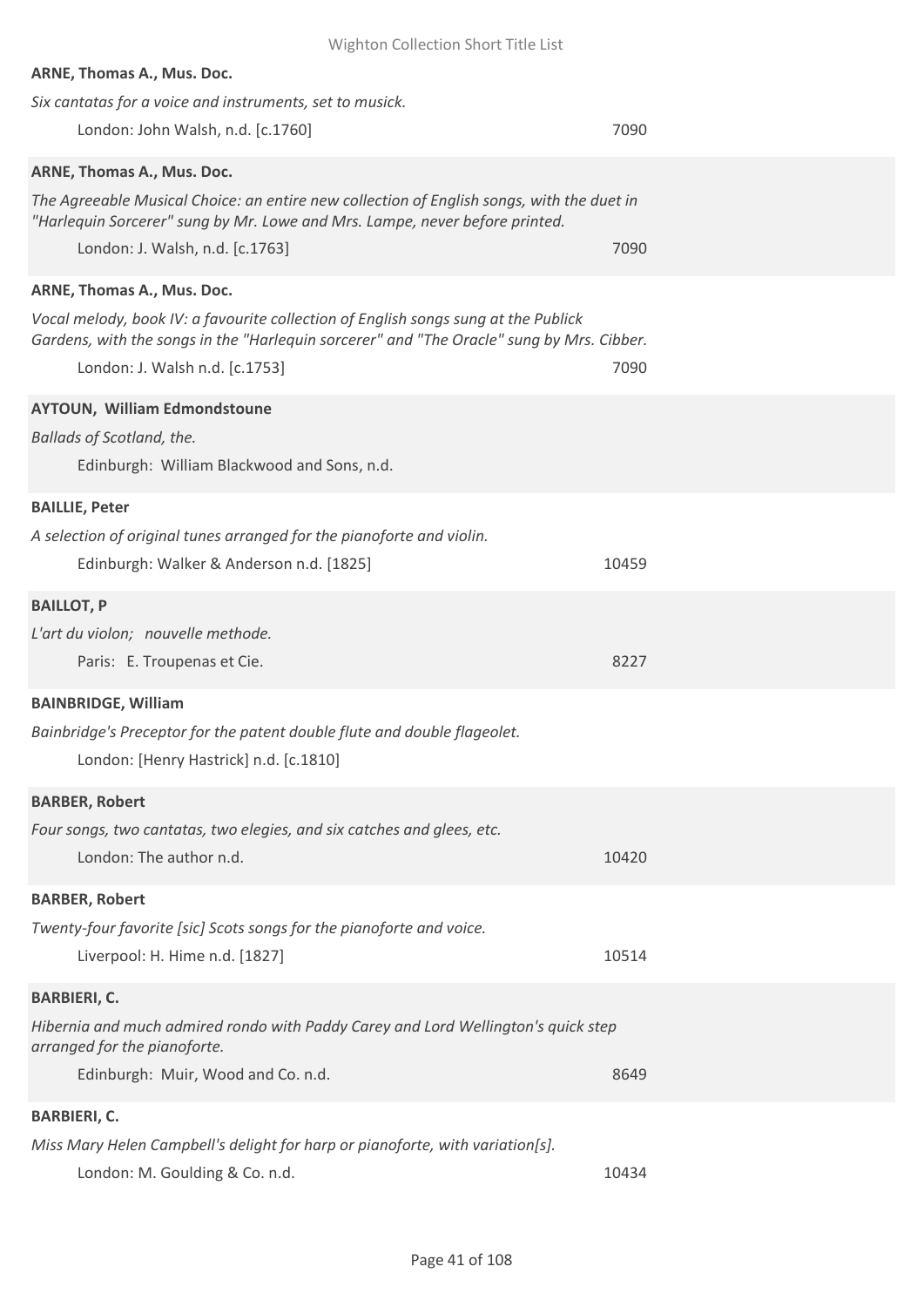| <b>BARBIERI, Carlos</b>                                                                                                                                                                                 |       |
|---------------------------------------------------------------------------------------------------------------------------------------------------------------------------------------------------------|-------|
| A collection of waltzes and polonaise as danced in St. Petersburg and Moscow<br>Edinburgh n.d.                                                                                                          | 10439 |
| <b>BARIZEL, C.</b>                                                                                                                                                                                      |       |
| A collection of marches, waltzes, quicksteps, and airs for the pianoforte.<br>Edinburgh: Muir, Wood & Co. n.d. [c.1814]                                                                                 | 10471 |
| <b>BARNETT, John</b>                                                                                                                                                                                    |       |
| Songs of the Minstrels: [being imitations of the national music of twenty-four countries]<br>the poetry written by Harry Stoe Van Dyk, the music composed by J. B. [several of the airs<br>harmonized]. |       |
| London: Mayhew & Co., n.d. [1827-29]                                                                                                                                                                    | 7091  |
| <b>BARNETT, John</b>                                                                                                                                                                                    |       |
| Songs of the Minstrels: [being imitations of the national music of twenty-four countries]<br>the poetry written by Harry Stoe Van Dyk, the music composed by J. B. [several of the airs<br>harmonized]. |       |
| London: Mayhew & Co. n.d., [1827-29]                                                                                                                                                                    | 7092  |
| <b>BARSANTI, Francis</b>                                                                                                                                                                                |       |
| A collection of old Scots tunes, with the bass for the violincello or harpsichord.                                                                                                                      |       |
| Edinburgh: Alex. Baillie [1742]                                                                                                                                                                         | 10458 |
| <b>BAYNE, C[harles]</b>                                                                                                                                                                                 |       |
| Five new tunes                                                                                                                                                                                          |       |
|                                                                                                                                                                                                         | 10438 |
| <b>BAYNE, Charles</b>                                                                                                                                                                                   |       |
| Five new tunes                                                                                                                                                                                          |       |
| Edinburgh: printed for the author, n.d. [1805]                                                                                                                                                          | 10438 |
| <b>BAYNE, Charles</b>                                                                                                                                                                                   |       |
| Four new tunes                                                                                                                                                                                          |       |
| Edinburgh: printed for the author n.d. [1805]                                                                                                                                                           | 10438 |
| <b>BILLINGTON, Thomas</b>                                                                                                                                                                               |       |
| A 2nd. set of glees, for three, four, and five voices, to which is added airs by Handel and<br>Arne harmonized.                                                                                         |       |
| London: printed for the author, n.d. [c.1782]                                                                                                                                                           | 10418 |
| <b>BILLINGTON, Thomas</b>                                                                                                                                                                               |       |
| A first set of glees for three and four voices, selected from the Scots songs and<br>harmonized.                                                                                                        |       |
| London: T. Skillern, n.d. [1785]                                                                                                                                                                        | 10418 |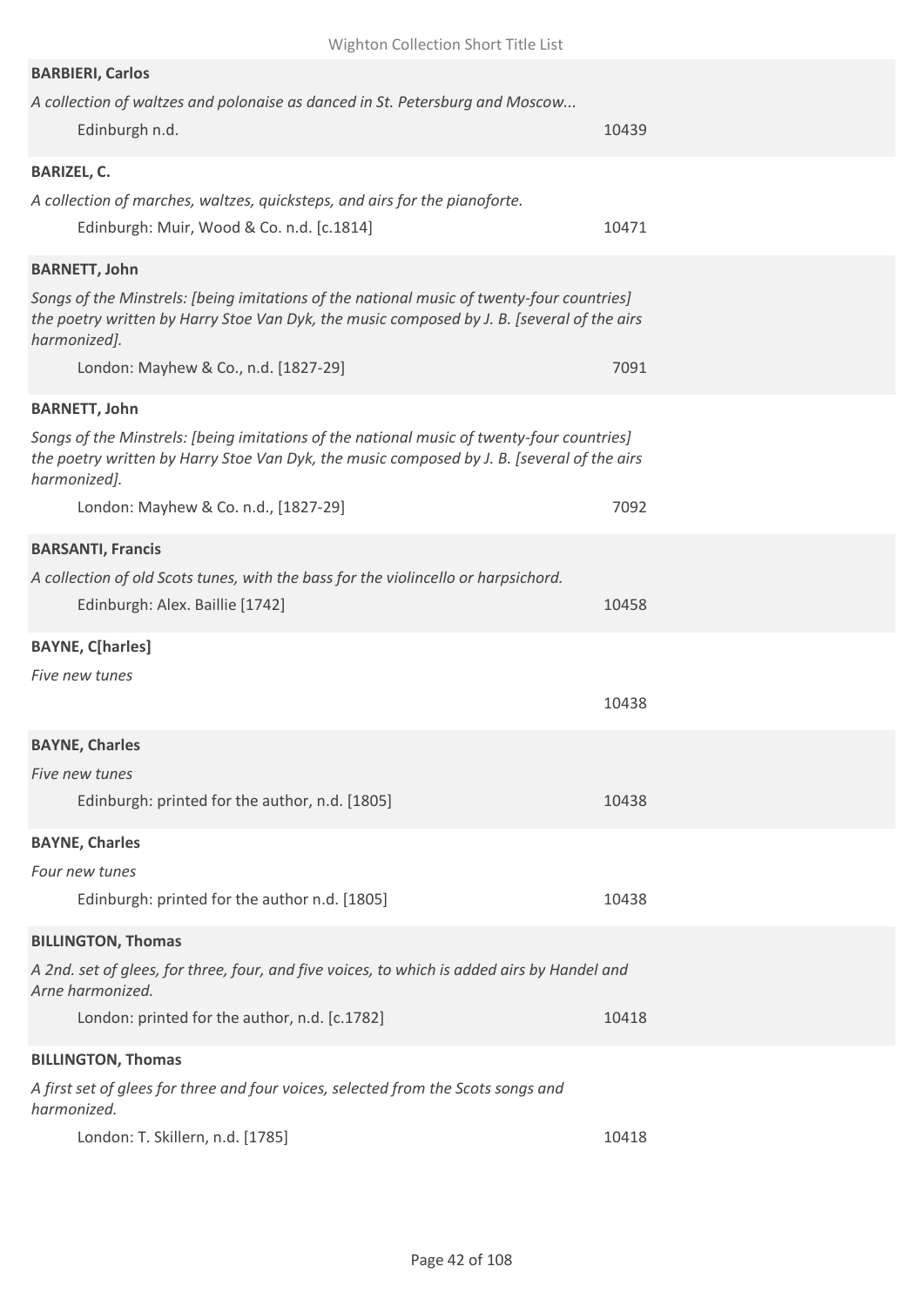| <b>BISHOP, Henry R.</b>                                                                                                               |       |
|---------------------------------------------------------------------------------------------------------------------------------------|-------|
| A selection of Irish melodies with symphonies and accompaniments by Henry R. Bishop,<br>and characteristic words by Thomas Moore.     |       |
| London n.d. [after 1818]                                                                                                              | 10437 |
| <b>BISHOP, Henry R.</b>                                                                                                               |       |
| Jolly beggars, the: a cantata by Burns; set to music, with accompaniments for the<br>pianoforte, violin, flute, and violincello.      |       |
| Edinburgh: George Thomson 1818                                                                                                        | 3253  |
| <b>BISHOP, Henry R.</b>                                                                                                               |       |
| Selection of Scottish melodies, with symphonies and accompaniments for the pianoforte,<br>and words by Horace Twiss.                  |       |
| London: J. Power n.d. [1812]                                                                                                          | 7080  |
| Boccherini, Luigi                                                                                                                     |       |
| Six quartettos for two violins, tenor and violoncello obligato [sic: obbligato] op. 6                                                 |       |
| London: Bremner, n.d. [BUC has c. 1775]                                                                                               | 14689 |
| <b>BOURKE, John</b>                                                                                                                   |       |
| The Grinder, with variations for the pianoforte.                                                                                      |       |
| Dublin: Edmund Lee n.d.                                                                                                               | 10434 |
| <b>BOWIE, J</b>                                                                                                                       |       |
| Mrs. Hen. Home Drummonds reel & waltz to which is added three other favorite [sic]<br>tunes.                                          |       |
| Edinburgh: printed for the author and sold by Bowie & Hill Pe                                                                         | 10438 |
| <b>BOWIE, John</b>                                                                                                                    |       |
| A collection of strathspey reels and country dances, etc., with a bass for the violincello or<br>harpsichord.                         |       |
| Edinburgh: N. Stewart & Co., n.d. [1789]                                                                                              | 10459 |
| <b>BOWIE, John</b>                                                                                                                    |       |
| Four new tunes, with the addition of the old sett of "The Braes of Marr".                                                             |       |
| Edinburgh: The author, n.d. [c.1800]                                                                                                  | 10459 |
| <b>BOYCE, Dr [William]</b>                                                                                                            |       |
| The chaplet. A musical entertainment. As it is perform'd by his majesty's company of<br>comedians at the Theatre-Royal in Drury-Lane. |       |
| London: M Cowper, 1749                                                                                                                |       |
| <b>BOYD, Henry</b>                                                                                                                    |       |
| A select collection of psalm and hymn tunes adapted to a great variety of measures, to                                                |       |

*which is prefixed an introduction to the art of singing.*

Glasgow: McFadyen's Musical Library, n.d. [1796]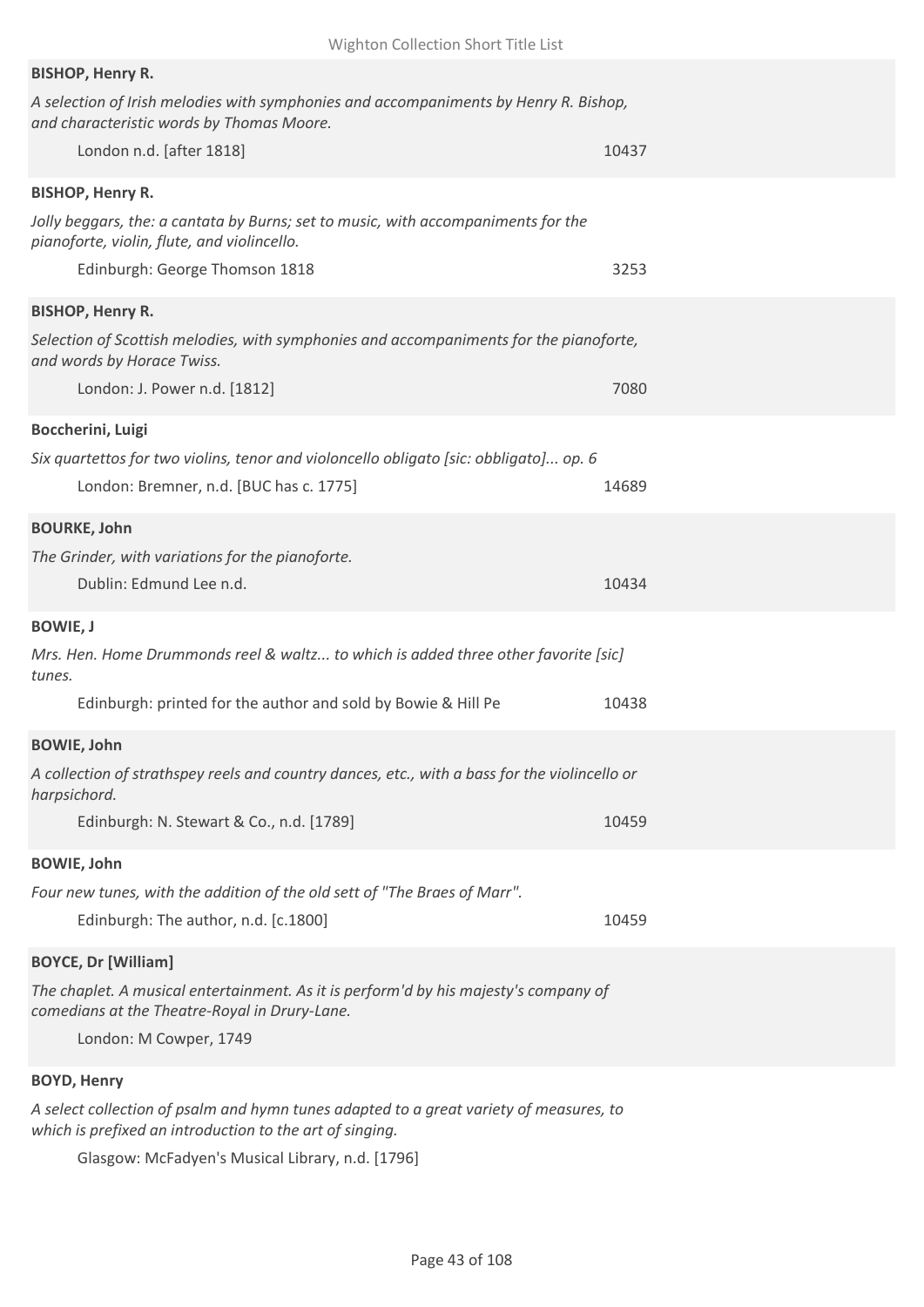#### **BOYLE, J. Augustine**

*The Aberdeen airs and dances for the pianoforte, flute or violin.*

10435

#### **BRAHAM, J.**

*Down by yon bank where the waves gently flow, sung by Sigra. Storace at...Covent Garden in the comic opera of the "Thirty Thousand" or "Who's the Richest?" the words by T. Dibdin the music by J. Braham.*

London: Printed by Joseph Dale & Son n.d. 7060

#### **BREMNER, Robert**

*Rudiments of Music, the; or, A short and easy treatise on that subject with a collection of the best church tunes, canons and anthems. With instructions for song, and a plan for teaching a croud.*

Edinburgh: the author, 1762

#### **BREMNER, Robert**

*Rudiments of Music, the; or, A Short and easy treatise on that subject, to which is added, a collection of the best church tunes, canons and anthems.*

Edinburgh: the author, 1756

#### **BREMNER, Robert**

*Twelve Scots songs for a voice or guitar, with a thorough bass, adapted for that instrument.*

London: BREMNER, Robert, n.d. [1760]

## **BRIDE, R[ichard]**

*How d'ye do, sung by Master Herryman at Sadlers Wells*

10419

## **BRIDE, Richard**

*Bride's favorite collection of 200 select country dances, cotillons, and allemands, with the newest figures to each, as they are now performed at all polite assemblies, adapted to the violin, hautboy...*

London: Longman, Lukey & Broderip, n.d. [1780-82]

## **BRODERIP, Robert**

*Plain and easy instructions for young performers on the pianoforte or harpsichord, to which are added 12 progressive lessons, calculated to form the hand, and finger'd according to...*

London: Longman & Broderip, n.d. [c.1790] 10442

#### **Brown, William**

*The Vocal Musician: being a collection of select Scots and English songs, with catches and glees, adapted to two, three, or four voices.*

Glasgow: Printed for and sold by the author 1801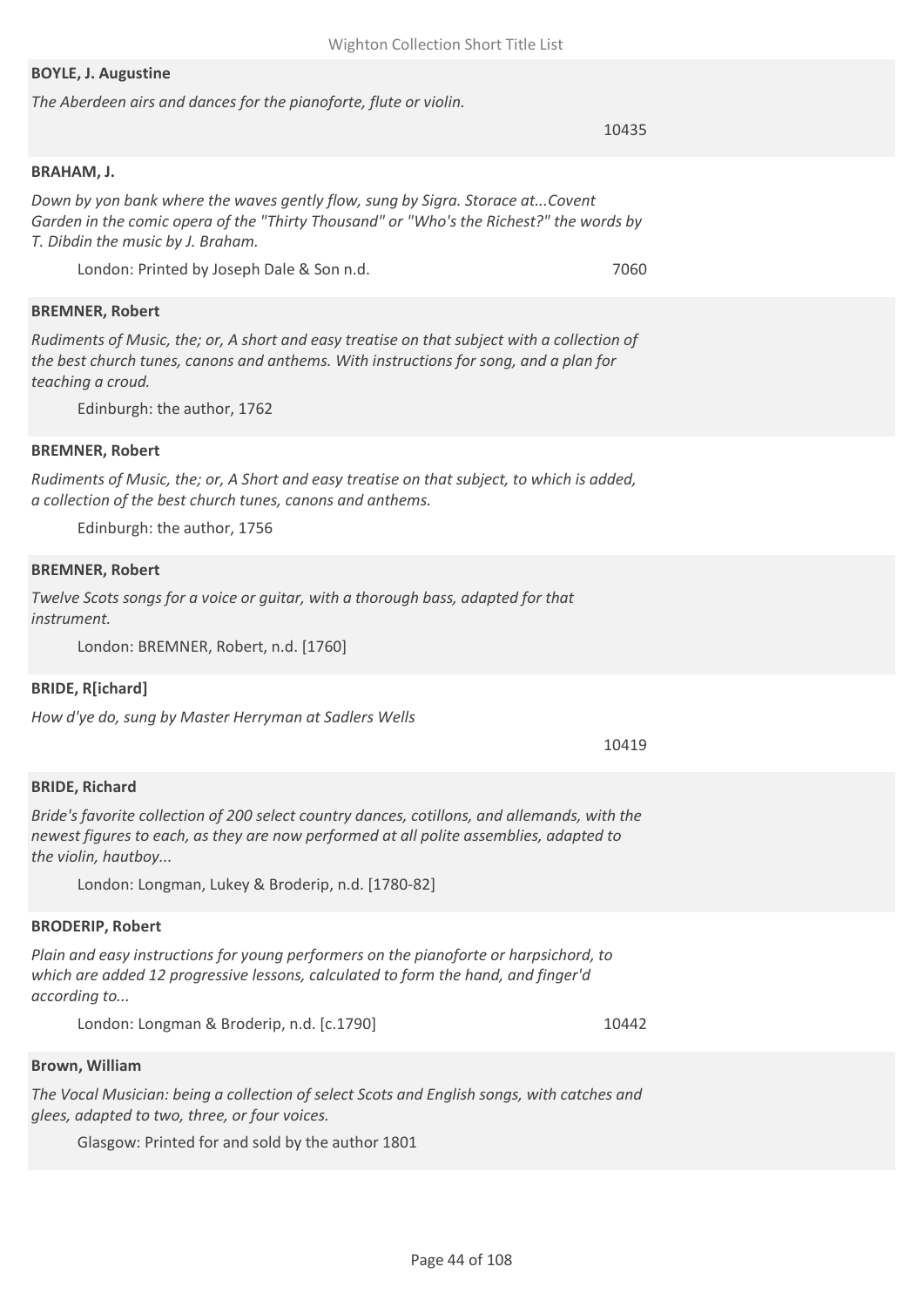## **BRUCE, Thomas**

*The common tunes, or, Scotland's church musick made plain. (Also four pages of old music and words beginning "Coridon, arise my Coridon", and ending "Oh the bonny Christ church bell").*

Edinburgh: The author, 1726

## **BUNTING, Edward**

| Ancient music of Ireland, the. An edition comprising the three collections by Edward<br>Bunting, originally published in 1796, 1809 and 1840.                                                                                           |       |
|-----------------------------------------------------------------------------------------------------------------------------------------------------------------------------------------------------------------------------------------|-------|
| Dublin: Walton's Piano and Musical Instrument Galleries 196                                                                                                                                                                             | 14144 |
| <b>BUNTING, Edward</b>                                                                                                                                                                                                                  |       |
| General collection of the ancient Irish music; containing a variety of admired airs never<br>before published, and also the compositions of Conolan and Carolan, collected from the<br>harpers, etc., in the                            |       |
| Dublin: J. Willis n.d. [1817]                                                                                                                                                                                                           | 7066  |
| <b>BUNTING, Edward</b>                                                                                                                                                                                                                  |       |
| General collection of the ancient music of Ireland, arranged for the pianoforte; some of<br>the melodies adapted for the voice to poetry chiefly translated from the original Irish<br>songs by Thomas Campbell                         |       |
| Dublin: J. Willis n.d. [1809]                                                                                                                                                                                                           | 7066  |
| <b>BURNET, Mr. (Atex. [sic])</b>                                                                                                                                                                                                        |       |
| Achilles dissected: being a compleat key of the political characters in that new ballad<br>opera, written by the late Mr. Gay. An account of the plan upon which it is founded. With<br>remarks upon the whole.                         |       |
| London: W. Mears, 1733                                                                                                                                                                                                                  |       |
| <b>BURNS, Robert</b>                                                                                                                                                                                                                    |       |
| Songs of Robert Burns, with music, the. A complete collection of the songs of the<br>Ayreshire Bard, set to the original melodies, or to standard compositions with which they<br>have become associated.<br>Glasgow: John Cameron n.d. |       |
| BUTLER, T[homas] H[aml(e)y]                                                                                                                                                                                                             |       |
| A favorite Irish air, made a rondo for the pianoforte or harpsichord.<br>Glasgow: printed and sold by J. McFadyen n.d.                                                                                                                  | 10434 |
| BUTLER, T[homas] H[aml(e)y]                                                                                                                                                                                                             |       |
| Diel tak the wars, a grand new rondo in which is introduced Rule Britannia, for the<br>pianoforte.                                                                                                                                      |       |
| Edinburgh: printed and sold by J. Hamilton, n.d.                                                                                                                                                                                        | 10434 |
| BUTLER, T[homas] H[aml(e)y]                                                                                                                                                                                                             |       |
| Lewie Gordon, a favorite rondo for the pianoforte.                                                                                                                                                                                      |       |
| Edinburgh: printed and sold by Muir Wood & Co., n.d.                                                                                                                                                                                    | 10434 |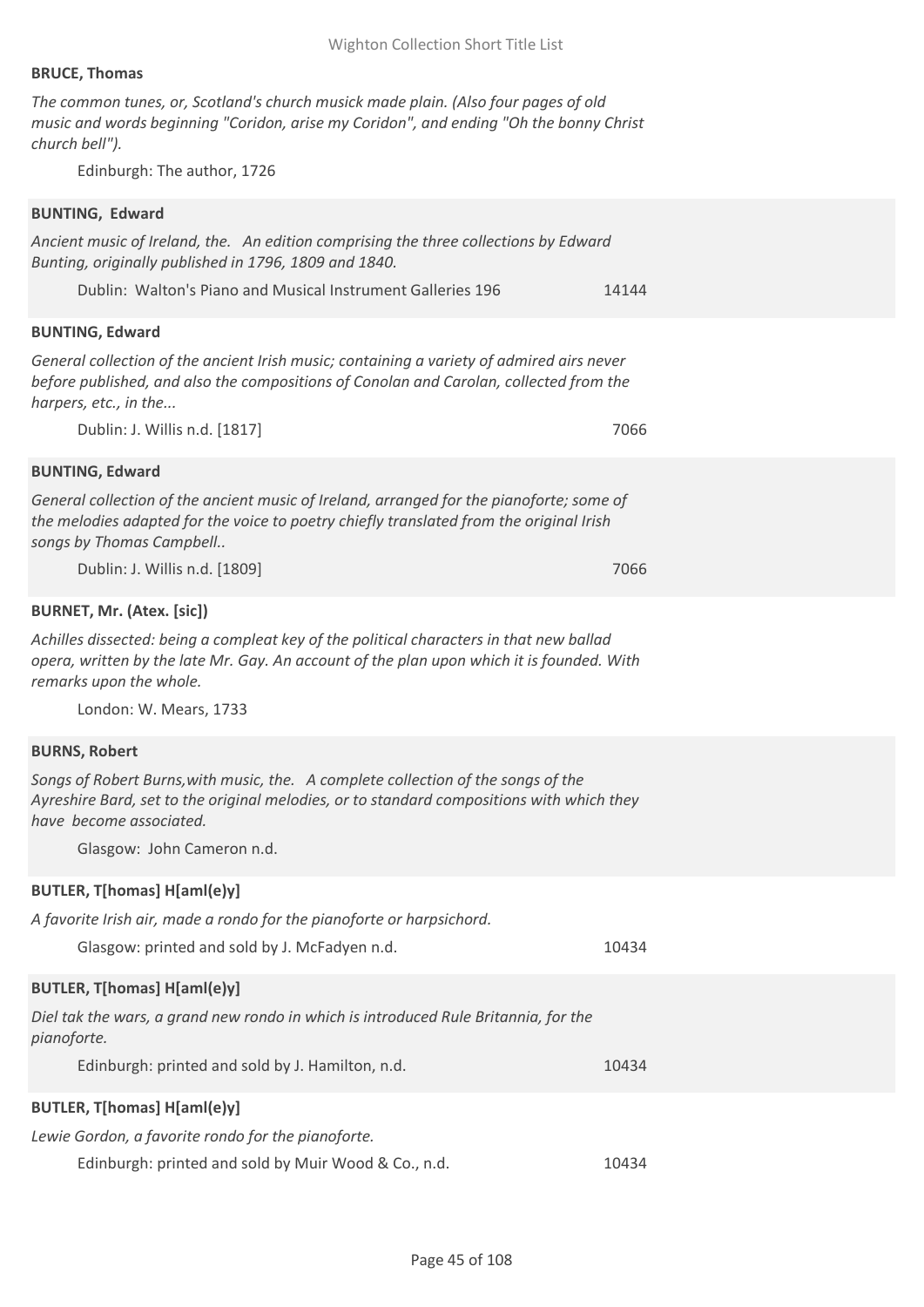| Wighton Collection Short Title List                                                                                                                                                                                                                    |       |
|--------------------------------------------------------------------------------------------------------------------------------------------------------------------------------------------------------------------------------------------------------|-------|
| BUTLER, T[homas] H[aml(e)y]<br>The beautiful Scots air of Pinkie House, with six variations for the pianoforte.<br>Edinburgh: printed for and sold by John Sutherland, n.d. [181                                                                       | 10434 |
| BUTLER, T[homas] H[aml(e)y]                                                                                                                                                                                                                            |       |
| The much admired air of the soldier's adieu, composed by Mr. Dibdin, and with his<br>permission made a rondo for the pianoforte.                                                                                                                       |       |
| Edinburgh: printed for and sold at J. Brysson's music shop n.                                                                                                                                                                                          | 10434 |
| <b>BUTLER, Thomas H.</b><br>A select collection of original Scotish airs, arranged for one and two voices, with<br>symphonies and accompanyments for the flute, violin, and pianoforte;<br>additional words from the Scotch and English poets.         |       |
| Edinburgh: Muir, Wood & Co., n.d. [c.1800]                                                                                                                                                                                                             | 10517 |
| <b>BUTLER, Thomas H[aml(e)y]</b><br>A select collection of original Scotish airs, arranged for one and two voices, with<br>symphonies and accompanyments for the flute, violin, and pianoforte;<br>additional words from the Scotch and English poets. |       |
| Edinburgh: Muir, Wood & Co., n.d. [c.1800]                                                                                                                                                                                                             | 3255  |
| BUTTON, [S.J.] and John Whitaker (publishers)                                                                                                                                                                                                          |       |
| Musical cabinet or classical pocket library for the German flute, flageolet, violin, or oboe.<br>London: n.d. [1808]                                                                                                                                   |       |
| <b>CAHUSAC, Thomas (publisher)</b>                                                                                                                                                                                                                     |       |
| The complete tutor for the German flute.                                                                                                                                                                                                               |       |
| <b>CALLCOTT, William. Hutchins</b>                                                                                                                                                                                                                     |       |
| Melodies of all nations, arranged for the pianoforte. Scotch airs.                                                                                                                                                                                     |       |
| London: Addison & Hollier, n.d.                                                                                                                                                                                                                        | 7062  |
| <b>CAMERON, George (publisher)</b>                                                                                                                                                                                                                     |       |
| Cameron's selection of flute music, containing all the most popular national airs,<br>marches, strathspeys, jigs, quadrilles, etc.<br>Glasgow 1857                                                                                                     |       |
| <b>CAMERON, George (publisher)</b><br>Cameron's selection of violin music, containing all the most popular national airs,<br>marches, strathspeys, jigs, quadrilles, etc.<br>Glasgow 1854                                                              |       |
| <b>CAMERON, George (publisher)</b>                                                                                                                                                                                                                     |       |

*National lyrist: a selection of the most popular psalm and hymn tunes, accurately harmonized for four voices.*

Glasgow 1857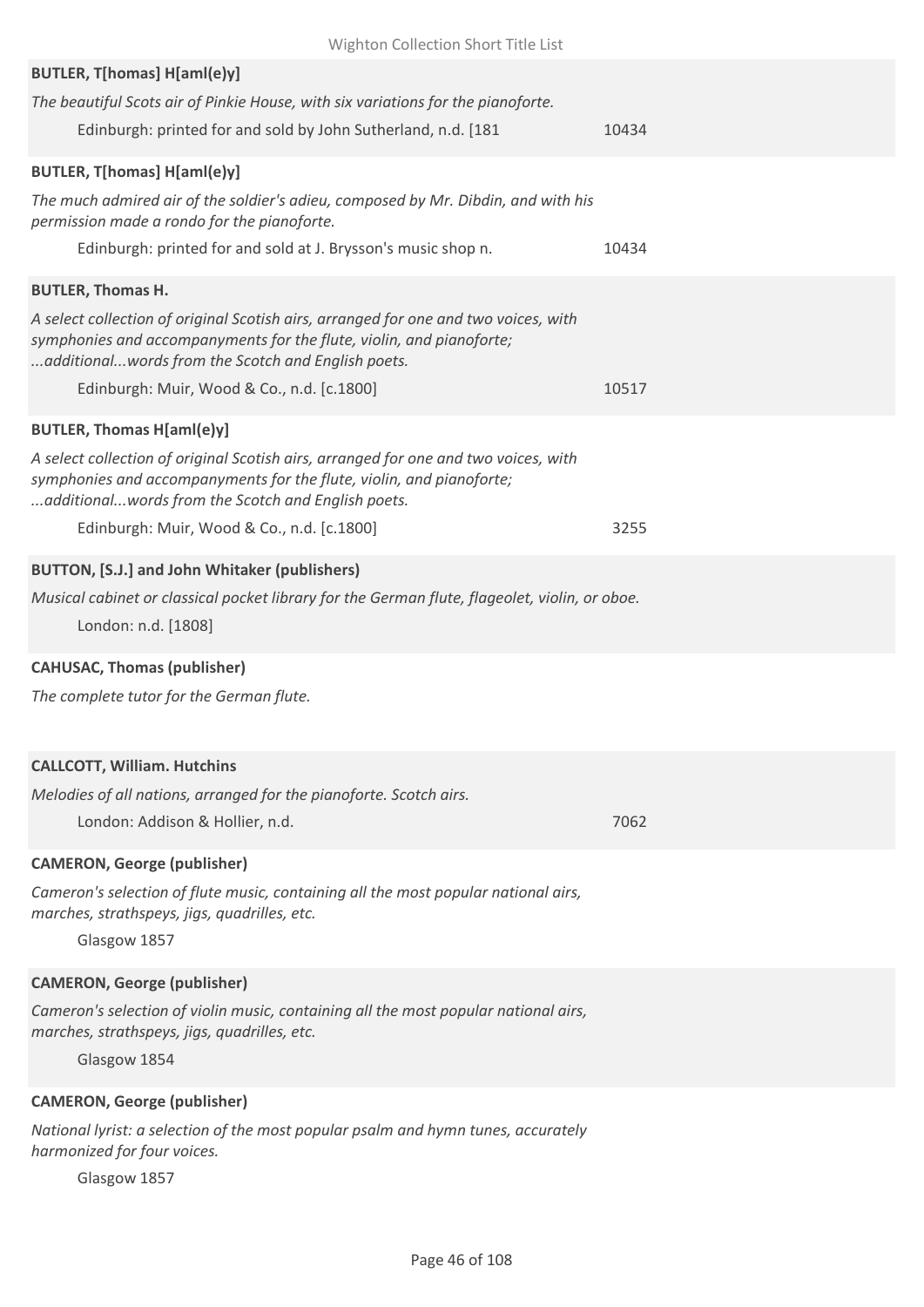| <b>CAMERON, George (publisher)</b>                                                                                                                                                                                                                                            |       |
|-------------------------------------------------------------------------------------------------------------------------------------------------------------------------------------------------------------------------------------------------------------------------------|-------|
| Popular duet-book, containing a selection of favourite airs [Scotch, etc.], arranged as<br>duets for the flute, violin, clarionet, etc.; also a few pieces arranged as trios.<br>Glasgow n.d.                                                                                 |       |
| <b>CAMPAGNOLI, B[artolomeo]</b>                                                                                                                                                                                                                                               |       |
| New and Progressive Method on the mechanism of violin playing, divided into 4 parts,<br>with the requisite explanatory remarks and consisting of 132 progressive lessons for two<br>violins, and 118 studies for one violin only Op. 21, a.<br>London: R. Cocks and Co., n.d. | 8228  |
|                                                                                                                                                                                                                                                                               |       |
| <b>CAMPBELL, [William]</b>                                                                                                                                                                                                                                                    |       |
| New and favorite country dances and strathspey reels, for the harp, pianoforte, and<br>violin; with their proper figures, as danced at Court, Bath, Willis's, and Hanover Square<br>Rooms.                                                                                    |       |
| London: R. Birchall, n.d. [BUC has c1795-1810]                                                                                                                                                                                                                                |       |
| <b>CAMPBELL, Alexander</b>                                                                                                                                                                                                                                                    |       |
| Albyn's Anthology; or, A select collection of the melodies and vocal poetry peculiar to<br>Scotland and the Isles, hitherto unpublished, collected and arranged. The modern Scotish<br>[sic] and English verses                                                               |       |
| Edinburgh: Oliver & Boyd, 1816-1818                                                                                                                                                                                                                                           | 10519 |
| <b>CAMPBELL, James</b>                                                                                                                                                                                                                                                        |       |
| Collection of marches, quicksteps, reels, etc., composed and adapted for the pianoforte,<br>violin; and as duetts for 2 flutes.                                                                                                                                               |       |
| Glasgow: A. McGoun, Junr. n.d. [1798]                                                                                                                                                                                                                                         | 10460 |
| <b>CAMPBELL, Joshua</b>                                                                                                                                                                                                                                                       |       |
| Collection of favourite tunes, with new variations, adapted for the violin and German<br>flute, with a bass for the violoncello and thorough bass for the harpsichord.<br>Glasgow: James Aird n.d. [1778]                                                                     |       |
| <b>CAMPBELL, Joshua</b>                                                                                                                                                                                                                                                       |       |
| Collection of new reels and Highland strathspeys, with a bass [corrected by P. Urbani] for<br>the violoncello or harpsichord.                                                                                                                                                 |       |
| Edinburgh: Urbani & Liston n.d. [1786]                                                                                                                                                                                                                                        | 7063  |
| <b>CAMPBELL, William</b>                                                                                                                                                                                                                                                      |       |
| New and favorite country dances and strathspey reels, for the harp, pianoforte, and<br>violin; with their proper figures, as danced at Court, Bath, Willis's, and Hanover Square<br>Rooms.                                                                                    |       |
|                                                                                                                                                                                                                                                                               |       |

London: R. Birchall n.d. [1801-10]

# **CANNON, Roderick D.**

*The Highland Bagpipe and its Music.*

Edinburgh: John Donald Publishers Ltd. ,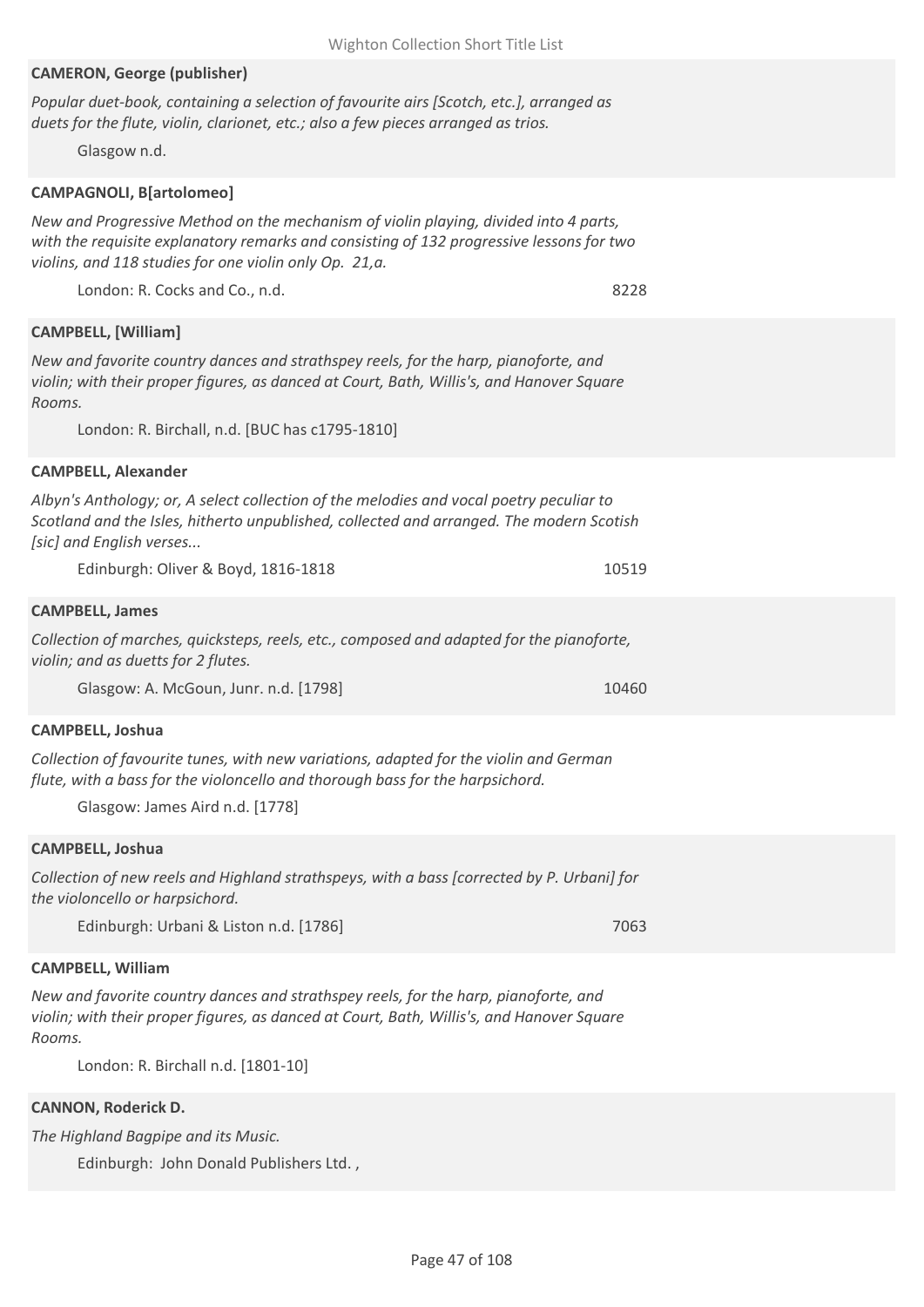| <b>CARDON, [Jean Baptiste]</b>                                                                                                                                                                                  |       |
|-----------------------------------------------------------------------------------------------------------------------------------------------------------------------------------------------------------------|-------|
| Ah! vous dirai-je maman, air varied for the pianoforte or harp.                                                                                                                                                 |       |
| Glasgow: printed and sold by J. McFadyen, n.d.                                                                                                                                                                  | 10434 |
| <b>CAROLAN</b>                                                                                                                                                                                                  |       |
| Favorite collection of the much-admired old Irish tunes; being the original and genuine<br>compositions of Carolan the celebrated Irish bard, set for the harpsichord, pianoforte,<br>violin, and German flute. |       |
| Dublin: M. Hime n.d. [1798]                                                                                                                                                                                     | 10448 |
| CARR, John                                                                                                                                                                                                      |       |
| Seven reels and strathspeys                                                                                                                                                                                     |       |
| Perth: printed and sold at Andersons music shop n.d.                                                                                                                                                            | 10438 |
| <b>CASSON, Margaret</b>                                                                                                                                                                                         |       |
| The cuckoo, a favorite song with an accompaniment for the piano forte or pedal harp,<br>written and composed by Miss Margaret Casson.                                                                           |       |
| London: printed & published by W. Phillips n.d.                                                                                                                                                                 | 7060  |
| <b>CHAMBERS, Robert</b>                                                                                                                                                                                         |       |
| Scottish songs, the.                                                                                                                                                                                            |       |
| Edinburgh: William Tait 1829                                                                                                                                                                                    |       |
| <b>CHAPPELL, William [edt.]</b>                                                                                                                                                                                 |       |
| Collection of national English airs, consisting of ancient song, ballad, and dance tunes,<br>interspersed with remarks and anecdote, and preceded by an essay on English<br>minstrelsy;                         |       |
| London: Chappell 1840                                                                                                                                                                                           | 10407 |
| <b>CHAPPELL, William [edt.]</b>                                                                                                                                                                                 |       |
| Popular music of the olden time: a collection of ancient songs, ballads, and dance tunes,<br>illustrative of the national music of England, with short introductions to the different<br>reigns, and            |       |
| London: Cramer, Beale & Chappell 1859                                                                                                                                                                           |       |
| CHARD, George W., Mus. Doc.                                                                                                                                                                                     |       |
| Collection of 12 glees, for 3, 4, and 5 voices; also are added a canon and 3 rounds for 3<br>and 4 voices, likewise 2 duetts.                                                                                   |       |
| London: Clementi & Co. n.d. [1811]                                                                                                                                                                              | 7088  |
| <b>CHARLOTTE, Princess</b>                                                                                                                                                                                      |       |
| The waltz, composed for the pianoforte.                                                                                                                                                                         |       |
|                                                                                                                                                                                                                 | 10435 |
| <b>CHRISTIE, William</b>                                                                                                                                                                                        |       |
| Collection of strathspeys, reels, hornpipes, waltzes, etc., arranged as medleys for the<br>harp, pianoforte, violin, and violoncello.                                                                           |       |
| Edinburgh: The author [R. Purdie, &c.] n.d. [1820]                                                                                                                                                              | 10461 |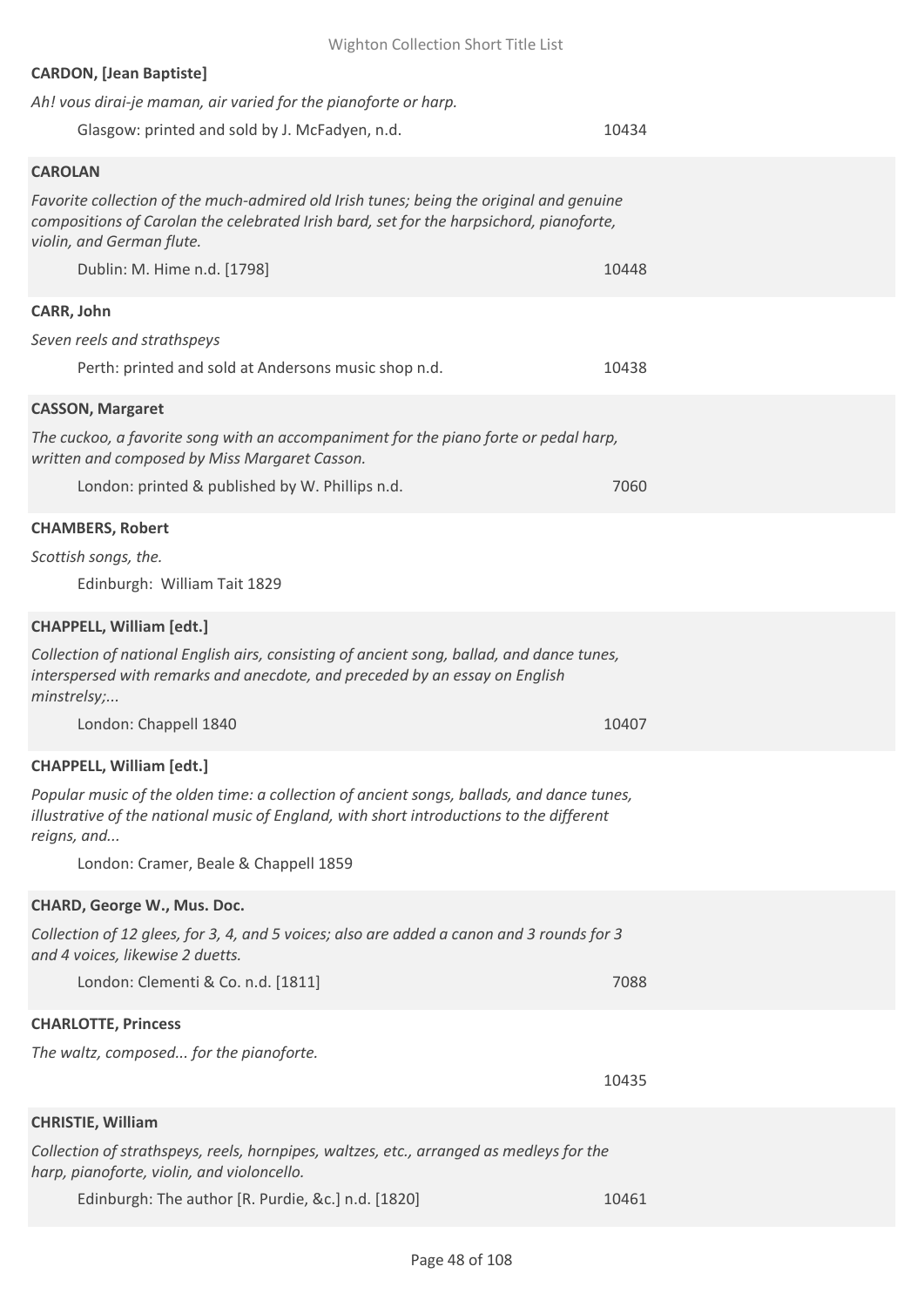## **CIBBER, Colley**

*Love in a riddle; a pastoral as it is acted at the Theatre Royal by His Majesty's Servants [with the tunes to the songs].*

London: J. Watts 1729

| <b>CLAGGET, Walter</b>                                                                                                                                                                                     |       |
|------------------------------------------------------------------------------------------------------------------------------------------------------------------------------------------------------------|-------|
| A new medley overture, consisting entirely of Scots tunes, and 36 of the most favorite<br>Scots airs, to which is added the favorite air of "Chivey Chace"                                                 |       |
| Edinburgh: The author n.d. [1794]                                                                                                                                                                          | 10463 |
| <b>CLAGGET, Walter</b>                                                                                                                                                                                     |       |
| Six solos and six Scots airs; with variations for the violin or violoncello, with a thorough<br>bass for the harpsichord.                                                                                  |       |
| London: The Author [Thompson & Sons] n.d. [before 1780]                                                                                                                                                    | 10462 |
| <b>CLAGGET, Walter</b>                                                                                                                                                                                     |       |
| Thirty-six intire new airs in eight parts, for the use of theatres and other orchestres, 24<br>intended for act tunes of comedies and 12 for the same purpose in tragedies, adapted for<br>the pianoforte. |       |
| Edinburgh: The author, Mr. Kinnaird &c. n.d. [before 1796]                                                                                                                                                 | 10430 |
| <b>CLARK, John</b>                                                                                                                                                                                         |       |
| Collection of new strathspey reels, and country dances, with a bass for the violoncello or<br>harpsichord.                                                                                                 |       |
| Perth: J. Anderson n.d. [1795]                                                                                                                                                                             | 10465 |
| <b>CLARKE</b>                                                                                                                                                                                              |       |
| Clarke's Collection of Favourite Airs. Collections 1-6                                                                                                                                                     |       |
| Edinburgh: J. Sutherland                                                                                                                                                                                   | 8649  |
| <b>CLARKE</b>                                                                                                                                                                                              |       |
| Clarke's national airs. No. 3. Rothamurche's rant, arranged as a rondo with variation.                                                                                                                     |       |
| Edinburgh: printed for and sold by John Sutherland n.d. [181                                                                                                                                               | 10434 |
| <b>CLARKSON, A.</b>                                                                                                                                                                                        |       |
| Five new strathspeys & reels                                                                                                                                                                               |       |
| Perth: J. Anderson, n.d.                                                                                                                                                                                   | 10438 |
| CLARKSON, John, Junr.                                                                                                                                                                                      |       |
| Complete collection of much admired tunes, as danced at the balls and public's of the late<br>Mr. Strange, purchased and arranged for the pianoforte.                                                      |       |
| Edinburgh: J. Hamilton, 1804                                                                                                                                                                               | 10451 |
| CLARKSON, John, Junr.                                                                                                                                                                                      |       |
| The Aberdeen volunteer's march.                                                                                                                                                                            |       |
| Edinburgh: The author, n.d.                                                                                                                                                                                | 10451 |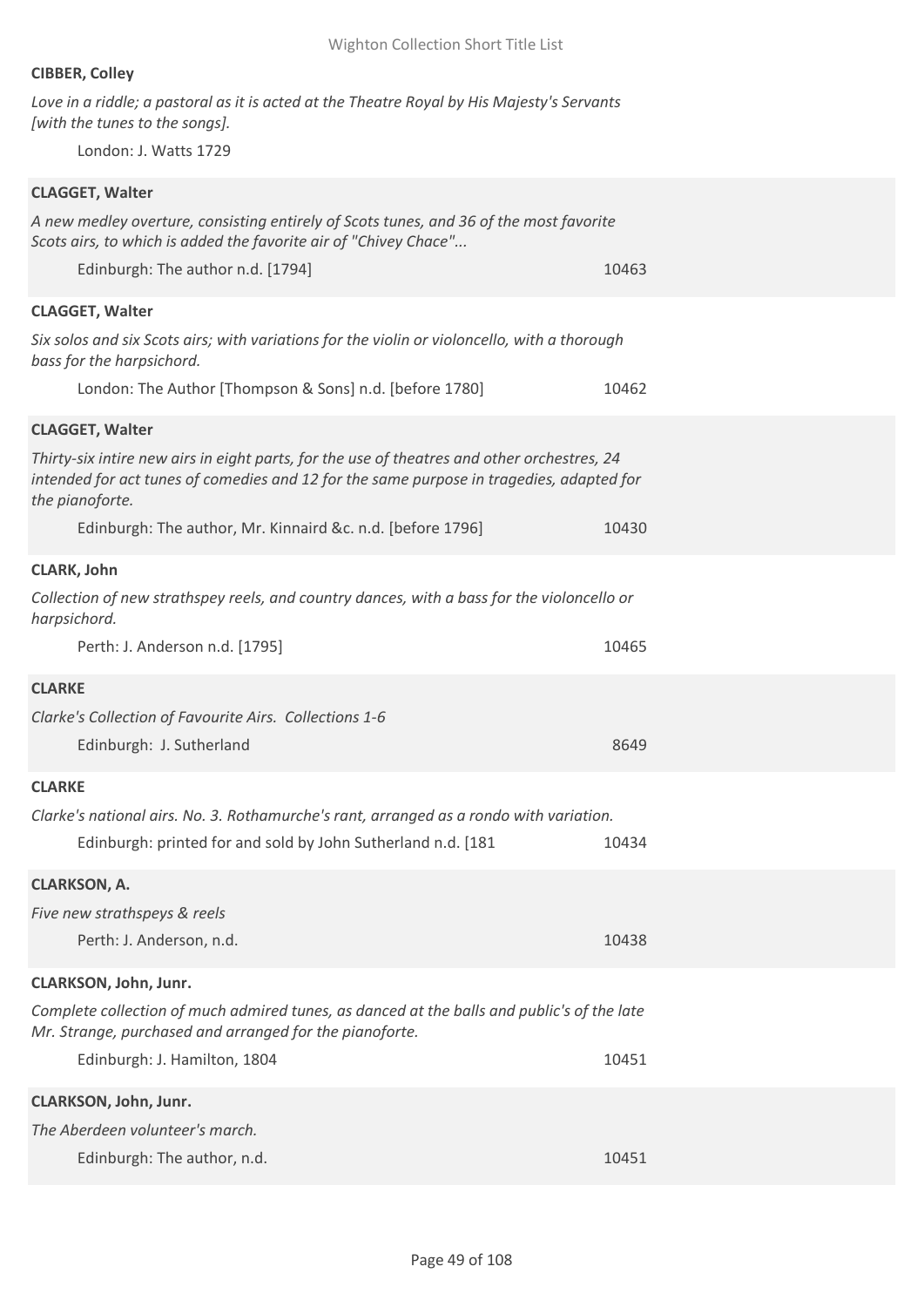| Wighton Collection Short Title List                                                                                                                                                                                                          |       |
|----------------------------------------------------------------------------------------------------------------------------------------------------------------------------------------------------------------------------------------------|-------|
| <b>CLARKSON, John, Junr.</b>                                                                                                                                                                                                                 |       |
| The Royal Perth volunteer's march.                                                                                                                                                                                                           |       |
| London: F. Linley, n.d. [1794]                                                                                                                                                                                                               | 10451 |
| <b>CLARKSON, John, Senr.</b>                                                                                                                                                                                                                 |       |
| Musical entertainment; being a selection of various tunes and pieces of music adapted for<br>the pianoforte or harpsichord.                                                                                                                  |       |
| Edinburgh: The author, n.d. [1796]                                                                                                                                                                                                           | 10451 |
| Clementi, Muzio                                                                                                                                                                                                                              |       |
| Three sonatas for the Piano-forte or harpsichord with accompaniments for a flute &<br>violoncello dedicated to Miss Meysey Op. XXI<br>London: Muzio Clementi & Co n.d. [This edition not in BUC]                                             | 8230  |
|                                                                                                                                                                                                                                              |       |
| <b>CLINTON, J[ohn]</b><br>Gems of Ireland: 200 airs; the most popular of Moore's melodies, all the national airs,<br>and the celebrated melodies of Carolan, Connolan, etc., arranged for the flute.<br>London: R. Cocks & Co. n.d. [c.1850] |       |
| <b>COFFEY, Char[les]</b>                                                                                                                                                                                                                     |       |
| The beggar's wedding: an opera as acted at the theatre in Dublin, and the theatre in the<br>Hay Market, with the new prologue and epilogue.                                                                                                  |       |
| London: James and John Knapton, 1729                                                                                                                                                                                                         |       |
| <b>COGAN, [Philip]</b>                                                                                                                                                                                                                       |       |
| Cogan's favourite rondo.                                                                                                                                                                                                                     |       |
| Dublin: John Lee, n.d. [BUC has c.1785]                                                                                                                                                                                                      | 10434 |
| <b>COGAN, [Philip]</b>                                                                                                                                                                                                                       |       |
| Cogan's variations to "Push about the Jorum".                                                                                                                                                                                                |       |
| Dublin: John Lee, n.d. [BUC has c.1795]                                                                                                                                                                                                      | 10434 |
| <b>COGGINS, Joseph</b>                                                                                                                                                                                                                       |       |
| National airs, comprised in 12 numbers, arranged for the pianoforte.                                                                                                                                                                         |       |
| London: Mayhew & Co. n.d. [c.1823]                                                                                                                                                                                                           | 10427 |
| <b>COLLINSON, Francis</b>                                                                                                                                                                                                                    |       |
| <b>Traditional and National Music of Scotland</b>                                                                                                                                                                                            |       |
| London: Routledge & Kegan Paul 1980                                                                                                                                                                                                          |       |
| <b>COOPER, Isaac</b>                                                                                                                                                                                                                         |       |
| Collection of strathspeys, reels, and Irish jigs, for the pianoforte and violin, to which are<br>added, Scots, Irish, and Welch airs.                                                                                                        |       |
| London, &c. n.d. [c.1808]                                                                                                                                                                                                                    | 10467 |
| <b>COOPER, Isaac</b>                                                                                                                                                                                                                         |       |
| Knitt the pocky, a favorite strathspey reel with variations for the pianoforte.                                                                                                                                                              |       |
| Glasgow: printed and sold by J. McFadyen n.d.                                                                                                                                                                                                | 10434 |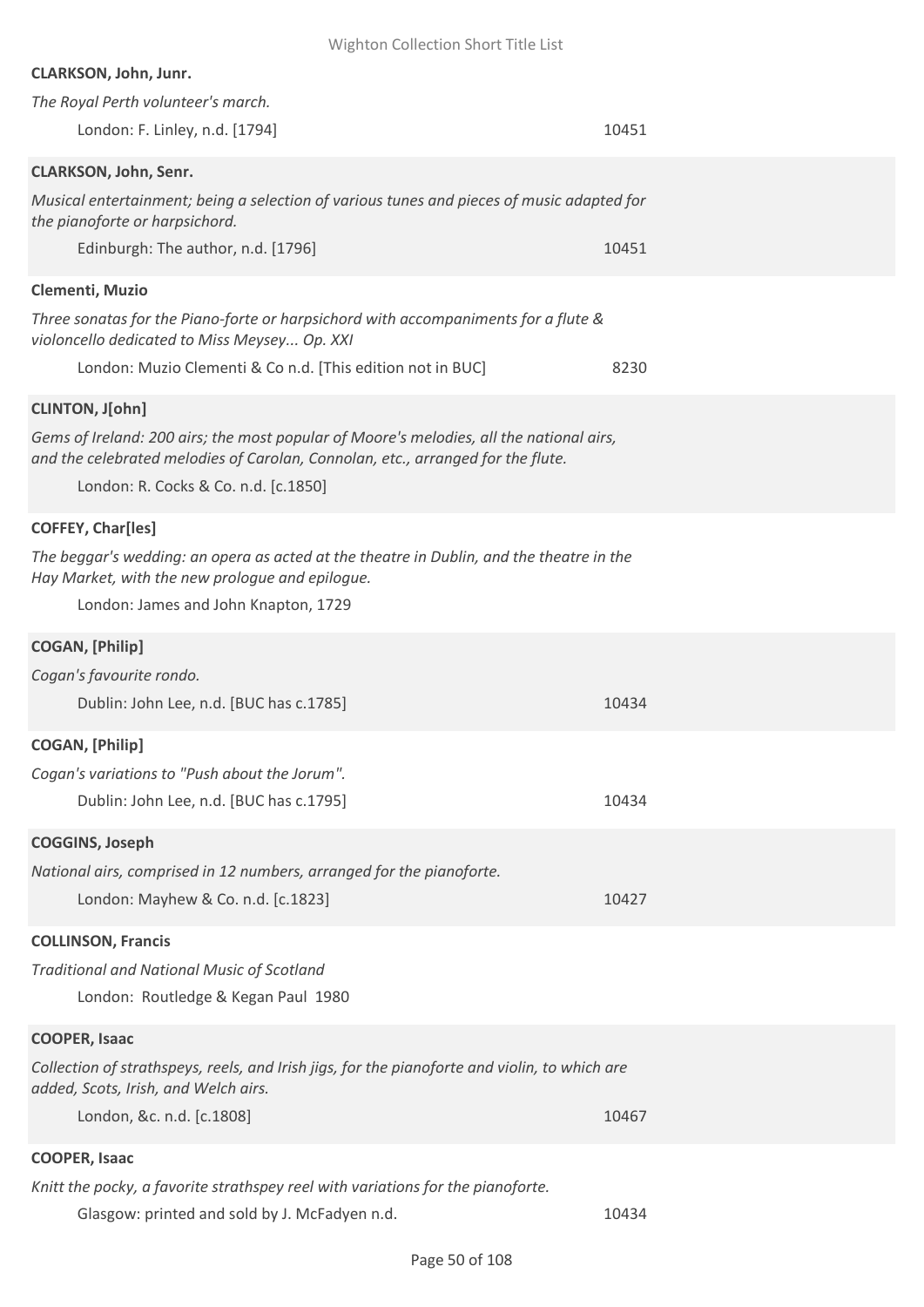| <b>COOPER, Isaac</b>                                                                                                                                                      |       |
|---------------------------------------------------------------------------------------------------------------------------------------------------------------------------|-------|
| Knitt the Pocky. With variations arranged for the pianoforte.                                                                                                             |       |
| Edinburgh: Muir, Wood & Co. n.d.                                                                                                                                          | 8649  |
|                                                                                                                                                                           |       |
| <b>COOPER, Isaac</b>                                                                                                                                                      |       |
| Miss Forbes farewell [and Lord Banff's reel].                                                                                                                             |       |
| Glasgow: printed and sold by J. Fadyen n.d. [1823?]                                                                                                                       | 10434 |
|                                                                                                                                                                           |       |
| <b>COOPER, Isaac</b>                                                                                                                                                      |       |
| Mrs. Garden of Troup's strathspey, with variations, for the pianoforte.                                                                                                   |       |
| Glasgow: printed and sold by J. McFadyen n.d.                                                                                                                             | 10434 |
|                                                                                                                                                                           |       |
| Corelli, Archangelo                                                                                                                                                       |       |
| Sonate a tre                                                                                                                                                              |       |
| London: Bremner, n.d. [BUC has c1765]                                                                                                                                     | 14703 |
| <b>CORFE, Joseph</b>                                                                                                                                                      |       |
| Twelve glees for three and four voices, composed from ancient Scotch melodies.                                                                                            |       |
|                                                                                                                                                                           |       |
| London: The Music Shops n.d. [c.1795]                                                                                                                                     | 21266 |
| CORRI, D.                                                                                                                                                                 |       |
| Beware of love, sung by Mr. Braham in the opera of The travellers or Music's fascination,                                                                                 |       |
| composed by D. Corri, written by Mr. Cherry.                                                                                                                              |       |
| London: Printed and sold at 28, Hay Market, n.d.                                                                                                                          | 7060  |
|                                                                                                                                                                           |       |
| CORRI, D.                                                                                                                                                                 |       |
| My ain kind dearie [with variations].                                                                                                                                     |       |
| Edinburgh: printed & sold by Muir Wood & Co. n.d.                                                                                                                         | 10434 |
| CORRI, D.                                                                                                                                                                 |       |
|                                                                                                                                                                           |       |
| The grand characteristic overture to the comic opera of The Travellers or Music's<br>Fascination, now performing with unbounded applause at the T[heatre] R[oyal] D[rury] |       |
| L[ane], composed by D. Corri.                                                                                                                                             |       |
| London: printed and sold at no. 28 Hay Market n.d.                                                                                                                        | 7060  |
| <b>CORRI, D[omenico] and N[atale]</b>                                                                                                                                     |       |
| A select collection of 40 of the most favorite [sic] Scots songs, with symphonies, graces,                                                                                |       |
| and accompaniments for the pianoforte.                                                                                                                                    |       |
| Edinburgh: N. Corri, n.d. [c.1806]                                                                                                                                        | 10522 |
|                                                                                                                                                                           |       |
| <b>CORRI, Domenico</b>                                                                                                                                                    |       |
| New and complete collection of the most favourite Scots songs, including a few English<br>and Irish, with proper graces and ornaments peculiar to their character,        |       |
| Edinburgh: Corri & Co., n.d. [1783]                                                                                                                                       | 10521 |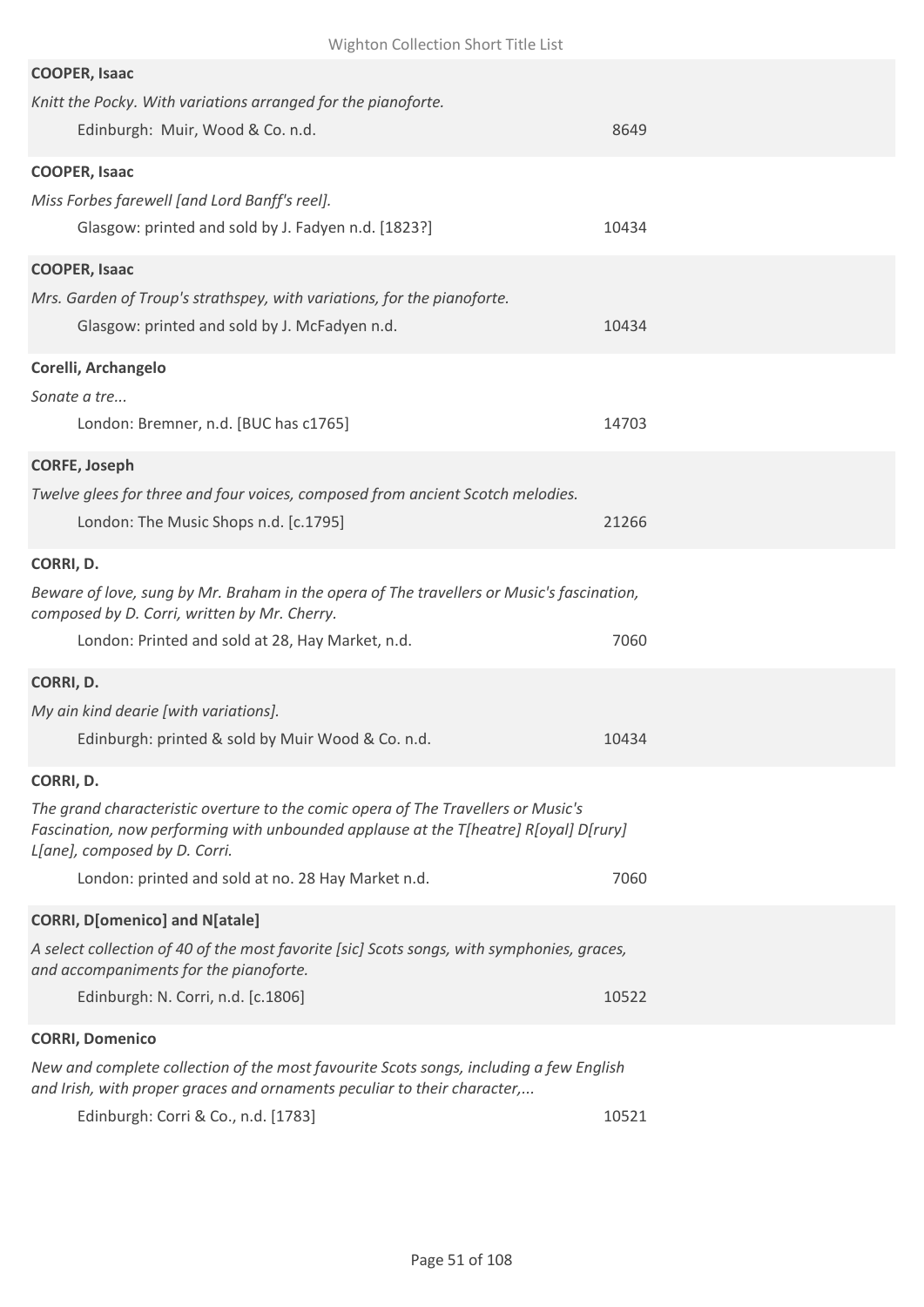| Wighton Collection Short Title List                                                                                                                                                                               |       |
|-------------------------------------------------------------------------------------------------------------------------------------------------------------------------------------------------------------------|-------|
| <b>CORRI, Domenico</b>                                                                                                                                                                                            |       |
| Select collection of the most admired songs, duetts, etc., from operas in the highest<br>esteem and from other works, in Italian, English, French, Scotch, Irish, etc., etc.                                      |       |
| Edinburgh: John Corri n.d. [1782]                                                                                                                                                                                 | 7095  |
| <b>CORRI, Domenico</b>                                                                                                                                                                                            |       |
| Select collection of the most admired songs, duetts, etc., from operas in the highest<br>esteem and from other works, in Italian, English, French, Scotch, Irish, etc., etc.<br>Edinburgh: John Corri n.d. [1782] | 7096  |
|                                                                                                                                                                                                                   |       |
| <b>CORRI, Domenico</b><br>Select collection of the most admired songs, duetts, etc., from operas in the highest                                                                                                   |       |
| esteem and from other works, in Italian, English, French, Scotch, Irish, etc., etc.                                                                                                                               |       |
| Edinburgh: John Corri n.d. [1782]                                                                                                                                                                                 | 7094  |
| <b>CORRI, Domenico</b>                                                                                                                                                                                            |       |
| The Duke of York's march, as play'd in St. James's Park, adapted with variations (in which<br>is introduc'd the favorite air of the Yellow hair'd laddie) for the harpsichord or pianoforte.                      |       |
| Edinburgh: printed for Corri and Sutherland, n.d.                                                                                                                                                                 | 10434 |
| <b>CORRI, Domenico</b>                                                                                                                                                                                            |       |
| The singer's preceptor; or, Corri's treatise on vocal music calculated to teach the art of<br>singing - proper rules to assist those who sing by ear only,                                                        |       |
| London: Mr. Silvester n.d. [1810]                                                                                                                                                                                 | 10441 |
| <b>CORRI, DUSSEK &amp; CO., (publishers)</b>                                                                                                                                                                      |       |
| Twenty-four new country dances for the year 1797, with their proper figures for the harp,<br>pianoforte, and violin, as performed at the Prince of Wales's and other assemblies.<br>London                        |       |
| <b>CORRI, Sig[no]r</b>                                                                                                                                                                                            |       |
| The Caledonian hunt, by Sir Alexr. Don, arrang'd for the pianoforte or harpsichord with<br>variations.                                                                                                            |       |
| Edinburgh: printed by Corri & Sutherland, n.d.                                                                                                                                                                    | 10434 |
| COUTTS, J                                                                                                                                                                                                         |       |
| Four new tunes for 1818 the whole arranged for the pianoforte.                                                                                                                                                    |       |
| Edinburgh: printed for the author n.d.                                                                                                                                                                            | 10438 |
| <b>COWAL</b>                                                                                                                                                                                                      |       |
| Cowal collection of modern highland bagpipe music                                                                                                                                                                 |       |
| Dunoon: Joe Quigley 1914                                                                                                                                                                                          |       |
| <b>COWAL HIGHLAND GATHERING COMMITTEE</b>                                                                                                                                                                         |       |
|                                                                                                                                                                                                                   |       |

*Collection of Highland bagpipe music selected from the best submitted to the Cowal Highland Gathering Committee for 1920. Fourth Cowal Collection of Highland bagpipe music for 1932.*

Cowal Highland Gathering Committee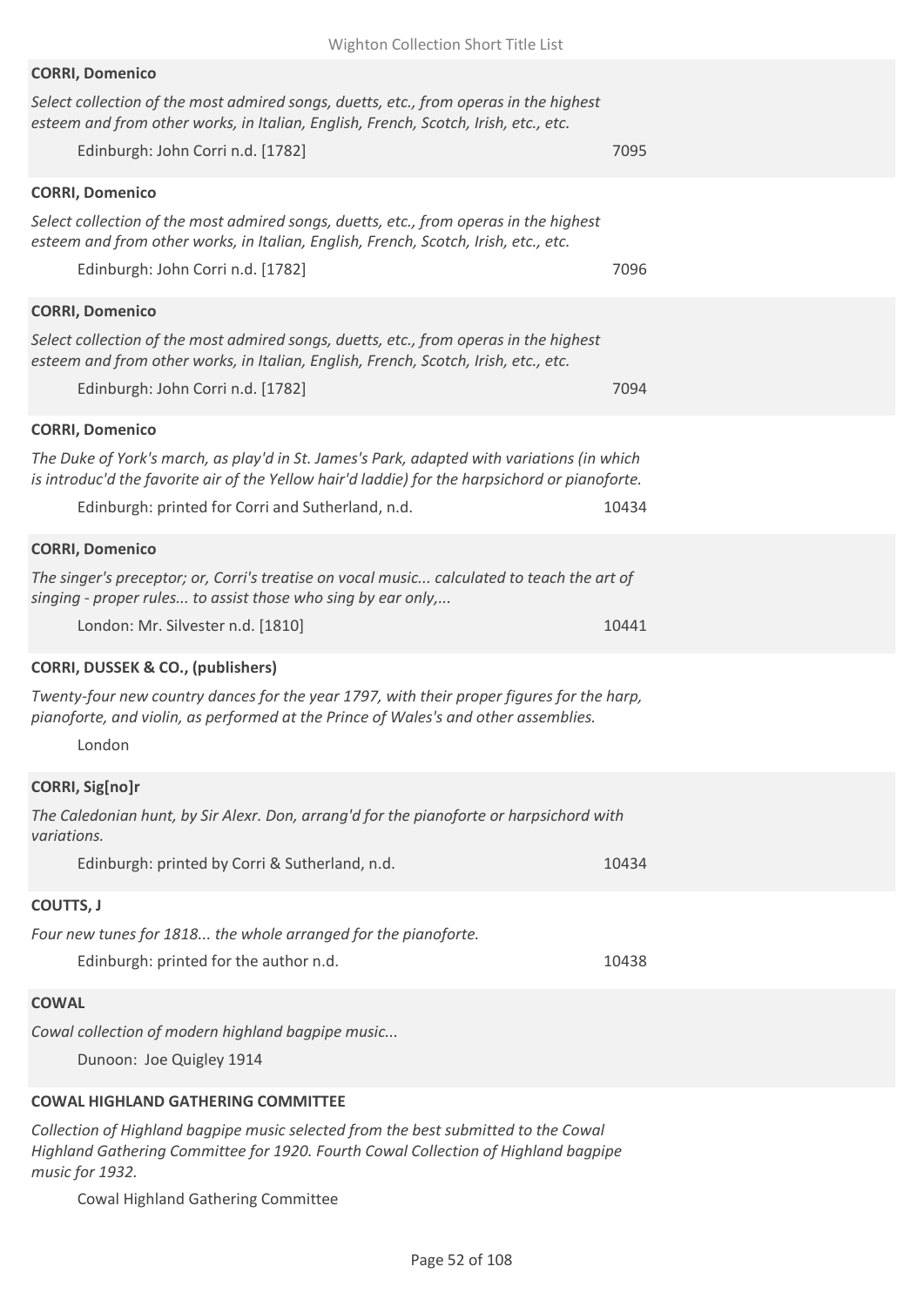## **COWAL HIGHLAND GATHERING COMMITTEE**

*Fourth Cowal Collection of highland bagpipe music selected from the best submitted to the Cowal Highland Gathering Committee for 1932*

Cowal Highland Gathering Committee

## **COWAL HIGHLAND GATHERING COMMITTEE.**

*The Dunoon collection of new marches, reels and strathspeys selected from the best submitted for the competition at the Cowal Highland Gathering*

n.d.

## **CRAIG, Adam**

*Collection of the choicest Scots tunes, adapted for the harpsic[h]ord or spinnet and within the compass of the voice, violin or German flute.*

Edinburgh: 1730

#### **CRAMER, J. B.**

| The Hartfeld new waltz, for the pianoforte.                                                                                             |       |
|-----------------------------------------------------------------------------------------------------------------------------------------|-------|
| London n.d.                                                                                                                             | 10439 |
| <b>CRICHTON, Thomas</b>                                                                                                                 |       |
| Six new tunes set for the piano-forte                                                                                                   |       |
| Edinburgh: printed for the author and sold at R. Purdie's mus                                                                           | 10438 |
| <b>CRICHTON, Thomas</b>                                                                                                                 |       |
| Six new tunes, strathspeys &c. for the piano forte                                                                                      |       |
| Edinburgh: printed for the author and sold by R. Purdie, n.d. [                                                                         | 10438 |
| <b>CROME, Robert</b>                                                                                                                    |       |
| The fiddle new model'd; or, A useful introduction for the violin, exemplify'd with familiar<br>dialogues [and diagrams of fingerboard]. |       |

London: John Rutherford, n.d. [c.1770]

#### **CROSBY & Co., B., (publishers)**

*Caledonian Musical Repository: a choice selection of esteemed Scottish songs, adapted for the voice, violin and German flute.*

London: 1811

#### **CROSBY & Co., B., (publishers)**

*English Musical Repository: a choice selection of esteemed English songs, adapted for the voice, violin and German flute.*

London: n.d.

## **CUMMING, Angus**

*A collection of strathspey or old highland reels.* Edinburgh: 1780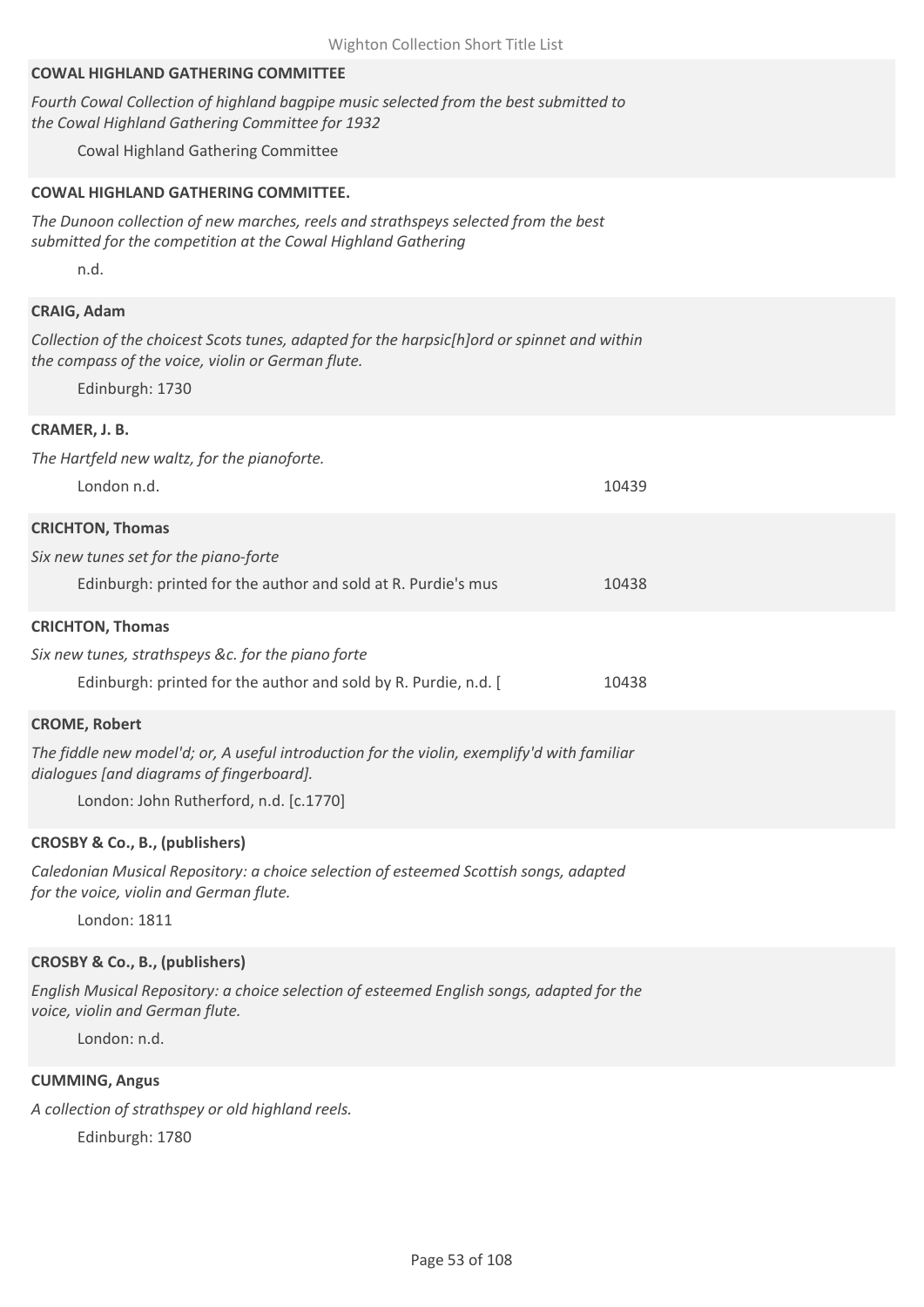| Wighton Collection Short Title List                                                                                                                   |       |
|-------------------------------------------------------------------------------------------------------------------------------------------------------|-------|
| <b>CUNNINGHAM, W</b>                                                                                                                                  |       |
| The Prince of Orange's medley with three favourite tunes for 1814.                                                                                    |       |
| Glasgow: printed and sold by J. McFadyen n.d.                                                                                                         | 10438 |
| <b>CUNNINGHAM, W[illia]m</b>                                                                                                                          |       |
| Ardoch Castle and Buchanan House, with three other favourite tunes.                                                                                   |       |
| Glasgow: n.d.                                                                                                                                         | 10435 |
|                                                                                                                                                       |       |
| Cunningham, W[illia]m                                                                                                                                 |       |
| The Honourable Miss Douglas strathspey & Captain Maxwells reel, as a medley to<br>which are added three favourite tunes.                              |       |
| Glasgow: printed and sold by J. McFadyen, n.d.                                                                                                        | 10438 |
|                                                                                                                                                       |       |
| <b>CUNNINGHAM, W[illiam]</b>                                                                                                                          |       |
| The masquerade to which are added four favorite [sic] dances of 1813, as performed at<br>his ball Ingram, Street [sic] assembly rooms the 18th March. |       |
| Glasgow: printed and sold by John MacFadyen, n.d.                                                                                                     | 10438 |
|                                                                                                                                                       |       |
| <b>CUNNINGHAM, William</b>                                                                                                                            |       |
| 2nd, 3rd, and 4th set of Caledonian quadrilles                                                                                                        |       |
| Glasgow: n.d.                                                                                                                                         | 10439 |
| Czerny, C H [Carl]                                                                                                                                    |       |
| Trois quatuors brillants, op. 262                                                                                                                     |       |
| [Paris: Richault, n.d.]                                                                                                                               | 14694 |
| Dahmen, J[an] A[rnold]                                                                                                                                |       |
| Three quartets for two violins, viola and bass Op. 35                                                                                                 |       |
| London: [for the author], n.d.                                                                                                                        | 14691 |
| DALE, (Joseph)                                                                                                                                        |       |
| Dale's Collection of sixty favorite [sic] Scotch songs adapted for the voice and pianoforte                                                           |       |
|                                                                                                                                                       |       |
| or harpsichord, with a thorough bass carefully revised, taken from original manuscripts of                                                            |       |
| the most celebrated Scotch authors.                                                                                                                   |       |
| London: Dale, n.d.                                                                                                                                    | 10523 |
| DALE, Joseph                                                                                                                                          |       |
| The Jubilee for the pianoforte or harp, composed in commemoration of the 50th. year of                                                                |       |
| the reign of our George III Oct. 25th. 1809.                                                                                                          |       |
| London: n.d.                                                                                                                                          | 10439 |
| DAUNEY, W[illia]m.                                                                                                                                    |       |
| Ancient Scottish melodies, from a Manuscript of the reign of James VI, with an                                                                        |       |
| introductory enquiry illustrative of the history of the music of Scotland.<br>Edinburgh: 1838                                                         | 21250 |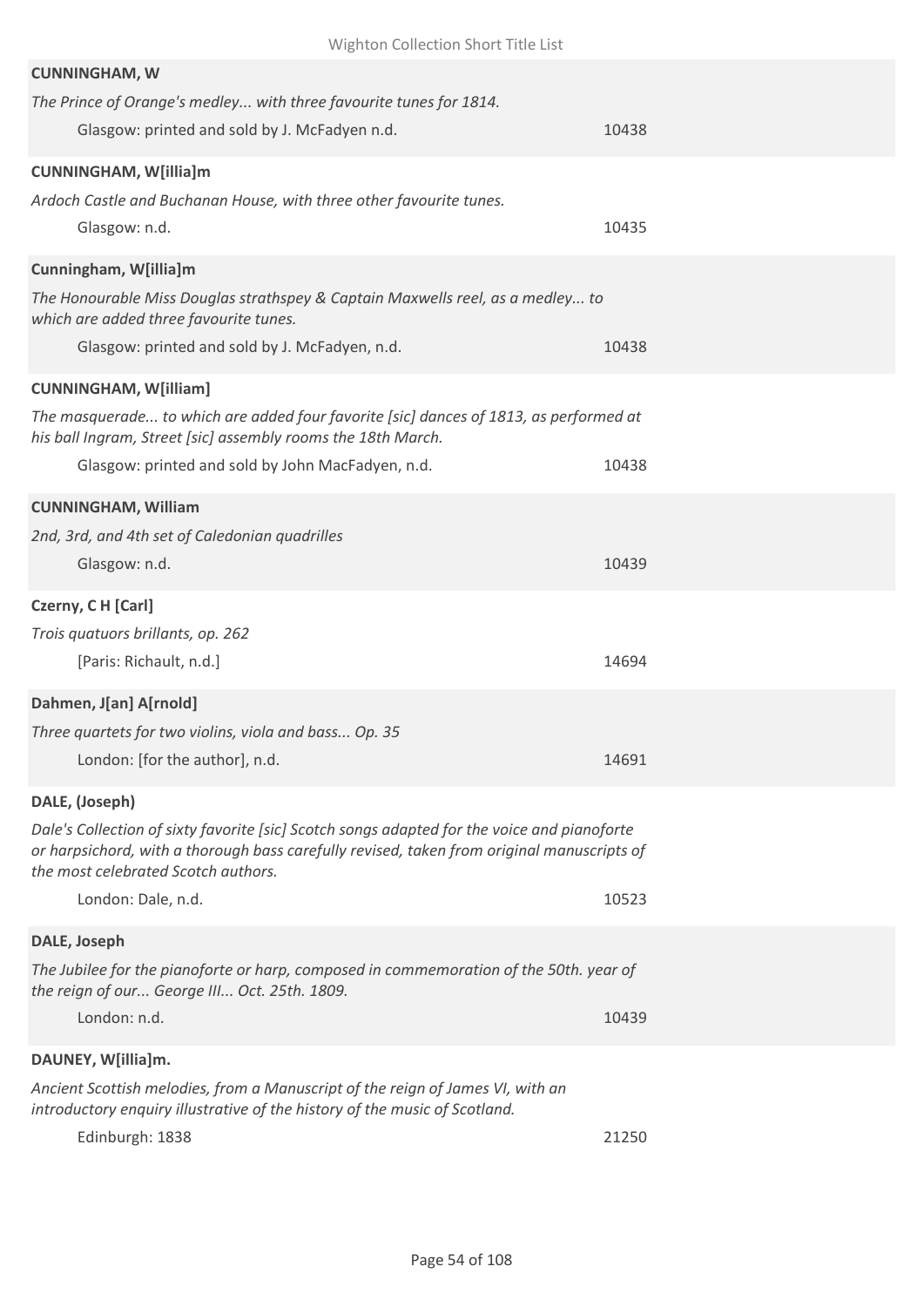## **DAVIE, J[ames]**

| A collection of [16] flute duetts [sic], original and selected, from the best composers.<br>Aberdeen: n.d.                                                                                                           | 7061  |
|----------------------------------------------------------------------------------------------------------------------------------------------------------------------------------------------------------------------|-------|
| <b>DAVIE, James</b><br>Art of playing the violin.<br>Aberdeen: n.d.                                                                                                                                                  |       |
| <b>DAVIE, James</b><br>The Schoolmaster's musical assistant, a collection of vocal pieces, moral and amusing, for<br>one, two, three, and four voices, expressly arranged for the use of schools.<br>Edinburgh: n.d. |       |
| DAVIS, Tho[ma]s                                                                                                                                                                                                      |       |
| Twenty familiar English and Scotch airs for two German flutes or two violins.<br>London: Tho[ma]s Waylett, n.d. [BUC has c.1750]                                                                                     | 7061  |
| <b>DEVIGNY</b>                                                                                                                                                                                                       |       |
| Ombres chinoise, the favorite [sic] dialogue and song between the traveller and the<br>insolent carpenter                                                                                                            |       |
| London: Longman & Broderip, n.d. [BUC has c.1777]                                                                                                                                                                    | 10415 |
| <b>DEWAR, James</b>                                                                                                                                                                                                  |       |
| Popular national melodies as arranged for, and performed by the band of the Theatre<br>Royal, Edinburgh, adapted for the pianoforte.                                                                                 |       |
| Edinburgh: n.d.                                                                                                                                                                                                      | 7068  |
| <b>DIBDIN, Charles</b>                                                                                                                                                                                               |       |
| The songs of, chronologically arranged, with notes, historical, biographical, and critical;<br>and the music of the best and most popular of the melodies, with new pianoforte<br>accompaniments<br>London: 1848     |       |
| DICK, James C.                                                                                                                                                                                                       |       |
| The songs of Robert Burns.<br>London: Henry Froule 1903                                                                                                                                                              |       |
| <b>DING, Lawrence</b>                                                                                                                                                                                                |       |
| The Anacreontic Museum, or 30 select catches, canons, glees, etc. (from the works of the                                                                                                                             |       |

*most eminent masters).*

Edinburgh: Printed for the editor, n.d. [BUC has c.1790]

## **DING, Lawrence**

*The beauties of psalmody; consisting of tunes, hymns, anthems and chants of high esteem in the churches, chapels, and dissenting congregations in Britain.*

Edinburgh: printed for the editor, 1792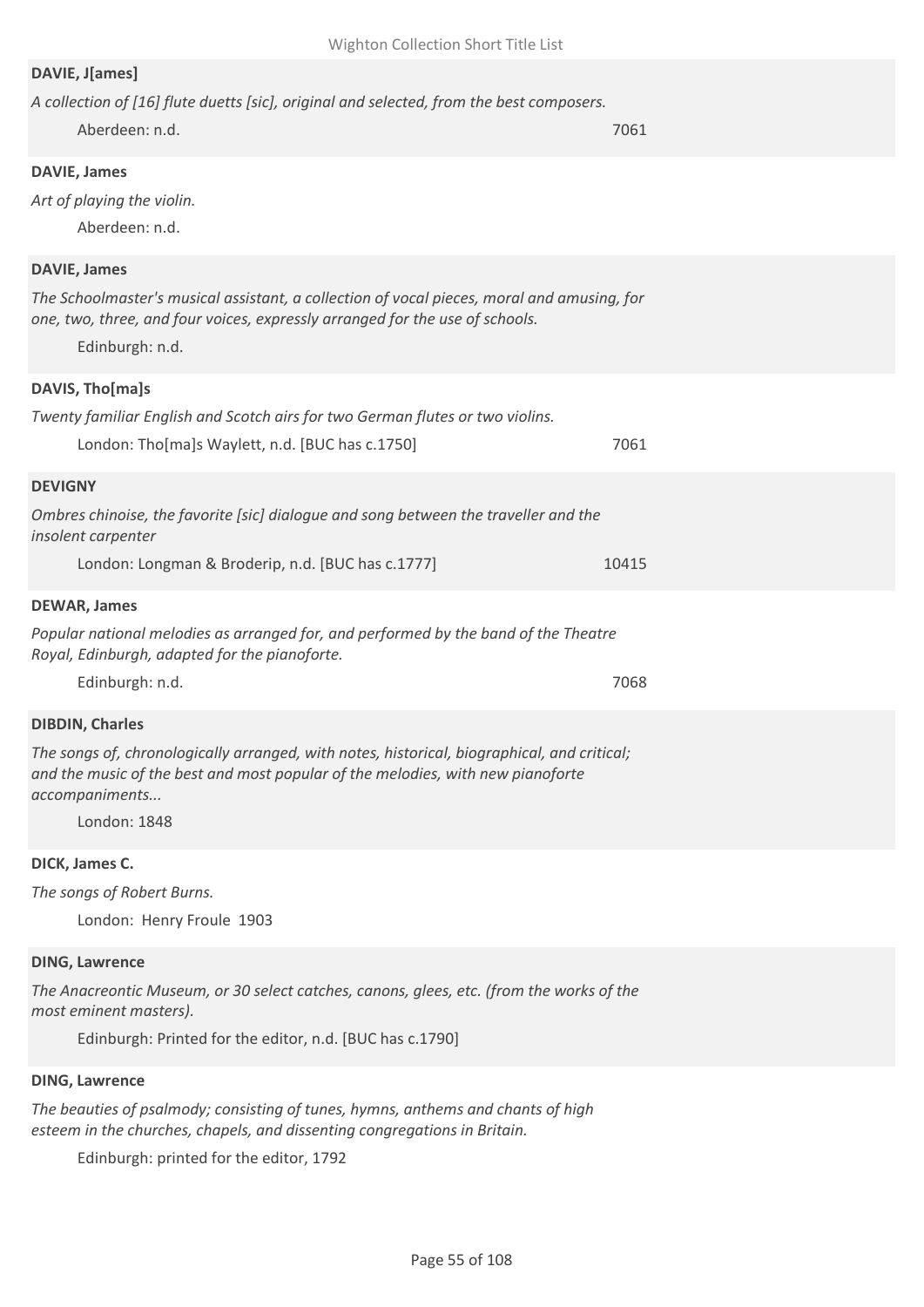| Dotzauer, [Justus Johann Friedrich]                                                                                                   |       |
|---------------------------------------------------------------------------------------------------------------------------------------|-------|
| Trois quatuors pour deux violons, alto et violoncelle, op. 30                                                                         |       |
| Mayence: B Schott fils, n.d.                                                                                                          | 14693 |
| DOW, Daniel                                                                                                                           |       |
| A collection of ancient Scots music for the violin, harpsichord, or German flute, never                                               |       |
| before printed, consisting of ports, salutations, marches, or pibrachs.                                                               |       |
| Edinburgh: n.d.                                                                                                                       |       |
|                                                                                                                                       |       |
| <b>DOW, Daniel</b>                                                                                                                    |       |
| Reells [sic] & strathspeys for the violin, harpsichord, pianoforte or German flute.                                                   |       |
| Edinburgh: J Brysson, n.d. [BUC has c.1795]                                                                                           |       |
| DOW, Daniel                                                                                                                           |       |
| Thirty seven new reells [sic] & strathspeys for the violin, harpsichord, pianoforte or                                                |       |
| German flute.                                                                                                                         |       |
| Edinburgh: J Brysson, n.d. [BUC has c.1800]                                                                                           |       |
|                                                                                                                                       |       |
| DOW, Daniel                                                                                                                           |       |
| Twenty minuets and sixteen reels or country dances for the violin, harpsichord or German                                              |       |
| flute.                                                                                                                                |       |
| Edinburgh: for the author, n.d. [1775]                                                                                                |       |
| DOWLAND, John                                                                                                                         |       |
| The first set of songs, in 4 parts, composed by John Dowland, scored from the first edition                                           |       |
| printed in the year 1597, and preceded by a life of the composer, by W. Chappell, F.S.A.                                              |       |
| London: Musical Antiquarian, 1844                                                                                                     | 7093  |
| DUFF, Arch[ibal]d                                                                                                                     |       |
| A collection of strathspey reels, etc. for the pianoforte, violin and violoncello.                                                    |       |
| Edinburgh: for the author, n.d.                                                                                                       | 10474 |
|                                                                                                                                       |       |
| DUFF, Arch[ibal]d                                                                                                                     |       |
| The most noble the Marquis of Huntly's march with the much admired reel, of O'er bogie<br>wi' my love, and a new strathspey, and reel |       |
| Edinburgh: printed for the author, n.d. [1802?]                                                                                       | 10438 |
| DUFF, Arch[ibal]d (arr.)                                                                                                              |       |
| A choice selection of minuets, favourite airs, hornpipes, waltzes, etc., with upwards of 40                                           |       |
| of the most approv'd and fashionable reels, strathspeys, and country dances, adapted for                                              |       |
| the pianoforte, violin                                                                                                                |       |
| Edinburgh: n.d. [1812]                                                                                                                | 10475 |
| <b>DUFF, Charles</b>                                                                                                                  |       |

*A selection of strathspeys, reels, jiggs, etc., with a bass for the violoncello or harpsichord, to which is added 4 minuets and 4 marches.*

Edinburgh: N & M Stewart, n.d. [BUC has c.1795] 10476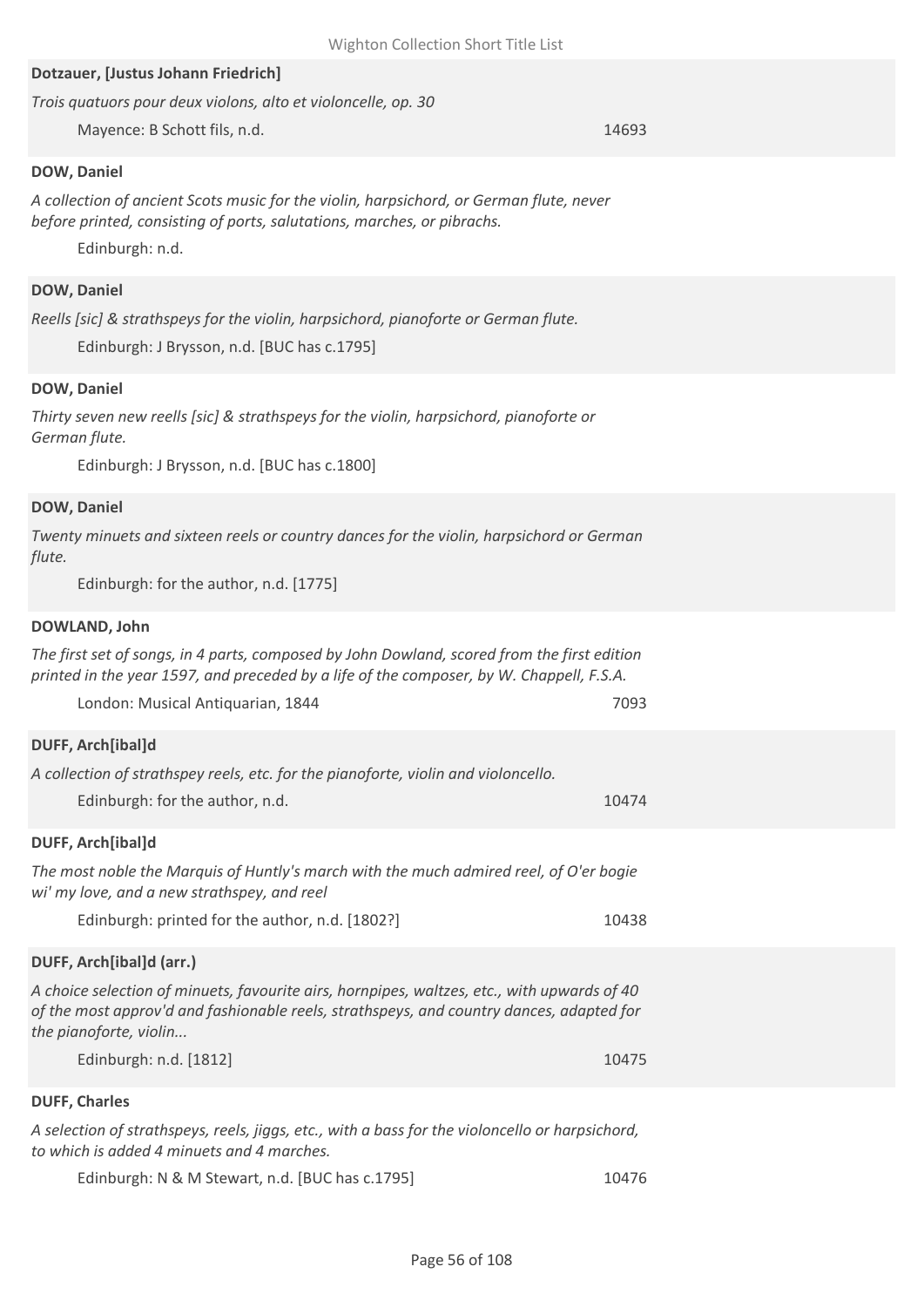## **DUN, Finlay**

*Orain na'h-Albain: a collection of Gaelic songs, with English and Gaelic words, and an appendix containing traditionary notes to many of the songs, the pianoforte accompaniment arranged and revised by F. D.*

Edinburgh: n.d. [1848] 10524

## **DUNCOMBE, W[illiam]**

*A second book of 12 progressive lessons for the harpsichord.*

London: J. Bland, n.d. [BUC has c.1785]

## **DUNDEE EAST CHURCH.**

*Dundee Sacred Harmonist: a selection of psalm tunes, doxologies, etc., in four vocal parts, with an accompaniment for the organ or pianoforte, and an explanation of musical terms ...*

Dundee: n.d.

## **D'URFEY, Thomas (ed)**

*Wit and Mirth; or, pills to purge melancholy. With an introduction by Cyrus L. Day.*

New York: 1959 front.

## **D'URFEY, Tom**

*Pills to purge melancholy*

|                                                                                                                                                                                                                       | 10438 |
|-----------------------------------------------------------------------------------------------------------------------------------------------------------------------------------------------------------------------|-------|
| DUSSEK, J[ohann] L[udwig]                                                                                                                                                                                             |       |
| Rule Britannia, arranged as a rondo.                                                                                                                                                                                  |       |
| London: engrav'd, printed, and sold by Balls & Co., n.d. [1808]                                                                                                                                                       | 10434 |
| <b>EASTMAN, Br. Luke</b>                                                                                                                                                                                              |       |
| Masonick [sic] melodies; being a choice selection of the most approved masonick songs,<br>duets, glees, catches, hymns, odes, etc., appropriate to all masonick occasions, the whole<br>set to musick [sic]: and      |       |
| Boston [U.S.]: T Rowe for the author, 1818                                                                                                                                                                            |       |
| ELOUIS, J[ohn]                                                                                                                                                                                                        |       |
| A selection of favorite [sic] Scots songs, with accompaniments for the harp and<br>pianoforte, which may be performed on these instruments, either with the voice or<br>without it, as familiar lessons, to which are |       |
| vol. 1: Edinburgh & London, n.d.; vol. 2: Edinburgh, Dublin an                                                                                                                                                        | 7089  |
| <b>FARDELY, Prof.</b>                                                                                                                                                                                                 |       |
| Treatise on the construction, preservation, repair and improvement of the violin and all<br>bow instruments, translated from the German, with notes and additions by Prof. Fardely.                                   |       |
| London: 1833                                                                                                                                                                                                          | 31963 |
| <b>FELTON, Mr. [William]</b>                                                                                                                                                                                          |       |
| Eight suits of easy lessons for the harpsichord. Vol. 2. Opera Sesta.                                                                                                                                                 |       |
| London: John Johnson, n.d. [BUC has 1757]                                                                                                                                                                             | 10427 |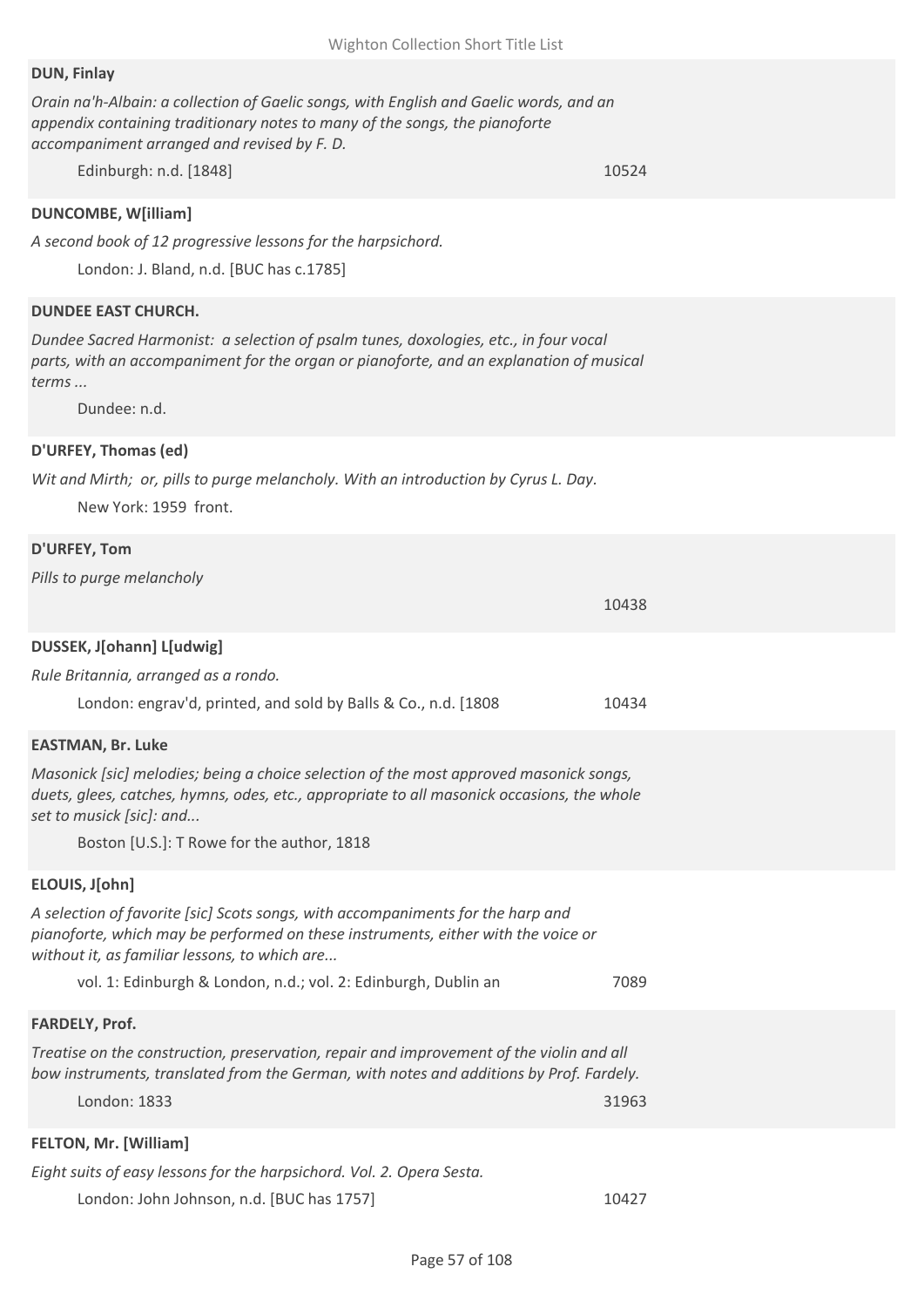| Wighton Collection Short Title List                                                                                                                                                    |       |
|----------------------------------------------------------------------------------------------------------------------------------------------------------------------------------------|-------|
| <b>FERGUSSON, Pipe Major William</b>                                                                                                                                                   |       |
| Bagpipe Melodies, Compositions and Settings.                                                                                                                                           |       |
| Glasgow: Bayley & Ferguson, 1939                                                                                                                                                       |       |
| FISHER, [John] A[braham]                                                                                                                                                               |       |
| The songs, duetts [sic] and chorusses [sic] in The Masque of the Druids as it is performed                                                                                             |       |
| at the Theatre Royal in Covent Garden.                                                                                                                                                 |       |
| London: W[illia]m Napier, n.d. [BUC has 1774]                                                                                                                                          | 31964 |
| <b>FLINTOFF, J</b>                                                                                                                                                                     |       |
| Capt[ain] Young's farewell to Roxburghshire arranged for the pianoforte, by J. A.                                                                                                      |       |
| Rogers, with three favourite new tunes.                                                                                                                                                | 10435 |
| Edinburgh: n.d.                                                                                                                                                                        |       |
| Foote, Samuel                                                                                                                                                                          |       |
| The Englishman in Paris, a comedy in two acts. As it is performed at the Theatre-Royal in<br>Covent Garden.                                                                            |       |
| London: printed for Paul Vaillant, 1753                                                                                                                                                |       |
| <b>FORRESTER, George (arr.)</b>                                                                                                                                                        |       |
| The juvenile flute player, a collection of national and foreign melodies arranged in a<br>familiar style for the flute. No. 3                                                          |       |
| Edinburgh: John Sutherland, n.d.                                                                                                                                                       | 10471 |
| FORSTER, E.A.                                                                                                                                                                          |       |
| Rondeau pour le forte-piano, ou clavecin.                                                                                                                                              |       |
| Vienna: Hoffmeister, n.d.                                                                                                                                                              | 31953 |
| FRASER, Capt. S.                                                                                                                                                                       |       |
| The airs and melodies peculiar to the Highlands of Scotland and the Isles, chiefly acquired<br>during the interesting period, 1715-45, the lively airs introduced as medleys to form a |       |
| sequence to each slower                                                                                                                                                                |       |
| Edinburgh: n.d., [1816]                                                                                                                                                                | 10477 |
| FRASER, Capt. S. (ed)                                                                                                                                                                  |       |
| The airs and melodies peculiar to the Highlands of Scotland and the Isles.                                                                                                             |       |
| Edinburgh: the editor, 1816                                                                                                                                                            | 14684 |
| FRENCH, John                                                                                                                                                                           |       |
| A collection of new strathspeys, reels, etc. for the pianoforte, violin and violoncello.                                                                                               |       |
| Edinburgh: Gow & Shepherd, n.d. [1801]                                                                                                                                                 | 10478 |
| <b>GALE</b>                                                                                                                                                                            |       |
| Gale's pocket companion for the German flute.                                                                                                                                          |       |

Glasgow: J. Taylor, n.d. [1812]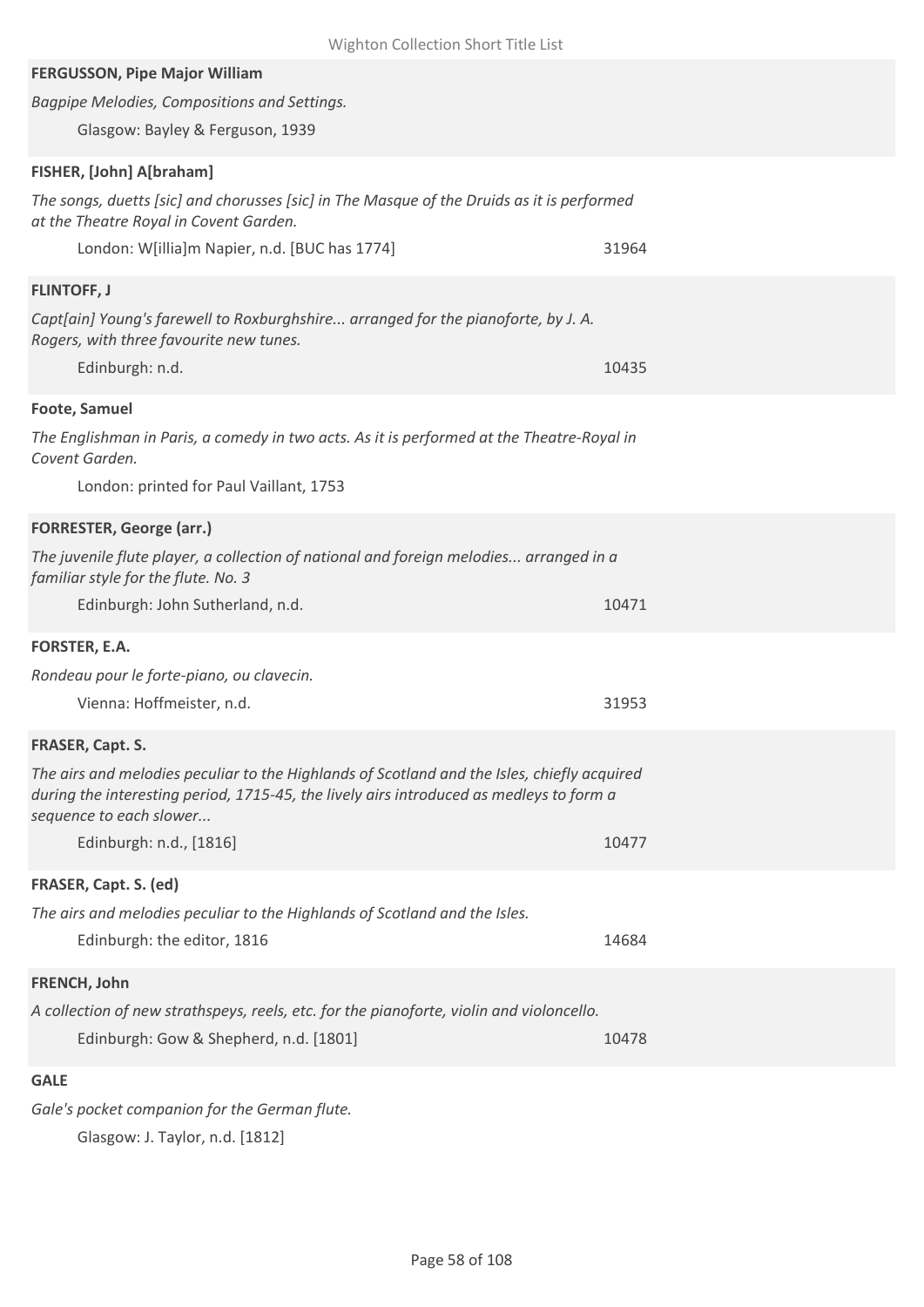#### **GALLINI, Giovanni-Andrea**

| Critical observations on the art of dancing, to which is added a collection of cotillons or |  |
|---------------------------------------------------------------------------------------------|--|
| French dances.                                                                              |  |

London: Printed for the author, n.d. [BUC has 1770]

## **GAMBLE, John**

| Ayres and dialogues.                                     |       |  |
|----------------------------------------------------------|-------|--|
| London: W Godbid for Humphry Mosley, 1657, and for Nathn | 21263 |  |
| <b>GARCIA, Manuel</b>                                    |       |  |
| Nouveau Trait? de l'art chant.                           |       |  |
| Paris: Heugel et Cie., 1863                              | 8229  |  |

## **GARRICK, D.**

#### *Lethe a dramatic satire.*

London: 1749

## **GAY, John**

*Achilles, an opera as it is perform'd at the Theatre-Royal in Covent- Garden, with the musick [sic] prefix'd to each song.*

London: 1733

#### **GAY, John**

*All the tunes in the beggar's opera transpos'd into easy and proper keys for the guittar [sic], as also for the English flute.*

London: C. Jones, n.d. [BUC has 1759]

## **GAY, John**

| Polly: an opera, being the second part of The Beggar's Opera, with the songs set to music. |       |
|--------------------------------------------------------------------------------------------|-------|
| London: n.d. (1729)                                                                        | 31980 |

#### **GAY, John**

*The beggar's opera adapted for the flute, violin, or guitar.*

London: Longman and Broderip, n.d. [BUC has c.1790]

## **GAY, John**

*The Beggar's Opera as it is acted at the Theatre Royal in Lincolns-Inn Fields. 3rd edn., with the ouverture in score, the songs, and the basses (the ouverture and basses compos'd by Dr. Pepusch) curiously...*

London: 1729 31980

## **GAY, John**

*The beggar's opera as it is acted at the Theatre Royal in Lincolns-Inn-Fields, to which is added the musick [sic] engrav'd on copper plates.*

London: 1728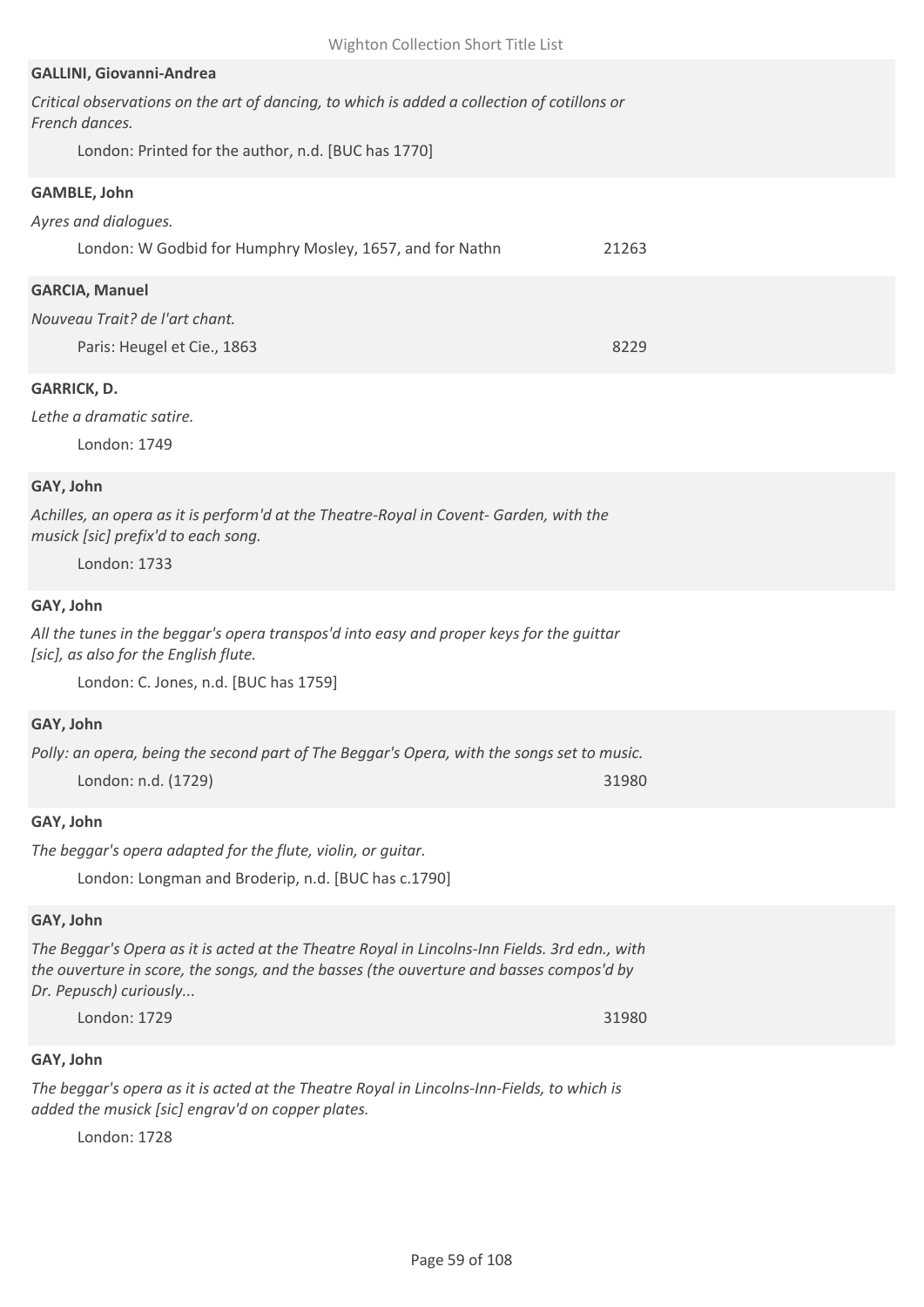## **GAY, John**

*The beggar's opera. 6th edn., to which is prefix'd the ouverture in score, and the musick [sic] to each song.*

London: 1749

## **GAY, John**

*The beggar's opera. Written by Mr. Gay. The sixth edition: to which is prefix'd the ouverture in score and the musick [sic] to each song.*

London: printed for John Watts, 1749

#### **GEARY, T[homas] A[ugustine]**

*The Greenwich pensioner, with variations for the pianoforte or harpsichord.*

Dublin: Edmund Lee, n.d. 10434

#### **GEMINIANI, [Francesco]**

*Compleat [sic] tutor for the violin, with a favourite collection of airs, marches, minuets, etc.*

London: S. A. & P. Thompson, n.d.

#### **GEMINIANI, [Francesco]**

*New and compleat [sic] instructions for the violin.*

London: Longman, Lukey & Compy, n.d.

#### **Giardini, Felice**

*Six Trios for a violin, tenor and violoncello, opera XXVI*

London: printed for S A & P Thompson, n.d. [BUC has 1784] 14705

#### **GILCHRIST, John**

*Scottish songs ancient and modern.*

Edinburgh: James Stillie, 1865

#### **GILLIES, John MacDougall**

*A selection of piobaireachd supplied by Pipe-Major John MacDougall Gillies of Glasgow to his pupil George Wilkie of Dundee.*

26055

## **GILSON, Cornforth**

Lessons on the practice of singing with an addition of the church tunes, in 4 parts, and a *collection of hymns, canons, airs and catches for the improvement of beginners.*

Edinburgh: 1759

#### **GIORDANI, Sigr.**

*The favorite [sic] rondo, sung by Sigra. Sestini, in the new comic opera "Il Barone di Torre Forte"*

London: printed and sold by S. Babb, n.d. 10422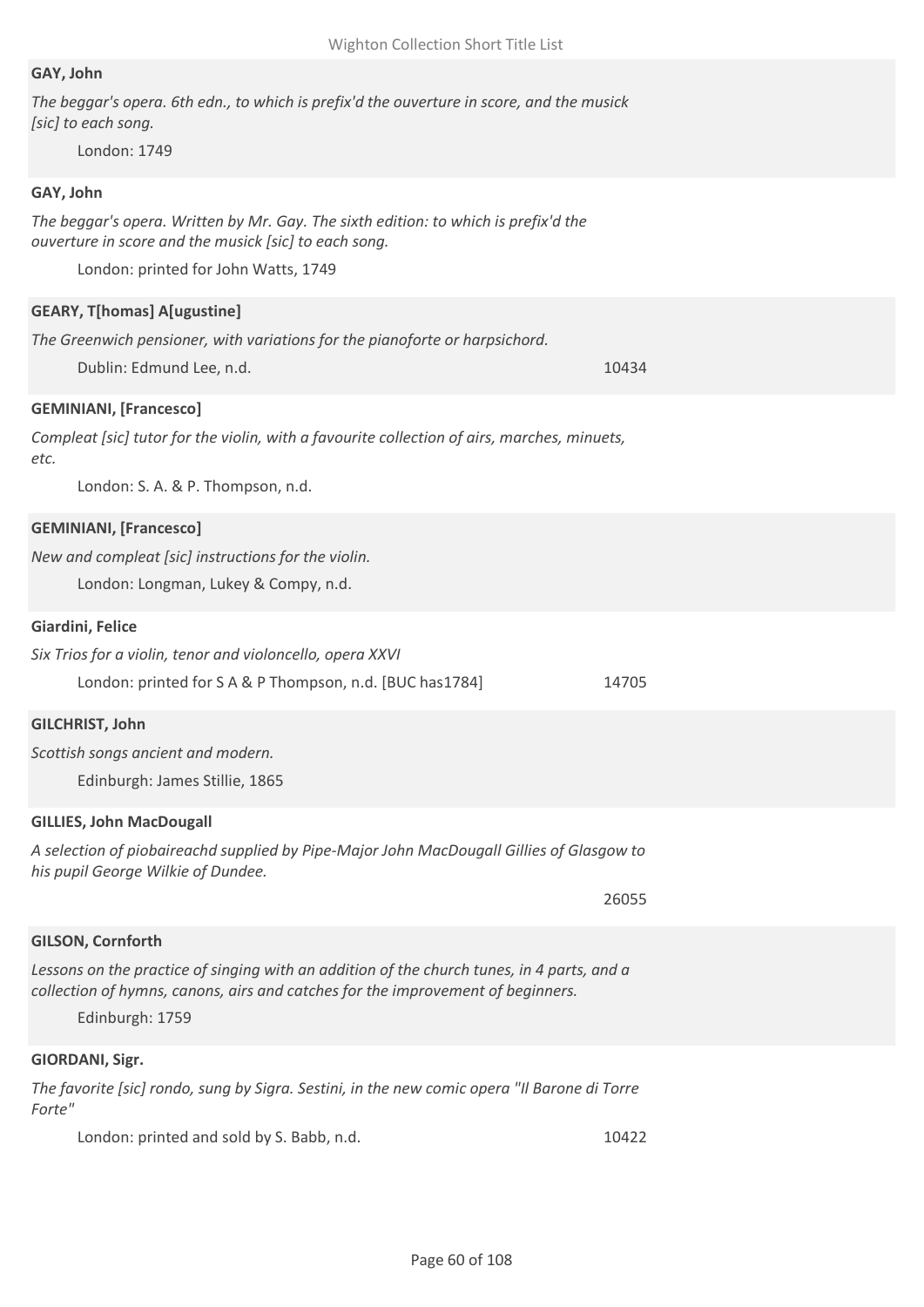## **GIRVAN, Alex[ande]r**

| Mrs. Elliot of Woollee's reel and Mr. Douglas of Springwoodparks strathspey, a favorite |  |
|-----------------------------------------------------------------------------------------|--|
| medley, also six other new dances                                                       |  |

Edinburgh: printed and sold by Robt. Purdie, n.d. 10438

## **GIRVIN, John**

*The vocal musician. Part 1. Wherein the grounds of music are distinctly handled, the intervals explained, etc.*

Edinburgh: 1763

#### **GIVAN, Alex[ande]r**

*Mrs. Brandlings waltz and Sir John Pringle of Stitchell's reel, a favorite [sic] medley... to which are added three favorite [sic] new tunes.*

Edinburgh: printed and sold by Robt. Purdie, n.d. 10438

#### **GLEN, David**

*David Glen's collection of Highland bagpipe music. Containing marches, quicksteps, strathspeys, reels and jigs. Parts 1-8*

Edinburgh: David Glen, (published at various times between

#### **GLEN, David**

*David Glen's collection of Highland bagpipe music. Containing marches, quicksteps, strathspeys, reels and jigs. Parts 9-17.*

Edinburgh: David Glen, (published at various times between

#### **GLEN, David**

*David Glen's collection of Highland bagpipe music. Part 2 Containing marches, quicksteps, strathspeys and reels numbering 60 tunes.*

Edinburgh: David Glen, n.d.

#### **GLEN, David**

*David Glen's Highland bagpipe tutor.*

Edinburgh: David Glen, 1881

#### **GLEN, David**

*David Glen's Highland bagpipe tutor. A selection of quicksteps, strathspeys, reels and jigs followed by a piobaireachd.*

Edinburgh: David Glen (tutor was first published in 1881)

#### **GLEN, David**

*David Glen's Highland bagpipe tutor. A selection of quicksteps, strathspeys, reels and jigs followed by a piobaireachd.*

Edinburgh: David Glen, 1881

#### **GLEN, David**

*Glen's collection for the great Highland bagpipe. Containing instructions, marching, dancing and slow airs, expressly adapted for the instrument, many of them for the first time. Parts1-3.*

Edinburgh: J.and R. Glen, n.d.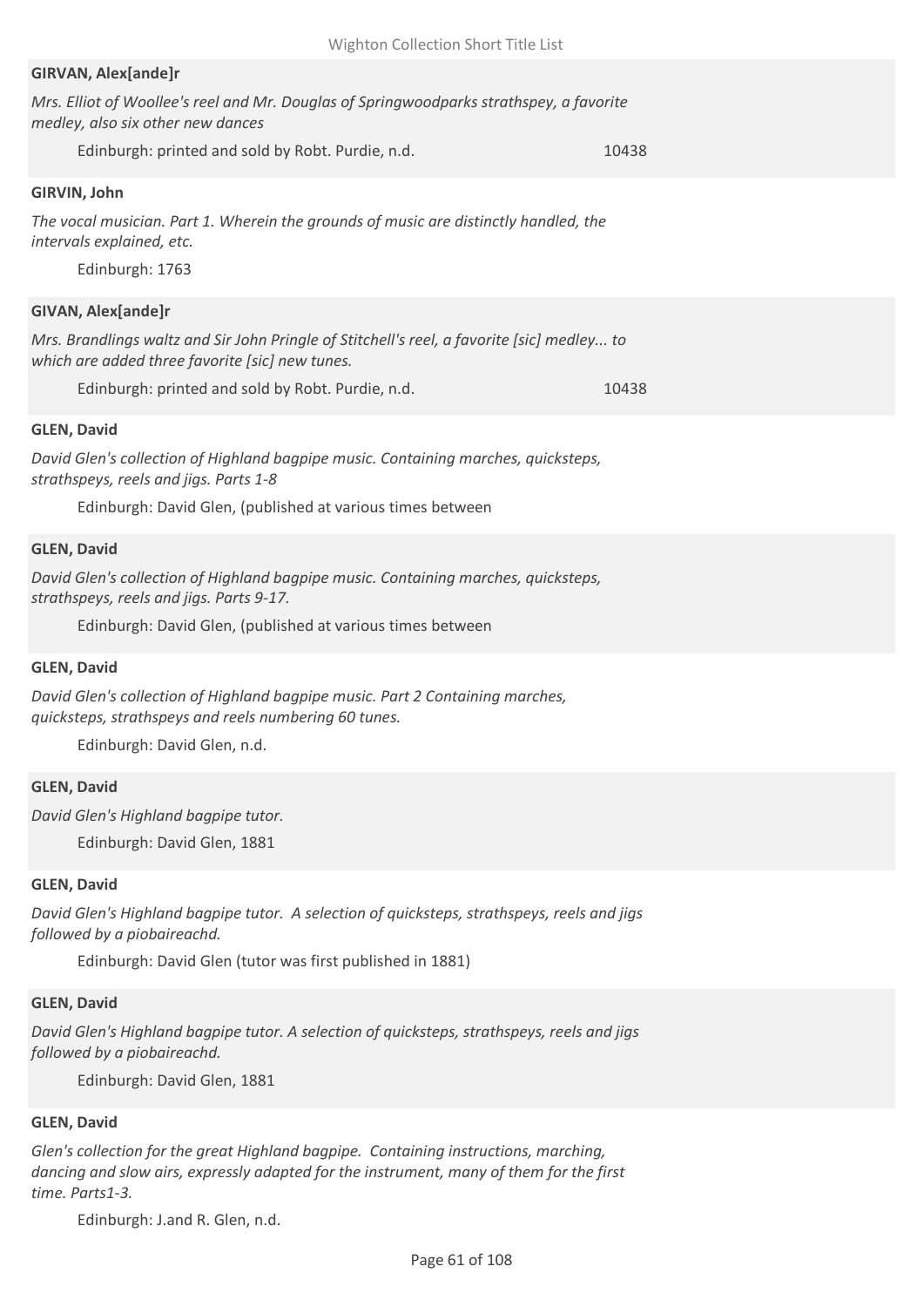#### **GLEN, David**

*The Edinburgh collection of Highland bagpipe music. Containing pibrochs, marches, quicksteps, strathspeys, reels and jigs Parts 1-11.*

Edinburgh: David Glen, (pre 1909)

## **GLEN, David**

*The music of the Clan MacLean. Compiled and arranged under the auspices of the Clan MacLean Association and dedicated to Colonel Sir Fitzroy Donald MacLean, Bart. C.B. Chief of the Clan.*

| Edinburgh: David Glen, 1900                                                                                                                                | 8483  |
|------------------------------------------------------------------------------------------------------------------------------------------------------------|-------|
| <b>GLUCK, Christophe Willibald</b>                                                                                                                         |       |
| Armide. Op?ra en cinq actes avec accompagnement de pianoforte.                                                                                             |       |
| Paris: Brandus et C[ompan]ie, n.d.                                                                                                                         | 8449  |
| <b>GOW &amp; MARSHALL, Messrs.</b>                                                                                                                         |       |
| A choice selection of reels and strathspeys from the works of Gow & Marshall, and the<br>most popular country dances, with portrait of Niel Gow.           |       |
| Edinburgh: Alex[ande]r Robertson & Co[mpan]y, n.d.                                                                                                         | 7072  |
| <b>GOW Nath[aniel] (arr.)</b>                                                                                                                              |       |
| Shantruse, consisting of five favorite airs as danced by Mr. Jenkins's scholars, some of<br>which are composed and the whole arranged for the piano forte. |       |
| Edinburgh: printed and sold by Gow & Shepherd, n.d.                                                                                                        | 10438 |
| GOW, J[ohn]                                                                                                                                                |       |
| A second set of dances for the harp or piano forte                                                                                                         |       |
| London: published and sold by Holst, n.d. [1812?]                                                                                                          | 10438 |
| GOW, Jno. [John] and Andrew                                                                                                                                |       |
| A collection of slow airs, strathspeys and reels, with a bass for the violoncello,<br>harpsichord or pianoforte.                                           |       |
| London: W[illia]m Chappell, n.d. [c.1793]                                                                                                                  | 10486 |
| GOW, Messrs. Niel & Sons                                                                                                                                   |       |
| Complete repository of original Scots slow strathspeys and dances. The dances arranged<br>as medleys for the harp, piano-forte, violin and violoncello.    |       |
| Edinburgh: Gow & Shepherd, n.d.                                                                                                                            | 10481 |
| GOW, Nath[aniel]                                                                                                                                           |       |
| A complete collection of originall [sic] German valtz [sic] for the piano forte or violin, and<br>violincello, with a second violin accompaniment          |       |
| Edinburgh: Gow & Shepherd, n.d. [1796]                                                                                                                     | 7070  |
| GOW, Nath[aniel]                                                                                                                                           |       |
| George the Fourth's welcome to Auld Reekie.                                                                                                                |       |
| Edinburgh: published by Nathaniel Gow & Son, n.d. [1822]                                                                                                   | 10438 |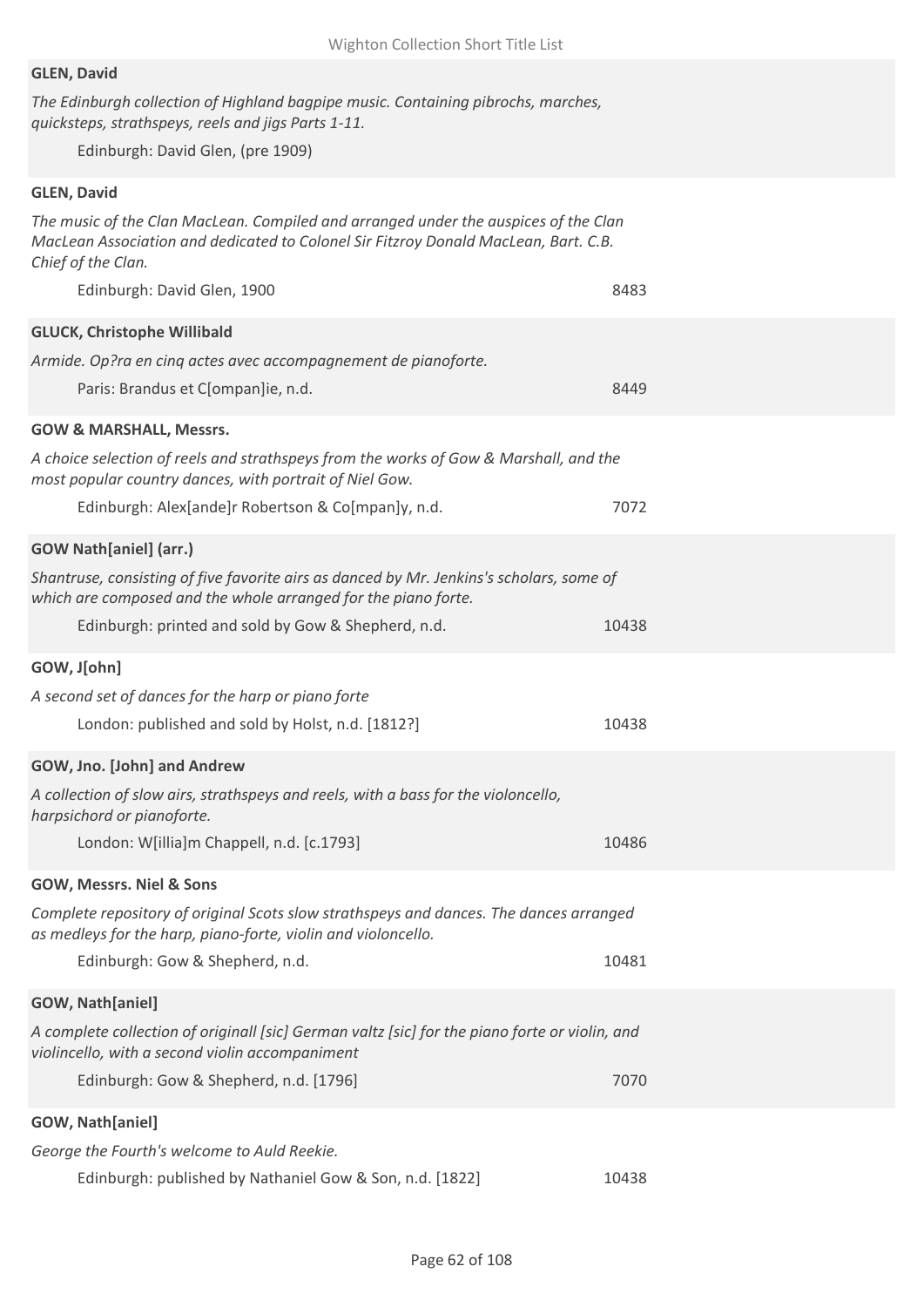| Wighton Collection Short Title List                                                                                                                                                                 |  |
|-----------------------------------------------------------------------------------------------------------------------------------------------------------------------------------------------------|--|
| GOW, Nath[aniel]                                                                                                                                                                                    |  |
| Lady Ann Montagu Scot, a medley to which are added the favorite [sic] dances of 1814<br>as performed at his annual ball in George Street assembly rooms the 8th March. No. 1.                       |  |
| Edinburgh: printed and sold by Robert Purdie, n.d.<br>10438                                                                                                                                         |  |
| GOW, Nath[aniel]                                                                                                                                                                                    |  |
| Lady Ann Stewart's favorite [sic] strathspey to which is added four favorite [sic] tunes.                                                                                                           |  |
| Glasgow: printed and sold by J. McFadyen, n.d.<br>10438                                                                                                                                             |  |
| GOW, Nath[aniel]                                                                                                                                                                                    |  |
| Lady Hunter Blair's reel and waltz, a medley to which are added six favorite [sic] dances<br>of 1815, all as performed at his annual ball in George Street assembly rooms the 14th<br>March. No. 2. |  |
| Edinburgh: printed and sold by Robt. Purdie, n.d.<br>10438                                                                                                                                          |  |
| GOW, Nath[aniel]                                                                                                                                                                                    |  |
| Lady Mackenzie of Coul's Strathspey and Delvine House a favorite medly and Mr.<br>Don's Strathspey, to which is added two tunes composed by a gentleman.                                            |  |
| Edinburgh: printed and sold by Gow & Shepherd, n.d. [1803?<br>10438                                                                                                                                 |  |
| GOW, Nath[aniel]                                                                                                                                                                                    |  |
| Lady Mary Ramsay's strathspey & the Earl of Dalhousies reel, a new medley danced at<br>the Edin[bu]r[gh] assembly to which is added three favorite [sic] tunes.                                     |  |
| Edinburgh: printed and sold by Robert Purdie, n.d. [1823]<br>10438                                                                                                                                  |  |
| GOW, Nath[aniel]                                                                                                                                                                                    |  |
| Lady Matilda Bruce's reel to which is added four favourite tunes as performed at all the<br>fashionable meetings in Autumn 1810.                                                                    |  |
| Edinburgh: printed and sold by Gow & Shepherd, n.d.<br>10438                                                                                                                                        |  |
| GOW, Nath[aniel]                                                                                                                                                                                    |  |
| Lady Moncrieff of Moncrieff's medley, with other new tunes as performed at his annual<br>ball, 13th March, 1821.                                                                                    |  |
| Edinburgh: printed and sold by Nathaniel Gow & Son, n.d.<br>10438                                                                                                                                   |  |
| GOW, Nath[aniel]                                                                                                                                                                                    |  |
| Lament for Mr. Sharpe of Hoddom to which are added six favorite [sic] tunes,<br>performed at his annual ball in George Street assembly rooms.                                                       |  |
| Edinburgh: printed and sold by Alexander Robertson, n.d. [18<br>10438                                                                                                                               |  |
| GOW, Nath[aniel]                                                                                                                                                                                    |  |
| Lord Cathcart's welcome home, a favourite country dance taken (and altered) from<br>Haydns celebrated Military Symphony to which is added four favourite dances of the<br>year 1808.                |  |
| Edinburgh: printed and sold by Gow & Shepherd, n.d.<br>10438                                                                                                                                        |  |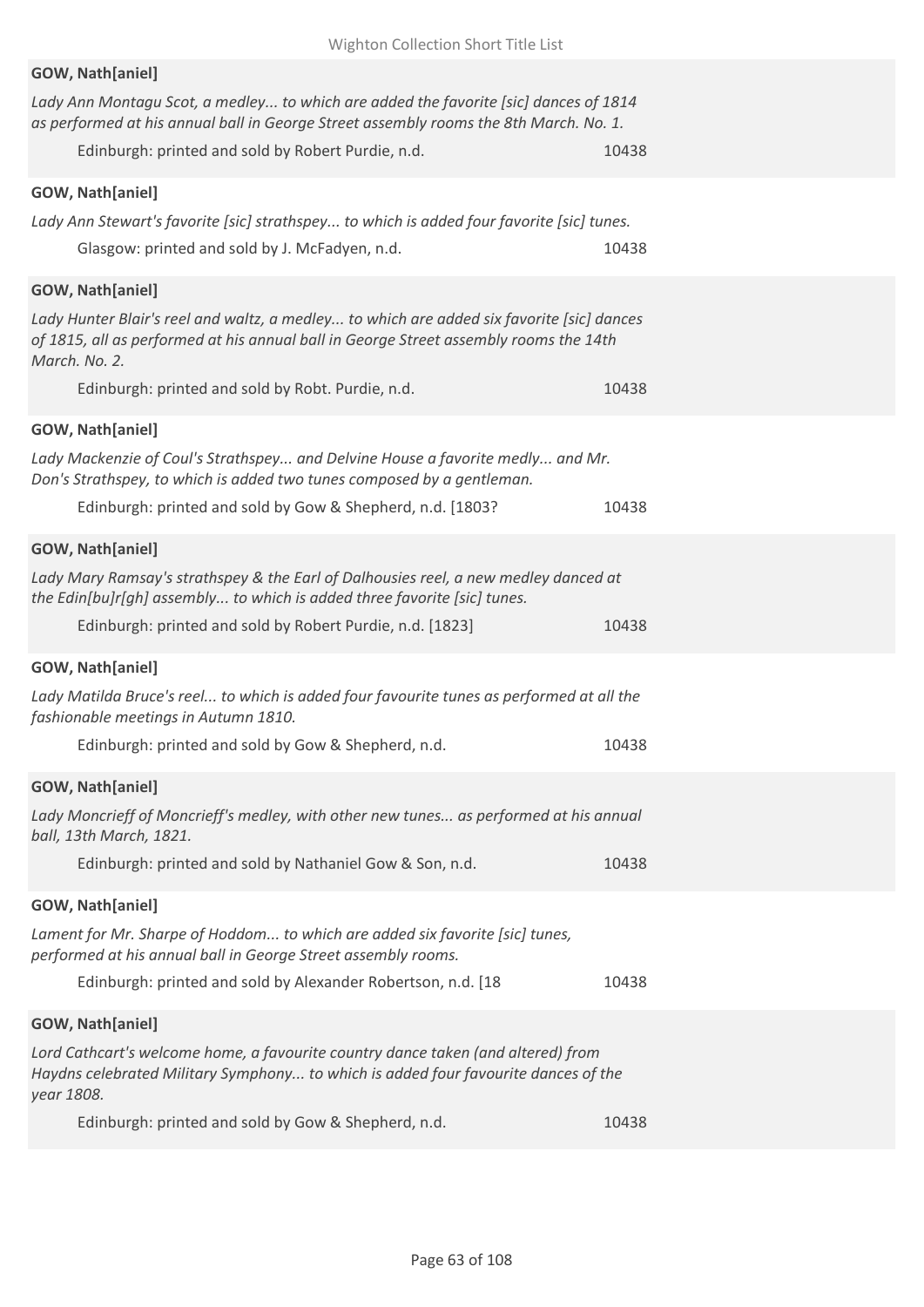| GOW, Nath[aniel]                                                                                                                                                                                                       |       |
|------------------------------------------------------------------------------------------------------------------------------------------------------------------------------------------------------------------------|-------|
| Miss Heron of Heron's reel and Mrs Garden of Troup's strathspey a favorite [sic] medley<br>danced at the Edin[bu]r[gh] Card and Dancing Assemblys, and two favorite Welsh airs,<br>the bugle dance &c.                 |       |
| Edinburgh: printed and sold by Robt. Purdie, n.d.                                                                                                                                                                      | 10438 |
| GOW, Nath[aniel]                                                                                                                                                                                                       |       |
| Miss Platoff's wedding to which are added the favorite [sic] dances of 1813, as<br>performed at his annual ball George Street assembly rooms, the 9th of March.<br>Edinburgh: printed and sold by Gow & Shepherd, n.d. | 10438 |
| GOW, Nath[aniel]                                                                                                                                                                                                       |       |
| Morgiana in Ireland and Aldridge's Highland Laddie, danced as a medley in all<br>fashionable places, to which are added four other dances.                                                                             |       |
| Edinburgh: printed and sold by Gow & Shepherd, n.d. [1808?                                                                                                                                                             | 10438 |
| <b>GOW, Nath[aniel]</b>                                                                                                                                                                                                |       |
| The Celtic Club, No. 2 to which are added six favorite [sic] tunes, as performed at his<br>annual ball on Tuesday the 14th March [pencil: 1820]                                                                        |       |
| Edinburgh: printed and sold by Alexander Robertson, n.d. [18                                                                                                                                                           | 10438 |
| GOW, Nath[aniel]                                                                                                                                                                                                       |       |
| The Countess of Dalhousies Strathspey, and Lady Charlotte Durhams favorite [sic] to<br>which are added 3 favorite [sic] tunes.                                                                                         |       |
| Edinburgh: printed and sold by Penson, Robertson & Co., n.d.                                                                                                                                                           | 10438 |
| GOW, Nath[aniel]                                                                                                                                                                                                       |       |
| The Earl of Dalhousie's welcome from the Pyrenees to which are added the favorite [sic]<br>dances of 1814 as performed at his annual ball in George Street assembly rooms the 8th<br>March. No. 2.                     |       |
| Edinburgh: printed and sold by Robert Purdie., n.d.                                                                                                                                                                    | 10438 |
| <b>GOW, Nath[aniel]</b>                                                                                                                                                                                                |       |
| The favorite [sic] set of quadrilles as danced at the King's Assembly, 27th January 1825,<br>arranged for the pianoforte                                                                                               |       |
| Edinburgh n.d.                                                                                                                                                                                                         | 10439 |
| GOW, Nath[aniel]                                                                                                                                                                                                       |       |
| The Hon[oura]ble. Mrs F. Gray's strathspey and four favorite [sic] country dances.<br>Edinburgh: printed and sold by Robt. Purdie, n.d.                                                                                | 10438 |
| GOW, Nath[aniel]                                                                                                                                                                                                       |       |
| The mad (or poor) boy, from the original as sung by him in the streets of Edinburgh                                                                                                                                    |       |
| Edinburgh: printed for and sold by Gow & Shepherd, n.d. [18                                                                                                                                                            | 10438 |
| GOW, Nath[aniel]                                                                                                                                                                                                       |       |
| The Marchioness of Huntly's strathspey and Miss Marshall Gardiner's reel, a medley, to<br>which are added five favorite [sic] dances of 1815. No. 1.                                                                   |       |
| Edinburgh: printed and sold by Rob[er]t Purdie, n.d.                                                                                                                                                                   | 10438 |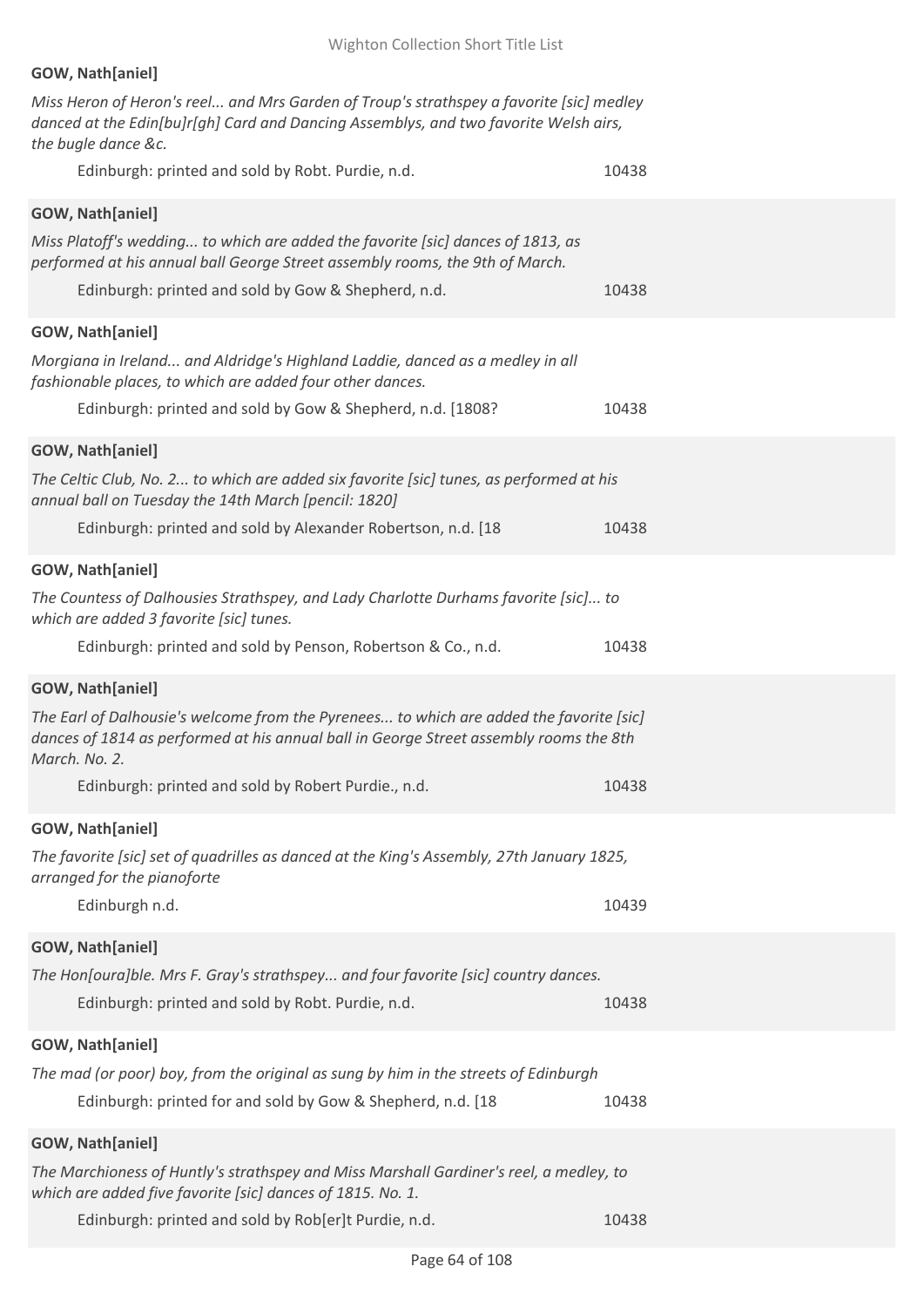# **GOW, Nath[aniel]**

| The Marquis of Queensberry's medley to which is added three favorite [sic] tunes all as<br>performed at his annual ball in George Street assembly rooms 5th March 1811.                                                                                                    |       |
|----------------------------------------------------------------------------------------------------------------------------------------------------------------------------------------------------------------------------------------------------------------------------|-------|
| Edinburgh: printed and sold by Gow & Shepherd, n.d.                                                                                                                                                                                                                        | 10438 |
| GOW, Nath[aniel]<br>Three favorite [sic] new strathspeys & one reel to which is added a favorite Irish country<br>dance.<br>Edinburgh: printed and sold by N. Corri, n.d. [179-]                                                                                           | 10438 |
| <b>GOW, Nathaniel</b>                                                                                                                                                                                                                                                      |       |
| A collection of entirely original strathspey reels, marches, quick steps, etc., for the<br>pianoforte, violin, German flute, etc., by ladies resident in a remote part of the Highlands<br>of Scotland.                                                                    |       |
| Edinburgh: Gow & Shepherd, n.d. [after 1798]                                                                                                                                                                                                                               | 7070  |
| GOW, Nathaniel<br>A collection of strathspey reels with a bass for the violoncello or harpsichord containing<br>the most approved old and the most fashionable new reels some of which are composed<br>and others with additions by Nathaniel Gow<br>London: n.d. [c.1797] | 7070  |
| <b>GOW, Nathaniel</b>                                                                                                                                                                                                                                                      |       |
| A select collection of original dances, waltzes, marches, minuets and airs, many of which<br>are composed, and the whole arranged for the piano forte and harp, by Nath: Gow.<br>Edinburgh: Alexander Robertson & Co., n.d.                                                | 10482 |
| GOW, Nathaniel                                                                                                                                                                                                                                                             |       |
| New strathspey reels for the pianoforte, violin, and violoncello composed by a gentleman<br>[ink: Lord Eglinton] and given with permission to be published by Nathl. Gow.<br>Edinburgh: Nathaniel Gow, n.d. [c.1796]                                                       | 7070  |
| GOW, Nathaniel                                                                                                                                                                                                                                                             |       |
| The ancient curious collection of Scotland, consisting of genuine Scotch tunes, with their<br>original variations now for the first time arranged with basses throughout, for the piano<br>forte or harp violin, and violoncello<br>Edinburgh: Robertsons, 1823            | 10482 |
|                                                                                                                                                                                                                                                                            |       |
| GOW, Nathaniel                                                                                                                                                                                                                                                             |       |
| The vocal melodies of Scotland arranged for the flute, by Mr. Henderson.<br>Edinburgh: n.d.                                                                                                                                                                                |       |
| Gow, Nathaniel                                                                                                                                                                                                                                                             |       |
| The vocal melodies of Scotland, arranged for the piano forte or harp, violin, and<br>violoncello.                                                                                                                                                                          |       |
| Edinburgh: Robertsons, n.d.                                                                                                                                                                                                                                                | 10484 |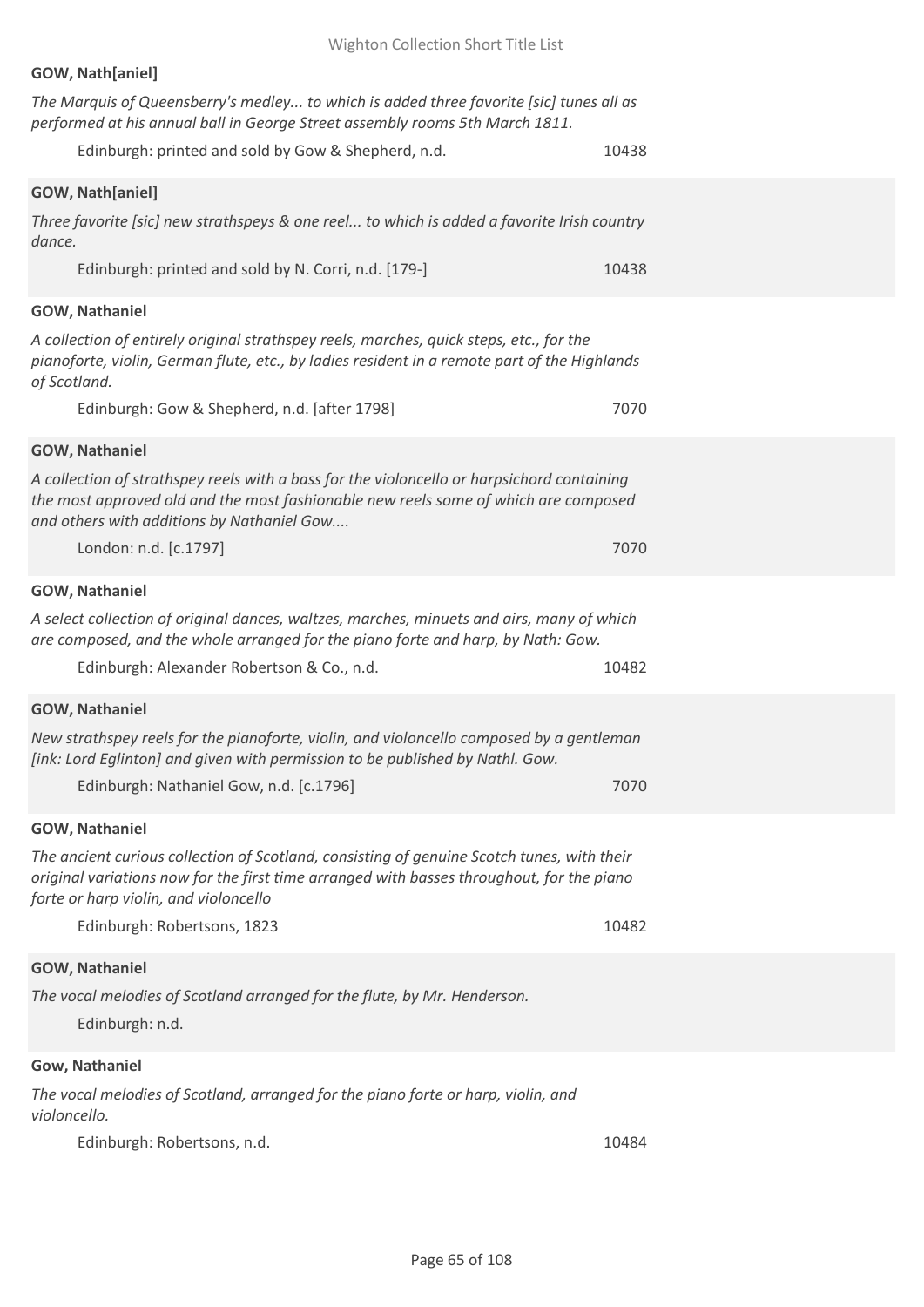| GOW, Niel                                                                                                                                                                                                           |       |
|---------------------------------------------------------------------------------------------------------------------------------------------------------------------------------------------------------------------|-------|
| 1st collection of Niel Gow's reels, 3rd edition, with considerable additions and valuable<br>alterations                                                                                                            |       |
| Edinburgh: Purdie, n.d.                                                                                                                                                                                             | 10479 |
| GOW, Niel                                                                                                                                                                                                           |       |
| 2nd collection of Niel Gow's reels, 3rd edition, with considerable additions and valuable<br>alterations                                                                                                            |       |
| Edinburgh: Purdie, n.d.                                                                                                                                                                                             | 10479 |
| GOW, Niel                                                                                                                                                                                                           |       |
| A collection of strathspey reels with a bass for the violoncello or harpsichord                                                                                                                                     |       |
| Edinburgh: printed for the author, n.d. [1784-182-]                                                                                                                                                                 | 7069  |
| GOW, Niel                                                                                                                                                                                                           |       |
| A collection of strathspey reels with a bass for the violoncello or harpsichord                                                                                                                                     |       |
| Edinburgh: printed for the author, n.d. [1784-182-]                                                                                                                                                                 | 7069  |
| GOW, Niel                                                                                                                                                                                                           |       |
| A collection of strathspey reels, etc., with a bass for the violoncello or harpsichord.                                                                                                                             |       |
| London: W. Boag, 1819-20                                                                                                                                                                                            | 10485 |
| GOW, Niel                                                                                                                                                                                                           |       |
| A collection of strathspey reels, etc., with a bass for the violoncello or harpsichord.                                                                                                                             |       |
| London: W. Boag, 1819-20                                                                                                                                                                                            | 7071  |
| GOW, Niel                                                                                                                                                                                                           |       |
| Niel Gow's recovery, a favorite [sic] strathspey, composed by himself, with Lady<br>Montgomery's reel, the Argyle bowling green & other favorite tunes as danced at the<br>Edinburgh assembly rooms Georges Street. |       |
| Edinburgh: printed and sold by Alexander Robertson, n.d.                                                                                                                                                            | 10438 |
| GOW, Niel                                                                                                                                                                                                           |       |
| Part first of the complete repository of original Scots slow strathspeys and dances, the                                                                                                                            |       |
| dances arranged as medleys for the harp, or pianoforte, violin and violoncello etc.                                                                                                                                 |       |
| Edinburgh: Robert Purdie, n.d.                                                                                                                                                                                      | 8649  |
| GOW, Niel                                                                                                                                                                                                           |       |
| Six collections of Niel Gow's reels.                                                                                                                                                                                |       |
| Edinburgh: Robert Purdie (collections1-4), n.d., John Purdie (                                                                                                                                                      | 12594 |
| <b>GOW, Niel and Nath[aniel]</b>                                                                                                                                                                                    |       |
| 3rd collection of Niel Gow's reels, 3rd edition, with six new tunes added composed and<br>corrected by Nath[aniel] Gow                                                                                              |       |
| Edinburgh: Purdie, n.d.                                                                                                                                                                                             | 10479 |
|                                                                                                                                                                                                                     |       |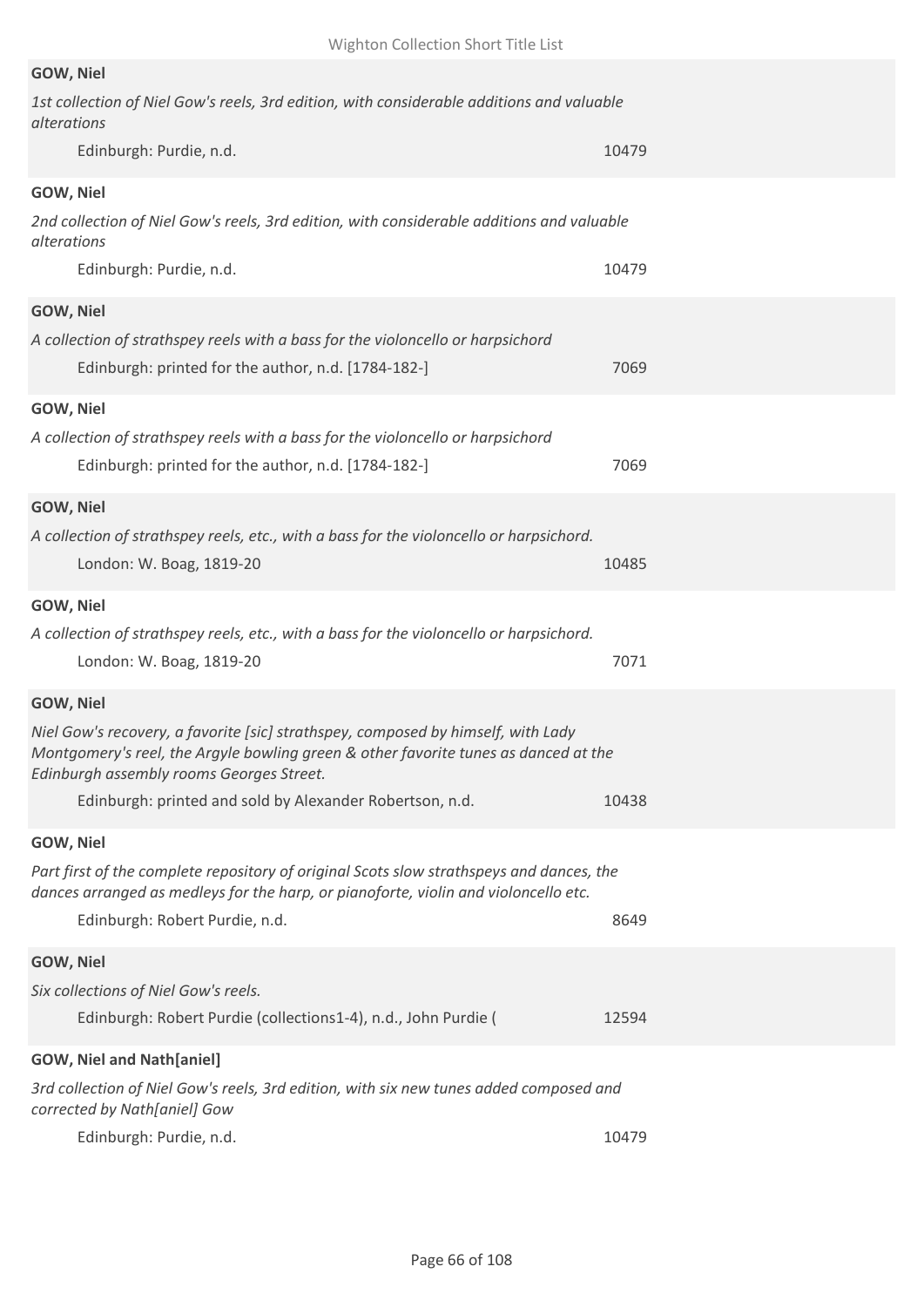| Wighton Collection Short Title List                                                                                                                                                                                                                |       |
|----------------------------------------------------------------------------------------------------------------------------------------------------------------------------------------------------------------------------------------------------|-------|
| GOW, Niel arr. Nathaniel                                                                                                                                                                                                                           |       |
| A collection of airs, reels, and strathspeys, being the posthumous compositions of the late<br>Niel Gow, Jr., arranged for the piano forte, harp, violin and violoncello, by Nathaniel Gow.<br>Edinburgh: Alex[ande]r Robertson & Co., n.d. [1823] | 10482 |
| GOW, R.                                                                                                                                                                                                                                            |       |
| His Royal Highness the Prince Regent's strathspey & reel with three other original tunes.<br>Glasgow: Published and sold by J. McFadyen, n.d.                                                                                                      | 10438 |
| <b>GRAEFF, J[ohann] G[eorg]</b><br>Six canzonets with an accompaniment for the piano forte, Op. 13.<br>London: printed by Clementi, Banger, Hyde, Collard and Davi                                                                                 | 10423 |
| <b>GRAHAM, T.S.</b>                                                                                                                                                                                                                                |       |
| The portfolio, a collection of quadrilles, waltzes, gallopades, mazurkas, country dances,<br>reels and strathspeys, selected and arranged for the pianoforte.                                                                                      |       |
| Edinburgh: Wood & Co., n.d.                                                                                                                                                                                                                        | 10487 |
| <b>GRANT, Donald</b>                                                                                                                                                                                                                               |       |
| A collection of strathspeys, reels, jigs, etc. for the pianoforte, violin and violoncello.                                                                                                                                                         |       |
| Edinburgh: n.d. [c.1812]                                                                                                                                                                                                                           | 10488 |
| <b>GRANT, John</b>                                                                                                                                                                                                                                 |       |
| The royal collection of piobaireachd 2nd edition.                                                                                                                                                                                                  |       |
| Edinburgh: John Grant, 1911                                                                                                                                                                                                                        | 8485  |
| <b>GRANT, John</b>                                                                                                                                                                                                                                 |       |
| The royal collection of piobaireachd.                                                                                                                                                                                                              |       |
| Edinburgh: John Grant, 1908                                                                                                                                                                                                                        | 8484  |
| <b>GRAY, T[homas] B[rabazon]</b>                                                                                                                                                                                                                   |       |
| A lesson for the harpsichord or pianoforte, with an accompaniment for the violin or<br>German flute.                                                                                                                                               |       |
| London: printed for T Skillern, n.d. [BUC has c.1780]                                                                                                                                                                                              | 31959 |
| GRIER, W., A.M.                                                                                                                                                                                                                                    |       |
| Musical Cyclopaedia, (The), being a collection of the most approved songs with<br>appropriate music, adapted to the voice, pianoforte, etc., by James Wilson, and an essay<br>onmusic by W. Grier, A.M.                                            |       |
| London: 1835                                                                                                                                                                                                                                       | 31972 |
| <b>GUNN, Anne</b>                                                                                                                                                                                                                                  |       |

*An introduction to music in which the elementary parts of the science and the principles of thorough bass and modulation are familiarly explained.*

Edinburgh: 1820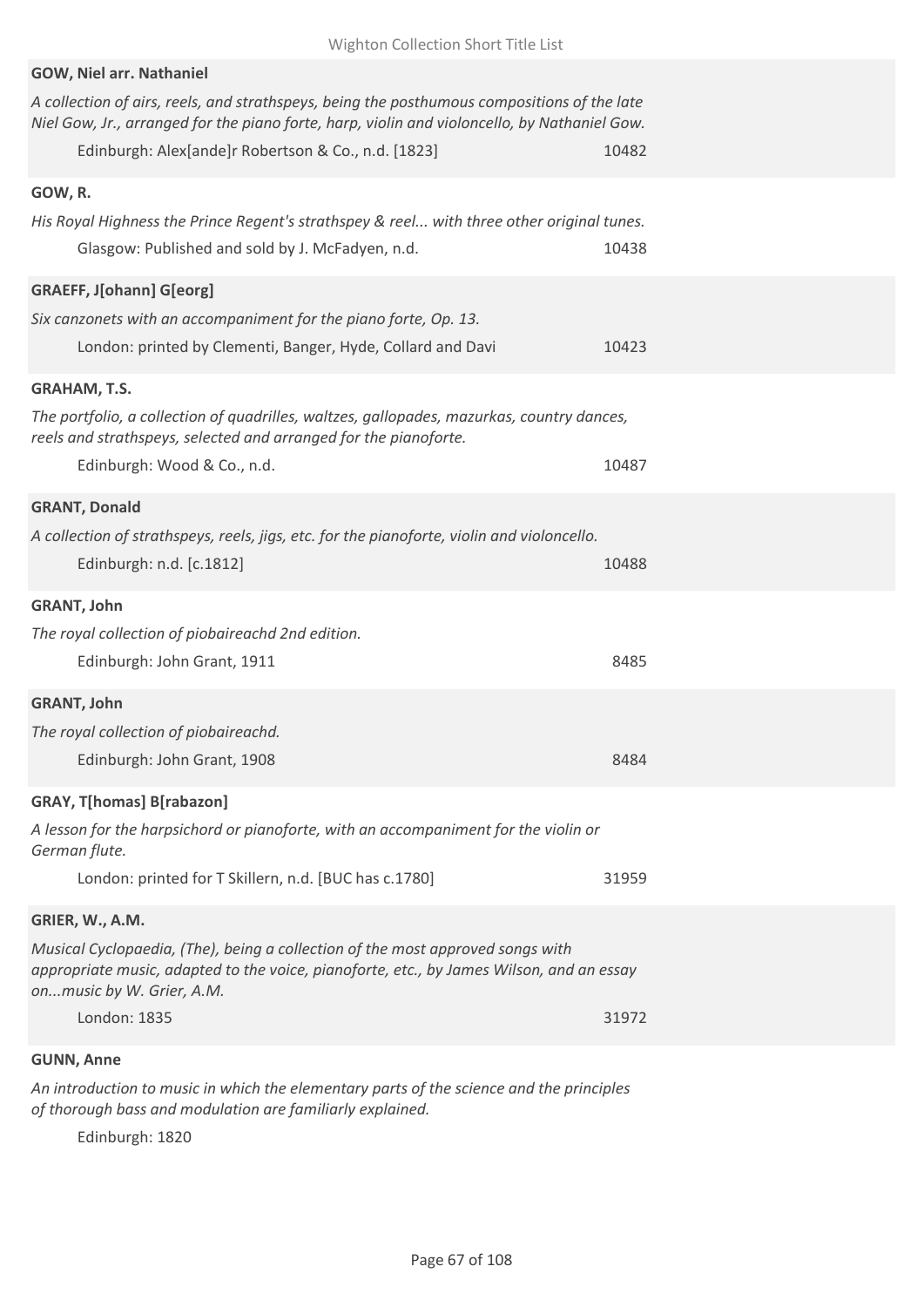## **GUNN, John**

*An historical enquiry respecting the performance on the harp in the Highlands of Scotland from the earliest times until it was discontinued about the year 1734, to which is prefixed an account of a...*

| Edinburgh: 1807                                                                                                                                                                                                     | 10405 |
|---------------------------------------------------------------------------------------------------------------------------------------------------------------------------------------------------------------------|-------|
| GUNN, John                                                                                                                                                                                                          |       |
| Forty favorite [sic] Scotch airs, adapted for a violin, German flute or violoncello, with the<br>phrases marked and proper fingering for the latter instrument, being a supplement to the<br>examples in the theory |       |
| London: printed for the author, n.d.                                                                                                                                                                                | 10489 |
| GUNN, John                                                                                                                                                                                                          |       |
| The theory and practice of fingering the violoncello, containing rules and progressive<br>lessons for attaining the knowledge and command of the whole compass of the<br><i>instrument.</i>                         |       |
| London: Coventry & Hollier, n.d.                                                                                                                                                                                    | 7064  |
| GUNN, John                                                                                                                                                                                                          |       |
| The theory and practice of fingering the violoncello, containing rules and progressive<br>lessons for attaining the knowledge and command of the whole compass of the<br>instrument.                                |       |
| London: for the author, n.d.                                                                                                                                                                                        | 10444 |
| <b>HALE, Thomas</b>                                                                                                                                                                                                 |       |
| Social harmony consisting of a collection of songs and catches, in 2, 3, 4, and 5 parts,<br>from the works of the most eminent masters, to which are added several choice songs on<br>masonry.                      |       |
| London: n.d. [1763]                                                                                                                                                                                                 | 31965 |
| HALL, J[ohn]                                                                                                                                                                                                        |       |
| Captain Waverly, a medley, and three favorite [sic] dances, for the violin, etc.                                                                                                                                    |       |
| Glasgow: n.d. [1820]                                                                                                                                                                                                | 10435 |
| HALL, John                                                                                                                                                                                                          |       |
| A selection of strathspeys, reels, waltzes, and Irish jigs, with a bass for the piano forte or<br>violincello.                                                                                                      |       |
| Ayr: John Hall, n.d.                                                                                                                                                                                                | 10490 |
| HALL, John                                                                                                                                                                                                          |       |
| Air on the memory of Burns, performed at the celebration of his anniversary at Ayr in<br>1824, by the Ayrshire Burns Club, and published at their desire.                                                           |       |
| Ayr: John Hall, n.d.                                                                                                                                                                                                | 10490 |
| HALL, John                                                                                                                                                                                                          |       |
| Captain Waverly, a medley, to which are added three favorite [sic] dances, composed and<br>adapted for the pianaforte [sic], violin, etc.                                                                           |       |
| Ayr: John Hall, n.d.                                                                                                                                                                                                | 10490 |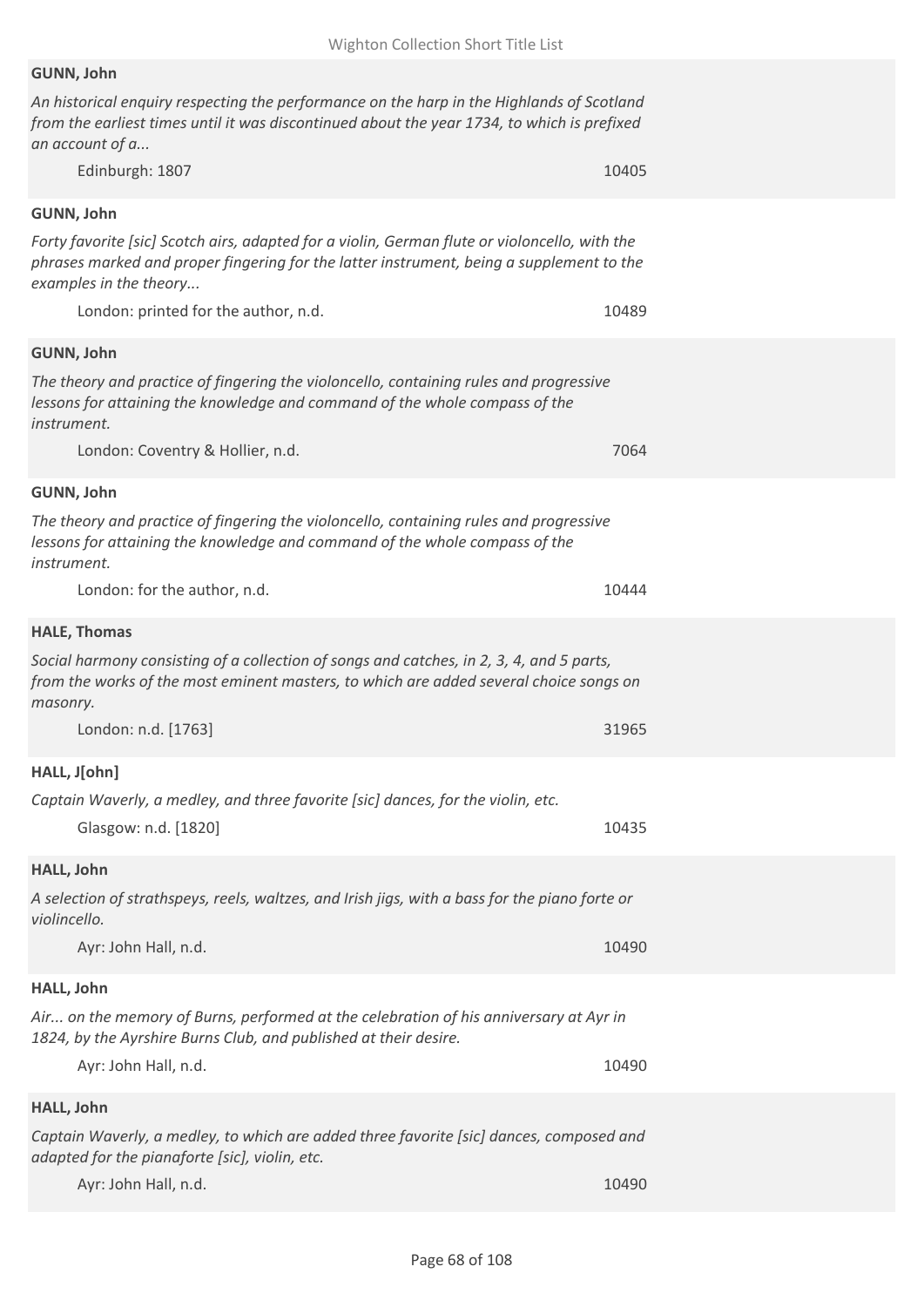# **HALL, John**

| Five favourite country dances, composed and arranged for the pianoforte, with their<br>proper figures.                    |       |
|---------------------------------------------------------------------------------------------------------------------------|-------|
| Ayr: John Hall, n.d.                                                                                                      | 10490 |
| HALL, John                                                                                                                |       |
| Hall's selection of dances for 1817 arranged for the piano forte, violin, etc.                                            |       |
| Ayr: J. Hall, n.d. [1817]                                                                                                 | 10490 |
| HALL, John                                                                                                                |       |
| The pirates quadrilles, a much admired set composed and arranged for the pianoforte.                                      |       |
| Ayr: John Hall, n.d.                                                                                                      | 10490 |
| HALL, John                                                                                                                |       |
| The Watterloo dance [sic: Waterloo], to which is added eight favorite [sic] dances, most                                  |       |
| of which are composed and the whole arranged for the pianoforte, violin, etc.                                             |       |
| Ayr: John Hall, n.d.                                                                                                      | 10490 |
| <b>HAMILTON, A.</b>                                                                                                       |       |
| Hamilton's novel and entertaining musical pocket companion for the flute or violin,                                       |       |
| comprising a selection of the most favorite [sic] Italian, French, English, Scotch and Irish<br>airs, rondos, marches etc |       |
| London: n.d. [1811]                                                                                                       |       |
|                                                                                                                           |       |
| HAMILTON, John [arr.]                                                                                                     |       |
| Logie o' Buchan, a favorite [sic] medley.                                                                                 |       |
| Edinburgh: n.d.                                                                                                           | 10434 |
| Handel, [George Frederick]                                                                                                |       |
| Fantasia pour le Clavecin                                                                                                 |       |
| [London: Goddison [Goodison?], c1790]                                                                                     | 7086  |
| <b>HANDEL, George Frederick</b>                                                                                           |       |
| Alexander's Feast, or the power of musick [sic], an ode wrote in honour of St. Cecilia, set                               |       |
| to musick by Mr. Handel, with the recitativo's songs, symphony's, and chorus's for voices<br>and instruments.             |       |
| London: J. Walsh, n.d.                                                                                                    | 10417 |
|                                                                                                                           |       |
| <b>HANDEL, George Frederick</b>                                                                                           |       |
| See the conquering hero comes.                                                                                            |       |
|                                                                                                                           | 10422 |
| <b>HARDIN, Elizabeth (G)</b>                                                                                              |       |
| Six lessons for the harpsichord.                                                                                          |       |
| London: n.d.                                                                                                              | 31959 |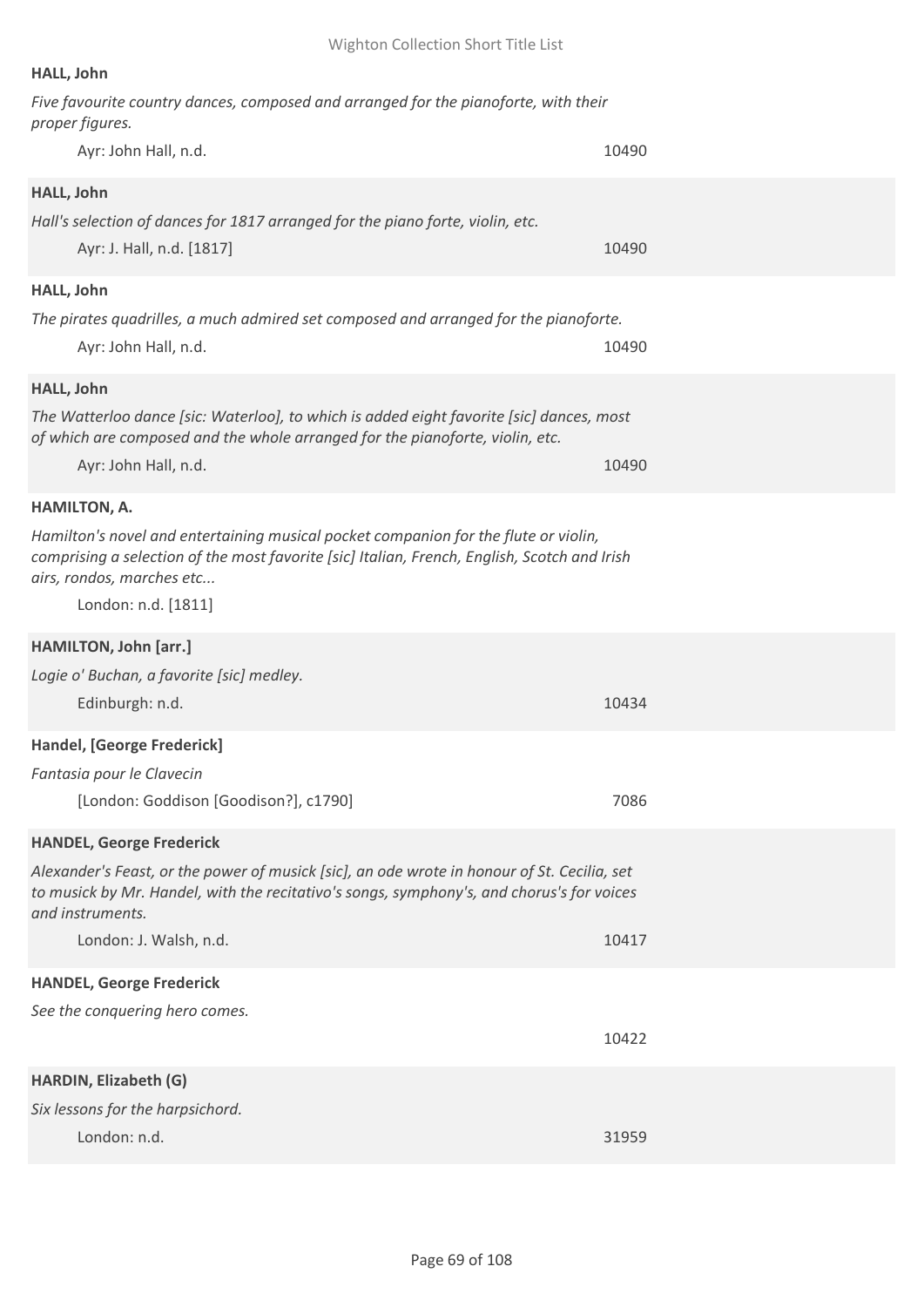## **HART, Joseph**

| Hart's Irish quadrilles arranged for the pianoforte and harp                                                                                                                      |       |
|-----------------------------------------------------------------------------------------------------------------------------------------------------------------------------------|-------|
| London: n.d.                                                                                                                                                                      | 10439 |
| <b>HART, Joseph</b>                                                                                                                                                               |       |
| New country dances, two sets.                                                                                                                                                     |       |
| London: n.d.                                                                                                                                                                      | 10435 |
| HASSE, Sig[nor Johann Adolf]                                                                                                                                                      |       |
| Hasse's comic tunes to the opera and theatre dances                                                                                                                               |       |
| London: J. Walsh, n.d. [BUC gives [1744]-61]                                                                                                                                      |       |
| HASSE, Sig[nor Johann Adolf]                                                                                                                                                      |       |
| The celebrated comic tunes to the opera dances as performed at the King's Theatre in the<br>Hay Market, to which is added several of the most celebrated dances perform'd at both |       |

*theatres...*

London: J. Walsh, n.d. [BUC gives [1744]-61]

#### **HASSE, Sig[nor Johann Adolf]**

*The comic tunes etc. to the celebrated dances...*

London: J. Walsh, n.d. [BUC gives [1744]-61]

#### **HAWES, W[illia]m.**

*A sett [sic] of six favorite [sic] Scotch airs harmonized as glees for 3 and 4 voices.* London: n.d. 21266

#### **HAWKER, Mr.**

*The wedding: a tragi-comi-pastoral-farcical opera as it is now acting at the Theatre Royal, in Lincoln's-Inn-Fields, with an hudibrastic skimmington, to which is prefix'd the overture by Dr. Pepusch...*

London: 1729

#### **HAWKER, Mr.**

*The wedding: a tragi-comi-pastoral-farcical opera. As it is now acting at the Theatre-Royal, in Lincoln's-Inn-Fields. With an hudibrastick skimmington. To which is prefix'd the overture by Dr. [J.C.] Pepusch.*

London: 1729

## **HAYDN, Dr [=Joseph]**

| Gypsey Rondo for the pianoforte.  |      |
|-----------------------------------|------|
| Edinburgh: Muir, Wood & Co., n.d. | 8649 |

#### **HAYDN, Joseph**

*A collection of Scottish airs harmonized for the voice and pianoforte, with introductory and concluding symphonies and accompaniments for a violin and violoncello.*

Edinburgh: William Whyte, 1804 7079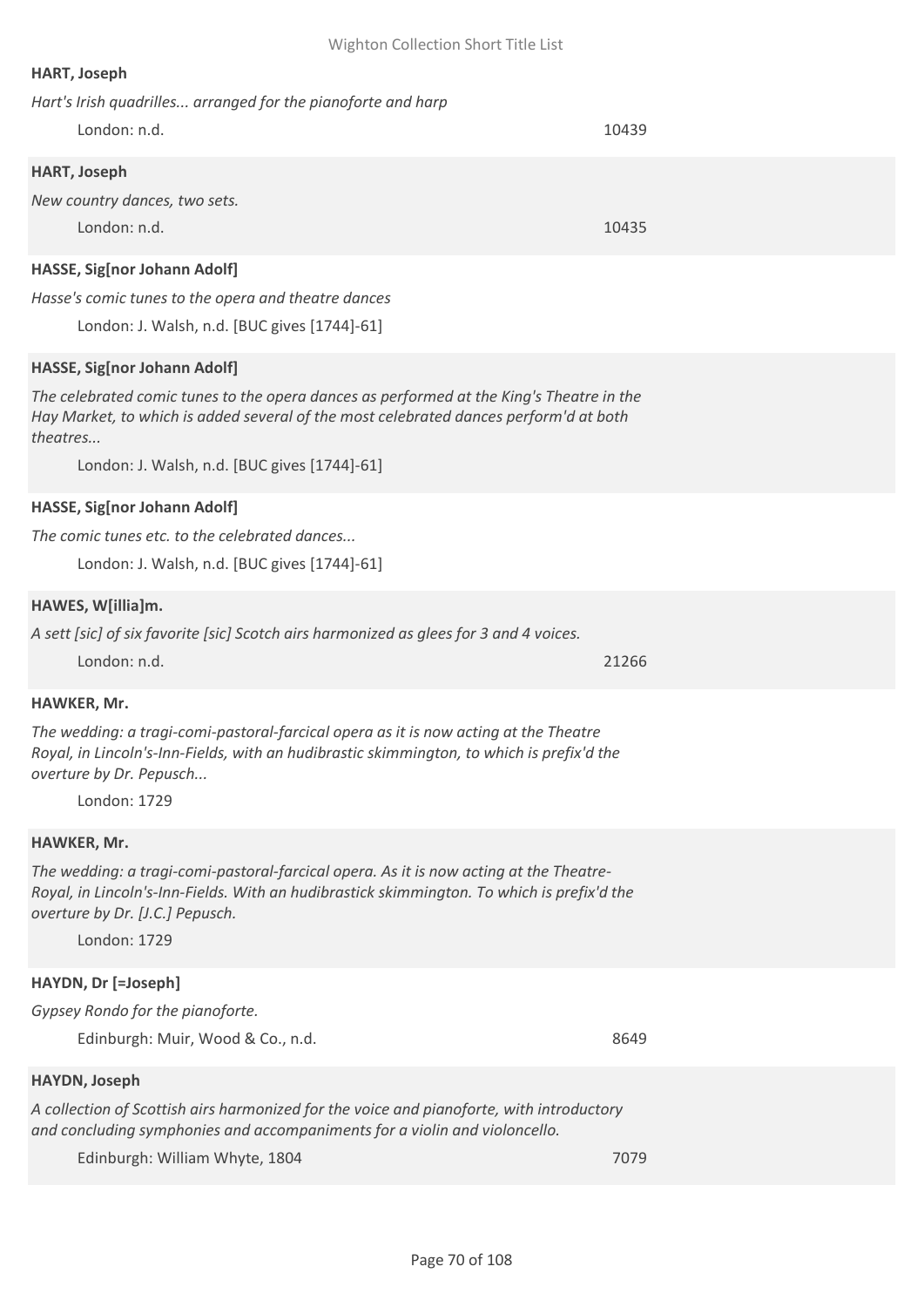| <b>HAYDN, Joseph</b><br>A collection of Scottish airs harmonized for the voice and pianoforte, with introductory<br>and concluding symphonies and accompaniments for a violin and violoncello.<br>Edinburgh: William Whyte, 1804              | 10527 |
|-----------------------------------------------------------------------------------------------------------------------------------------------------------------------------------------------------------------------------------------------|-------|
| Haydn, Joseph<br>Trois sonates pour le Piano-forte avec accompagnement de violon & violoncello<br>composees et dediees a Madame Schroeter par Joseph Hadyn, Dr. Mus. op. 73<br>London: Muzio Clementi & Co., n.d. [This edition not listed in | 8230  |
| HAYES, Dr. William<br>Catches, glees and canons for 3, 4, and 5 voices.                                                                                                                                                                       | 31990 |
| HENDERSON, J. Murdoch<br><b>Flowers of Scottish Melody</b><br>Glasgow: Bayley and Ferguson, 1935                                                                                                                                              | 8358  |
| <b>HENDERSON, Peter</b><br>Henderson's collection of marches, strathspeys, reels and jigs, to which is prefixed an<br>illustration of the principles of bagpipe music.<br>Glasgow: Peter Henderson, 1888                                      |       |
| <b>HENDERSON, Peter</b><br>Henderson's tutor for the bagpipe and collection of pipe music.<br>Glasgow: Peter Henderson, 1900                                                                                                                  |       |
| <b>HENDERSON, Peter</b><br>The bagpipe tutor, a selection of simple marches, strathspeys and reels.<br>Glasgow: Peter Henderson, 1891                                                                                                         |       |
| Hill, H<br>A fourth set of 24 favourite melodies arranged as trios for two flutes and piano forte<br>[London]: Monzani & Hill, n.d.                                                                                                           | 14685 |
| <b>HOGARTH, George (Ed.)</b><br>Musical Herald, (The), a Journal of music and musical literature, edited by George<br>Hogarth.<br>London: 1846-47                                                                                             | 21256 |
| <b>HOGG, James</b><br>No. 1. of the Border garland, containing 9 new songs, the music partly old, partly<br>composed by himself and friends and arranged with symphonies and accompaniments<br>for the piano forte.<br>Edinburgh: n.d.        | 31985 |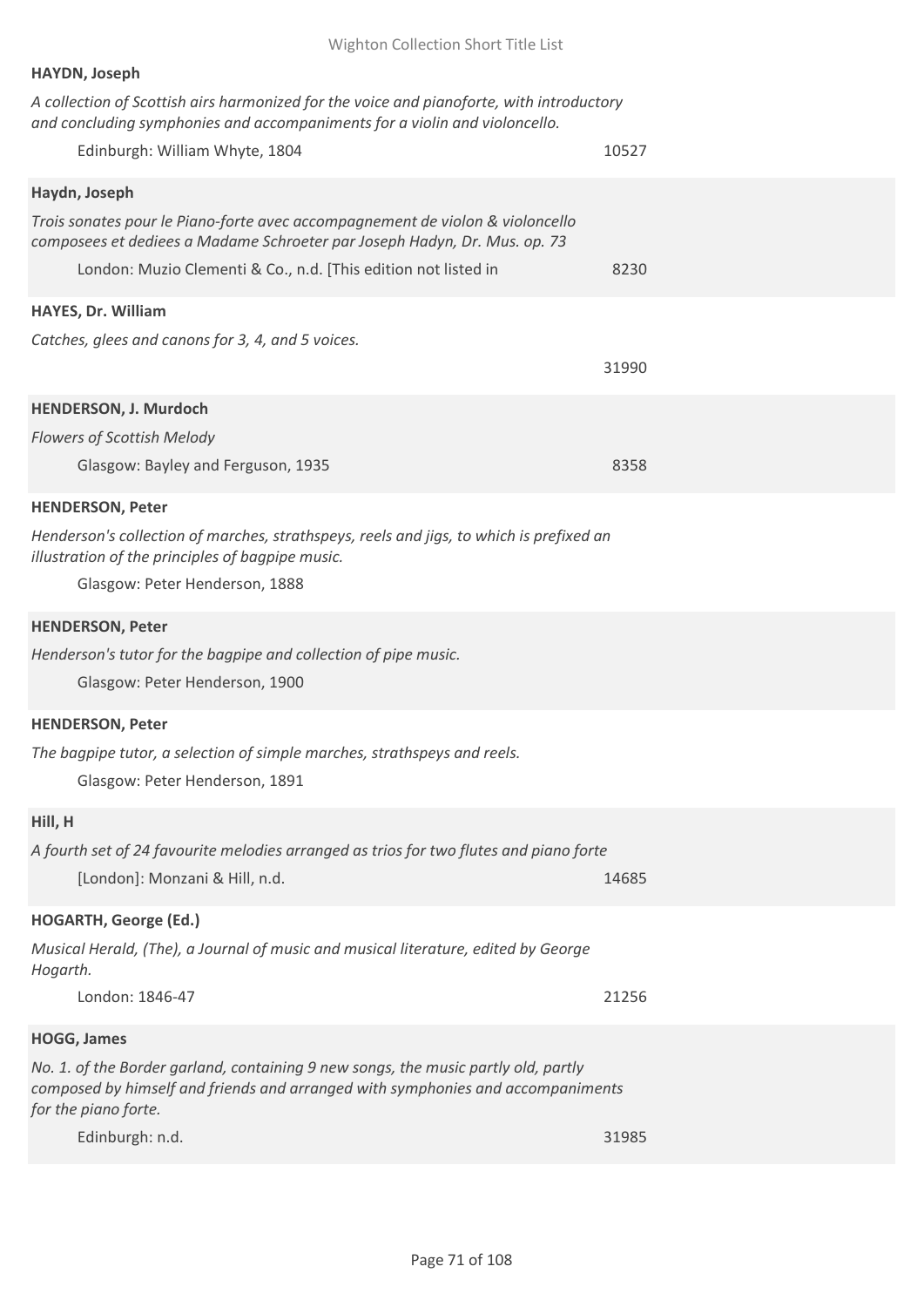## **HOGG, James**

*The Jacobite relics of Scotland, being the songs, airs, and legends of the adherents to the House of Stuart, collected and illustrated.*

Edinburgh: 1819-21

## **HOLDEN, Br[other] S[mollet]**

*A selection of masonic songs, etc., arranged with chorusses [sic] in parts, and respectfully dedicated to the brethren of the most ancient and honourable fraternity of free and accepted masons.*

Dublin: S. Holden, n.d. [Wighton gives 1798, BUC has c. 1795]

## **HOLDEN, S.**

| <b>HOLDEN, S.</b>                                                                                                                                                                                        |       |
|----------------------------------------------------------------------------------------------------------------------------------------------------------------------------------------------------------|-------|
| A collection of favorite [sic] Irish airs arranged for the harp or pianoforte                                                                                                                            |       |
| London: George Ward, n.d.                                                                                                                                                                                | 7065  |
| HOLDEN, S.                                                                                                                                                                                               |       |
| A collection of old established Irish slow and quick tunes, arranged for the harp,<br>pianoforte, violin, flute, flageolet, or bagpipes, selected and published by S. Holden.<br>Dublin: S. Holden, n.d. | 7065  |
| HOLDEN, S.                                                                                                                                                                                               |       |
| A collection of original Welsh music for the harp, pianoforte, flute, or violin.<br>Dublin: S. Holden, n.d.                                                                                              | 10525 |
| HOLST, M.                                                                                                                                                                                                |       |
| The de'el cam fidlin, arranged as a rondo for the pianoforte.                                                                                                                                            |       |
| London: printed for G. Walker, n.d. [1808?]                                                                                                                                                              | 10434 |
| HOLST, Mr                                                                                                                                                                                                |       |
| The popular air of Miss Spicer, arranged as a rondo for the pianoforte.                                                                                                                                  |       |
| London: printed and sold by J. Balls, n.d. [1807?]                                                                                                                                                       | 10434 |
| HOOK, [James]                                                                                                                                                                                            |       |
| Moll i' th wad, a favorite [sic] air, arranged as a rondo for the harp or pianoforte.                                                                                                                    |       |
| London: Bland and Weller, n.d.                                                                                                                                                                           | 10434 |
| HOOK, J                                                                                                                                                                                                  |       |
| The sailor's farewell, sung by Mr. Vernon at Vauxhall                                                                                                                                                    |       |
|                                                                                                                                                                                                          | 7060  |
| <b>HOOK, James</b>                                                                                                                                                                                       |       |
| A collection of favourite songs sung at Marybon Gardens by Miss Froud and Mr. Taylor.                                                                                                                    |       |
| London: 1768                                                                                                                                                                                             | 10419 |
|                                                                                                                                                                                                          |       |

## **HOOK, James**

*A collection of favourite songs sung at Vauxhall by Mr. Vernon and Mrs. Weichsel.* London: 1768 10419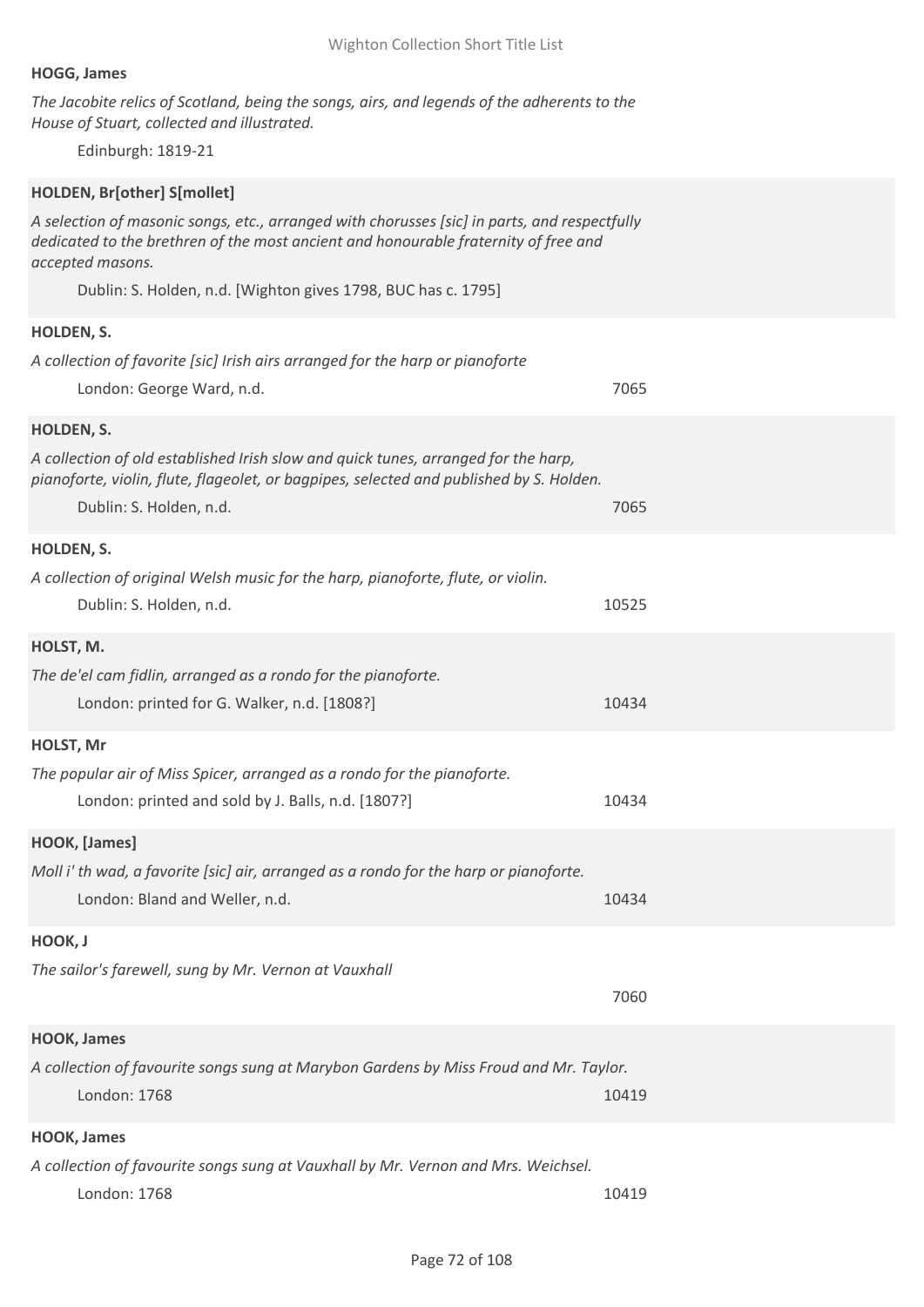| <b>HOOK, James</b>                                                                                                                                              |       |
|-----------------------------------------------------------------------------------------------------------------------------------------------------------------|-------|
| A collection of songs, sung by Mr. Vernon and Mrs. Weichsel at Vauxhall, and Mrs.<br>Vincent at Marybon Gardens.                                                |       |
| London: n.d. [1768?]                                                                                                                                            | 10419 |
| <b>HOOK, James</b>                                                                                                                                              |       |
| A soldier for me, a favourite song, sung by Mrs. Wrighten, in "The Best Bidder", at the<br>Theatre Royal in Drury Lane                                          |       |
| London: printed for S.A. & P. Thompson, n.d.                                                                                                                    | 10422 |
| <b>HOOK, James</b>                                                                                                                                              |       |
| Diana, a favorite [sic] hunting cantata, sung by Mrs. Kennedy at Vauxhall Gardens<br>London: printed by Longman & Broderip, n.d.                                | 10422 |
| <b>HOOK, James</b>                                                                                                                                              |       |
| The banks of the Shannon, a favourite song sung by Mrs. Kennedy at Vauxhall Gardens<br>London: printed for S.A. & P. Thompson, n.d.                             | 10422 |
| <b>HOOK, James</b>                                                                                                                                              |       |
| The blackbird, a favorite [sic] song                                                                                                                            | 7060  |
| <b>HOOK, James</b>                                                                                                                                              |       |
| The Garland of love, sung by Mrs. Bland with universal applause at the Theatre Royal<br>Drury Lane, in the Grand Melo Drame of Tekeli                           |       |
| London: Pearce & Co., n.d.                                                                                                                                      | 7060  |
| <b>HOOK, James</b>                                                                                                                                              |       |
| The hours of love, a collection of sonnets, containing morning, noon, evening and night<br>properly adapted for the voice, harpsichord, violin or German flute. |       |
| London: n.d.                                                                                                                                                    | 32009 |
| <b>HOOK, James</b>                                                                                                                                              |       |
| When the heart is at ease, Scotch song, sung by Mrs. Wrighten at Vauxhall                                                                                       |       |
| London: printed for T. Skillern, n.d.                                                                                                                           | 10422 |
| <b>HUNTER, James</b>                                                                                                                                            |       |
| The fiddle music of Scotland.                                                                                                                                   |       |
| Chambers, 1979                                                                                                                                                  | 14649 |
| ISAAC, Mr.                                                                                                                                                      |       |
| The Morris, a new dance for the year 1716.                                                                                                                      |       |
| London: n.d.                                                                                                                                                    | 10440 |
| JACKSON, W[illia]m                                                                                                                                              |       |
| Delia, sung by Mr. Squibb at Marybone Gardens.                                                                                                                  | 10419 |
|                                                                                                                                                                 |       |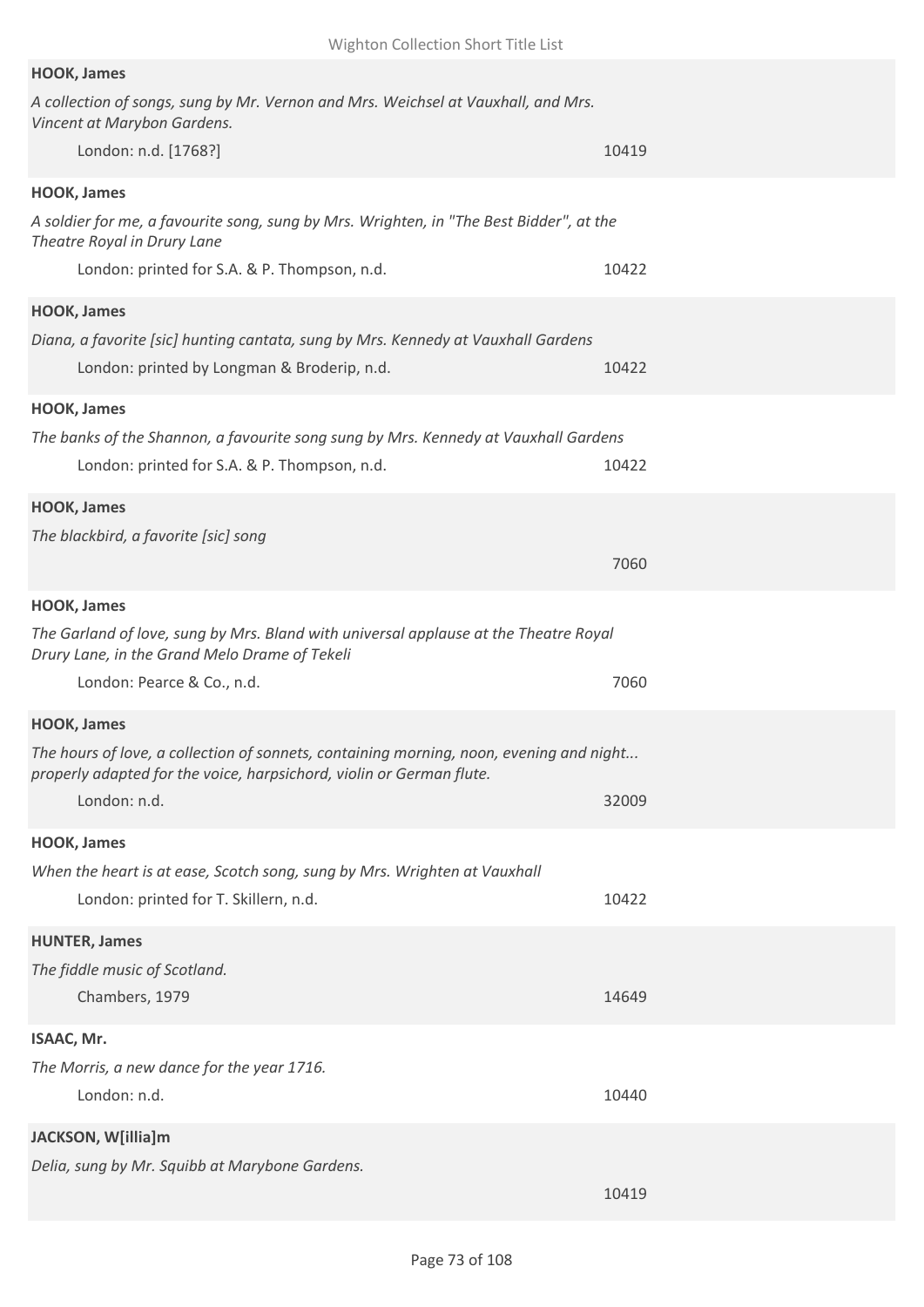# **JACKSON, William**

| Encompass'd in an angel's frame, a favourite song, sung by Mr. Bannister in "The Lord of<br>the Manor"                                                                                                                              |       |
|-------------------------------------------------------------------------------------------------------------------------------------------------------------------------------------------------------------------------------------|-------|
| London: printed and sold by John Preston, n.d.                                                                                                                                                                                      | 10422 |
| <b>JANSEN, L</b>                                                                                                                                                                                                                    |       |
| Over the Water to Charlie. Arranged as a rondo for the pianoforte.                                                                                                                                                                  |       |
| London: G Walker, n.d.                                                                                                                                                                                                              | 8649  |
| <b>JENKINS, George</b>                                                                                                                                                                                                              |       |
| Eighteen airs for 2 violins or German flutes, and a bass. To render this work useful for<br>harpsichord performers, the 1st. violin and bass are put in score.                                                                      |       |
| Edinburgh: Bryson, n.d. [BUC has c.1790]                                                                                                                                                                                            |       |
| <b>JENKINS, George</b>                                                                                                                                                                                                              |       |
| New Scotch music, consisting of slow airs, strathspeys, quick reels, country dances, and a<br>medley on a new plan, with a bass for a violoncello or harpsichord.                                                                   |       |
| London: n.d. [BUC has c. 1793]                                                                                                                                                                                                      | 10491 |
| <b>JOHNSON, James</b>                                                                                                                                                                                                               |       |
| The Scotish [sic] Musical Museum, consisting of upwards of six hundred songs, with<br>proper basses for the pianoforte, (new edition) accompanied with copious notes and<br>illustrations of the lyric poetry<br>Edinburgh: 1839-53 |       |
| <b>JOHNSON, James</b>                                                                                                                                                                                                               |       |
| The Scots Musical Museum, humbly dedicated to the Catch Club, instituted at Edinburgh,<br>June 1771.                                                                                                                                |       |
| Edinburgh: n.d.                                                                                                                                                                                                                     |       |
| <b>JONES, Edward</b>                                                                                                                                                                                                                |       |
| Hen Ganiadau Cymru, Cambro-British melodies or the national songs and airs of Wales,<br>harmonized with new basses and variations for the harp, etc., forming the 3rd vol. of<br>musicalrelicks [sic] of the Welsh bards.           |       |
| London: for the author, n.d.                                                                                                                                                                                                        | 7082  |
| <b>JONES, Edward</b>                                                                                                                                                                                                                |       |
| Lyrics airs: consisting of specimens of Greek, Albanian, Wallachian, Turkish, Arabian,<br>Persian, Chinese, and Moorish national songs and melodies                                                                                 |       |
| London: 1804                                                                                                                                                                                                                        | 10431 |
| JONES, Edward                                                                                                                                                                                                                       |       |
| Musical and poetical relicks [sic] of the Welsh bards preserved by tradition and authentic<br>manuscripts from remote antiquity never before published to the tunes are added<br>variations for the harp, harpsichord               |       |
| London: for the author, 1784                                                                                                                                                                                                        | 10526 |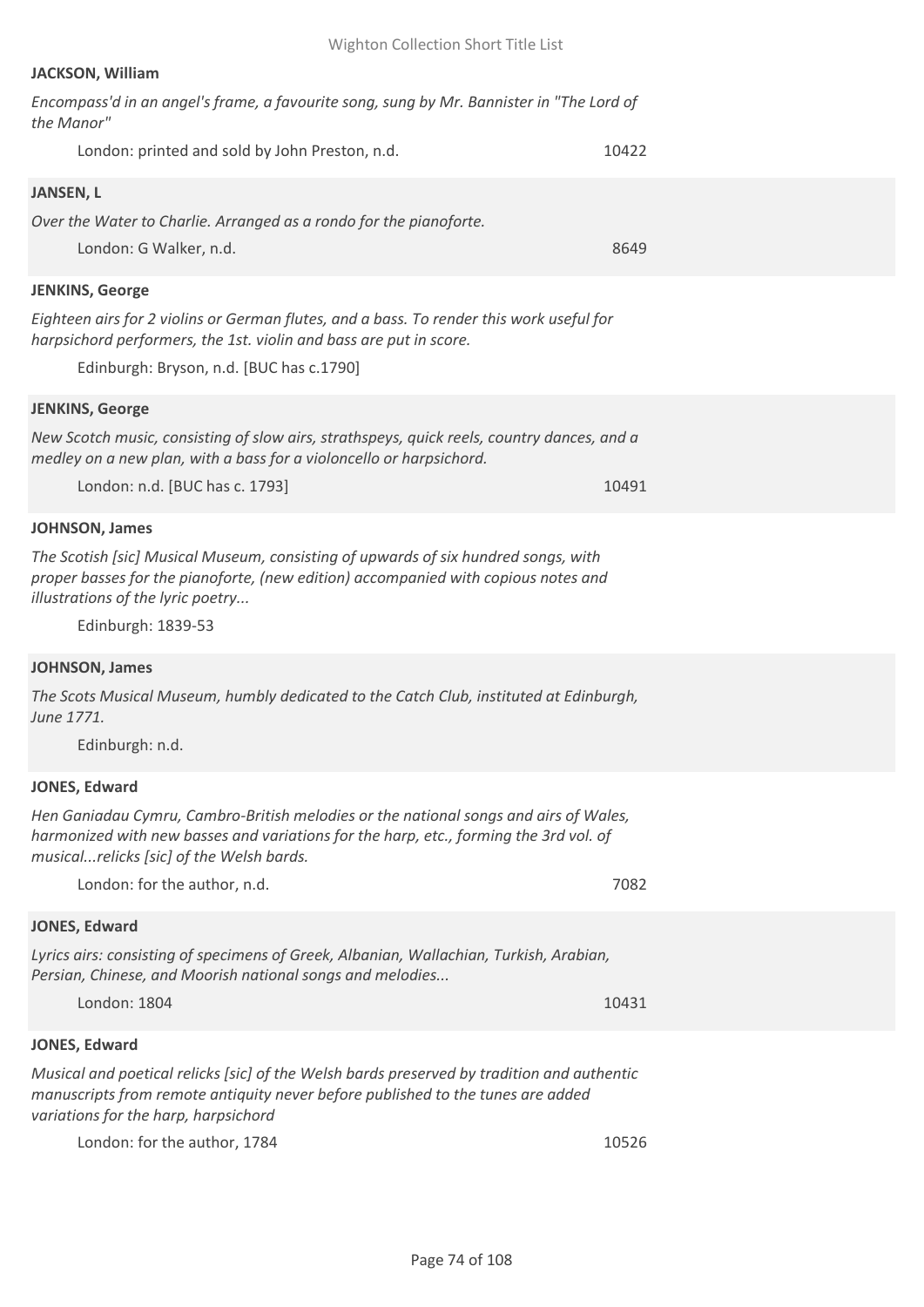# **JONES, Edward**

| Musical and poetical relicks [sic] of the Welsh bards. Part the second, containing all the<br>music of the 1st vol.                                                                                 |       |
|-----------------------------------------------------------------------------------------------------------------------------------------------------------------------------------------------------|-------|
| London: for the author, 1805                                                                                                                                                                        | 10526 |
| <b>JONES, Edward</b>                                                                                                                                                                                |       |
| Musical curiosities; or a selection of the most characteristic national songs and airs,<br>consisting of Spanish, Portuguese, Russian, Danish, Lapland, Malabar, New South Wales,<br>Italian, Swiss |       |
| London: n.d. [1811]                                                                                                                                                                                 | 10429 |
| <b>JONES, Edward</b>                                                                                                                                                                                |       |
| The Bardic Museum of primitive British literature and other admirable rarities, forming<br>the 2nd volume of the musical, poetical, and historical relicks of the Welsh bards and<br>druids         |       |
| London: A Strahan for the author, 1802                                                                                                                                                              | 7082  |
| <b>JONES, Edward</b>                                                                                                                                                                                |       |
| The musical hive, or a selection of some of the choicest and most characteristic national<br>melodies; consisting of Irish, Spanish, and English songs and airs                                     |       |
| London: [1812]                                                                                                                                                                                      | 10429 |
| <b>JONES, Thomas</b>                                                                                                                                                                                |       |
| For the year 1788, ten new country dances & three cotillons for the harp, harpsichord or<br>pianoforte, with an accompanyment for a violin.<br>London: printed by Longman and Broderip, n.d.        |       |
| JOUSSE, J.                                                                                                                                                                                          |       |
| The modern violin preceptor, wherein every instruction relative to that instrument is<br>clearly explained, and the art of bowing with propriety elucidated by examples and<br>exercises            |       |
| London: Goulding and D'Almaine, n.d.                                                                                                                                                                |       |
| <b>JUST, J[ohann] A[ugust]</b>                                                                                                                                                                      |       |
| Six sonatinos for the harpsichord, composed for the use of beginners. Opera 3rd.<br>London: Longman, Lukey and Co., n.d. [1770]                                                                     |       |
| KEITH, R. W.                                                                                                                                                                                        |       |
| The self, a favorite [sic] dance arranged as a rondo for the pianoforte.<br>London: printed by G. Walker, n.d. [1808?]                                                                              | 10434 |
| <b>KELLY, Earl of (ERSKINE, Thomas)</b>                                                                                                                                                             |       |
| Trio Sonata 4 in c major<br>Oxford University Press, 1973                                                                                                                                           | 14657 |
| KELLY, M.                                                                                                                                                                                           |       |
| No, my love no, a favorite song in "Of Age To Morrow"                                                                                                                                               |       |

7060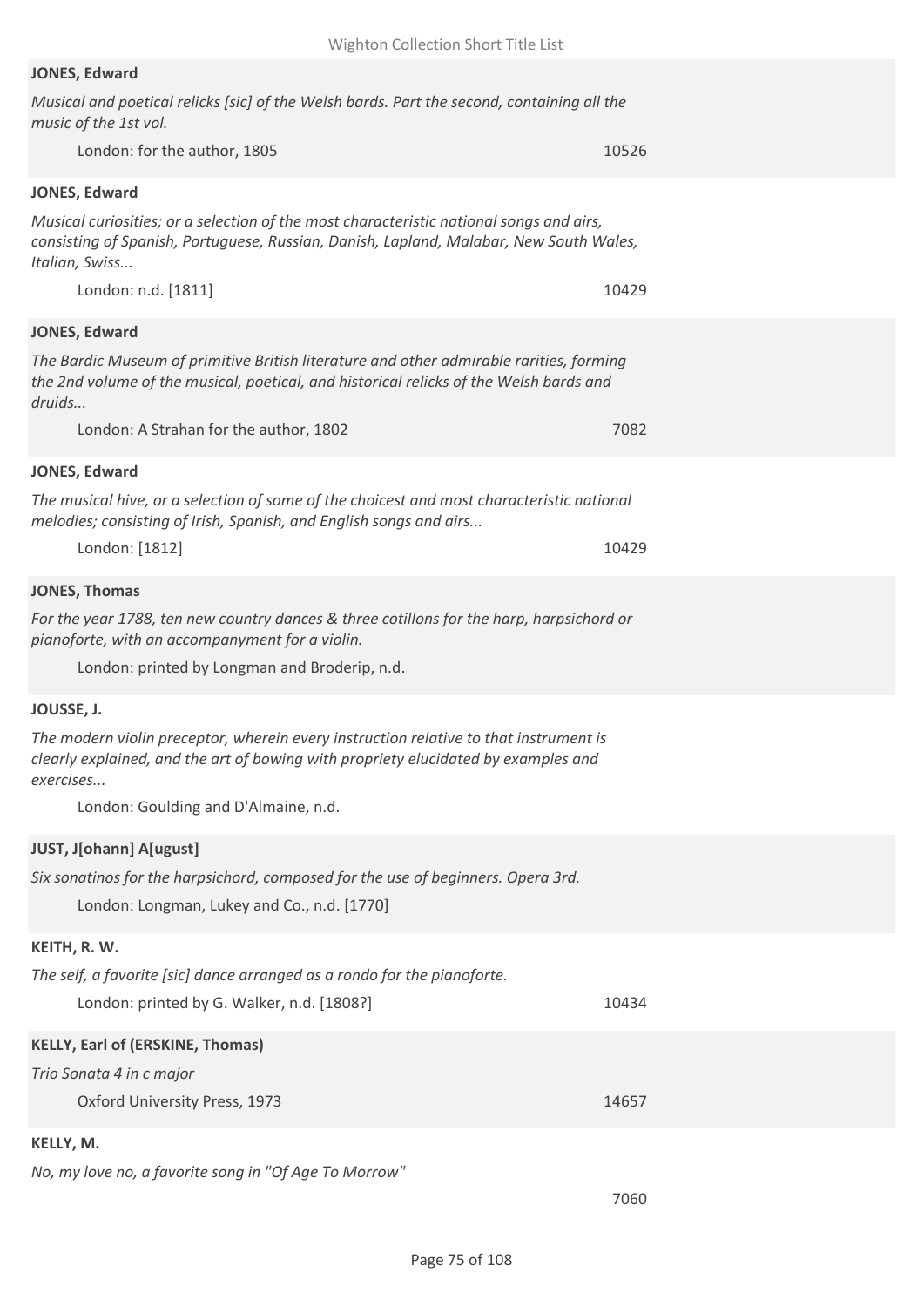| Wighton Collection Short Title List                                                                                                                                                                                                                              |       |
|------------------------------------------------------------------------------------------------------------------------------------------------------------------------------------------------------------------------------------------------------------------|-------|
| <b>KELLY, Thomas, Earl of</b><br>Minuets and songs<br>Edinburgh: Thomas G Stevenson, 1839                                                                                                                                                                        | 21255 |
| <b>KENNEDY, Peter (ed)</b><br>Folksongs of Britain and Ireland.<br>London / New York / Sydney / Cologne: 1984                                                                                                                                                    | 28883 |
| KING, M[atthew] P[eter]<br>Grand cavalry march in "Timour the Tartar", performed with the greatest applause at the<br>Theatre Royal Covent Garden.<br>London: printed by Clementi & Co., n.d. [1810?]                                                            | 10434 |
| <b>Knecht et Renat</b><br>La flute enchant?e de Mozart, 22e Trio [sic]<br>No details                                                                                                                                                                             | 14697 |
| Knott, John<br>Fair in Kinrara blooms the rose, a song in memory of the late Jane Duchess of Gordon<br>Aberdeen: Davie and Morris, n.d.                                                                                                                          | 14704 |
| Kollmann, A[ugust] F[riedrich] C[hristoph]<br>A second practical guide to thorough bass<br>London: printed for the author, 1807                                                                                                                                  | 10442 |
| KOTZWARA, F.<br>The Battle of Prague.<br>Edinburgh: printed by Will[ia]m Whyte, n.d.                                                                                                                                                                             | 10434 |
| <b>KOZELUCH</b><br>A select collection of original Scotish airs for the voice, To each of which are added<br>introductory and concluding symphonies and accompaniments for the pianoforte and<br>violin<br>Edinburgh: G. Thomson, n.d. [introduction dated 1800] | 8246  |
| <b>KOZELUCH</b><br>A select collection of original Scotish airs for the voice, To each of which are added<br>introductory and concluding symphonies and accompaniments for the pianoforte and<br>violin<br>Edinburgh: G. Thomson, n.d. [1798]                    | 10403 |
| Krommer, F[ranz]<br>III Duos pour deux violons, op. 33<br>Bonn & Paris: N Simrock, n.d. [New Grove has 1802]                                                                                                                                                     | 14692 |
| <b>LABITSKI</b><br>The Aurora waltz.                                                                                                                                                                                                                             | 10439 |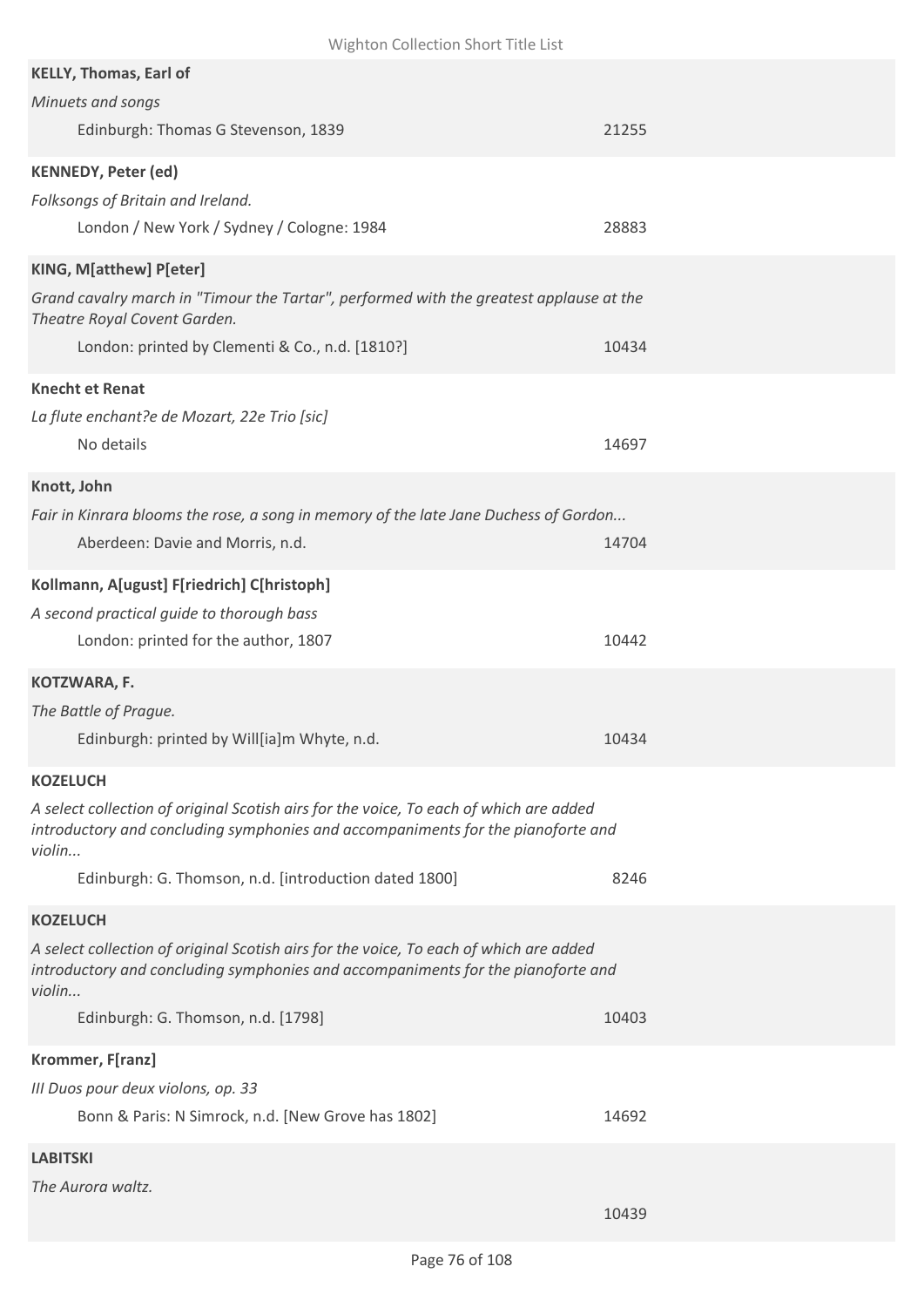# **LAING, David**

*Additional notes and illustrations to Johnston's Scots Musical Museum, with MS annotations by A.J. Wighton.*

Edinburgh: 1853

# **LANG, Andrew**

*Border Ballads.*

|                                                                                                                                                       | 29642 |
|-------------------------------------------------------------------------------------------------------------------------------------------------------|-------|
| LATOUR, T.                                                                                                                                            |       |
| Murphy Delaney, a favorite dance, arranged as a rondo for the pianoforte.<br>London: Bland & Weller, n.d.                                             | 10434 |
| LATOUR, T.                                                                                                                                            |       |
| The Caledonian laddy, arranged as a rondo for the pianoforte.<br>London: printed and sold at Bland & Wellers, n.d. [1806?]                            | 10434 |
| Le Brunn [Lebrun], Mons[ieu]r [Ludwig August]                                                                                                         |       |
| The favorite [sic] dances in the opera of Armida                                                                                                      |       |
| London: J Blundell, n.d. [BUC & RISM have 1782]                                                                                                       |       |
| LEBURN, Alex.                                                                                                                                         |       |
| A collection of new strathspey reels, etc., with a bass for the violoncello or harpsichord.                                                           |       |
| Edinburgh: Johnson and Co., n.d.                                                                                                                      | 10492 |
| LEE, S                                                                                                                                                |       |
| Shela-na-guira, with variations and another favourite Irish tune of Candudelish.                                                                      |       |
| Dublin: Anne Lee, n.d.                                                                                                                                | 10434 |
| LEVERIDGE, R.                                                                                                                                         |       |
| A collection of songs, with the musick [sic]                                                                                                          |       |
| London: 1727                                                                                                                                          |       |
| LIGHT, Edw[ar]d                                                                                                                                       |       |
| A select collection of Scottish and Irish airs for the voice, with an accompaniment<br>(expressly composed) for the harp-lute                         |       |
| London: n.d.                                                                                                                                          | 31985 |
| LINLEY, F.                                                                                                                                            |       |
| A practical introduction to the organ, in 5 parts, with a selection of psalm tunes and                                                                |       |
| interludes                                                                                                                                            |       |
| London: Hamilton, n.d.                                                                                                                                |       |
| LODER, J.D.                                                                                                                                           |       |
| A general and comprehensive instruction book for the violin, containing upwards of 100<br>preludes and exercises, and a selection of popular melodies |       |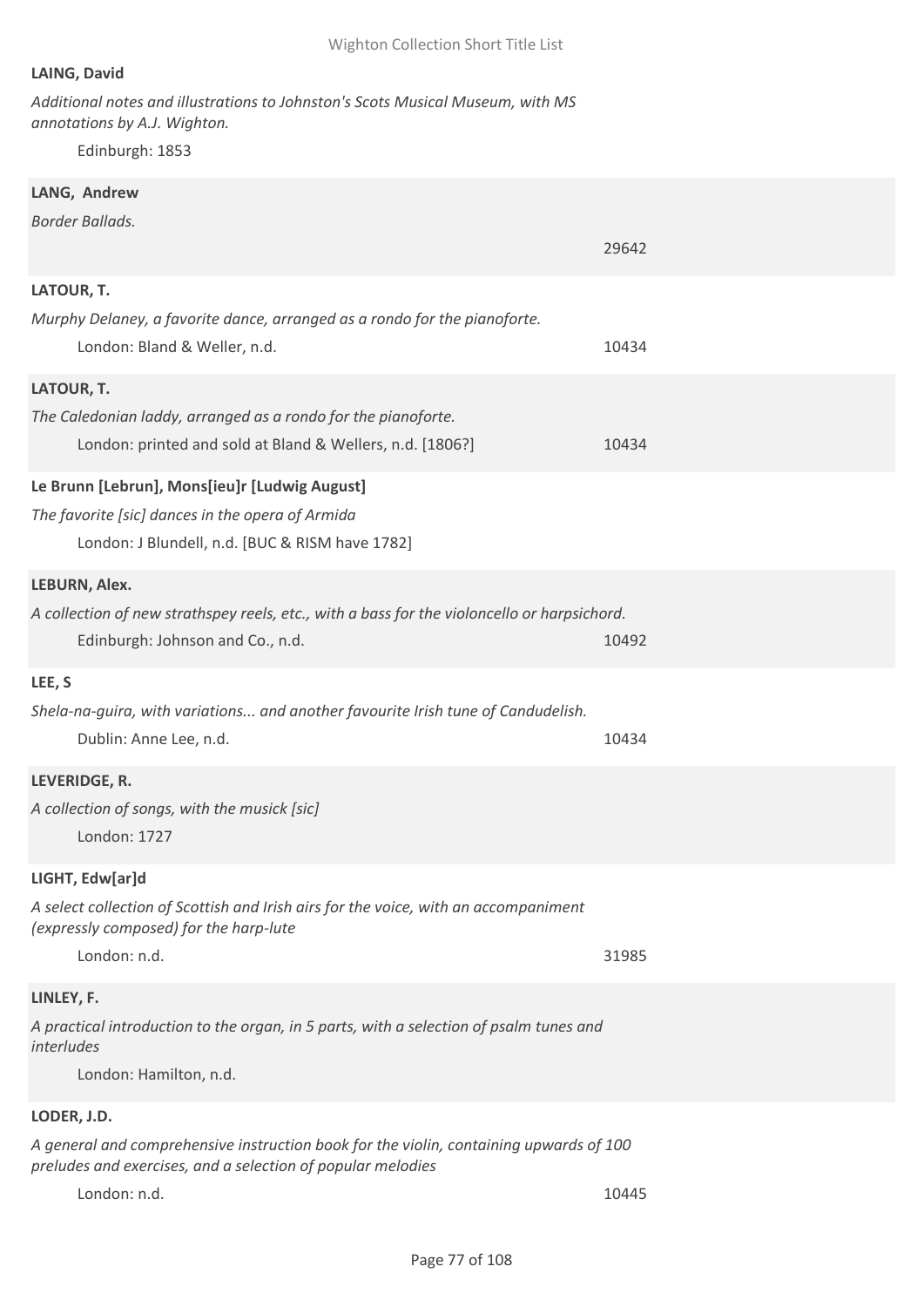### **LOGAN**

*Logan's collection of highland bagpipe music..*

London: Paterson's Publications Ltd., (1947)

# **LOGAN**

*Logan's collection of highland bagpipe music...* London: Paterson's Publications Ltd., 1947

# **LOGAN**

*Logan's collection of highland bagpipe music...* Inverness: Logan & Co., (1899-1914)

# **LOGAN**

*Logan's collection of highland bagpipe music...* Inverness: Logan & Co., (1899-1914)

# **LOGAN**

*Logan's collection of highland bagpipe music...* Inverness: Logan & Co., (1899-1914)

### **LOGAN**

*Logan's collection of highland bagpipe music...* Inverness: Logan & Co., (1899-1914)

# **LOGAN**

*Logan's collection of highland bagpipe music...* Inverness: Logan & Co., (1899-1914)

# **LOGAN**

*Logan's collection of highland bagpipe music...* Inverness: Logan & Co., (1899-1914)

### **LOGAN**

*Logan's collection of highland bagpipe music...* Inverness: Logan & Co., (1899-1914)

### **LOGAN**

Logan's complete tutor for the highland bagpipe and a selection of marches, laments, *strathspeys, reels & country dances...*

Inverness: Logan and Co., n.d. [c1899 -1914]

### **LOGAN, Major**

*Seven new strathspeys*

Edinburgh: printed by his permission and sold by Gow & She 10438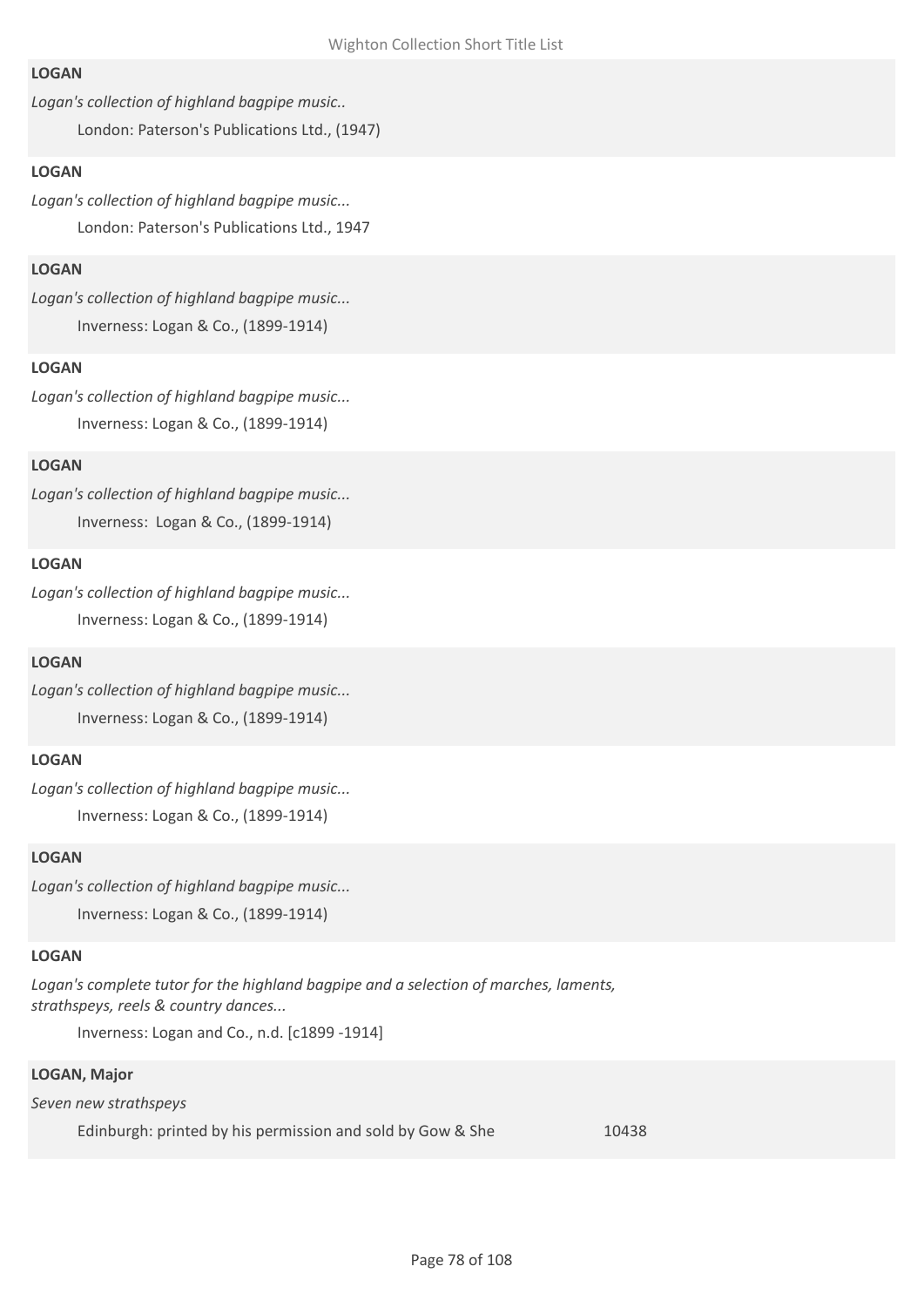| <b>LOTTIN, Napoleon</b>                                                                                                                                                                                            |       |
|--------------------------------------------------------------------------------------------------------------------------------------------------------------------------------------------------------------------|-------|
| Victoria's Triumphal march composed for the pianoforte                                                                                                                                                             |       |
| London: n.d.                                                                                                                                                                                                       | 10439 |
| LOWE, Joseph                                                                                                                                                                                                       |       |
| Balmoral Castle quadrille on a popular selection of Scotch airs, by J.L., arranged for the<br>pianoforte by Alfred Stella.                                                                                         |       |
| Edinburgh: n.d.                                                                                                                                                                                                    | 7074  |
| LOWE, Joseph                                                                                                                                                                                                       |       |
| Collection of reels, strathspeys and jigs, being a new and complete selection of the best<br>dancing tunes in their proper keys carefully arranged with appropriate basses for the<br>piano forte and violoncello. |       |
| Edinburgh: Paterson & Roy, n.d.                                                                                                                                                                                    | 10493 |
| LOWE, Joseph                                                                                                                                                                                                       |       |
| Selection of popular country dances, with their proper figures as danced in fashionable<br>society, to which is added a favorite [sic] quadrille, polka, waltz, schottische, etc.                                  |       |
| Edinburgh: 1853                                                                                                                                                                                                    | 7074  |
| <b>LUTHER, John Christian</b>                                                                                                                                                                                      |       |
| A set of easy familiar introductory lessons, calculated for the use of young performers on<br>the harpsichord or pianoforte.                                                                                       |       |
| London: Bland, n.d.                                                                                                                                                                                                | 31959 |
| <b>LUTHER, John Christian</b>                                                                                                                                                                                      |       |
| A sonata with variations to the favorite [sic] French air "Ah: vous dirai je".                                                                                                                                     |       |
| London: n.d.                                                                                                                                                                                                       | 31953 |
| LUTHER, John Christian                                                                                                                                                                                             |       |
| Eight sonatas for the harpsichord or pianoforte.                                                                                                                                                                   |       |
| London: n.d.                                                                                                                                                                                                       | 31953 |
| MACDONALD, Col[onel] John                                                                                                                                                                                          |       |
| A treatise explanatory of the principles constituting the practice and theory of the<br>violincello and of a systematic theory of fingering.                                                                       |       |
| London: 1811                                                                                                                                                                                                       | 10469 |
| MACDONALD, Col[onel] John                                                                                                                                                                                          |       |
| A treatise on the harmonic system arising from the vibrations of the aliquot divisions of<br>strings, adapted to the practice of the violin, tenor, violincello and double bass.                                   |       |
| London: 1828                                                                                                                                                                                                       | 10447 |
| <b>MACDONALD, Donald</b>                                                                                                                                                                                           |       |
| A collection of quick steps, strathspeys, reels and jigs, arranged for the Highland bagpipe.                                                                                                                       |       |

Wighton Collection Short Title List

Edinburgh: printed by Donald Macdonald & son, 1831 [prefa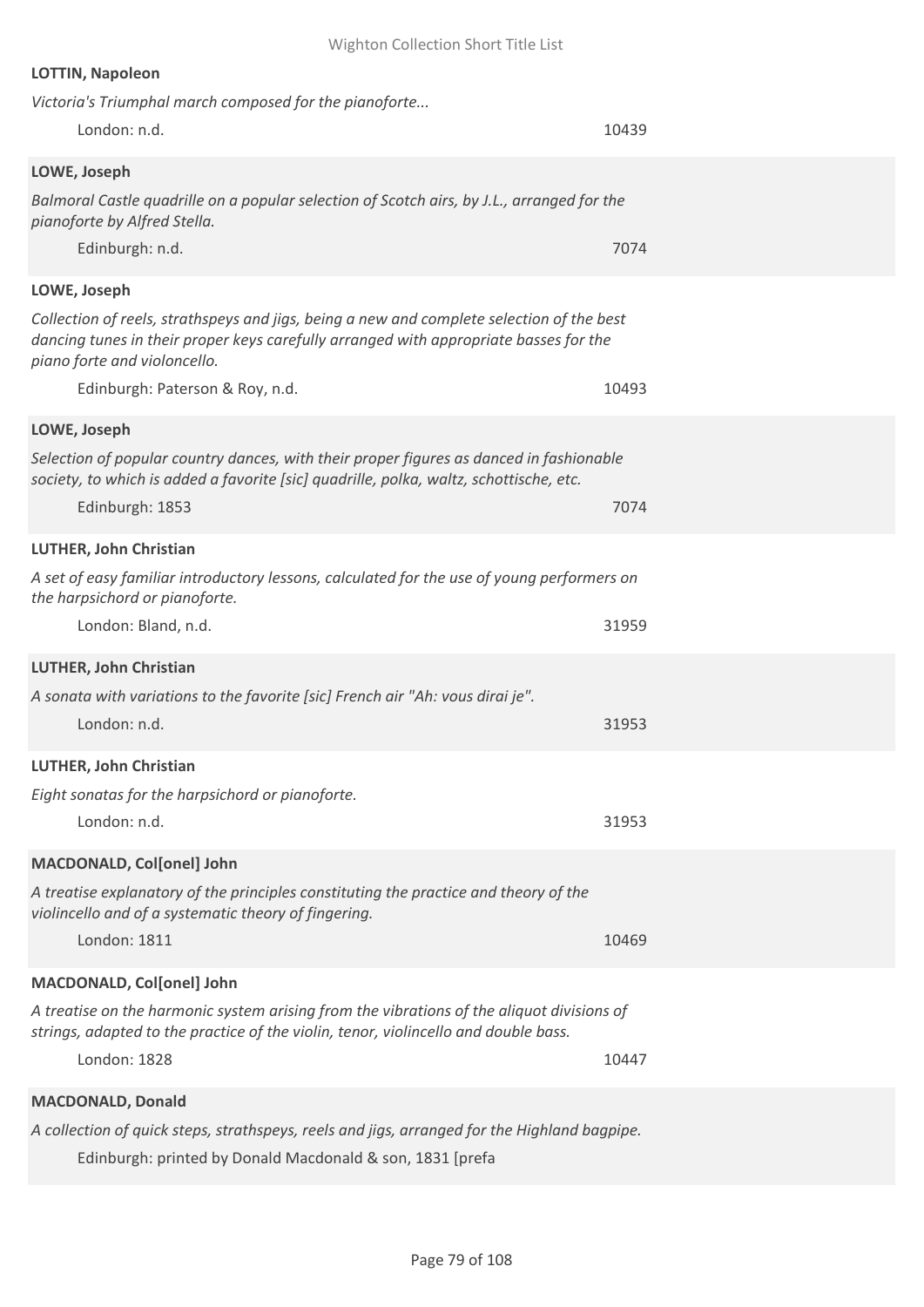| Wighton Collection Short Title List                                                                                                                                                                                          |       |
|------------------------------------------------------------------------------------------------------------------------------------------------------------------------------------------------------------------------------|-------|
| <b>MACDONALD, Donald</b>                                                                                                                                                                                                     |       |
| A collection of the ancient martial music of Caledonia called piobaireachd, as performed<br>on the great highland bagpipe                                                                                                    |       |
| Edinburgh: Alexander Robertson & Co., (1822 / 1855)                                                                                                                                                                          | 8486  |
| <b>MACDONALD, Donald</b>                                                                                                                                                                                                     |       |
| A collection of the ancient martial music of Caledonia, called Piobaireachd as performed<br>on the great Highland bagpipe, now also adapted to the pianoforte, violin and<br>violoncello                                     |       |
| Edinburgh: n.d.                                                                                                                                                                                                              | 7078  |
| MACDONALD, Donald & Son                                                                                                                                                                                                      |       |
| A collection of quicksteps, strathspeys, reels and jigs arranged for the highland bagpipe.<br>Edinburgh: J & R Glen (?), (1829 / 1848?)                                                                                      |       |
| MACDONALD, John                                                                                                                                                                                                              |       |
| Nine minuets for the harpsichord or pianoforte.<br>Edinburgh: engraved by J Johnson, n.d. [BUC has c.1800]                                                                                                                   |       |
| <b>MACDONALD, Joseph</b>                                                                                                                                                                                                     |       |
| A compleat [sic] theory of the Scots Highland bagpipe.<br>Edinburgh: 1803                                                                                                                                                    | 10401 |
| MacDONALD, Joseph                                                                                                                                                                                                            |       |
| A compleat [sic] theory of the Scots highland bagpipe.<br>Wakefield: S R Publishers Ltd., 1971. [Republished from the e                                                                                                      | 8608  |
| <b>MACDONALD, Malcolm</b>                                                                                                                                                                                                    |       |
| A collection of strathspey reels, with a bass for the violincello or harpsichord, and three<br>other collections, with same title, in 4 parts.                                                                               |       |
| Edinburgh: n.d.                                                                                                                                                                                                              | 7073  |
| <b>MACDONALD, Patrick</b>                                                                                                                                                                                                    |       |
| A collection of Highland vocal airs, never hitherto published, to which are added a few of<br>the most lively country dances or reels of the North Highlands and Western Isles<br>Edinburgh: Wood, Small & Co., n.d. [1784]  | 7075  |
|                                                                                                                                                                                                                              |       |
| <b>MACDONALD, Pipe-Major G D</b><br>A collection of pipe tunes                                                                                                                                                               |       |
| Edinburgh: Paterson's Publications Ltd., 1933                                                                                                                                                                                |       |
| <b>MACE, Thomas</b>                                                                                                                                                                                                          |       |
| Musick's monument, or a remembrancer of the best practical musick [sic], both divine,<br>and civil, that has ever been known to have been in the world, Parochiall and cathedrall<br>[sic] musick, the lute made easie [sic] |       |

London: 1676 10404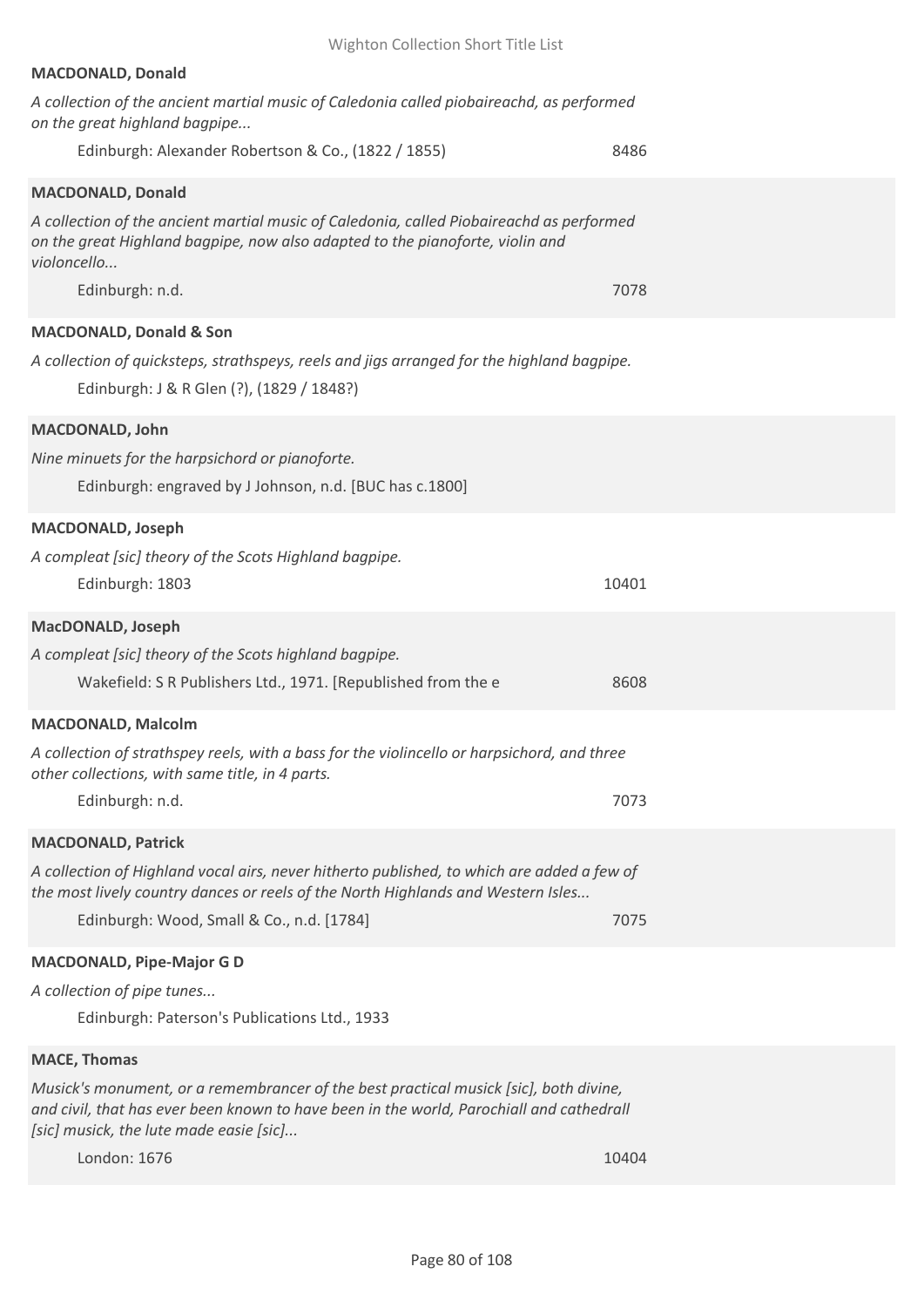| Wighton Collection Short Title List                                                                                                                                         |       |  |
|-----------------------------------------------------------------------------------------------------------------------------------------------------------------------------|-------|--|
| MACGLASHAN, J.                                                                                                                                                              |       |  |
| The antiquary, a new rondo for the pianoforte or harpsichord.                                                                                                               |       |  |
| Edinburgh: printed for, and sold by John Sutherland, n.d. [18]                                                                                                              | 10434 |  |
| MACINNES, Malcolm M.A., LL.B.                                                                                                                                               |       |  |
| 120 bagpipe tunes, gleanings & styles.                                                                                                                                      |       |  |
| Glasgow: Bayley & Ferguson, 1939                                                                                                                                            |       |  |
| MACINTOSH, Abr[aha]m                                                                                                                                                        |       |  |
| A collection of new strathspey reels. etc., with a bass for the violoncello or harpsichord,                                                                                 |       |  |
| with additions, the bass's corrected by P. Urbani                                                                                                                           |       |  |
| Edinburgh: Urbani & Liston, n.d. [BUC has c.1795]                                                                                                                           | 10495 |  |
| <b>MACINTOSH, Abraham</b>                                                                                                                                                   |       |  |
| Thirty new strathspey reels with a bass for the violoncello or harpsichord.                                                                                                 |       |  |
| Edinburgh: n.d. [1792]                                                                                                                                                      | 10495 |  |
| <b>MACINTOSH, James</b>                                                                                                                                                     |       |  |
| A collection of reels, strathspeys, marches etc. for violin.                                                                                                                |       |  |
| Perth: Paterson Sons and Co. Ltd., 1930                                                                                                                                     |       |  |
| <b>MACINTOSH, Robert</b>                                                                                                                                                    |       |  |
| Airs, minuets, gavotts and reels. Mostly for two violins and a bass for the violincello or                                                                                  |       |  |
| harpsichord op. 1                                                                                                                                                           |       |  |
| Edinburgh: n.d.                                                                                                                                                             | 7077  |  |
| <b>MACINTYRE, D[uncan]</b>                                                                                                                                                  |       |  |
| A collection of slow airs, reels and strathspeys.                                                                                                                           |       |  |
| London: John Gow and son, n.d. [Watermark 1825]                                                                                                                             | 10496 |  |
| <b>MACINTYRE, D[uncan]</b>                                                                                                                                                  |       |  |
| The Earl of Moiras welcome to Scotland, arranged for the piano forte by Nath[aniel]                                                                                         |       |  |
| Gow to which is added four favorite [sic] tunes.                                                                                                                            |       |  |
| Edinburgh: printed and sold by Alex[ande]r Robertson, n.d.                                                                                                                  | 10438 |  |
| <b>MACKAY, Alexander</b>                                                                                                                                                    |       |  |
| A collection of reels, strathspeys, and slow tunes, arranged for the pianoforte, chiefly                                                                                    |       |  |
| composed by<br>Glasgow: J McFadyen, n.d. [1822]                                                                                                                             | 10497 |  |
|                                                                                                                                                                             |       |  |
| <b>MACKAY, Angus</b>                                                                                                                                                        |       |  |
| A collection of ancient Piobaireachd or Highland pipe music, many of the pieces being<br>adapted to the pianoforte, with full instructions for those desirous of qualifying |       |  |
| themselves in performing on this                                                                                                                                            |       |  |
| Edinburgh: published by the author, 1838                                                                                                                                    | 10498 |  |
|                                                                                                                                                                             |       |  |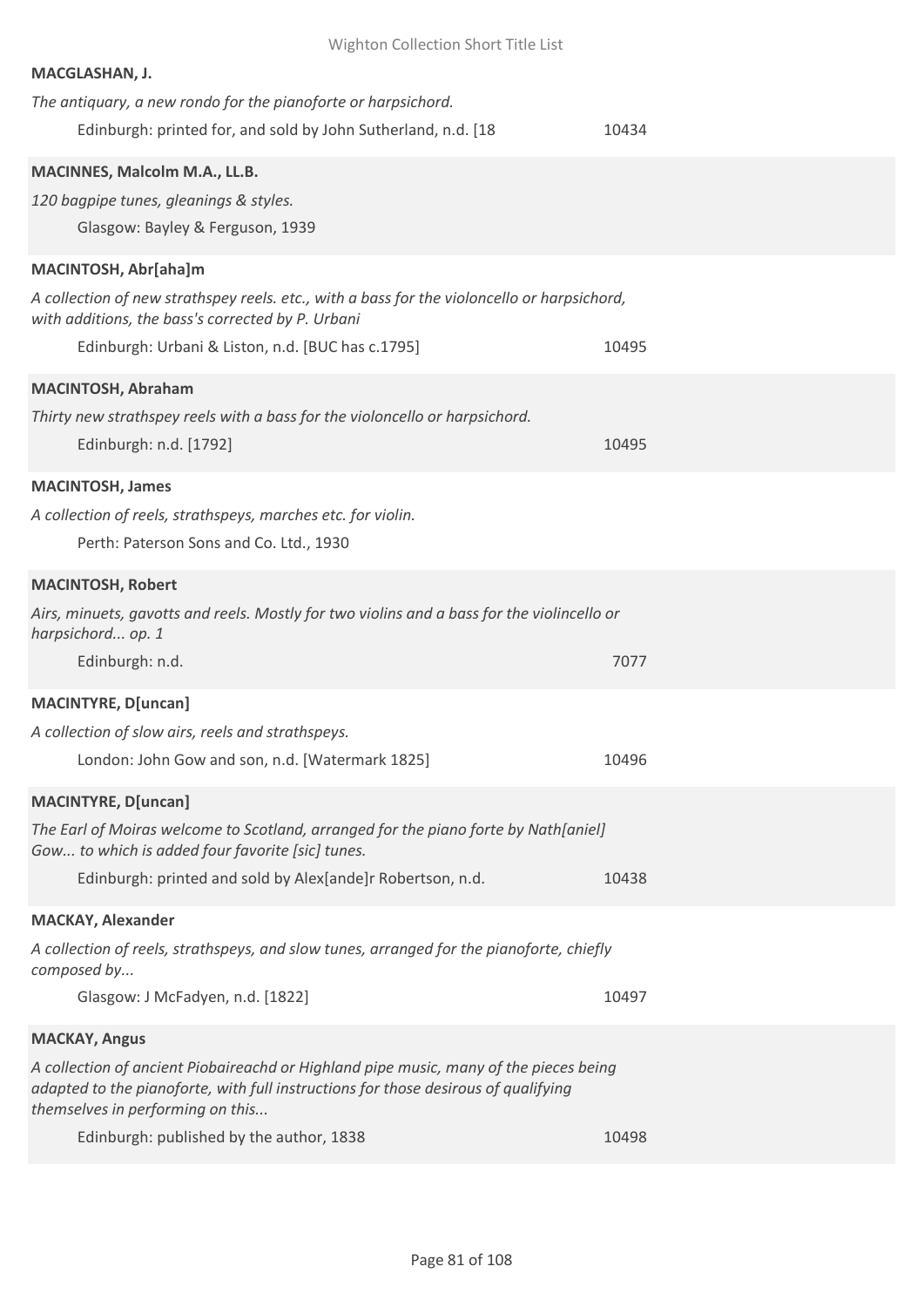# **MACKINTOSH, Robert**

| Edinburgh: n.d. [1802]<br>7077<br><b>MACKINTOSH, Robert</b>                                                                                                                |  |
|----------------------------------------------------------------------------------------------------------------------------------------------------------------------------|--|
|                                                                                                                                                                            |  |
|                                                                                                                                                                            |  |
| Lady Charlotte Campbell's new strathspey.                                                                                                                                  |  |
| Edinburgh: n.d.<br>7077                                                                                                                                                    |  |
| <b>MACKINTOSH, Robert</b>                                                                                                                                                  |  |
| Sixty eight new reels and strathspeys, also above forty old famous reels for the violin and<br>piano forte, with a bass for the violoncello or harpsichord.                |  |
| Edinburgh: printed for the author, n.d. [1794]<br>14699                                                                                                                    |  |
| <b>MACKINTOSH, Robert</b>                                                                                                                                                  |  |
| Sixty eight new reels and strathspeys, also above forty old famous reels for the violin and<br>piano forte, with a bass for the violoncello or harpsichord.                |  |
| Edinburgh: printed for the author, n.d. [1794]<br>7077                                                                                                                     |  |
| <b>MACKINTOSH, Robert</b>                                                                                                                                                  |  |
| Sixty eight new reels, strathspeys and quicksteps, also some slow pieces with variations<br>for the violin and pianoforte, with a bass for the violoncello or harpsichord. |  |
| Edinburgh: n.d. [1793]<br>7077                                                                                                                                             |  |
| <b>MACLAREN, D</b>                                                                                                                                                         |  |
| Tulloch-Gorum, with variations for the piano-forte, and seven new tunes                                                                                                    |  |
| Edinburgh: printed and sold at J. Hamilton's music library, n.<br>10438                                                                                                    |  |
| <b>MACLEOD, HP</b>                                                                                                                                                         |  |
| A new selection of the most approved pieces properly arranged as duetts [sic] for two<br>German flutes                                                                     |  |
| Edinburgh: Muir, Wood & Co, n.d.                                                                                                                                           |  |
| MACLEOD, H.P.                                                                                                                                                              |  |
| Collection of airs, marches, waltzes and rondos, carefully arranged for 2 German flutes.<br>Edinburgh: J Sutherland, n.d.                                                  |  |
| <b>MACLEOD, Niel of Gesto</b>                                                                                                                                              |  |
| A collection of pibaireachd or pipe tunes, as verbally taught by the M'Crummen pipers in<br>the Isle of Skye, to their apprentices<br>Edinburgh: J. & R. Glen, 1880        |  |
| <b>MacLEOD, Pipe Major Donald</b>                                                                                                                                          |  |
| Pipe major Donald MacLeod's collection of music for the bagpipe. Book 1.<br>Glasgow: Mozart Allan, n.d.                                                                    |  |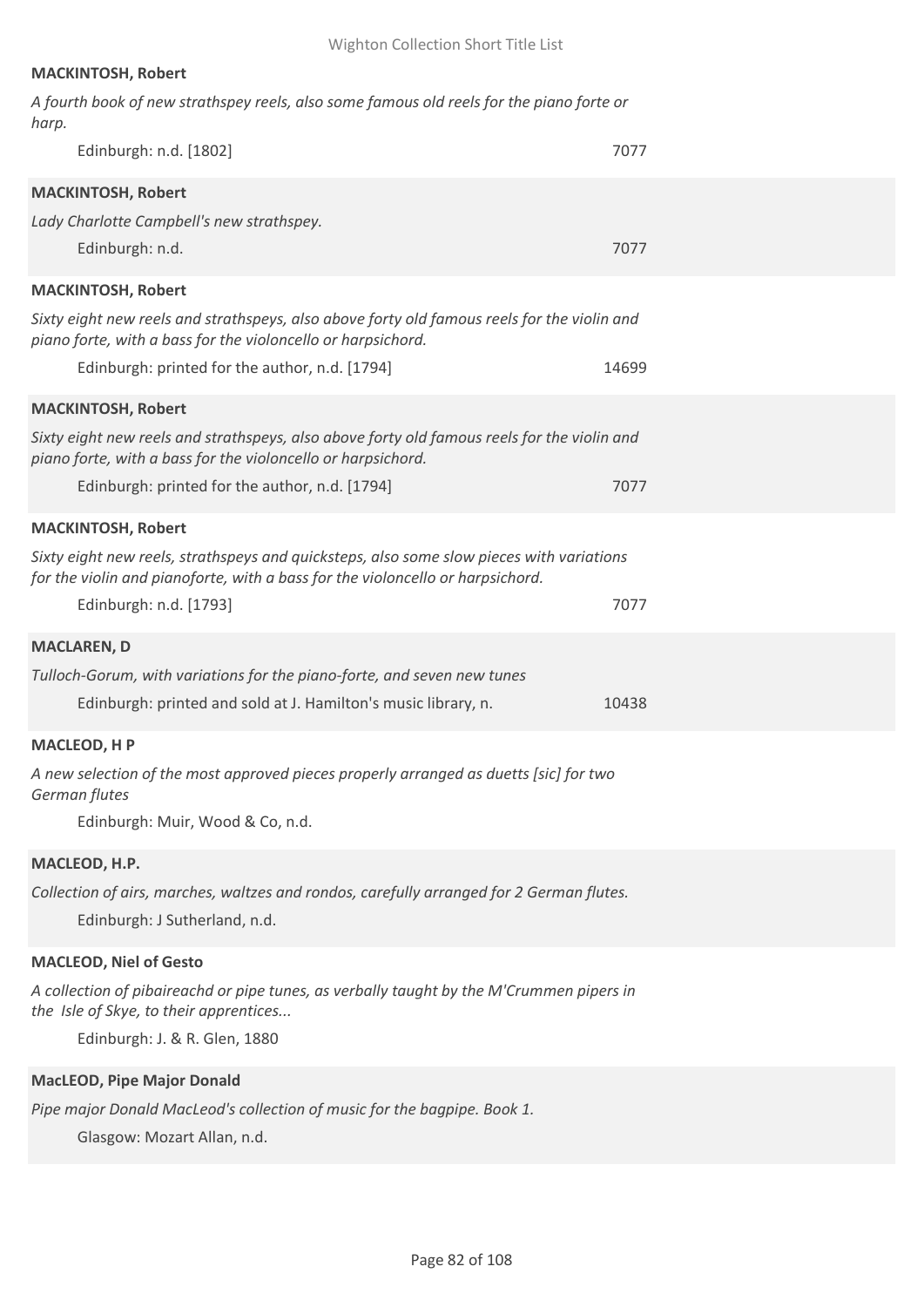| Wighton Collection Short Title List                                                                                              |       |
|----------------------------------------------------------------------------------------------------------------------------------|-------|
| MacLEOD, Pipe-Major A.R.                                                                                                         |       |
| MacLeod's tutor for the highland bagpipe containing about 130 tunes                                                              |       |
| Edinburgh: A. R. Mac Leod, 1915                                                                                                  |       |
|                                                                                                                                  |       |
| <b>MacPHEE, Donald</b>                                                                                                           |       |
| A collection of piobaireachd or highland bagpipe music. Part 1                                                                   |       |
| Inverness: Logan & Co. [1885?]                                                                                                   | 8482  |
| MacPHEE, Donald                                                                                                                  |       |
| A complete tutor for the highland bagpipe with piobaireachd exercises and a selection of                                         |       |
| marches, strathspeys & reels followed by a piobaireachd.                                                                         |       |
| Inverness: Logan & Co Ltd., 1895                                                                                                 | 8482  |
| <b>MacPHEE, Donald</b>                                                                                                           |       |
|                                                                                                                                  |       |
| A selection of music for the highland bagpipe containing quicksteps, marches,<br>strathspeys, reels, etc.                        |       |
| Inverness: Logan & Co., n.d.                                                                                                     | 8482  |
|                                                                                                                                  |       |
| <b>MacPHEE, Donald (arr)</b>                                                                                                     |       |
| A collection of piobaireachd or highland bagpipe music. Part 2                                                                   |       |
| Inverness: Logan and Co., n.d.                                                                                                   | 8482  |
| <b>MACPHERSON, J.</b>                                                                                                            |       |
| Pray Goody, with four other popular tunes, fingered for the pianoforte.                                                          |       |
| Edinburgh: Muir, Wood & Co., n.d.                                                                                                | 8649  |
|                                                                                                                                  |       |
| <b>MALCOLM, Alex.</b>                                                                                                            |       |
| A treatise of musick [sic], speculative, practical, and historical.                                                              |       |
| Edinburgh: 1721                                                                                                                  |       |
| <b>MANCOR, P</b>                                                                                                                 |       |
| The following tunes are composed, & most respectfully dedicated to Miss Carnegy of                                               |       |
| Lower by her much obliged and most obedient servant                                                                              |       |
| Dundee: published by the author n.d.                                                                                             | 10438 |
|                                                                                                                                  |       |
| <b>MANSON, James (Ed.)</b>                                                                                                       |       |
| Hamilton's Universal tune-book, a collection of the melodies of all nations, adapted for<br>violin, flute, clarionet [sic], etc. |       |
| Glasgow: 1853                                                                                                                    |       |
|                                                                                                                                  |       |
| <b>MARSHALL, McDONALD</b>                                                                                                        |       |
| The Marchioness of Huntly's stratspey (sic) and reel, arranged for the pianoforte; The                                           |       |
| strathspey by Marshall; The reel by McDonald.                                                                                    |       |
| Aberdeen: n.d.                                                                                                                   | 10435 |
| <b>MARSHALL, Mr.</b>                                                                                                             |       |
| Mrs. Henry Lumsden's strathspey, with six new foreign dances, and airs.                                                          |       |
| Aberdeen: n.d.                                                                                                                   | 10435 |
|                                                                                                                                  |       |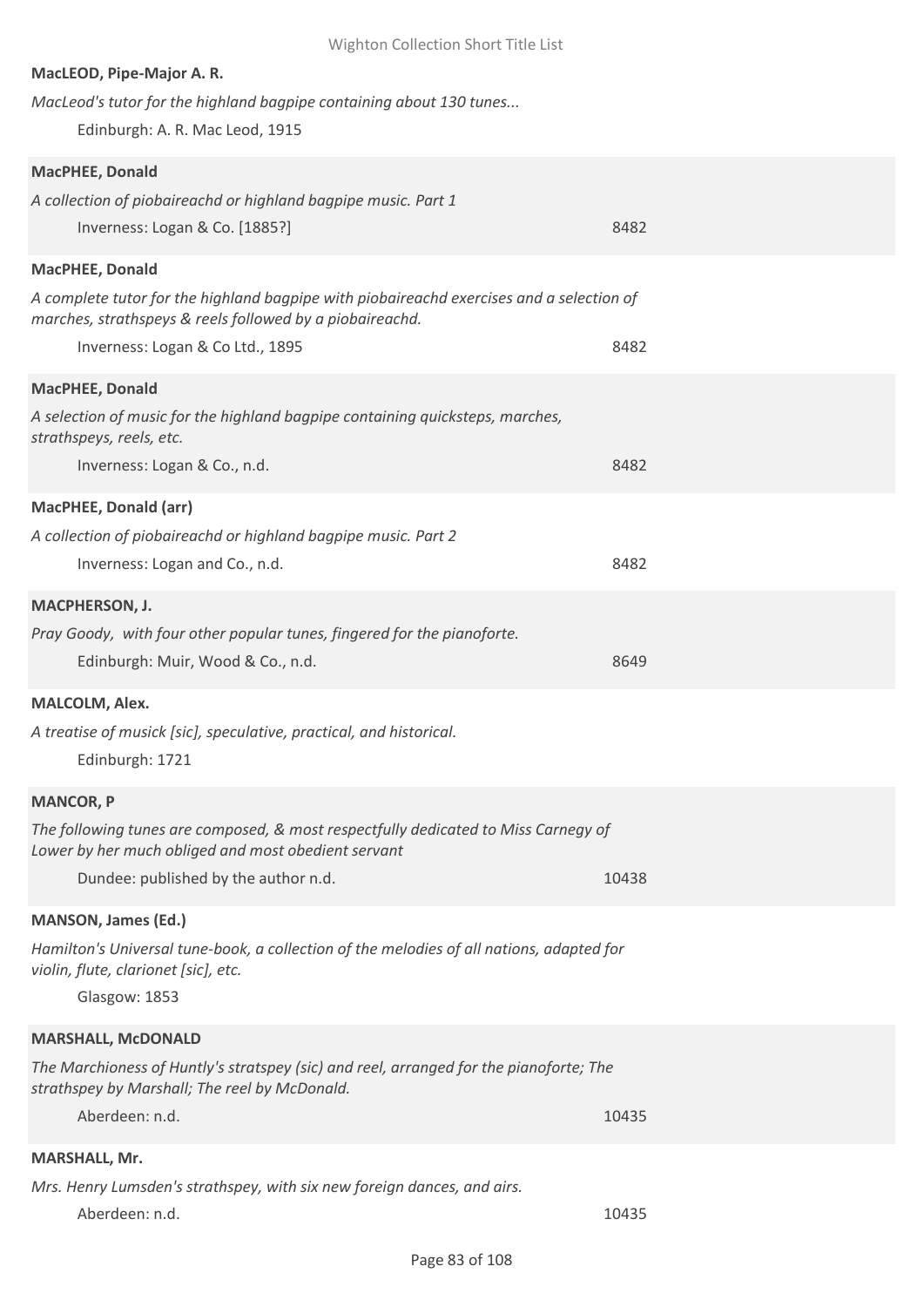| Wighton Collection Short Title List                                                                                                                                                                                                                                               |       |
|-----------------------------------------------------------------------------------------------------------------------------------------------------------------------------------------------------------------------------------------------------------------------------------|-------|
| <b>MARSHALL, William</b><br>A collection of strathspey reels, with a bass for the violoncello or harpsichord.<br>Edinburgh: Neil Stewart, n.d. [1781]                                                                                                                             | 31961 |
| <b>MARSHALL, William</b><br>Scottish airs, melodies, strathspeys, reels, etc., for the pianoforte, harp, violin, and<br>violoncello, with appropriate basses.<br>Edinburgh: Alex[ande]r Robertson & Co., n.d.                                                                     |       |
|                                                                                                                                                                                                                                                                                   | 10500 |
| <b>MARSHALL, William</b><br>Volume 2nd of a collection of Scottish melodies, reels, strathspeys, jigs, slow airs, etc. for<br>the pianoforte, being his genuine and posthumous works. All the airs now published for<br>the first time.<br>Edinburgh: Alex[ande]r Robertson, n.d. | 10500 |
| MARSHALL, William Esq[ui]r[e]                                                                                                                                                                                                                                                     |       |
| The Farewell, a favorite slow melody, with other Scotch strathspeys & dances arranged<br>for the piano forte.                                                                                                                                                                     |       |
| Edinburgh: Alex[ande]r. Robertson, n.d.                                                                                                                                                                                                                                           | 10438 |
| <b>MAY, J. A.</b><br>The favorite dances as performed at Mr. McIndoe's ball, the 2d. April 1813<br>Glasgow: printed and sold by J.A. May, n.d.                                                                                                                                    | 10438 |
| MAY, J[oh]n Alex[ande]r<br>A selection of the most favorite [sic] songs, duetts [sic], glees, waltzes, marches, Scots,<br>Irish, and Welch [sic] airs.<br>Glasgow: J McFadyen, n.d.                                                                                               |       |
| MAY, James T.                                                                                                                                                                                                                                                                     |       |
| An original and admired set of quadrilles for the pianoforte<br>Glasgow: n.d.                                                                                                                                                                                                     | 10439 |
| MAY, James T.                                                                                                                                                                                                                                                                     |       |
| May's 2nd set of quadrilles for the pianoforte or harp<br>Glasgow: n.d.                                                                                                                                                                                                           | 10439 |
| <b>MAZZINGHI, [Joseph]</b>                                                                                                                                                                                                                                                        |       |
| Le premier navigateur, or the Force of Love, a grand pantomime ballet by Mons[ieu]r<br>Gardel, performed at the King's Theatre, Haymarket, selected and adapted for the<br>pianoforte or harpsichord.<br>London: Longman and Broderip, 1786                                       |       |
| McFADYEN, J.                                                                                                                                                                                                                                                                      |       |

*A miscellaneous collection of best English and Irish songs, properly adapted for the voice and pianoforte, the whole carefully compiled from the most celebrated compositions of the best authors.*

Glasgow: n.d.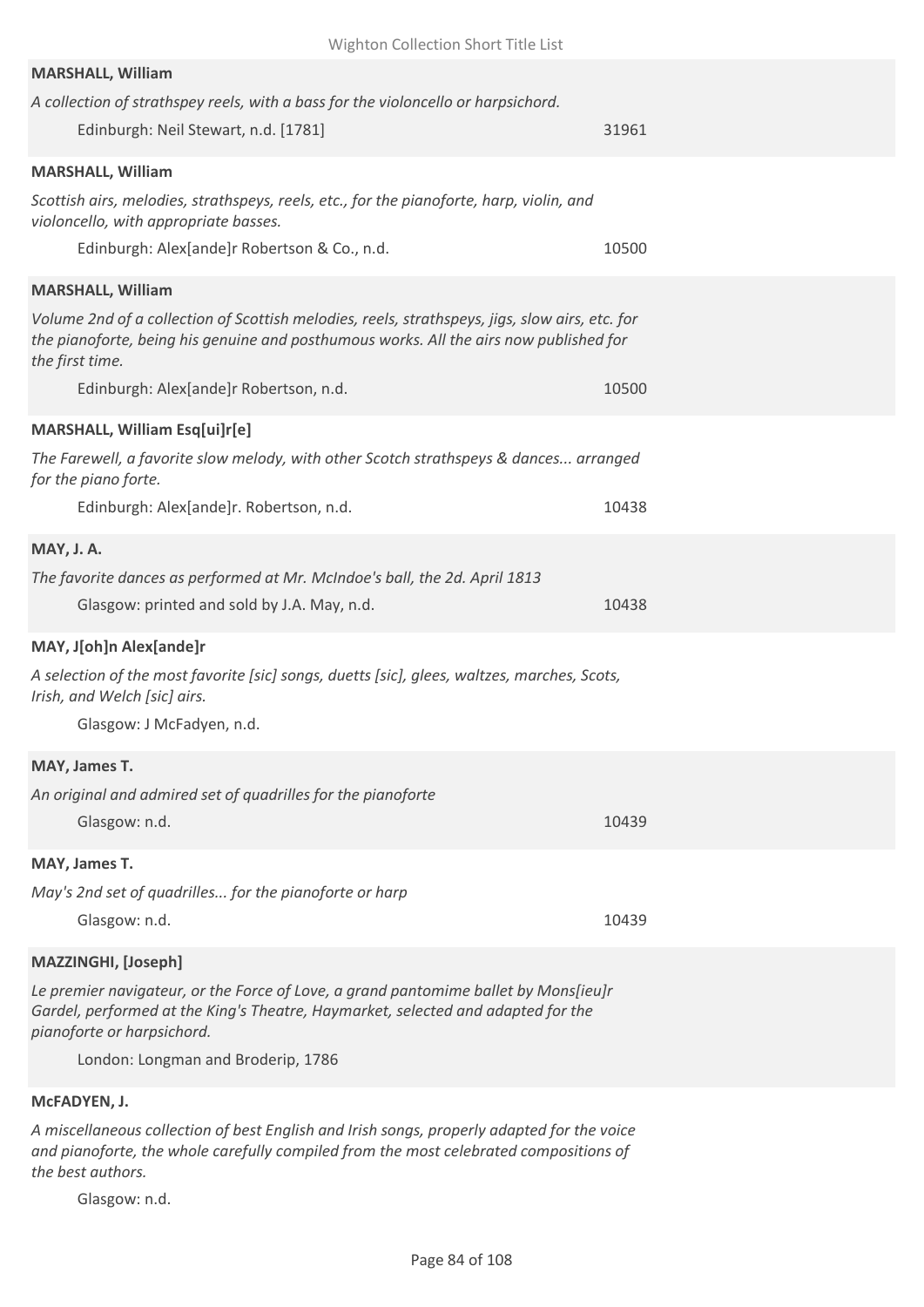#### **McGIBBON, William**

*A collection of Scots tunes for the violin or German flute, and a bass for the violoncello or harpsichord... with some additions by Robert Bremner.*

London: printed for R Bremner, n.d. [BUC has 1762]

#### **McGIBBON, William**

*A collection of Scots tunes some with variations for a violin, hautboy, or German flute with a bass for a violoncello or harpsichord.*

Edinburgh: Neil Stewart, n.d.

#### **McGIBBON, William**

*A collection of Scots tunes some with variations for a violin, hautboy, or German flute with a bass for a violoncello or harpsichord.*

Edinburgh: Neil Stewart, n.d.

### **McGIBBON, William**

*A collection of Scots tunes, some with variations for a violin, hautboy, or German flute, with a bass for a violoncello or harpsichord.*

Edinburgh: Robert Bremner, n.d.

#### **McGlashan, Alexander**

| A collection of strathspey reels with a bass for the violoncello or harpsichord.                                         |       |
|--------------------------------------------------------------------------------------------------------------------------|-------|
| Edinburgh: n.d.                                                                                                          | 31956 |
| McKENZIE, J. Jr                                                                                                          |       |
| Six favourite new airs.                                                                                                  |       |
| Glasgow: n.d. [1821]                                                                                                     | 10435 |
| McKERCHER, D.                                                                                                            |       |
| A collection of original strathspeys and reels arranged for the pianoforte, violin, and<br>violoncello.                  |       |
| Edinburgh: 1830-36                                                                                                       | 7076  |
| <b>McLAREN, Donald</b>                                                                                                   |       |
| A collection of strathspey reels, etc., with a bass for the violoncello or harpsichord.                                  |       |
| Edinburgh: Urbani and Liston, n.d. [BUC has c. 1795]                                                                     | 10499 |
| McLEAN, Charles, and other eminent masters                                                                               |       |
| A collection of favourite Scots tunes with variations for the violin, and a bass for the<br>violoncello and harpsichord. |       |
| Edinburgh: N. Stewart, n.d. [1773]                                                                                       |       |
| McLEAN, Charles, and other eminent masters                                                                               |       |
| A collection of favourite Scots tunes with variations for the violin, and a bass for the<br>violoncello and harpsichord. |       |
| Edinburgh: N. Stewart, n.d.                                                                                              | 31962 |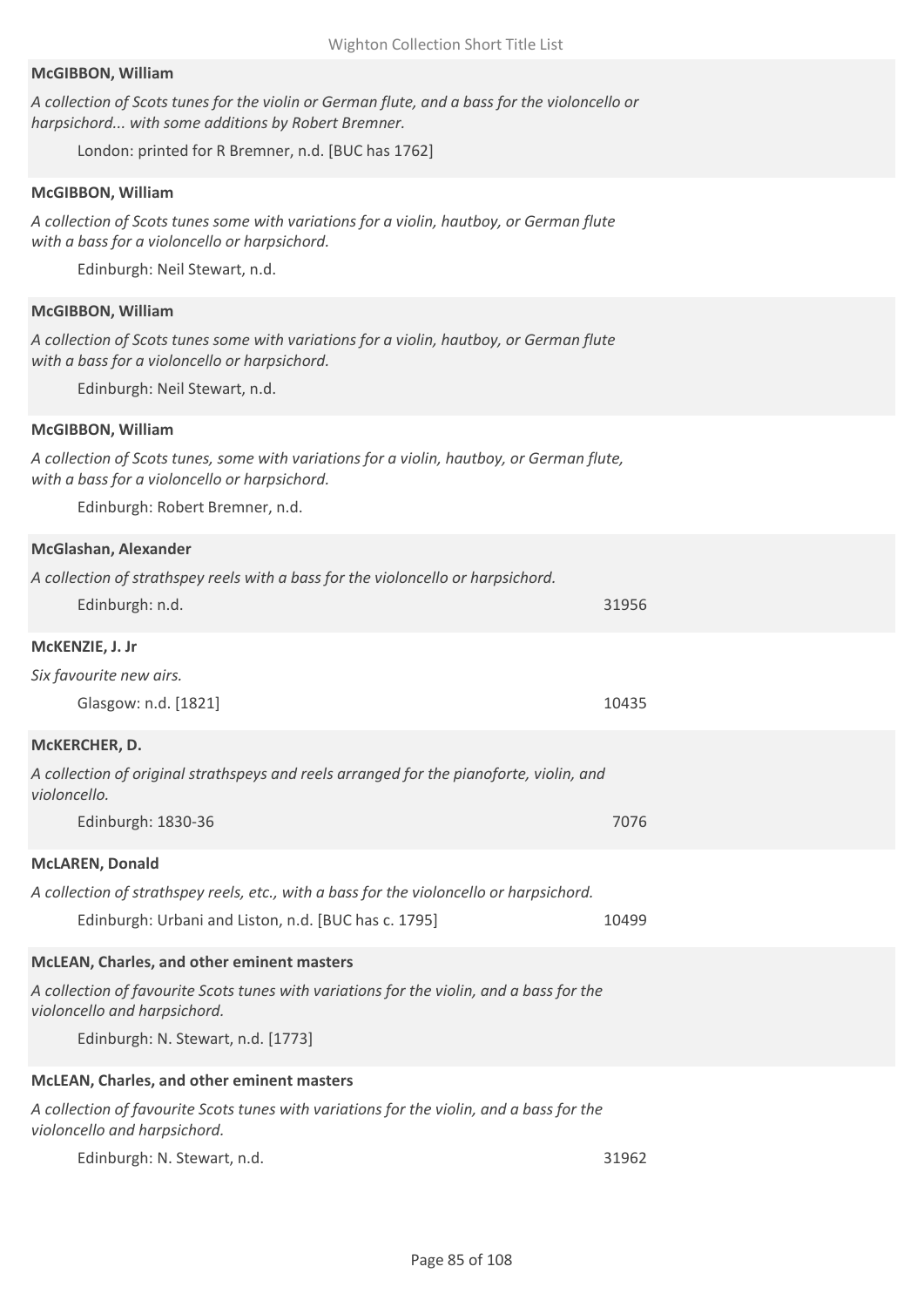| McLEAN, Charles, and other eminent masters                                                                                                                                                                              |       |
|-------------------------------------------------------------------------------------------------------------------------------------------------------------------------------------------------------------------------|-------|
| A collection of favourite Scots tunes with variations for the violin, and a bass for the<br>violoncello and harpsichord.                                                                                                |       |
| Edinburgh: N. Stewart, n.d.                                                                                                                                                                                             |       |
| McLEOD, Peter                                                                                                                                                                                                           |       |
| Original Scottish melodies composed for the pianoforte.                                                                                                                                                                 |       |
| Edinburgh: n.d.                                                                                                                                                                                                         | 32007 |
| McPHEDRAN, John                                                                                                                                                                                                         |       |
| Donald McPhedran's collection of bagpipe-music<br>Glasgow: (1905?)                                                                                                                                                      |       |
| MEYER, C.H.                                                                                                                                                                                                             |       |
| Walses et eccossoises pour le pianoforte.                                                                                                                                                                               |       |
| Leipzig: C. F. Peters, n.d. [No. 1228]                                                                                                                                                                                  | 31953 |
| <b>MILLICO, Giuseppe</b>                                                                                                                                                                                                |       |
| A fourth sett [sic] of six canzonets, with an accompanyment [sic] for the pedal, or small                                                                                                                               |       |
| harp, pianoforte, or harpsichord.                                                                                                                                                                                       |       |
| London: Longman and Broderip, n.d.                                                                                                                                                                                      |       |
| <b>MILLICO, Giuseppe</b>                                                                                                                                                                                                |       |
| Six songs with an accompanyment [sic] for the great or small harp, fortepiano or<br>harpsichord.                                                                                                                        |       |
| London: Longman and Broderip, n.d.                                                                                                                                                                                      |       |
| MITCHELL, John                                                                                                                                                                                                          |       |
| The Highland fair; or union of the clans, an opera as it is perform'd at the Theatre Royal in<br>Drury Lane, by His Majesty's servants, with the musick [sic], which wholly consists of<br>select Scots tunes, prefix'd |       |
| London: 1731                                                                                                                                                                                                            |       |
| <b>MOLINI, Sigr</b>                                                                                                                                                                                                     |       |
| Of noble race was Shenkin, a celebrated Welch [sic] air, with variations for the harp or<br>pianoforte.                                                                                                                 |       |
| London: Bland & Weller, n.d.                                                                                                                                                                                            | 10434 |
| Molique, [Wilhelm] B[ernhard]                                                                                                                                                                                           |       |
| First grand duet for 2 violins, op. 3 [no. 1]                                                                                                                                                                           |       |
| London: Wessel & Co., n.d.                                                                                                                                                                                              | 14696 |

Wighton Collection Short Title List

# **Molique, [Wilhelm] B[ernhard]**

| Second grand duet for 2 violins, op. 3 [no. 2] |       |
|------------------------------------------------|-------|
| London: Wessel & Co., n.d.                     | 14696 |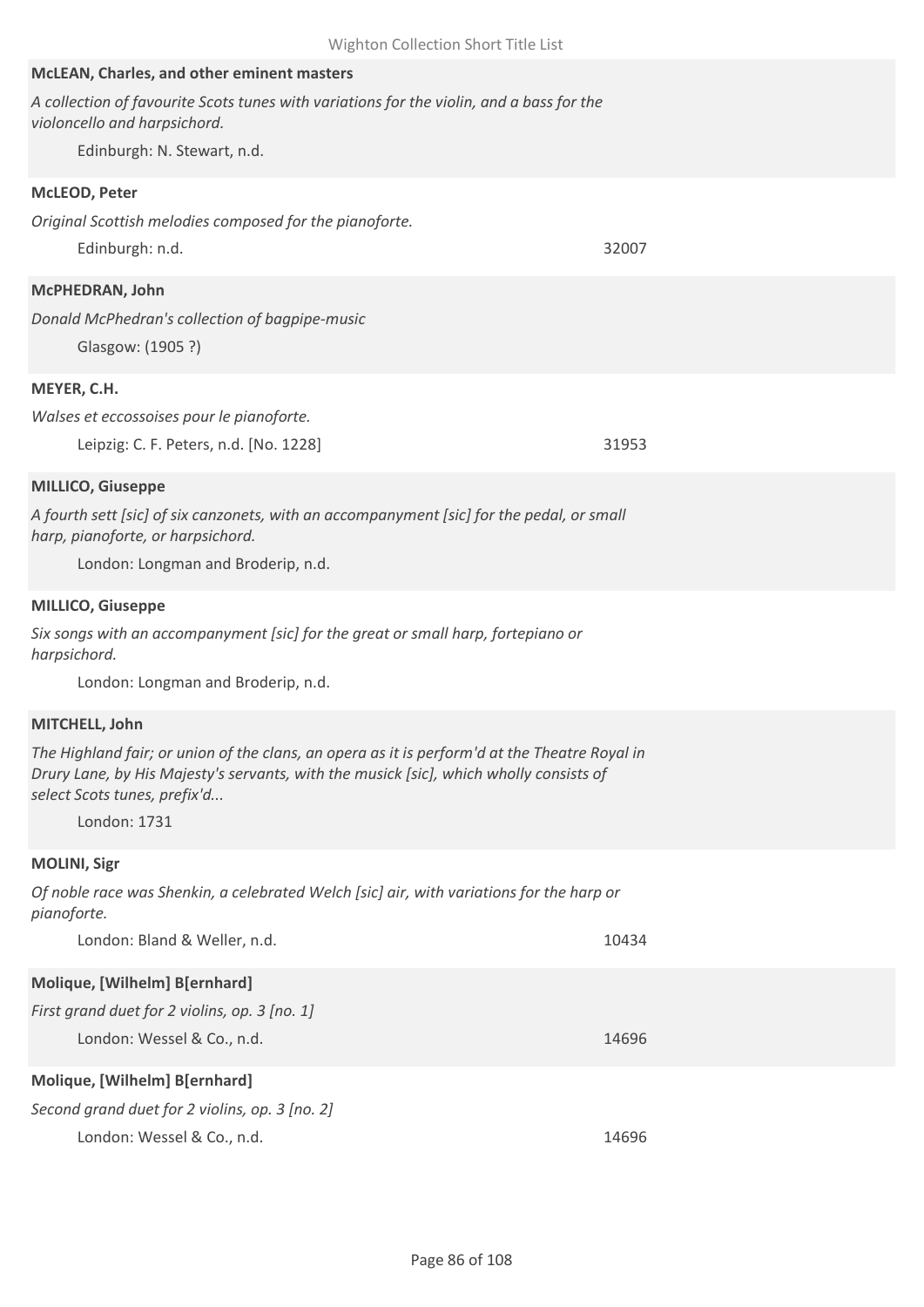| Wighton Collection Short Title List                                                                                |       |
|--------------------------------------------------------------------------------------------------------------------|-------|
| Molique, [Wilhelm] B[ernhard]                                                                                      |       |
| Third grand duet for 2 violins, op. 3 [no. 3]                                                                      |       |
| London: Wessel & Co., n.d.                                                                                         | 14696 |
| MONTIGNANI, W.                                                                                                     |       |
| Gems of Scottish melody, with new and appropriate symphonies and accompaniments for<br>the pianoforte.             |       |
| Edinburgh: n.d. [1844]                                                                                             |       |
| MOORE McCARTHY, D.                                                                                                 |       |
| Une Offrande aux Dames, a 2nd. set of quadrilles.                                                                  |       |
| London: n.d.                                                                                                       | 10439 |
| <b>MOORE, Thomas</b>                                                                                               |       |
| Will you come to the bower, a favorite [sic] song, written by Thomas Moore.                                        |       |
|                                                                                                                    | 7060  |
|                                                                                                                    |       |
| MORAN, P. K.<br>The Earl of Granard's march and the Countess of Granard's waltz.                                   |       |
| Dublin: I.B. Logier, n.d.                                                                                          | 10434 |
|                                                                                                                    |       |
| MORISON, John                                                                                                      |       |
| A collection of new strathspey reels, with a few favourite marches for the pianoforte,<br>violin, and violoncello. |       |
| Edinburgh: Gow and Shepherd for the author, n.d. [BUC has                                                          | 10501 |
| <b>MORLEY, Thomas</b>                                                                                              |       |
| Plaine and easie introduction to practical musicke [sic]                                                           |       |
| London: P. Short, 1597                                                                                             | 21257 |
| <b>MORRISON, William</b>                                                                                           |       |
| A collection of Highland music, consisting of strathspeys, reels, marches, waltzes, and                            |       |
| slow airs, with variations original and selected for the pianoforte, violin, and violoncello.                      |       |
| Inverness: J Young and Co., n.d.                                                                                   | 10501 |
| <b>MORRISON, William</b>                                                                                           |       |
| The Hon. Miss McKenzie's waltz, and Capt. McKenzie's quick step, to which are added<br>three favorite [sic] tunes. |       |
| Culloden near Inverness: W Morrison, n.d.                                                                          | 10501 |
| <b>MOTHERWELL, William</b>                                                                                         |       |
| Minstrelsy: ancient and modern, with an historical introduction and notes and 2 plates.                            |       |
| Glasgow: 1827                                                                                                      |       |
| <b>MOZART</b>                                                                                                      |       |
| Three Waltzes for the pianoforte.                                                                                  |       |

London: R. Johnson, n.d. 8649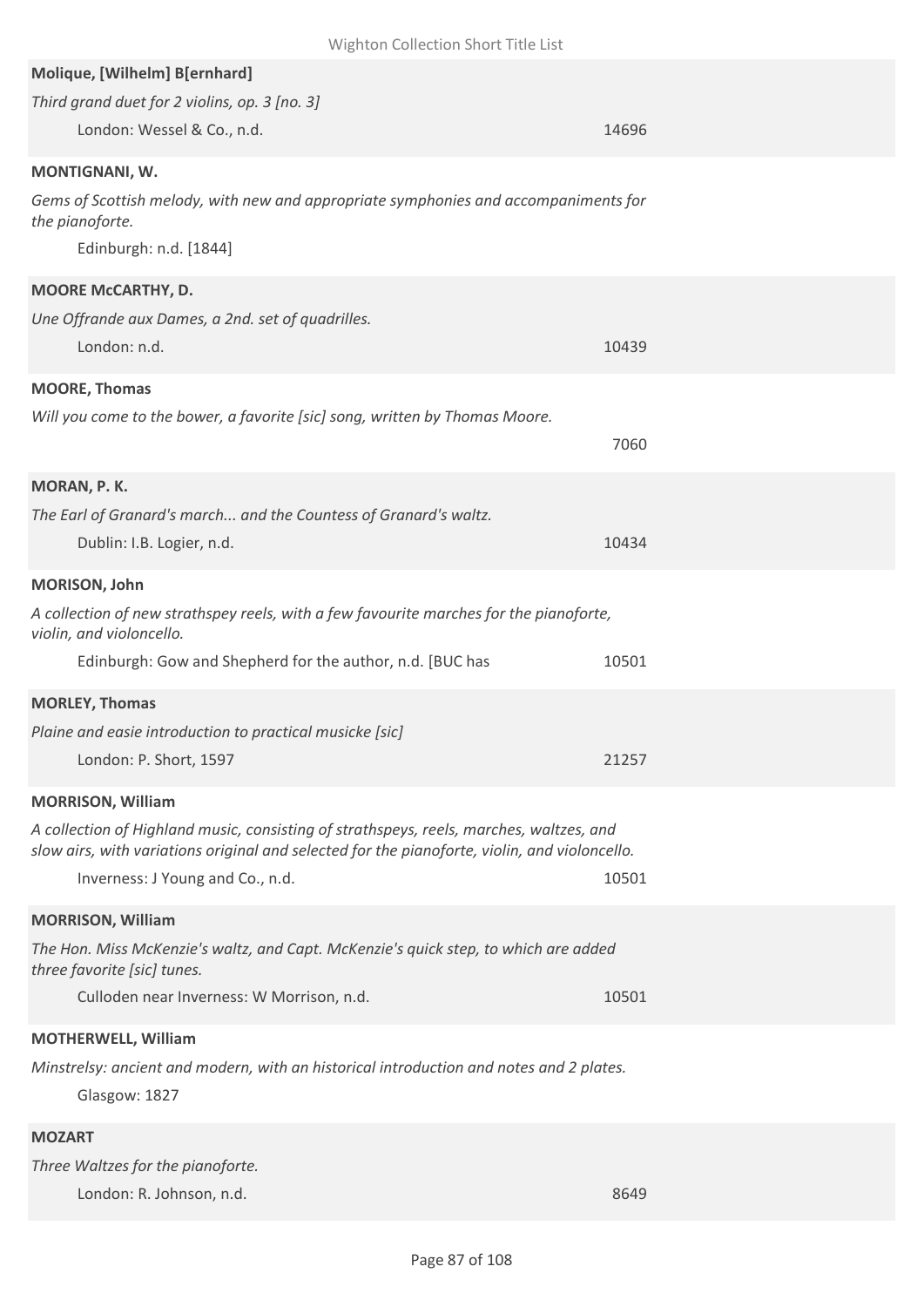| MOZART, W.A.                                                                                                                                                                   |       |
|--------------------------------------------------------------------------------------------------------------------------------------------------------------------------------|-------|
| A collection of original songs with an accompaniment for the piano forte or harp the<br>poetry by Mr. Rannie. Book 2.                                                          |       |
| London: printed by Broderip and Wilkinson, n.d.                                                                                                                                | 10423 |
| MOZE, Mr.                                                                                                                                                                      |       |
| A favourite overture for the harpsichord in The Witches, or A trip to Naples                                                                                                   |       |
| London: printed for C. & S. Thompson, n.d.                                                                                                                                     | 10422 |
| <b>MUNRO, A[lexander]</b>                                                                                                                                                      |       |
| A collection of the best Scots tunes fited [sic] to the German flute with several divisions<br>and variations.                                                                 |       |
| Paris: Dumont, n.d. [1732]                                                                                                                                                     | 21264 |
| MURPHY. John                                                                                                                                                                   |       |
| A collection of Irish airs and jiggs, with variations adapted for the pianoforte, violin, and<br>violoncello.                                                                  |       |
|                                                                                                                                                                                | 10448 |
| <b>NAPIER, William (Pub.)</b>                                                                                                                                                  |       |
| Selection of dances and strathspeys, with new and appropriate basses adapted for the<br>pianoforte, harp, etc.                                                                 |       |
| London n.d.                                                                                                                                                                    | 3252  |
| NICHOLSON, George (Ed.)                                                                                                                                                        |       |
| British Orpheus, the: being a selection of 270 songs and airs, adapted for the voice, violin,<br>German flute, flagelet, etc.; with jigs, dances, waltzes, etc., interspersed. |       |
| Stourport: George Nicholson n.d.                                                                                                                                               |       |
| NICOL, Alex[ande]r                                                                                                                                                             |       |
| National melodies, selected and arranged with variations for the flute.                                                                                                        |       |
| Glasgow: John McFadyean, n.d.                                                                                                                                                  | 21260 |
| NICOLSON, H                                                                                                                                                                    |       |
| A collection of favorite [sic] dances composed and arranged for the pianoforte.                                                                                                |       |
| Edinburgh: Walker and Anderson, n.d.                                                                                                                                           | 10471 |
|                                                                                                                                                                                |       |
| Noferi G[iovanni] B[attista]                                                                                                                                                   |       |
| The celebrated dances performed by the Messrs Vestris etc., at the King's Theatre in the<br>Hay Market 1781                                                                    |       |
| London: J Blundell, [1781]                                                                                                                                                     |       |
| <b>NORRIS, Pipe Major W.</b>                                                                                                                                                   |       |
| The Glenallan collection of bagpipe music.                                                                                                                                     |       |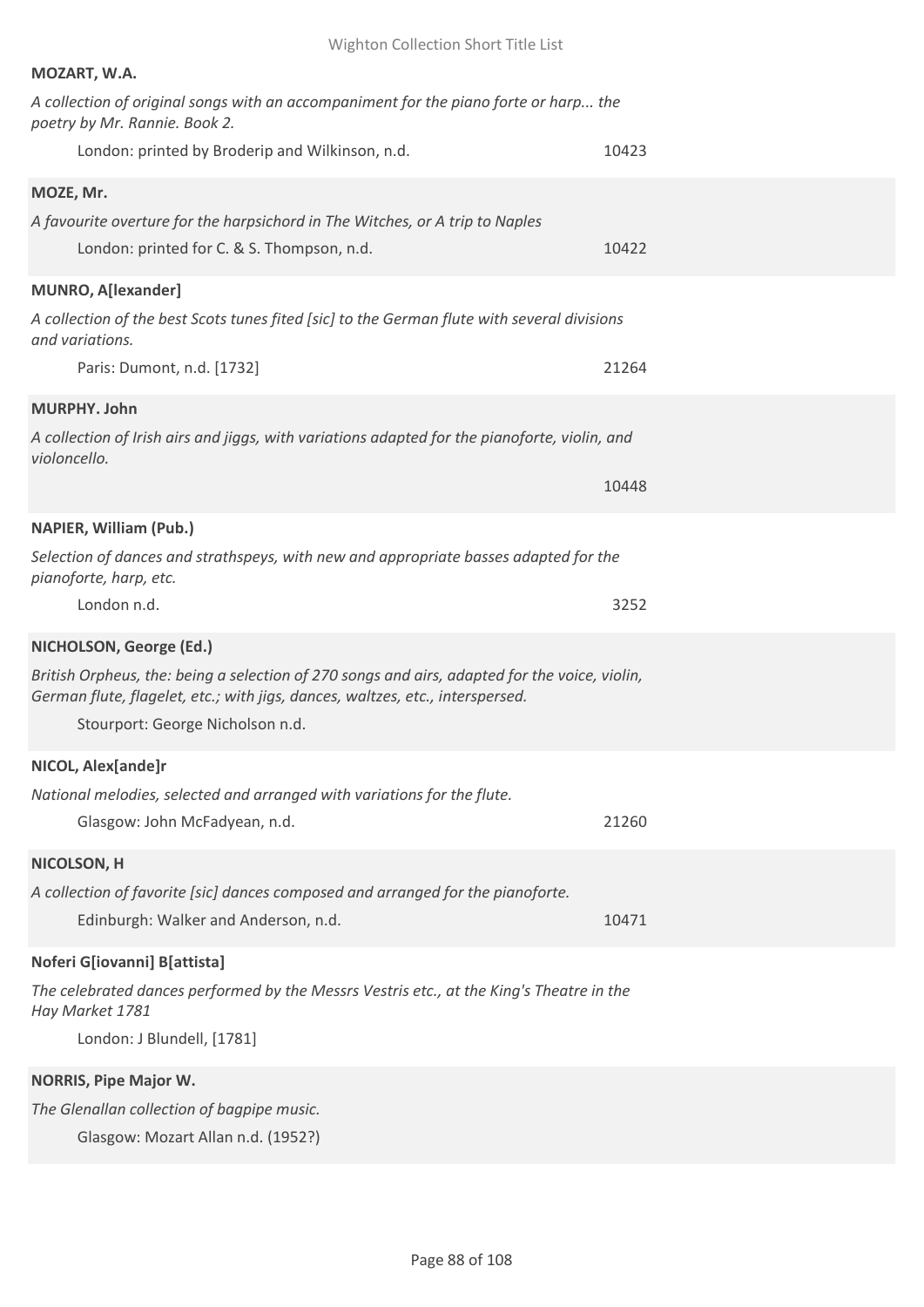| OGILVY, C                                                                                                   |       |
|-------------------------------------------------------------------------------------------------------------|-------|
| The Battle of Waterloo arranged for the pianoforte, by Mr. G. Anderson, organist.                           |       |
| Edinburgh: printed and sold by Wood, Small & Co. n.d. [1821                                                 | 10438 |
| OGILVY, C                                                                                                   |       |
| The downfall of Buonaparte to which is added the National air of "God save the King".                       |       |
| Aberdeen: n.d.                                                                                              | 10435 |
| <b>Onslow, Georg</b>                                                                                        |       |
| 7tes quartett f?r zwey Violinen, Bratsche und Violoncelle op. 9 no. 1                                       |       |
| Vienna: S A Steiner und Comp, n.d.                                                                          | 14698 |
| <b>Onslow, Georg</b>                                                                                        |       |
| 8tes quartett f?r zwey Violinen, Bratsche und Violoncelle op. 9 no. 2                                       |       |
| Vienna: S A Steiner und Comp, n.d.                                                                          | 14698 |
| <b>Onslow, Georg</b>                                                                                        |       |
| 9tes quartett f?r zwey Violinen, Bratsche und Violoncelle op. 9 no. 3                                       |       |
| Vienna: S A Steiner und Comp, n.d.                                                                          | 14698 |
| <b>OSWALD, James</b>                                                                                        |       |
| A collection of 43 Scots tunes with variations, particularly adapted for the violin and the<br>harpsichord. |       |
| London: T. Bland, n.d.                                                                                      | 10503 |
| <b>OSWALD, James</b>                                                                                        |       |
| A collection of 43 Scots tunes with variations, particularly adapted for the violin and the<br>harpsichord. |       |
| London: T. Bland, n.d.                                                                                      | 10504 |
| <b>OSWALD, James</b>                                                                                        |       |
| A collection of 43 Scots tunes with variations, particularly adapted for the violin and the<br>harpsichord. |       |
| London: The author, n.d.                                                                                    | 10505 |
| <b>OSWALD, James</b>                                                                                        |       |
| A collection of curious Scots tunes for a violin, German flute, or harpsichord.                             |       |
| London: J[ohn] Simpson, n.d. [BUC has 1744]                                                                 | 21262 |
| <b>OSWALD, James</b>                                                                                        |       |
| A collection of musick by several hands, both vocal and instrumental. Most of which                         |       |

*never before printed, and now published for the use of the Orpheus's Clubs, by James Oswald, Dancing Master in Edinburgh.*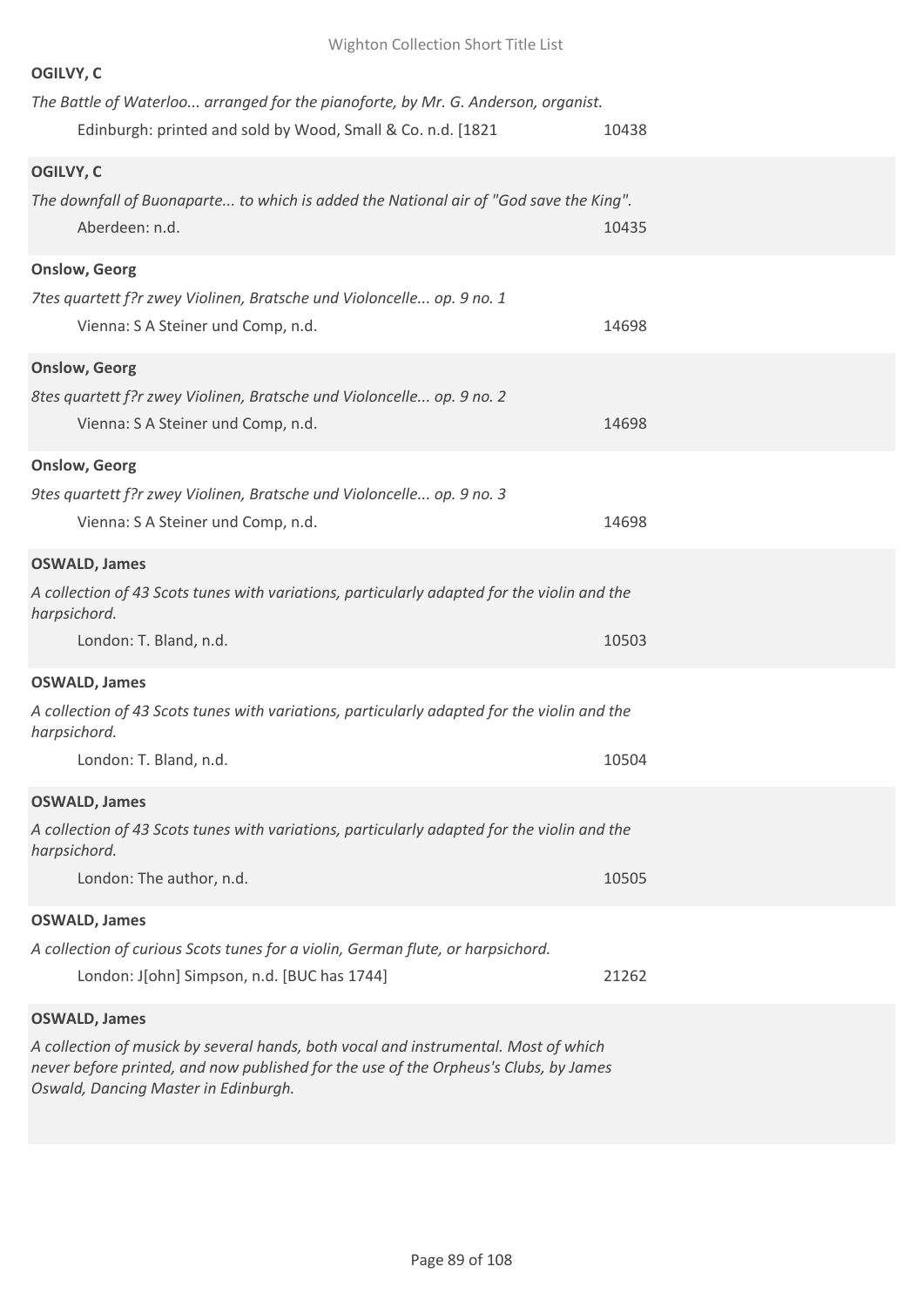### **OSWALD, James**

*A collection of songs, as they are perform'd at the publick gardens, set to musick by James Oswald, corrected and approv'd, by the Society of the Temple of Apollo. Opera 2nd. Book 2nd.*

London n.d. [Preface dated 23rd October 1747] 10420 **OSWALD, James** *A collection of the best old Scotch and English songs set for the voice with accompaniments and thorough bass for the harpsichord.* London: n.d. [c.177-] 10409 **OSWALD, James** *A curious collection of Scots tunes for a violin, bass viol. or German flute, with a thorough bass for the harpsichord, as also a sonata of Scots tunes in 3 parts and some mason's songs...* Edinburgh: n.d. [1740] **OSWALD, James** *A second collection of curious Scots tunes for a violin and German flute, with a thorough bass for the harpsichord.* London: J[oh]n Simpson, n.d. [BUC has 1744] 21262 **OSWALD, James** *Airs for spring, autumn, summer and winter, each in 2 sets* London: n.d. [1747] 10428 **OSWALD, James** *Collin's kisses, set by the late James Oswald Esqr., some time chamber composer to his majesty, set for the violin, German-flute or harpsichord.* London: 1777 10420 **OSWALD, James** *The Caledonian pocket companion in 12 books, containing all the favourite Scotch tunes with variations for the German flute or violin, and an index to the whole.* London: Straight and Skillern n.d. [1776] 31983 **OSWALD, James** *The pocket companion for the guittar [sic], containing a favourite collection of the best Italian, French, English and Scots songs, adapted for that instrument and the voice.* London n.d. 32001 **OSWALD, James OSWALD, James**

*The airs for autumn. MS. in the handwriting of the composer.*

### **OSWALD, James, and others**

*[A collection of songs] beginning with "Beauty and Musick" and ending with "Thy fatal shafts".*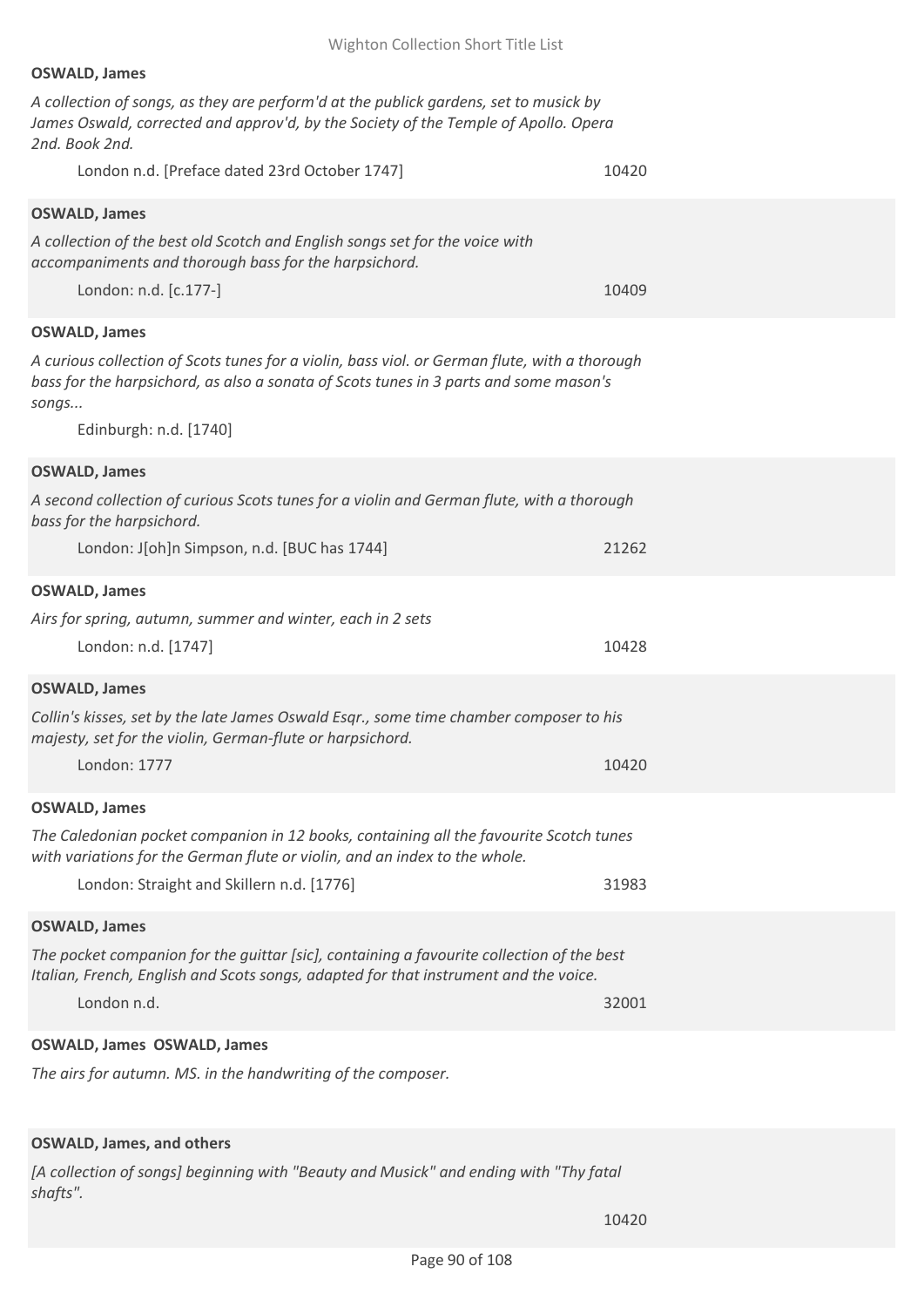|--|--|

*Treatise on the construction, preservation, repair and improvement of the violin and all bow instruments, translated from the German, with notes and additions by Prof. Fardely.*

| London 1833                                                                                                                                                                                    | 31963 |
|------------------------------------------------------------------------------------------------------------------------------------------------------------------------------------------------|-------|
| <b>PARK, Andrew</b><br>Twelve songs, the music by a variety of eminent composers.<br>Glasgow                                                                                                   | 31984 |
| PARKER, Mrs.                                                                                                                                                                                   |       |
| Second collection of Scots tunes, strathspeys and reels for the pianoforte or harpsichord.<br>Dublin n.d. [1794]                                                                               | 10454 |
| PARRY, John                                                                                                                                                                                    |       |
| A collection of Welsh, English and Scotch airs, with new variations, also 4 new lessons for<br>the harp or harpsichord to which are added 12 airs for the guittar.                             |       |
| London: n.d. [1761]                                                                                                                                                                            | 10426 |
| PARRY, John                                                                                                                                                                                    |       |
| A selection of Welsh melodies, with symphonies and accompaniments. 2nd. number.                                                                                                                |       |
| London: n.d.                                                                                                                                                                                   | 7085  |
| PARRY, John                                                                                                                                                                                    |       |
| Five hundred melodies, selected from the works of eminent English and foreign authors,<br>including numerous copyright compositions arranged for the flute, violin, oboe, or<br>clarionet      |       |
| London: D'Almaine & Co. n.d.                                                                                                                                                                   | 32006 |
| PARRY, John                                                                                                                                                                                    |       |
| The beauties of Caledonia, or Flowers of Scottish song, being a selection of the vocal<br>melodies of Scotland, arranged with symphonies and accompaniments for the pianoforte.                |       |
| London n.d.                                                                                                                                                                                    | 7103  |
| PARRY, John                                                                                                                                                                                    |       |
| The beauties of Caledonia, or Flowers of Scottish song, being a selection of the vocal<br>melodies of Scotland, arranged with symphonies and accompaniments for the pianoforte.<br>London n.d. | 7102  |
| PARRY, John                                                                                                                                                                                    |       |
| The beauties of Caledonia, or Flowers of Scottish song, being a selection of the vocal<br>melodies of Scotland, arranged with symphonies and accompaniments for the pianoforte.<br>London n.d. | 7101  |
| PARRY, John                                                                                                                                                                                    |       |
| The beauties of Caledonia, or Flowers of Scottish song, being a selection of the vocal<br>melodies of Scotland, arranged with symphonies and accompaniments for the pianoforte.                |       |
| London n.d.                                                                                                                                                                                    | 7100  |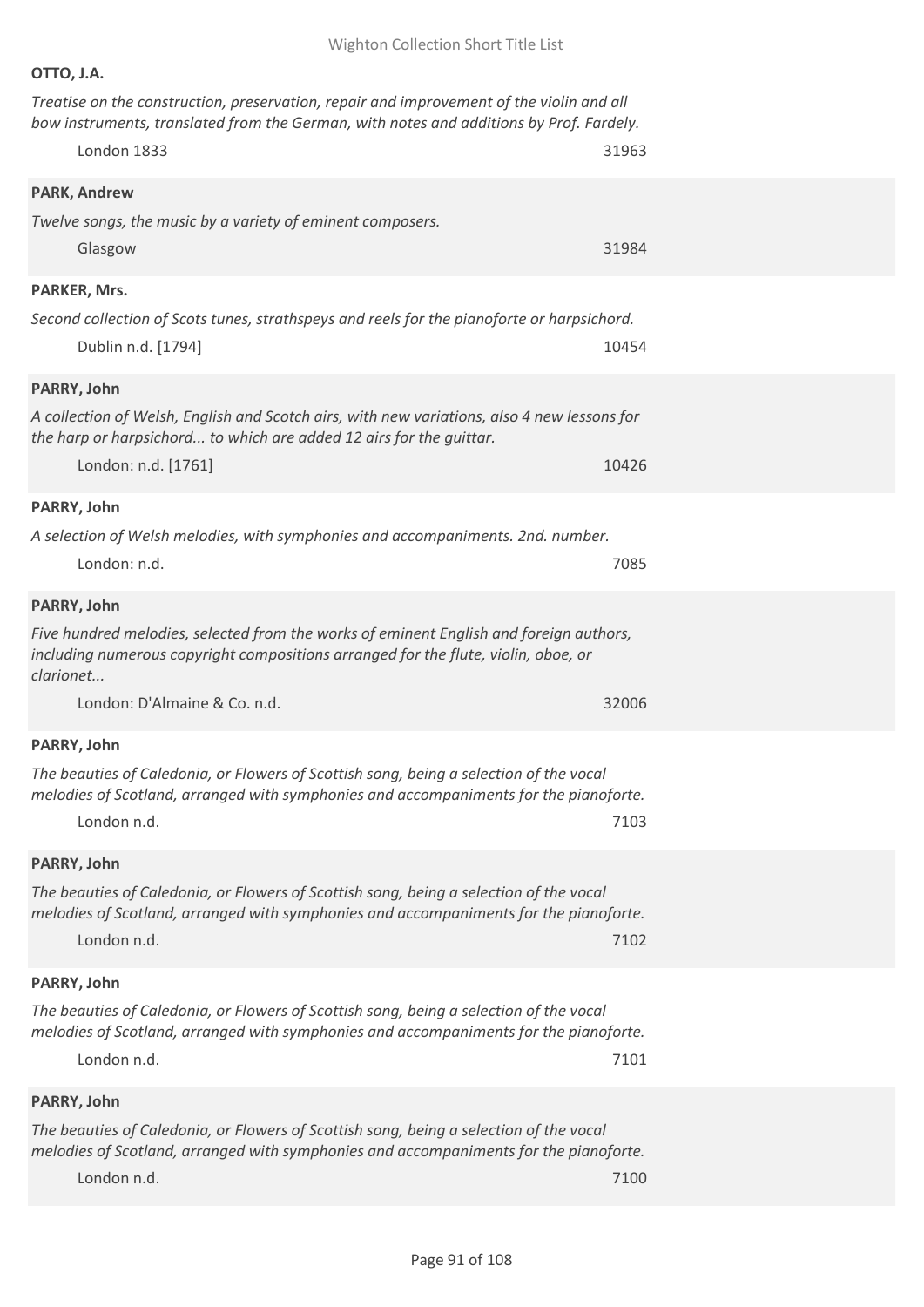### **PAYNE, William**

*Four minuets, & twelve new & most fashionable Scotch & English country dances, for the harp, harpsichord, violin, & German flute; with their proper figures... Book 1st.*

London: printed for T. Skillern, n.d.

| <b>PEACOCK, Francis</b>                                                                                             |       |
|---------------------------------------------------------------------------------------------------------------------|-------|
| Fifty favourite Scotch airs for a violin, German flute and violoncello with a thorough bass<br>for the harpsichord. |       |
| London: Preston and son, n.d. [BUC has c.1790]                                                                      | 10508 |
| <b>PEACOCK, Francis</b>                                                                                             |       |
| Fifty favourite Scotch airs for a violin, German flute and violoncello with a thorough bass<br>for the harpsichord. |       |
| London n.d. [1762]                                                                                                  | 10506 |
| <b>PEACOCK, Francis</b>                                                                                             |       |
| Fifty favourite Scotch airs for a violin, German flute and violoncello with a thorough bass<br>for the harpsichord. |       |
| London: Preston and son, n.d. [BUC has c.1790]                                                                      | 10507 |
| PERCY, J[ohn]                                                                                                       |       |
| Six arietts Op. 9th.                                                                                                |       |
| London: The author, n.d. [BUC has c.1789]                                                                           |       |
| PERCY, John                                                                                                         |       |
| Six arietts Op. IV. This set may be sung either by one or two voices.<br>London: The author, n.d. [BUC has 1786]    |       |
| Pergolesi, Giovanni Battista                                                                                        |       |
| Domine ad adjuvandum                                                                                                |       |
| [London: B. Goodison, c1790]                                                                                        | 7086  |
| Pergolesi, Giovanni Battista                                                                                        |       |
| Missa                                                                                                               |       |
| [London: B. Goodison, 1787]                                                                                         | 7086  |
| PETRIE, Robert                                                                                                      |       |
| A collection of strathspey reels and country dances, etc., with a bass for the violoncello or<br>harpsichord.       |       |
| Edinburgh: Stewart and Co., for the author, n.d. [BUC has c.1                                                       | 10509 |
| <b>PETRIE, Robert</b>                                                                                               |       |
| A fourth collection of strathspeys, reels, jiggs and country dances for the pianoforte, violin<br>and violoncello.  |       |
| Edinburgh: n.d. [no BUC entry]                                                                                      | 10509 |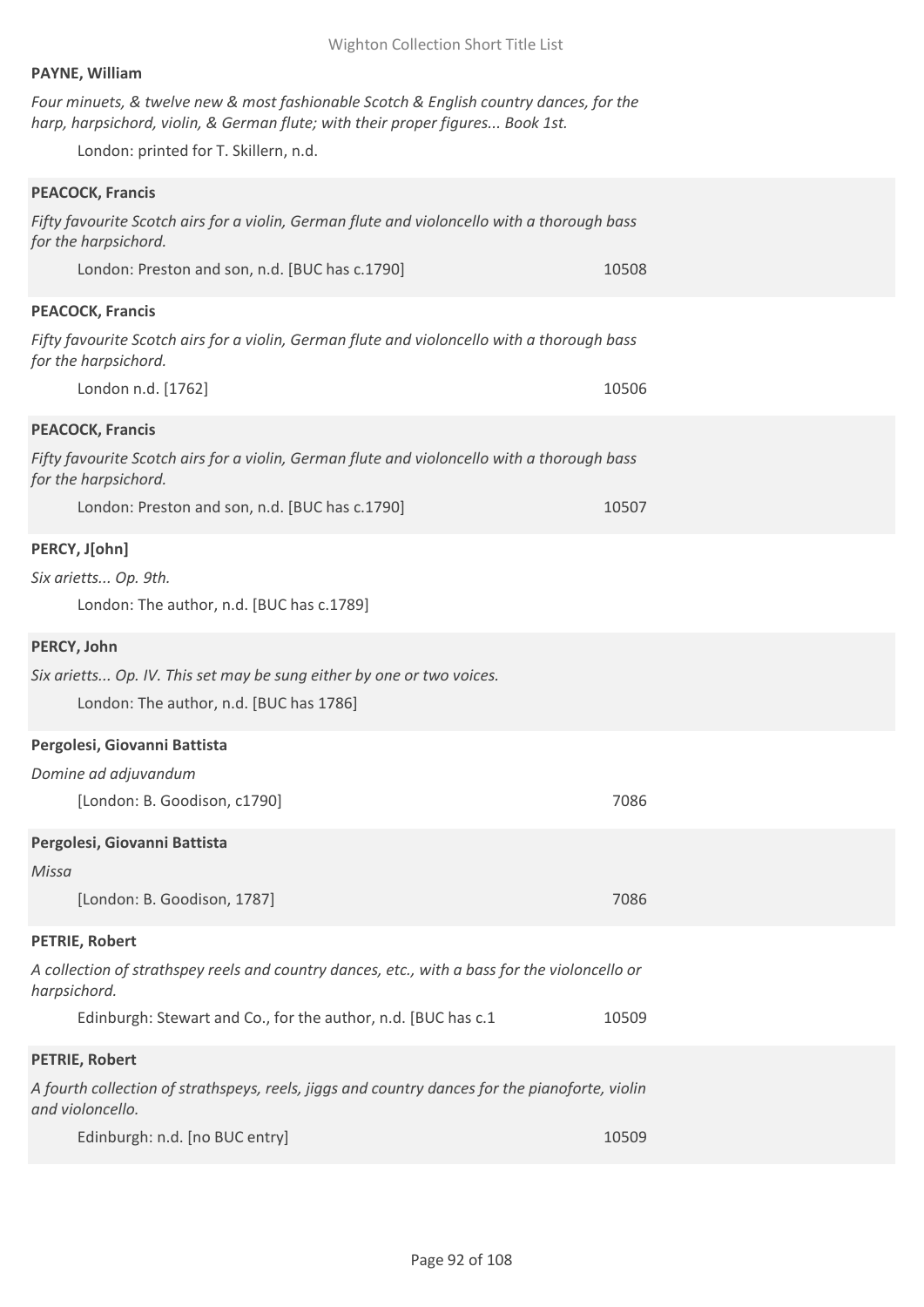| <b>PETRIE, Robert</b>                                                                                                                                                           |       |
|---------------------------------------------------------------------------------------------------------------------------------------------------------------------------------|-------|
| A second collection of strathspey reels etc. for the pianoforte, violin and violoncello, with<br>alterations and additions.                                                     |       |
| Edinburgh: Gow and Shepherd, n.d.                                                                                                                                               | 10509 |
| <b>PETRIE, Robert</b>                                                                                                                                                           |       |
| A third collection of strathspey reels with a bass for the violoncello pianoforte.                                                                                              |       |
| London: For the author, n.d. [BUC has c.1800]                                                                                                                                   | 10509 |
| PETRIE, Robert                                                                                                                                                                  |       |
| Master Fox Maule of Panmure's birth-day, a strathspey                                                                                                                           |       |
| Edinburgh: printed for the author n.d.                                                                                                                                          | 10438 |
| <b>PETRIE, Robert</b>                                                                                                                                                           |       |
| The most noble the Marquis of Huntly's birth-day a strathspey                                                                                                                   |       |
| Edinburgh: printed for the author and to be had at Gow & Sh                                                                                                                     | 10438 |
| <b>PLAYFORD, Henry</b>                                                                                                                                                          |       |
| A collection of original Scotch tunes (full of the Highland humours) for the violin; being<br>the 1st of this kind yet printed: most of them being in the compass of the flute. |       |
| London: William Pearson 1700                                                                                                                                                    | 10510 |
| PLAYFORD, John                                                                                                                                                                  |       |
| A brief introduction to the skill of musick: for song and viol. in 2 books.                                                                                                     |       |
| London: Printed by W Godbid for John Playford, 1658                                                                                                                             |       |
| PLAYFORD, John                                                                                                                                                                  |       |
| Apollo's Banquet.                                                                                                                                                               |       |

### **PLAYFORD, John**

*Musick's hand-maid: Lessons and instructions for the virginals or harpsichord.*

London 1678

# **PLAYFORD, John**

*Short rules and directions for practitioners on the treble violin.*

### **PLAYFORD, John**

*The dancing master, containing above 350 of the choicest old and new tunes now used at Court and other publick places. The whole revised and much more correct than any former editions.*

London: printed by J. Heptinstall for H. Playford, 1703

### **PLAYFORD, John**

*The dancing master, the whole work revised and done in the new ty'd-note, and much more correct than any former edition.*

London: printed by W. Pearson and sold by John Young 1709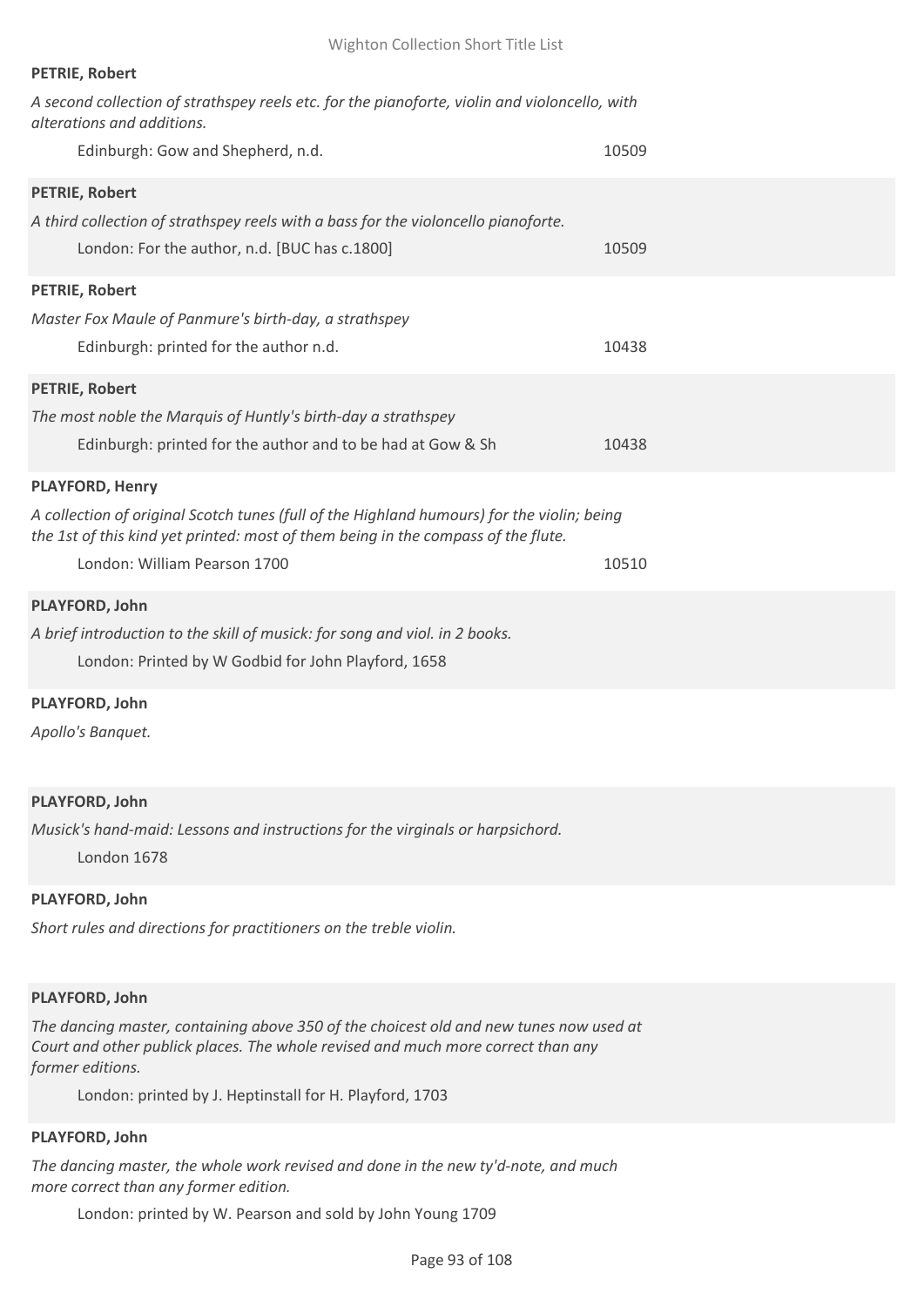### **PLAYFORD, John**

*The dancing master, with the tunes to each dance for the treble violin and the addition of several new dances never before printed.*

London: printed by E. Jones for H. Playford 1690

#### **PLAYFORD, John**

*The dancing master.* [London] n.d. [1721]

#### **PLAYFORD, John**

*The dancing master. Volume the Second. Or, directions for dancing country-dances, with the tunes to each dance, for the treble-violin, containing 360 of the choicest old and new tunes now used at Court...*

London: printed by W. Pearson, and sold by John Young, 172

#### **PLAYFORD, John**

*The dancing master: or, directions for dancing country-dances, with the tunes to each dance, for the treble-violin. The third volume, containing two hundred dances.*

London: printed by William Pearson, and sold by John Young

#### **PLAYFORD, John**

*The dancing master; or, Directions for dancing country dances, with the figures and tunes to each dance.*

London: printed by W. Godbid 1675

#### **PLAYFORD, John**

*The dancing master; with all the additions of new dances and tunes, the whole printed in the new character.*

London: printed by W. Pearson for H. Playford 1701-02

#### **PLAYFORD, John**

*The Musical companion: containing catches and rounds for 3 voyces, and dialogues, glees, ayres and songs for 2, 3 and 4 voyces, in 2 books.*

London: printed by W. Godbid for John Playford 1672-73

#### **PLAYFORD, John**

*The Musical companion: containing catches and rounds for 3 voyces, and dialogues, glees, ballads and ayres, in several varieties, some for 2, 3, 4 voyces, in 2 parts.*

London: printed by W.G[odbid] for J. Playford, 1667

#### **PLAYFORD, John**

*The theater of music; or, a choice collection of the newest and best songs sung at the Courts and public theaters, the words composed by the most ingenious wits of the age, and set to music by the masters...*

London: printed for J Playford, 1685-87 10414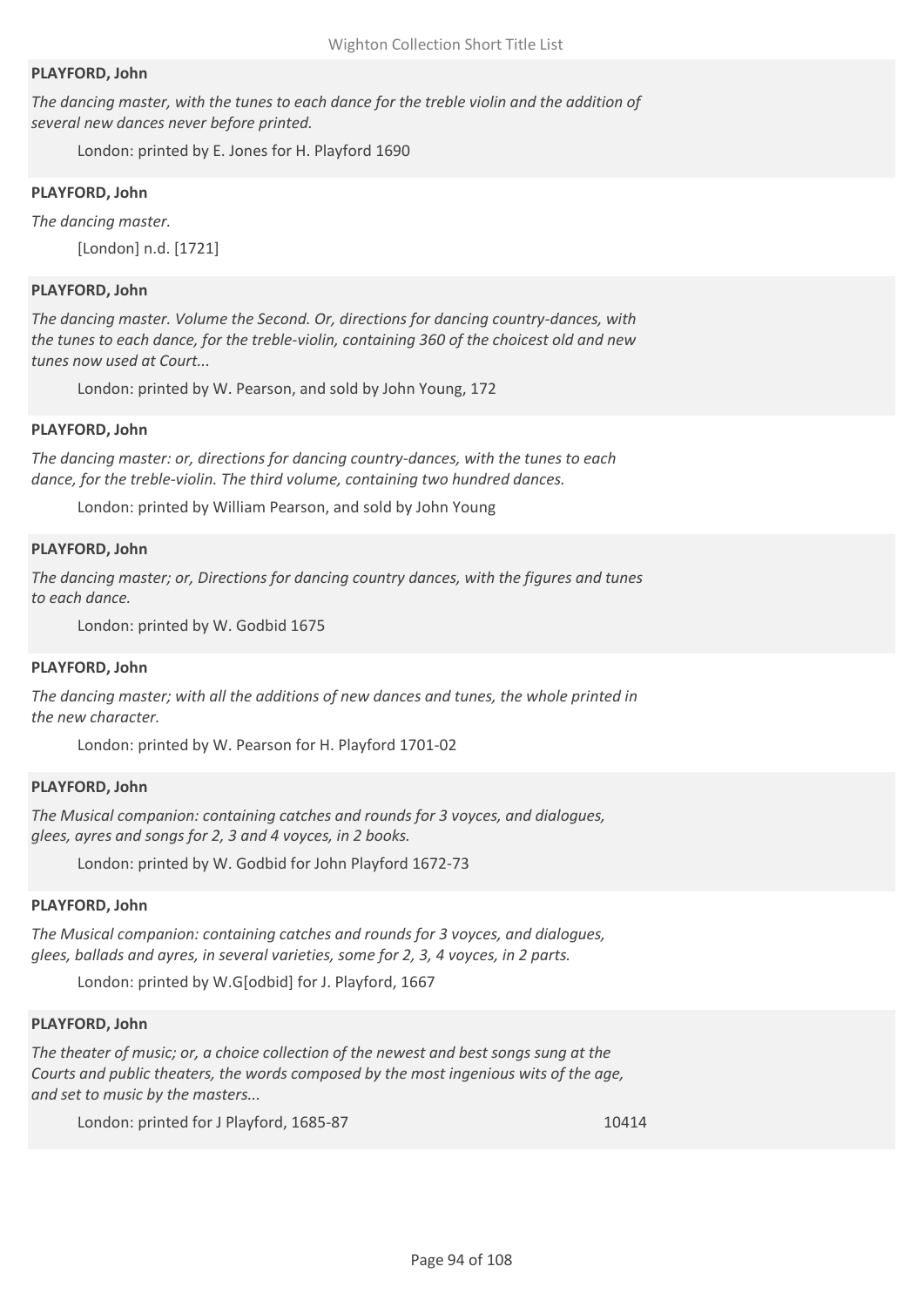# **PLAYFORD, John**

*The whole book of Psalms with the usual hymns and spiritual songs, together with all the ancient and proper tunes sung in churches, with some of later use, compos'd in 3 parts.*

London, 1719

### **PLEYEL**

*A select collection of original Scottish airs for the voice. To each of which are added introductory and concluding symphonies and accompaniments for the violin and pianoforte.....*

| London: Preston & Son 1794                                                                                                                                                                                            | 8246  |
|-----------------------------------------------------------------------------------------------------------------------------------------------------------------------------------------------------------------------|-------|
| PLEYEL, [Ignaz]<br>Duncan Davison, made a rondo for the pianoforte.<br>Edinburgh: printed and sold at J. Hamilton's Music Library n.                                                                                  | 10434 |
| PLEYEL, [Ignaz]                                                                                                                                                                                                       |       |
| Merrily danced the quaker's wife, arranged as a rondo.<br>London: printed and sold by J. Balls n.d. [1823?]                                                                                                           | 10434 |
| PLEYEL, [Ignaz]                                                                                                                                                                                                       |       |
| Pleyel's celebrated concertante, as performed with the greatest applause at the Pantheon<br>and Hanover Square concerts, adapted for the pianoforte, with an accompaniment for a<br>violin.                           |       |
| London: printed by Clementi & Co. n.d. [1811?]                                                                                                                                                                        | 10434 |
| <b>PLEYEL, Ignace</b>                                                                                                                                                                                                 |       |
| Three Grand Sonatas for the Piano-forte or Harpsichord in which are introduced for the<br>subject of the adagios and last movements select scotish [sic] airs with the<br>accompanyments for a violin and violoncello |       |
| London: Preston and son n.d. [Op 14, c1800]                                                                                                                                                                           | 8230  |
| Pleyel, Ignace                                                                                                                                                                                                        |       |
| Three quartetts [op. 9 bk. 2d]                                                                                                                                                                                        |       |
| London: Muzio Clementi & Co., n.d.                                                                                                                                                                                    | 14688 |
| POPPLE, W.                                                                                                                                                                                                            |       |
| The Lady's revenge, or, the rover reclaim'd.<br>London 1734                                                                                                                                                           |       |
| <b>PORTEOUS, James</b>                                                                                                                                                                                                |       |
| A collection of strathspeys, reels and jigs, arranged for the pianoforte, violin and<br>violoncello.                                                                                                                  |       |
| Edinburgh: J Sutherland, n.d. [1821]                                                                                                                                                                                  | 10511 |
| PRELLEUR, P.                                                                                                                                                                                                          |       |
| The modern-musick-master, or, the Universal musician, containing an introduction to<br>singing, directions for playing on the flute, German flute, hautboy, violin and<br>harpsichord                                 |       |
| London 1731                                                                                                                                                                                                           | 31971 |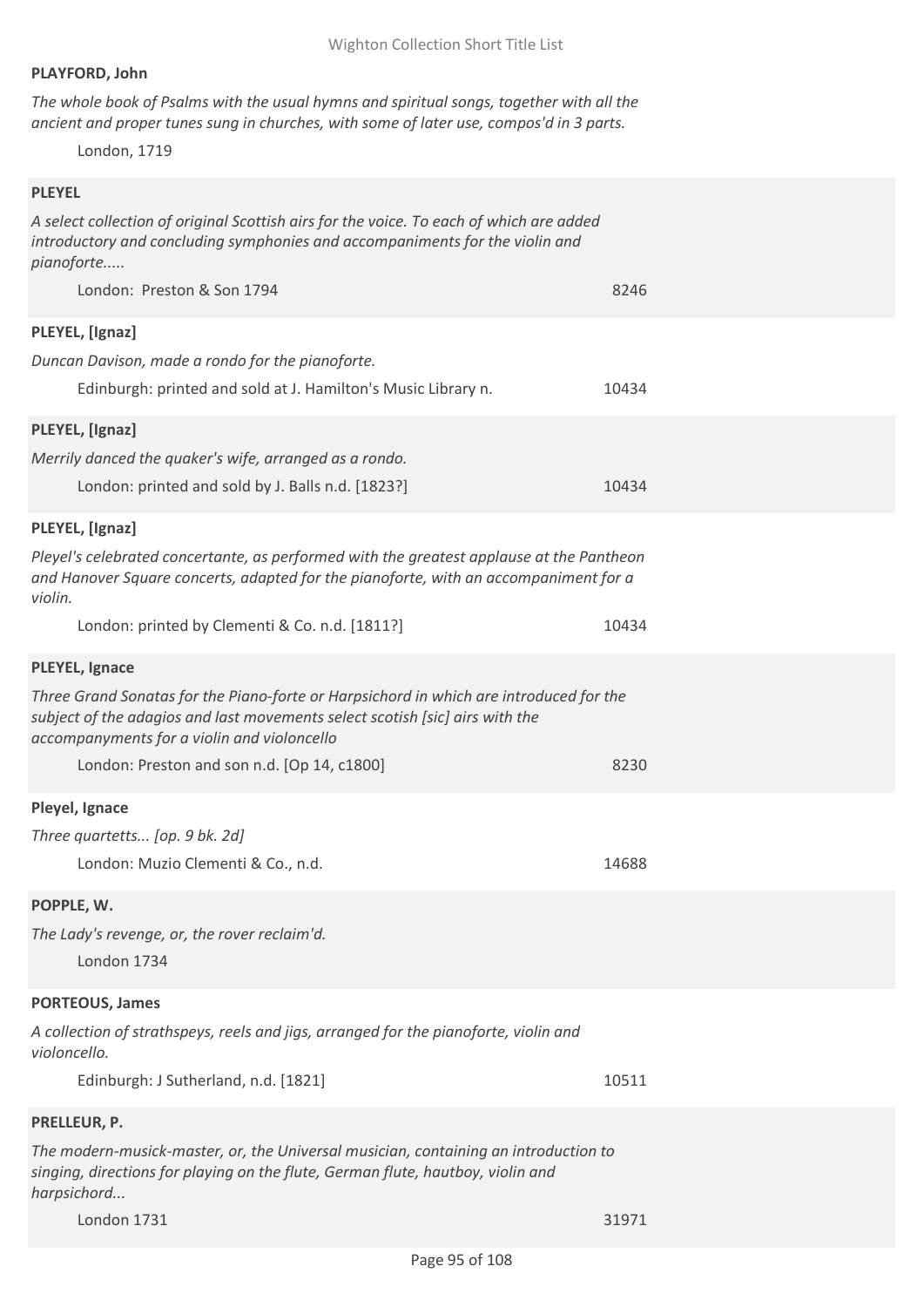# **PRINGLE, John**

| A collection of reels, strathspeys and jigs, with a bass for the violoncello or pianoforte.<br>Book 1.                                                                                                            |       |
|-------------------------------------------------------------------------------------------------------------------------------------------------------------------------------------------------------------------|-------|
| Edinburgh: for the author, n.d.                                                                                                                                                                                   | 10513 |
| <b>Purcell</b>                                                                                                                                                                                                    |       |
| Anthems and other Sacred Pieces                                                                                                                                                                                   |       |
| [London: B. Goodison, c1799]                                                                                                                                                                                      | 7086  |
| <b>PURCELL, Henry</b>                                                                                                                                                                                             |       |
| Orpheus Britannicus, a collection of the choicest songs for 1, 2, and 3 voices, compos'd by<br>H.P., together with such symphonies for violins or flutes as were by him design'd for any<br>of them               |       |
| London: William Pearson, 1711                                                                                                                                                                                     | 10425 |
| <b>PURCELL, Henry</b>                                                                                                                                                                                             |       |
| Orpheus Britannicus: a collection of choice songs for 1, 2, and 3 voices, with a through<br>bass for the harpsichord.                                                                                             |       |
| London: J. Walsh, n.d. [BUC has c.1745]                                                                                                                                                                           | 10424 |
| Raimondi, Ignatius                                                                                                                                                                                                |       |
| Three trios concertante for a violin, tenor, & violoncello op. 12                                                                                                                                                 |       |
| London: R[ober]t Birchall, n.d. [BUC has c.1800]                                                                                                                                                                  | 14687 |
| RALPH, J.                                                                                                                                                                                                         |       |
| The fashionable lady; or, Harlequin's opera, in the manner of a rehearsal as it is<br>perform'd at the theatre in Goodman's-Fields, with the music to each song.<br>London: printed for J Watts, 1730             |       |
|                                                                                                                                                                                                                   |       |
| RAMSAY, Allan<br>The Gentle Shepherd, a pastoral comedy, with a glossary, songs set to music and 12                                                                                                               |       |
| plates engraved in aqua tinta by D. Allan, with a portrait of the author.<br>Glasgow 1788                                                                                                                         | 10416 |
| <b>RATTRAY, Robert</b>                                                                                                                                                                                            |       |
| The united emporium, containing a selection of the most admired pleasing and<br>interesting melodies of Scotland, Ireland, Wales, etc., the slow airs are harmonized as<br>duetts                                 |       |
| Edinburgh: Walker & Anderson for the author, n.d. [Dedicati                                                                                                                                                       | 10512 |
| <b>REAL, Joseph</b>                                                                                                                                                                                               |       |
| Twenty four duets for 2 French horns, or 2 German flutes, compos'd by Mr. Joseph Real.<br>London: for Thompson and son, n.d.                                                                                      |       |
| REEVE, W.                                                                                                                                                                                                         |       |
| British Fortitude and Hibernian Friendship, or an Escape from France, a musical<br>entertainment as performed at the Theatre Royal Covent Garden, the poetry by J.C. Cross,<br>composed and selected by W. Reeve. |       |
| London: printed by Longman and Broderip n.d.                                                                                                                                                                      | 7060  |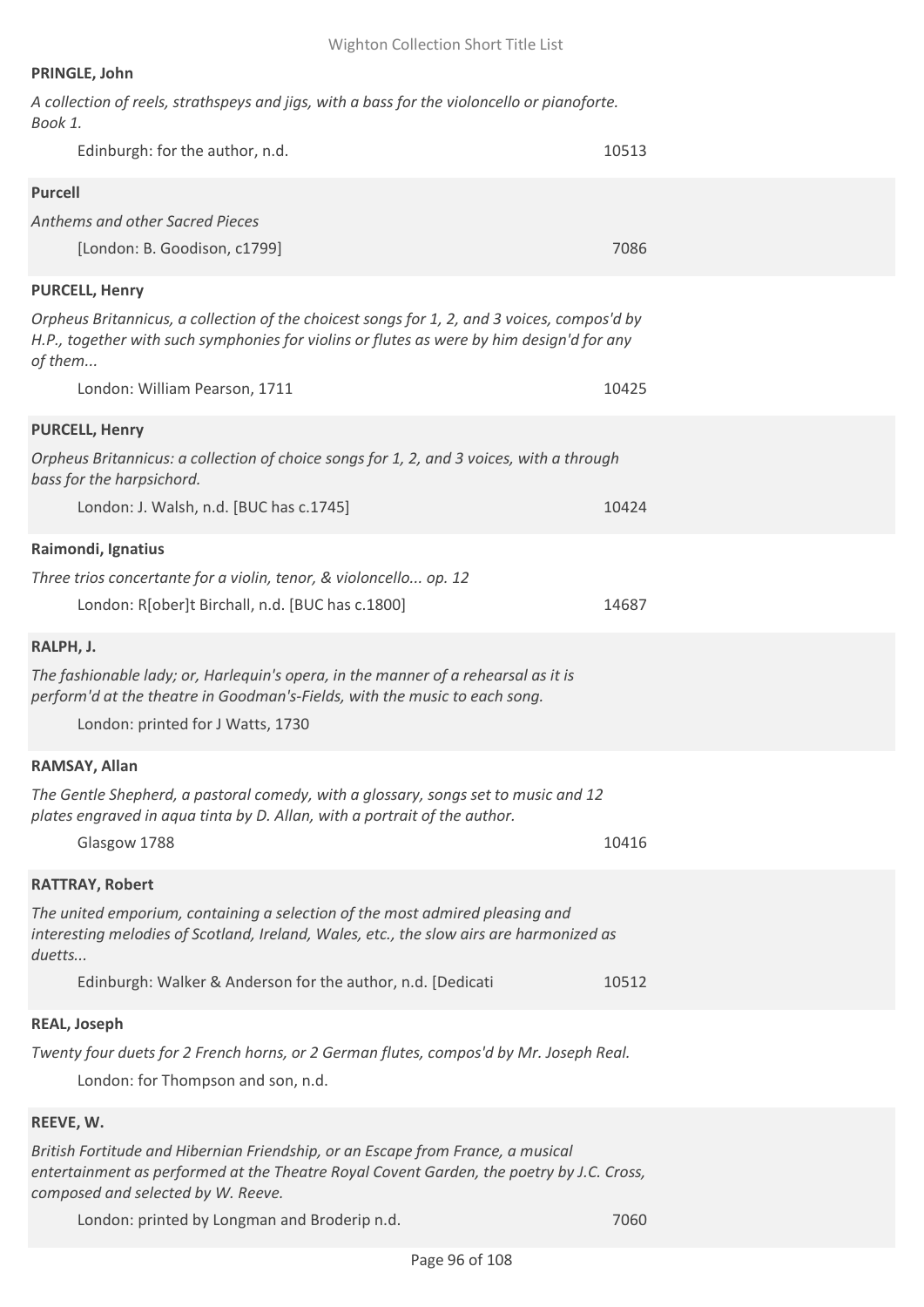| REEVE, W.                                                                                                                                                                                          |  |
|----------------------------------------------------------------------------------------------------------------------------------------------------------------------------------------------------|--|
| Kitty of the Clyde, a favorite ballad sung by Mr. Slader, at the Aquatic Theatre Sadlers<br>Wells, in the Caledonian spectacle of An Bratach, written by C. Dibdin Junr., composed by<br>W. Reeve. |  |
| London: printed (for the author) by Clementi & Compy. n.d.<br>7060                                                                                                                                 |  |
| REEVE, W.                                                                                                                                                                                          |  |
| The single married and the married happy, sung by Mr Fawcett at the Theatre Royal<br>Covent Garden in the comic opera of The Cabinet, the words by J Dibdin                                        |  |
| London: Dale, n.d.<br>10523                                                                                                                                                                        |  |
| <b>REEVE, Wm</b>                                                                                                                                                                                   |  |
| Overture to Oscar and Malvina, with the Highland march and battle pieces.<br>London: Balls & Co. n.d.<br>10434                                                                                     |  |
| <b>REID, General John</b>                                                                                                                                                                          |  |
| Six solos for a German flute or violin, with a thorough bass for the harpsichord by J[ohn]<br>R[eid], Esq., a member of the Temple of Apollo.                                                      |  |
| London: J. Oswald, n.d.<br>31952                                                                                                                                                                   |  |
| <b>REID, Robert</b>                                                                                                                                                                                |  |
| The Piper's Delight                                                                                                                                                                                |  |
| <b>REINAGLE, A[lexander]</b>                                                                                                                                                                       |  |
| A collection of the most favourite Scots tunes, with variations for the harpsichord.                                                                                                               |  |
| London: n.d.<br>10400                                                                                                                                                                              |  |
| RELFE, J.                                                                                                                                                                                          |  |
| A select set of airs for the harpsichord or pianoforte arranged in a progressive order for<br>the use of beginners, composed and compiled by J. Relfe.                                             |  |
| London: G Goulding, n.d.<br>31959                                                                                                                                                                  |  |
|                                                                                                                                                                                                    |  |
| Ricci, F[rancesco] P[eitro]                                                                                                                                                                        |  |
| Sei quartetti per due violini, viola e basso op. 8                                                                                                                                                 |  |
| Paris: Bureau d'abonnement musicale, n.d.<br>14702                                                                                                                                                 |  |
| RIDDELL, John                                                                                                                                                                                      |  |
| A collection of Scots reels, minuets, etc. for the violin, harpsichord or German flute.<br>Greatly improved.                                                                                       |  |
| Glasgow: n.d.                                                                                                                                                                                      |  |
| <b>Ries, Ferdinand</b>                                                                                                                                                                             |  |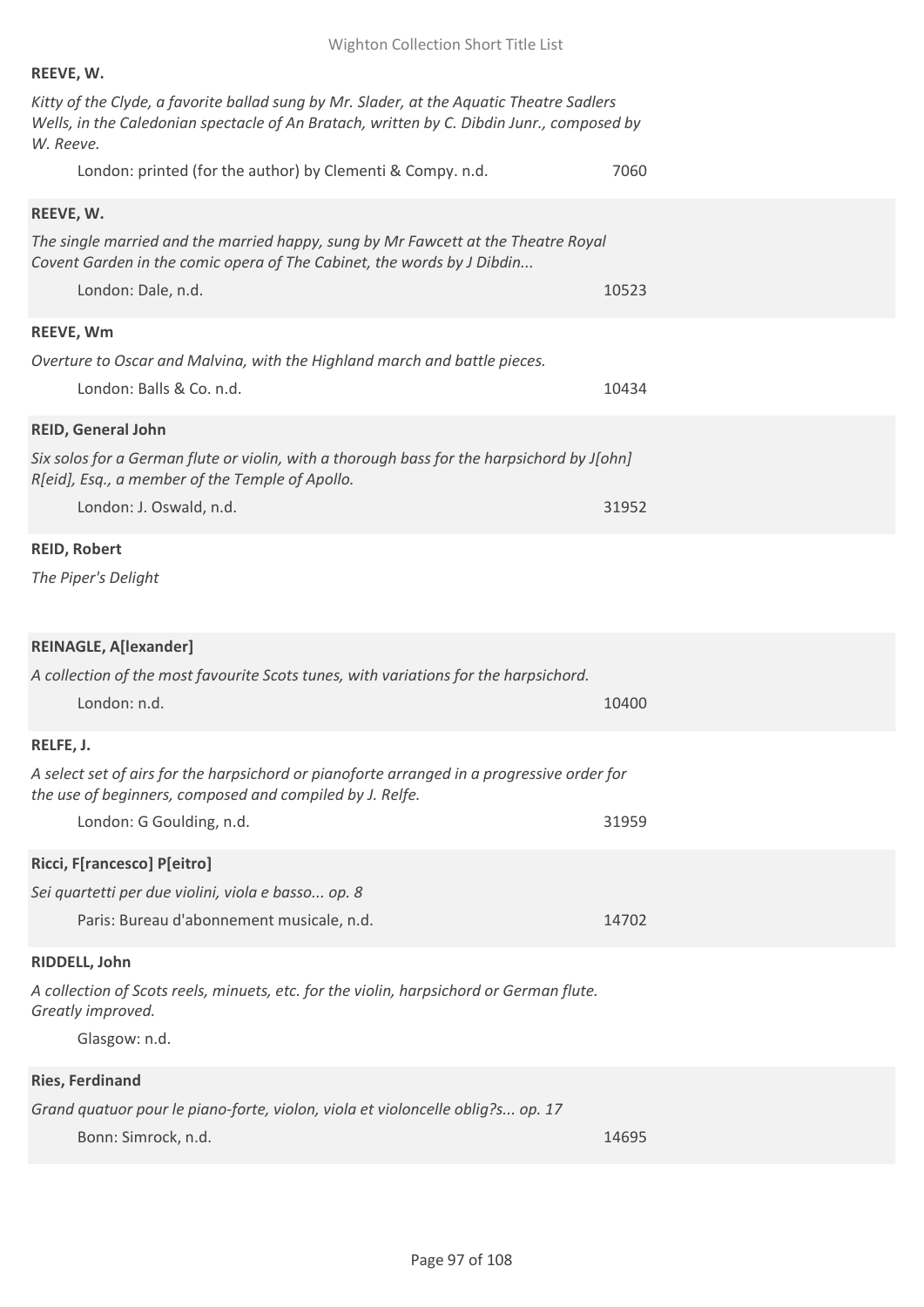### **RIMBAULT, E.F.**

*Musical illustrations of Bishop Percy's Reliques of ancient English poetry, a collection of old ballad tunes, etc. chiefly from rare MSS. and early printed books...*

# London 1850 21251

### **RIMBAULT, E.F.**

*The pianoforte, its origin, progress and construction, with some account of instruments of the same class which preceded it, viz., the clavichord, the virginal, the spinet, the harpsichord, etc....*

London 1860 **10406** 10406 10406 10406 10406 10406 10406 10406 10406 10406 10406 10406 10406 10406 10406 10406 1040

### **RIPPON, John, D.D.**

*A selection of psalm and hymn tunes from the best authors, in 3 and 4 parts, adapted principally to Dr. Watts's Hymns and psalms etc.*

London: n.d.

# **RITSON, Joseph [editor]**

*Scotish [sic: Scottish] songs with music for the voice.*

London: for J Johnson and J Egerton, 1794

#### **ROBERTS, Richard**

*Cambrian harmony, being a collection of Welsh airs never before published, arranged as they were originally performed by the ancient Britons, and adapted for the harp and pianoforte.*

| Dublin: for the author, n.d. [1829]                                                                                                                                              | 7083  |  |
|----------------------------------------------------------------------------------------------------------------------------------------------------------------------------------|-------|--|
| <b>ROBERTSON, Alex.</b><br>Highland medley, overture, in which are introduced 7 celebrated national airs - "Garb of<br>old Gaul", "Campbells are coming", etc.<br>Edinburgh n.d. | 10434 |  |
| <b>ROBERTSON, Alex.</b><br>Select melodies of Scotland, arranged for the flute.<br>Edinburgh:n.d.                                                                                | 31992 |  |
| <b>ROBERTSON, Dan</b><br>The Banks of Banna. A favourite air arranged as a rondo for pianoforte.<br>Edinburgh: A. Rochead & Son n.d.                                             | 8649  |  |
| <b>ROBERTSON, Dan.</b><br>O let me in this ae night, arranged as a rondo for the pianoforte.<br>Edinburgh: printed and sold by John Sutherland n.d. [1816?]                      | 10434 |  |
| <b>ROBERTSON, Dan.</b><br>The Banks of Banna, arranged as a rondo for the pianoforte.<br>Edinburgh: printed and sold by John Sutherland n.d. [1816?]                             | 10434 |  |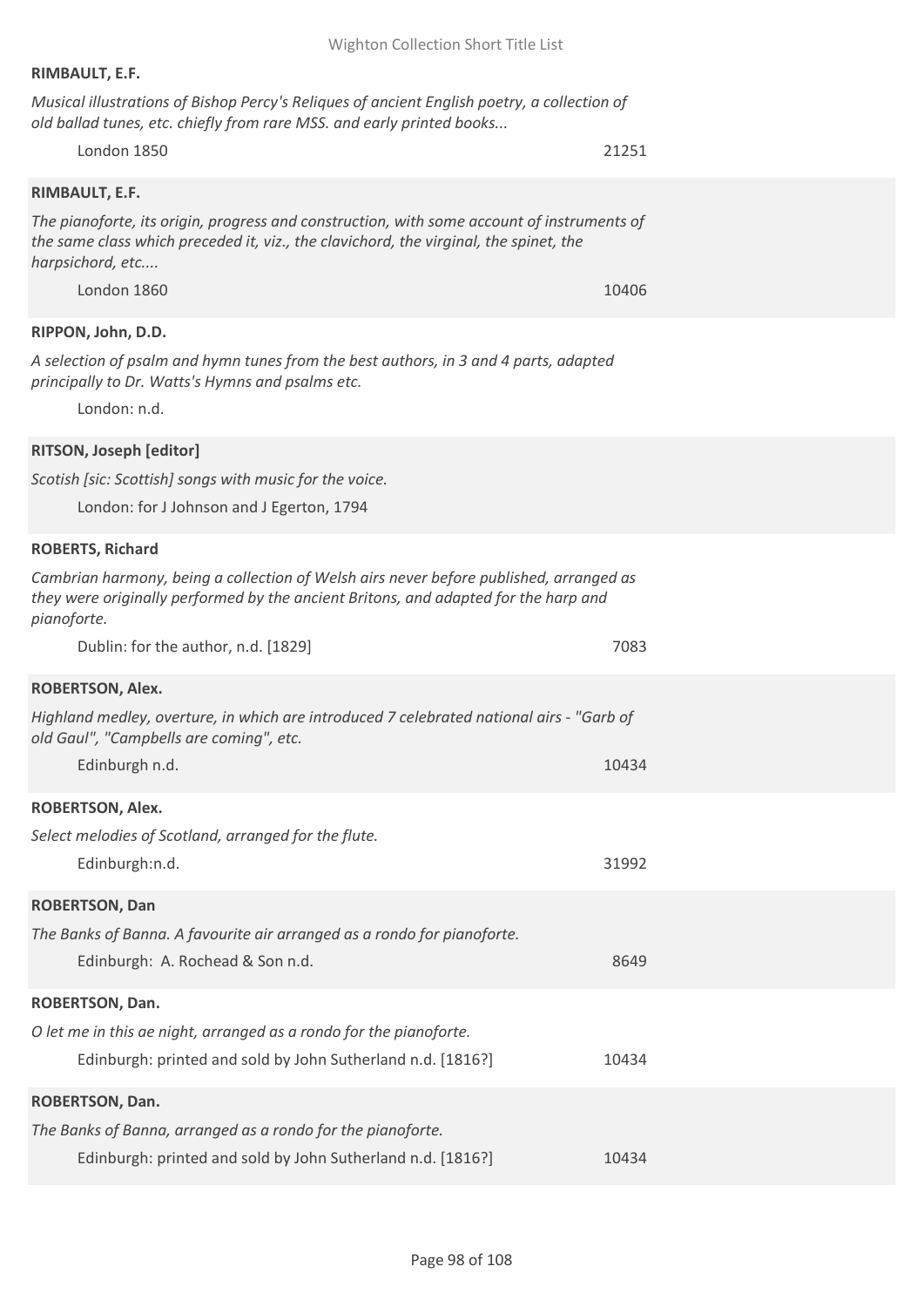| <b>ROBERTSON, Daniel</b>                                                                                                                                                     |       |
|------------------------------------------------------------------------------------------------------------------------------------------------------------------------------|-------|
| A collection of new reels, strathspeys, jigs, waltz etc. for the pianoforte, harpsichord, and<br>violin, with a bass for the violoncello.                                    |       |
| Edinburgh n.d.                                                                                                                                                               | 10450 |
| <b>ROBERTSON, J</b>                                                                                                                                                          |       |
| Five new tunes.                                                                                                                                                              |       |
|                                                                                                                                                                              | 10438 |
| <b>ROBERTSON, Mrs</b>                                                                                                                                                        |       |
| Miss Johnston of Mullonhall's? reel, Berwickshire quickstep, Rock and a wee pickle tow,<br>and Follow her over the border with variations &c.                                |       |
| Edinburgh: printed and sold by Alexander Robertson. n.d.                                                                                                                     | 10438 |
| ROGERS, J. H.                                                                                                                                                                |       |
| Drops of brandy, a favorite air, arranged with variations for the pianoforte (with or<br>without additional keys), and respectfully dedicated to his pupils.                 |       |
| Edinburgh: Muir Wood & Co. n.d. [1808?]                                                                                                                                      | 10434 |
| ROLLO, Hon. R.                                                                                                                                                               |       |
| Five new tunes, composed for the piano-forte or violin.                                                                                                                      |       |
| Edinburgh: printed and sold by Gow & Shepherd n.d.                                                                                                                           | 10438 |
| Romberg, Andr?                                                                                                                                                               |       |
| Trois quatuors pour deux violons, viola e violoncelle op. 59, no. 1                                                                                                          |       |
| Leipzig: C F Peters, n.d.                                                                                                                                                    | 14686 |
| Romberg, Andr?                                                                                                                                                               |       |
| Trois quatuors pour deux violons, viola e violoncelle op. 59, no. 2                                                                                                          |       |
| Leipzig: C F Peters, n.d.                                                                                                                                                    | 14686 |
| Romberg, Andr?                                                                                                                                                               |       |
| Trois quatuors pour deux violons, viola e violoncelle op. 59, no. 3                                                                                                          |       |
| Leipzig: C F Peters, n.d.                                                                                                                                                    | 14686 |
| ROSE, J.H.                                                                                                                                                                   |       |
| Tay Side Fencibles slow and quick march for two clarinetts, two horns, trumpet and<br>bassoon, also adapted for the piano forte, violin, German flute and fife.              |       |
| Edinburgh: n.d.                                                                                                                                                              | 10470 |
| ROSE, J.H.                                                                                                                                                                   |       |
| The 1st. Battn. Breadalbane Fencibles new march, for two clarinetts, two horns, trumpet<br>and two bassoons. Also adapted for the pianoforte, violin, German flute and fife. |       |
| Edinburgh: printed for the author & sold by J. Johnson, n.d.                                                                                                                 | 10470 |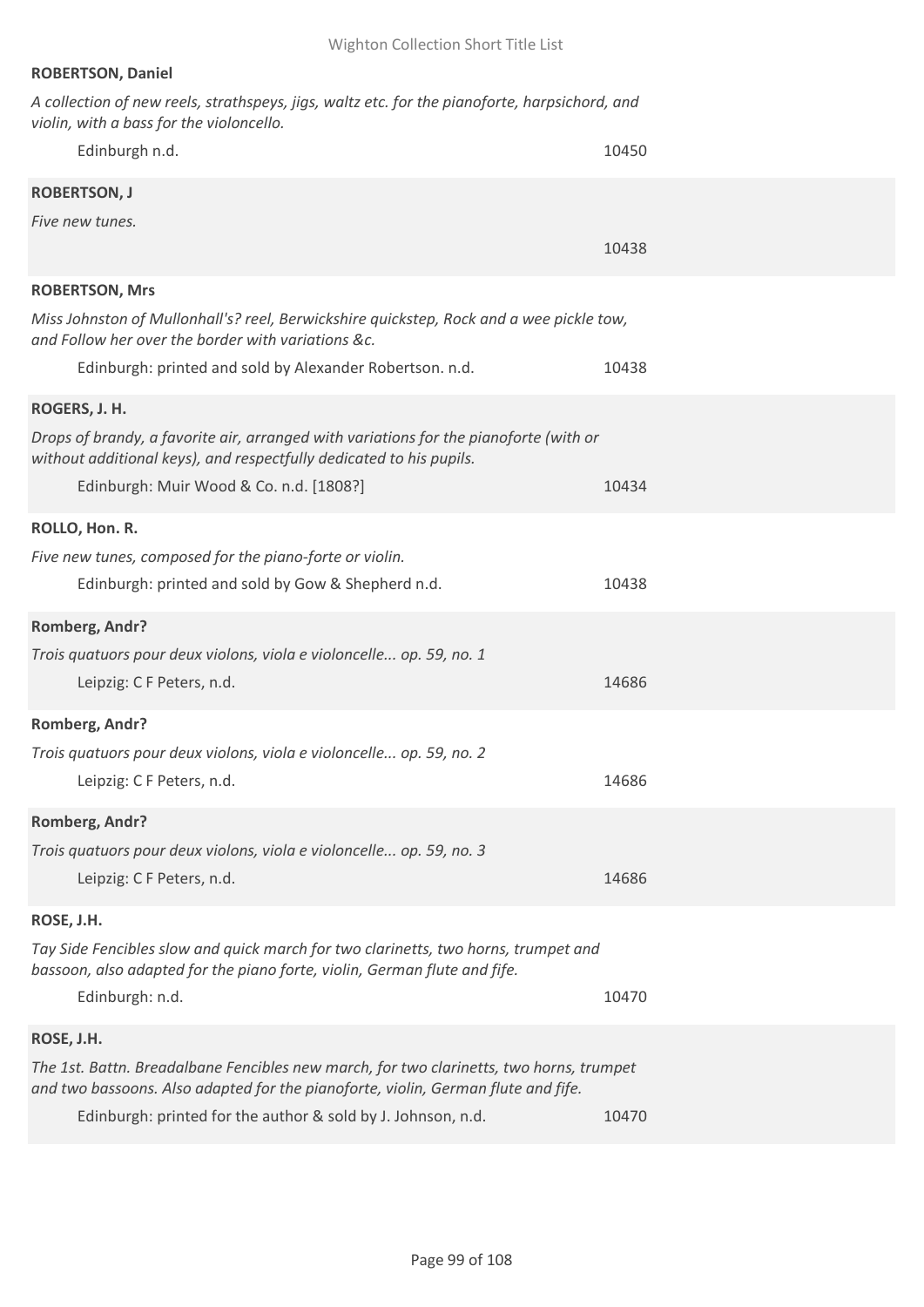| ROSE, J.H.                                                                                                                                                                                                                    |       |
|-------------------------------------------------------------------------------------------------------------------------------------------------------------------------------------------------------------------------------|-------|
| The 1st. Battn. Breadalbane Fencibles new troop for the piano forte, violin, German flute<br>and fife.                                                                                                                        |       |
| Edinburgh: printed for the author and sold by J. Johnson, n.d.                                                                                                                                                                | 10470 |
| ROSE, J.H.                                                                                                                                                                                                                    |       |
| The favorite short troop of the 1st. battalion of Breadalban[e] Fencibles 8 slow and 12<br>quick marches composed and arranged for the pianoforte or harpsichord.<br>Glasgow: Printed for and sold by A. MacGoun, n.d. [1798] | 10470 |
|                                                                                                                                                                                                                               |       |
| ROSE, J.H.                                                                                                                                                                                                                    |       |
| The Glasgow Volunteers march.<br>Edinburgh: n.d.                                                                                                                                                                              | 10470 |
| <b>ROSS</b>                                                                                                                                                                                                                   |       |
| The girl I left behind me, arranged with variations for the piano forte.<br>Edinburgh: printed and sold by J. Hamilton n.d. [1809?]                                                                                           | 10434 |
| <b>ROSS, Daniel</b>                                                                                                                                                                                                           |       |
| Hey Tuttie Taitie, with variations for the pianoforte.<br>Edinburgh: printed & sold by J. Hamilton n.d.                                                                                                                       | 10434 |
| <b>ROSS, Daniel</b>                                                                                                                                                                                                           |       |
| O where will bonny Ann ly, with variations for the pianoforte.<br>Edinburgh: printed and sold by Muir Wood & Co. n.d.                                                                                                         | 10434 |
| <b>ROSS, Daniel</b>                                                                                                                                                                                                           |       |
| O where will bonny Ann ly. A favourite Scots air with variations for the pianoforte.<br>Edinburgh: Muir Wood & Co. n.d.                                                                                                       | 8649  |
| ROSS, Dr                                                                                                                                                                                                                      |       |
| Auld lang syne, with variations for the pianoforte or harp.<br>Edinburgh n.d.                                                                                                                                                 | 10434 |
| ROSS, John                                                                                                                                                                                                                    |       |
| A 2nd. set of 9 songs, with an accompaniment for the piano-forte or harp. Op. 4.<br>London: printed by Longman and Broderip, n.d.                                                                                             | 10423 |
| ROSS, John                                                                                                                                                                                                                    |       |
| A 3rd. sett of songs with an accompaniment for the piano forte or harp. Op. 7th.<br>Edinburgh: printed and sold by John Hamilton, n.d.                                                                                        | 10423 |
| ROSS, John                                                                                                                                                                                                                    |       |
| A select collection of ancient and modern Scottish airs, adapted for the voice, with<br>symphonies and accompaniments for the pianoforte. Vol. 1.                                                                             |       |
| Edinburgh n.d.                                                                                                                                                                                                                | 10408 |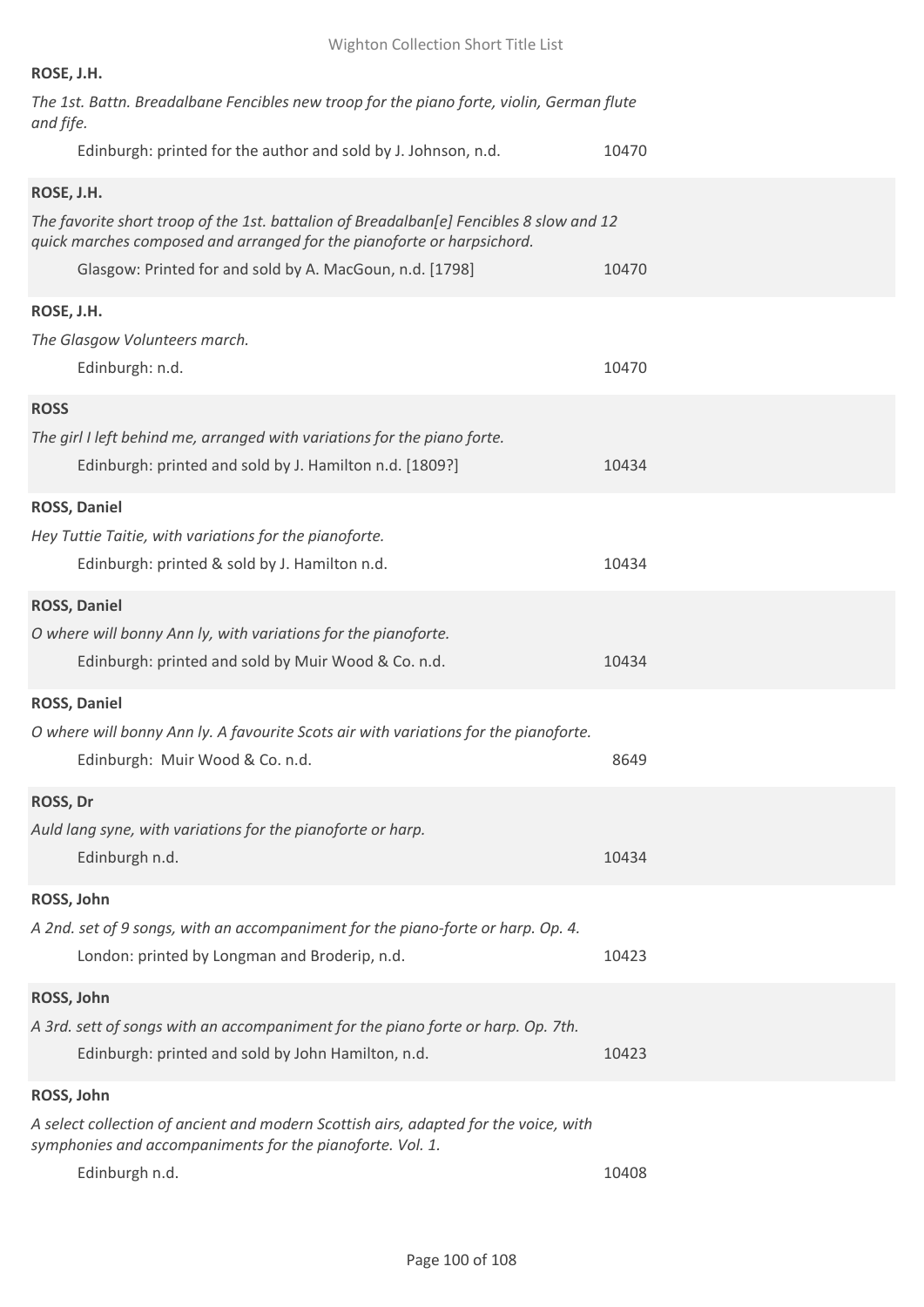| ROSS, John                                                                                                                                                                                 |       |
|--------------------------------------------------------------------------------------------------------------------------------------------------------------------------------------------|-------|
| An ode to charity, written by Mr. John Rannie, set to music with an accompaniment for<br>the piano forte by John Ross. Op. 10th.                                                           |       |
| London: Printed and sold by Preston, n.d.                                                                                                                                                  | 10423 |
| ROSS, John                                                                                                                                                                                 |       |
| Go to Berwick Johnny, with variations for the pianoforte or harp.                                                                                                                          |       |
| Edinburgh: printed and sold by J. Hamilton, n.d. [c.1811?]                                                                                                                                 | 10434 |
| ROSS, John                                                                                                                                                                                 |       |
| The 42d. Regt's. return from Egypt, a grand march for the pianoforte.                                                                                                                      |       |
| Edinburgh: printed and sold by J. Hamilton, n.d.                                                                                                                                           | 10434 |
| ROSS, John                                                                                                                                                                                 |       |
| The rock and a wee pickle tow, with variations for the pianoforte or harp.                                                                                                                 |       |
| Edinburgh: printed and sold by Alexander Robertson n.d.                                                                                                                                    | 10434 |
| <b>RUTHERFORD, [David]</b>                                                                                                                                                                 |       |
| Compleat collection of 200 of the most celebrated country dances, both old and new<br>which are in vogue, perform'd at Court and all public assemblies with the newest and best<br>figures |       |
| London: David Rutherford, n.d. [BUC has c.1756]                                                                                                                                            |       |
| SANDERSON, J.                                                                                                                                                                              |       |
| A down, a down, down in the valley, sung by Mrs. Bland, with accompaniment for the<br>German-flute.                                                                                        |       |
|                                                                                                                                                                                            | 7060  |
| Sarti, Giuseppe                                                                                                                                                                            |       |
| Duetto: Ah! proteggete O Dei                                                                                                                                                               |       |
|                                                                                                                                                                                            | 7086  |
| <b>SCHETKY</b>                                                                                                                                                                             |       |
| [Collection of minuets.]                                                                                                                                                                   |       |
|                                                                                                                                                                                            |       |
| SCHETKY, G.                                                                                                                                                                                |       |
| Largo's fairy dance, compos'd by Nath. Gow, with variations for the pianoforte.                                                                                                            |       |
| Edinburgh: printed and sold by Alexander Robertson n.d.                                                                                                                                    | 10434 |
| SCHETKY, G.                                                                                                                                                                                |       |
| There's my thumb I'll ne'er beguile thee, made into a rondo for the pianoforte.                                                                                                            |       |
| Edinburgh: printed and sold by John Sutherland n.d. [1816?]                                                                                                                                | 10434 |
| SCHETKY, J.G.C.                                                                                                                                                                            |       |
|                                                                                                                                                                                            |       |
| Miss O'Neill's strathspey composed and arranged as a rondo for the pianoforte.                                                                                                             |       |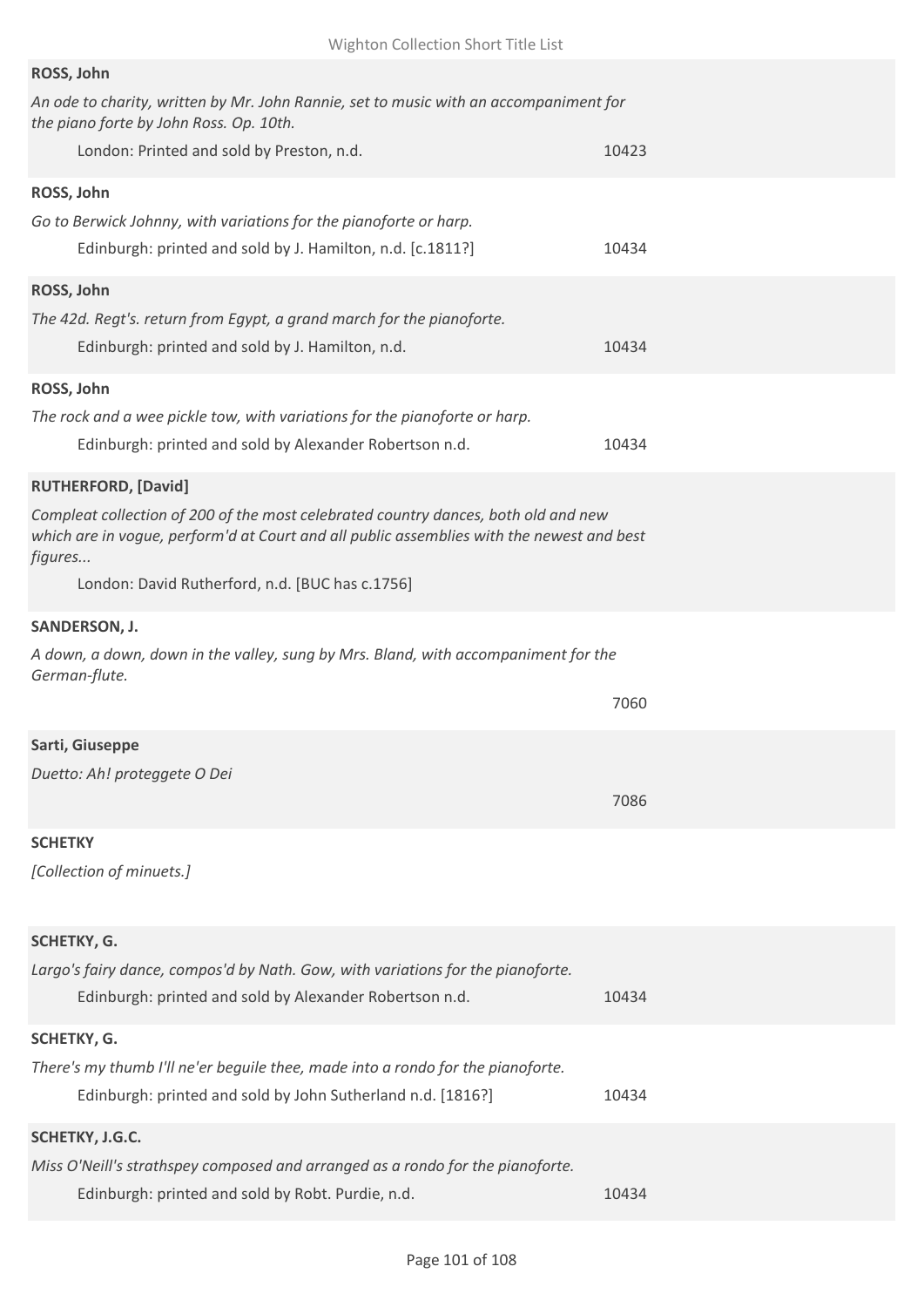# **SCHETKY, J.G.C.**

| Six canzonets for the voice, with an accompanyment for the piano forte The words by<br>Mr. Woods.                                    |       |
|--------------------------------------------------------------------------------------------------------------------------------------|-------|
| Edinburgh: printed and sold by N. Stewart & Co., n.d.                                                                                | 10421 |
| SCHETKY, J.G.C.                                                                                                                      |       |
| Six songs                                                                                                                            |       |
| Edinburgh: printed and sold by N. Stewart, n.d.                                                                                      | 10422 |
| SCHETKY, J.G.C.                                                                                                                      |       |
| The birthday of Thomson, author of "The Seasons", an occasional poem, written by Mr.<br>Woods                                        |       |
| Edinburgh: printed and sold by N. Stewart & Co., n.d.                                                                                | 10421 |
| <b>SCHULTHESIUS, G.P.</b>                                                                                                            |       |
| Two quartets for the harpsichord or pianoforte accompanied with a violin, viola and<br>violoncello obligato.                         |       |
| London: n.d.                                                                                                                         | 31953 |
| <b>SCOTT, Sir Walter</b>                                                                                                             |       |
| The Bonnets of Bonnie Dundee. MS.                                                                                                    |       |
| <b>SHEPHERD, William</b>                                                                                                             |       |
| A 2nd collection of strathspey reels, etc. for the pianoforte, violin and violoncello.<br>Edinburgh: n.d.                            | 10452 |
| <b>SHEPHERD, William</b>                                                                                                             |       |
| A collection of strathspey reels, etc., with a bass for the violoncello or harpsichord.                                              |       |
| Edinburgh: n.d.                                                                                                                      | 10452 |
| SHIELD, W[illia]m                                                                                                                    |       |
| An introduction to harmony.                                                                                                          |       |
| London: 1800                                                                                                                         | 21265 |
| SHIELD, Will[ia]m.                                                                                                                   |       |
| Rosina, a musical entertainment as performed at the Theatre Royal in Covent Garden,<br>adapted for one, two and three German flutes. |       |
| London: J[oseph] Dale, n.d. [BUC has c.1786]                                                                                         |       |
| SHIELD, Will[ia]m.                                                                                                                   |       |
| The comic opera of The poor soldier for the German flute or violin                                                                   |       |
| London: J Bland, n.d. [BUC has 1782]                                                                                                 |       |
| SIMPSON, Christopher                                                                                                                 |       |
| A compendium of practical musick [sic] in 5 parts.                                                                                   |       |

London: William Godbid, n.d. [1667]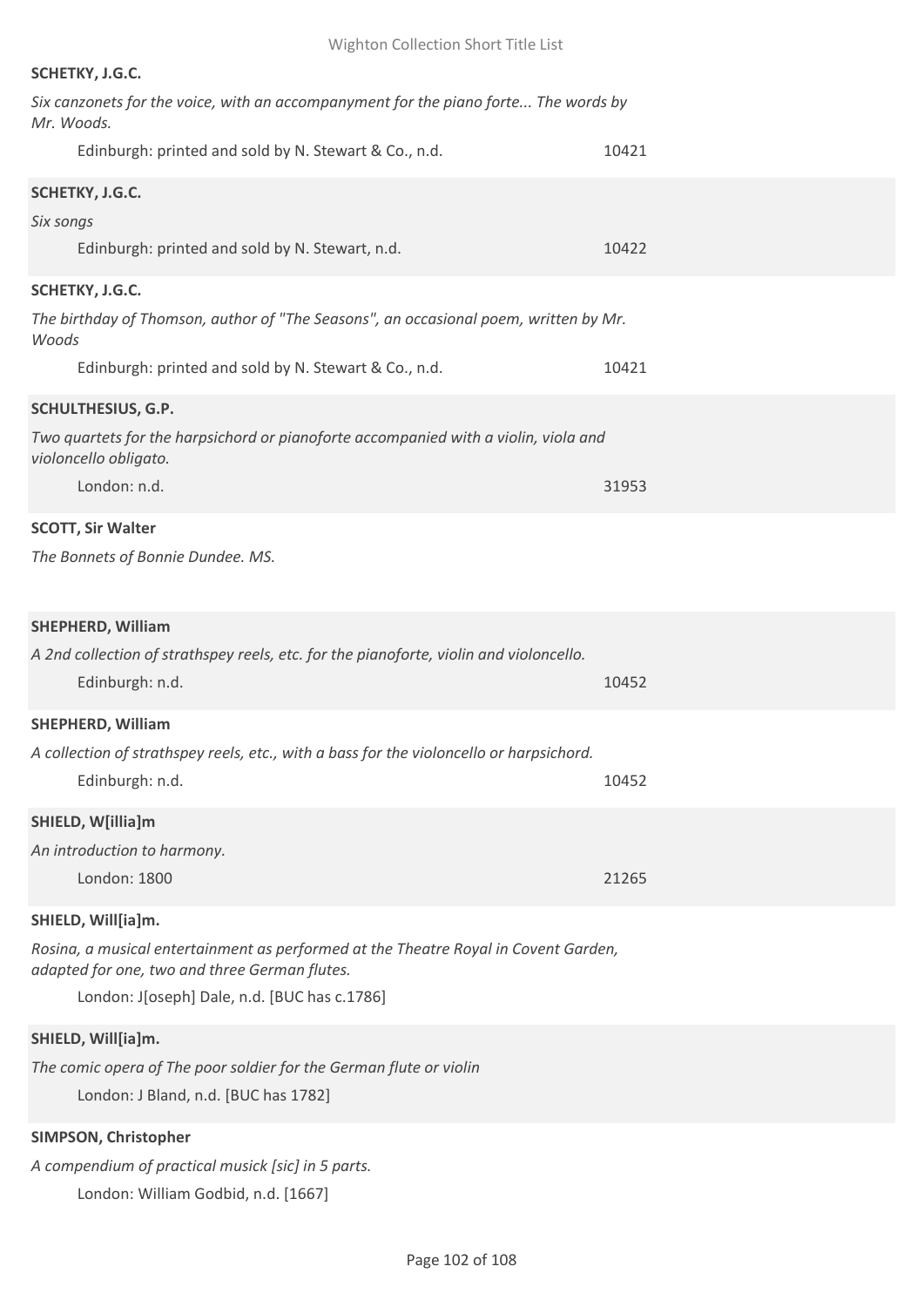| Wighton Collection Short Title List                                                                                                                                                                         |       |
|-------------------------------------------------------------------------------------------------------------------------------------------------------------------------------------------------------------|-------|
| SIMPSON, Christopher<br>A compendium; or, Introduction to Practical Music.<br>London: n.d.                                                                                                                  |       |
|                                                                                                                                                                                                             |       |
| SIMPSON, Christopher<br>The division violist; or, An introduction to the playing upon a ground.                                                                                                             |       |
| London: John Playford, 1659                                                                                                                                                                                 | 10402 |
| SIMPSON, John                                                                                                                                                                                               |       |
| The Delightful pocket companion for the German flute, containing a choice collection of<br>the most celebrated Italian, English and Scotch tunes, curiously adapted to that<br>instrument.                  |       |
| London: Printed for John Simpson, n.d. [BUC has c.1750]                                                                                                                                                     |       |
| <b>SKINNER, James Scott</b>                                                                                                                                                                                 |       |
| The Miller o' Hirn Collection of over one hundred strathspeys, reels, Highland<br>Schottisches, slow airs, songs, hornpipes, jigs, &c. composed & arranged for the<br>pianoforte or violin and violoncello. |       |
| Elig: the author, n.d. [1881]                                                                                                                                                                               | 8337  |
| <b>SLAPP, W[illiam]</b>                                                                                                                                                                                     |       |
| Sweet bird art thou flown expressly and exclusively for La Belle Assemblee and to be<br>had only with that work.                                                                                            |       |
|                                                                                                                                                                                                             | 7060  |
| <b>SMITH, Alex[ander]</b>                                                                                                                                                                                   |       |
| A collection of church tunes, hymns and canons in 2, 3 and 4 parts.<br>Edinburgh: n.d.                                                                                                                      |       |
| <b>SMITH, John Stafford</b>                                                                                                                                                                                 |       |
| A miscellaneous collection of new songs, catches and glees for 1, 2, 3, 4, and 5 voices,<br>particularly on occasional ode sung after dinner at the Pantheon, which gained the<br>premium this year [1780]  |       |
| London: n.d.                                                                                                                                                                                                | 21259 |
| SMITH, R.A.                                                                                                                                                                                                 |       |
| Select melodies with appropriate words chiefly original, collected and arranged with<br>symphonies and accompaniments for the pianoforte.                                                                   |       |
| Edinburgh: Rob[er]t Purdie, n.d. [1825]                                                                                                                                                                     | 21254 |
| SMITH, R.A.                                                                                                                                                                                                 |       |
| The Irish Minstrel, a selection from the vocal melodies of Ireland, ancient and modern<br>arranged for the pianoforte.                                                                                      |       |
| Edinburgh: n.d.                                                                                                                                                                                             | 32005 |
| SMITH, R.A.                                                                                                                                                                                                 |       |
| The sacred harmony of the Church of Scotland, in 4 vocal parts.                                                                                                                                             |       |

Edinburgh: n.d.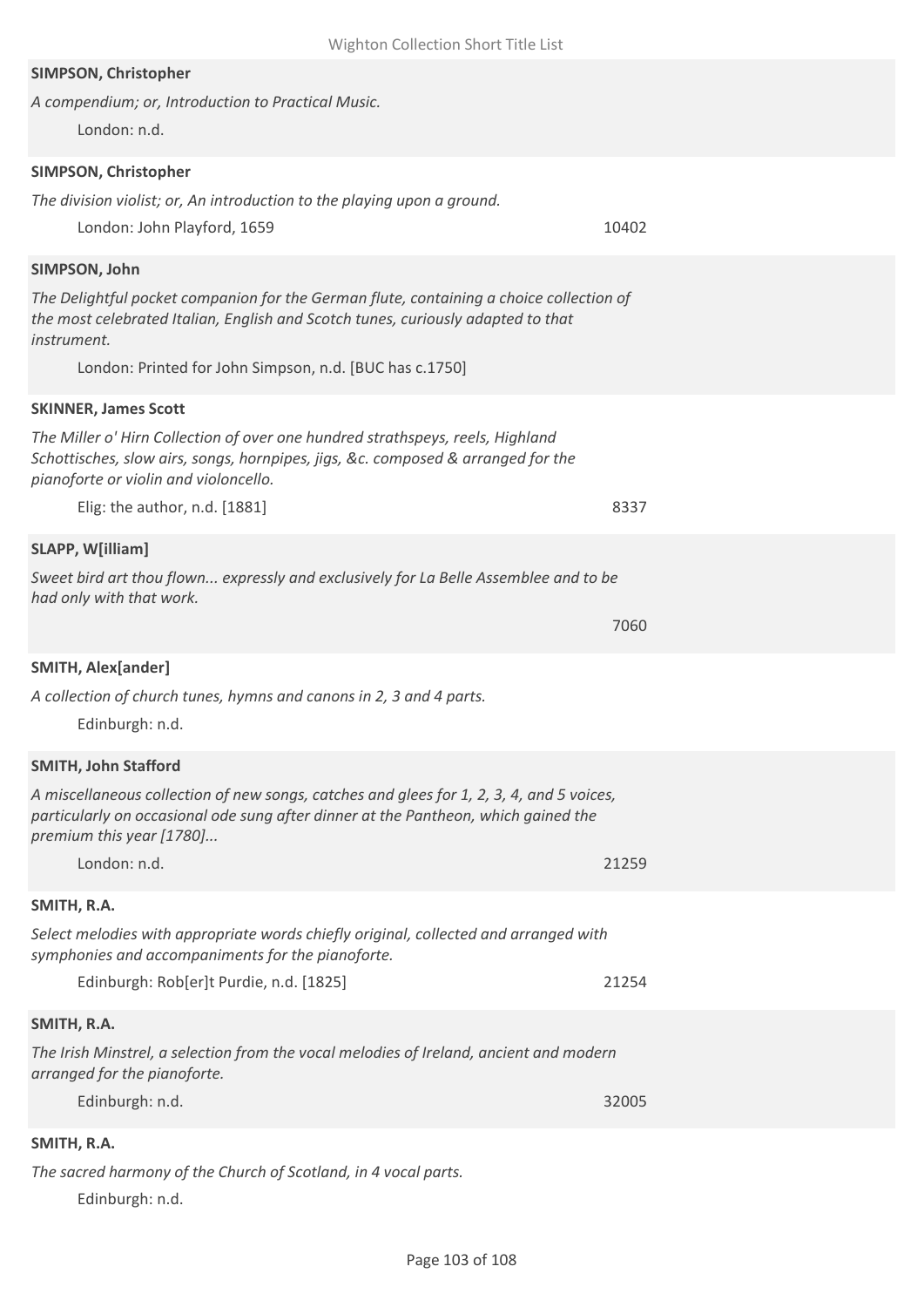| SMITH, R.A.                                                                                                                                                                           |       |
|---------------------------------------------------------------------------------------------------------------------------------------------------------------------------------------|-------|
| The Scottish minstrel, a selection from the vocal melodies of Scotland ancient and                                                                                                    |       |
| modern, arranged for the pianoforte.                                                                                                                                                  |       |
| Edinburgh: n.d. [182-?]                                                                                                                                                               |       |
| <b>SMITH, Theodor</b>                                                                                                                                                                 |       |
| The celebrated music which is on the organ at Mr. Coxe's Museum, Spring Garden,                                                                                                       |       |
| properly adapted for the harpsichord.                                                                                                                                                 |       |
| London: Welcker, n.d.                                                                                                                                                                 | 31953 |
| SNOW, Mr. Jun[io]r.                                                                                                                                                                   |       |
| The bird, sung by Mr. Raworth, at Marylebone Gardens.                                                                                                                                 |       |
|                                                                                                                                                                                       | 10419 |
|                                                                                                                                                                                       |       |
| SPOHR, L.                                                                                                                                                                             |       |
| Spohr's Violin school, translated and abridged with more ample elementary instructions<br>and above 20 modern and popular airs arranged expressly for this edition                    |       |
| London: G H Davidson, n.d.                                                                                                                                                            |       |
| <b>Steffani, Signor Agostino</b>                                                                                                                                                      |       |
| Duetti                                                                                                                                                                                |       |
| [London: B. Goodison, 1787]                                                                                                                                                           | 7086  |
| <b>STENHOUSE, William</b>                                                                                                                                                             |       |
| Illustrations of the lyric poetry and music of Scotland, originally compiled to accompany                                                                                             |       |
| the "Scots Musical Museum", and now published separately, with additional notes and                                                                                                   |       |
| illustrations.                                                                                                                                                                        |       |
| Edinburgh: 1853                                                                                                                                                                       |       |
| <b>STEUART, Alexander</b>                                                                                                                                                             |       |
| Musick for the scots songs in Allan Ramsays tea-table miscellany                                                                                                                      |       |
|                                                                                                                                                                                       | 10455 |
|                                                                                                                                                                                       |       |
| <b>STEVEN, James</b>                                                                                                                                                                  |       |
| A selection of psalm & hymn tunes in four parts: adapted to various metres used in the<br>principal churches, chapels, & dissenting congregations in Scotland; to which is prefixed a |       |
| compendious introduction                                                                                                                                                              |       |
| Glasgow: n.d.                                                                                                                                                                         |       |
|                                                                                                                                                                                       |       |
| <b>STEVEN, James</b>                                                                                                                                                                  |       |
| A selection of sacred music consisting of a variety of peculiar metres, with suitable words<br>to each tune, adapted and arranged in four parts.                                      |       |
| Glasgow: James Brown                                                                                                                                                                  |       |
|                                                                                                                                                                                       |       |
| STEVENSON, Sir John, Mus. Doc.                                                                                                                                                        |       |
| A selection of Irish melodies with symphonies and accompaniments by Sir John                                                                                                          |       |
| Stevenson, Mus. Doc., and characteristic words by Thomas Moore.                                                                                                                       |       |
| London: n.d. [c.1810-34]                                                                                                                                                              | 10436 |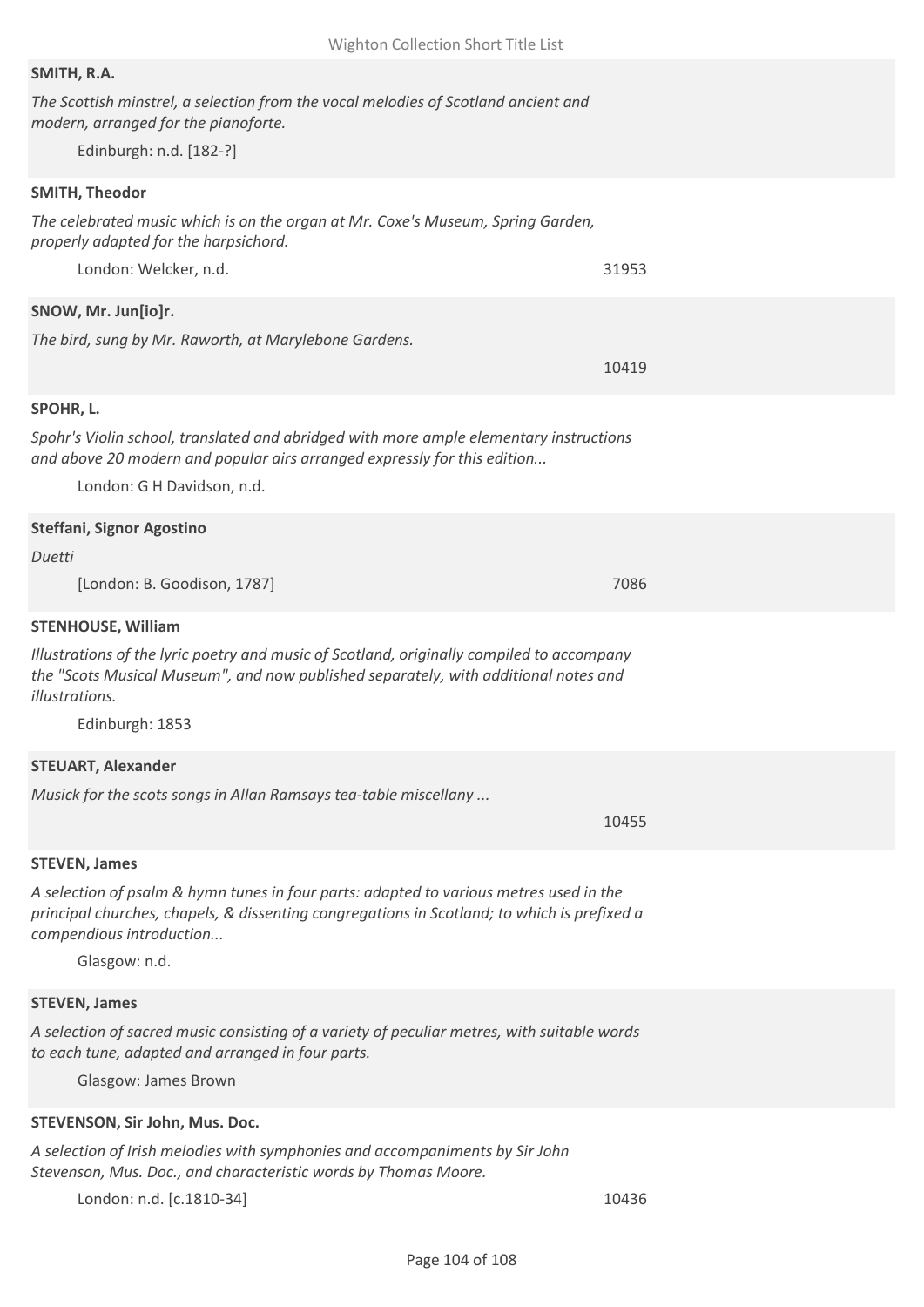| Wighton Collection Short Title List                                                                                                             |       |
|-------------------------------------------------------------------------------------------------------------------------------------------------|-------|
| STEVENSON, Sir John, Mus. Doc.                                                                                                                  |       |
| A selection of Irish melodies with symphonies and accompaniments by Sir John<br>Stevenson, Mus. Doc., and characteristic words by Thomas Moore. |       |
| London: n.d. [c.1810-34]                                                                                                                        | 10437 |
| <b>STEWART, Charles</b>                                                                                                                         |       |
| A collection of minuets, cottilions, allemands, high dances, hornpipes etc., for the<br>pianoforte and violin.                                  |       |
| Edinburgh: n.d. [1801]                                                                                                                          |       |
| <b>STEWART, Charles</b>                                                                                                                         |       |
| A collection of strathspey reels, giggs [sic], etc., with a bass for the violoncello or<br>harpsichord.                                         |       |
| Edinburgh: n.d. [1809]                                                                                                                          | 10456 |
| <b>STEWART, Neil (publisher)</b>                                                                                                                |       |
| A collection of Scots songs, adapted for a voice and harpsichord.                                                                               |       |
| Edinburgh: n.d.                                                                                                                                 | 10413 |
| <b>STEWART, Neil (publisher)</b>                                                                                                                |       |
| A collection of Scots songs, adapted for a voice and harpsichord.                                                                               |       |
| Edinburgh: n.d. [1783]                                                                                                                          | 10411 |
| <b>STEWART, Neil (publisher)</b>                                                                                                                |       |
| Thirty Scots songs adapted for a voice and harpsichord, the words by Allan Ramsey.                                                              |       |
| Edinburgh: n.d.                                                                                                                                 | 10413 |
| <b>STRACHEN, Alexander</b>                                                                                                                      |       |
| The St. Andrews' lodge of Glenkindy's strathspey and reel.                                                                                      |       |
| Aberdeen: n.d.                                                                                                                                  | 10435 |
| <b>SURENNE, J.T.</b>                                                                                                                            |       |
| The songs of Ireland without words for the pianoforte, edited by Francis Robinson, Mus.<br>Doc.                                                 |       |
| Dublin: n.d.                                                                                                                                    | 31973 |
| TANS'UR, William, Senior                                                                                                                        |       |
| The royal melody compleat [sic]                                                                                                                 |       |
| London: R Brown for James Hodges, 1755                                                                                                          |       |
| TANS'UR, William, Senior                                                                                                                        |       |
|                                                                                                                                                 |       |

*The royal melody compleat [sic], or The new harmony of Sion in three books, containing a new and correct introduction to the grounds of musick [sic]...*

London: by R Brown for James Hodges, 1755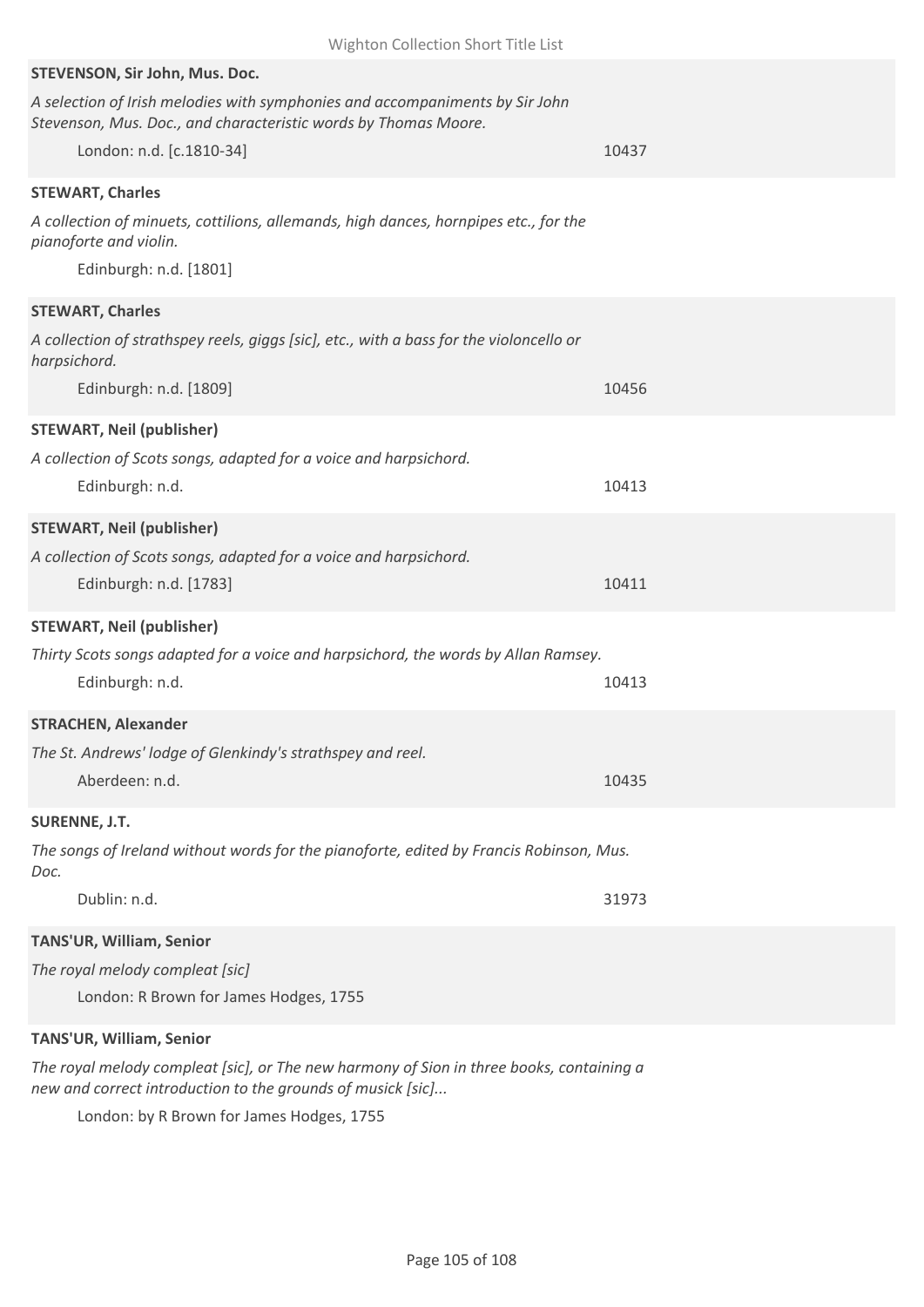### **THOMPSON, C. & S. (publisher)**

*Compleat collection of 200 favourite country dances perform'd at Court, Bath, Tunbridge and all publick [sic] assemblies with proper figures or directions to each tune set for the violin, German flute and hautboy.*

London: printed for Charles and Samuel Thompsons, n.d. [BU

### **THOMPSON, S.A. & P. (publisher)**

*The compleat tutor for the German flute.*

| THOMSON, A.                                                                                                                                                                                                    |       |
|----------------------------------------------------------------------------------------------------------------------------------------------------------------------------------------------------------------|-------|
| Evenings in Scotland: a collection of the most admired Scottish melodies.                                                                                                                                      |       |
| Glasgow n.d.                                                                                                                                                                                                   | 7067  |
| <b>THOMSON, George</b>                                                                                                                                                                                         |       |
| A select collection of original Scottish airs for the voice; with symphonies and<br>accompaniments for the pianoforte, violin and violoncello                                                                  |       |
| Edinburgh: n.d. [1803-41]                                                                                                                                                                                      | 3256  |
| <b>THOMSON, George</b>                                                                                                                                                                                         |       |
| A select collection of original Scottish airs for the voice; with symphonies and<br>accompaniments for the pianoforte, violin and violoncello                                                                  |       |
| Edinburgh: n.d. [1803-41]                                                                                                                                                                                      | 3258  |
| <b>THOMSON, George</b>                                                                                                                                                                                         |       |
| A select collection of original Scottish airs for the voice; with symphonies and<br>accompaniments for the pianoforte, violin and violoncello                                                                  |       |
| Edinburgh: n.d. [1803-41]                                                                                                                                                                                      | 3257  |
| <b>THOMSON, George</b>                                                                                                                                                                                         |       |
| A select collection of original Welsh airs adapted for the voice, united to characteristic<br>English poetry, never before published, with symphonies and accompaniments, composed<br>chiefly by Joseph Haydn. |       |
| London: Preston, n.d. [1809]                                                                                                                                                                                   | 7084  |
| <b>THOMSON, George</b>                                                                                                                                                                                         |       |
| Collection of the songs of Burns, Sir Walter Scott. Bart., and other eminent lyric poets,<br>ancient and modern, united to the select melodies of Scotland and of Ireland and Wales                            |       |
| Edinburgh: n.d. [vol. 6 dated 1824]                                                                                                                                                                            | 31998 |
| <b>THOMSON, George</b>                                                                                                                                                                                         |       |
| Collection of the songs of Burns, Sir Walter Scott. Bart., and other eminent lyric poets,<br>ancient and modern, united to the select melodies of Scotland and of Ireland and Wales                            |       |
| Edinburgh: John Moir for G Thomson, 1822                                                                                                                                                                       |       |
| <b>THOMSON, James</b>                                                                                                                                                                                          |       |

*A collection of the best church tunes, hymns, canons, anthems and catches.* Leith: Peattie n.d.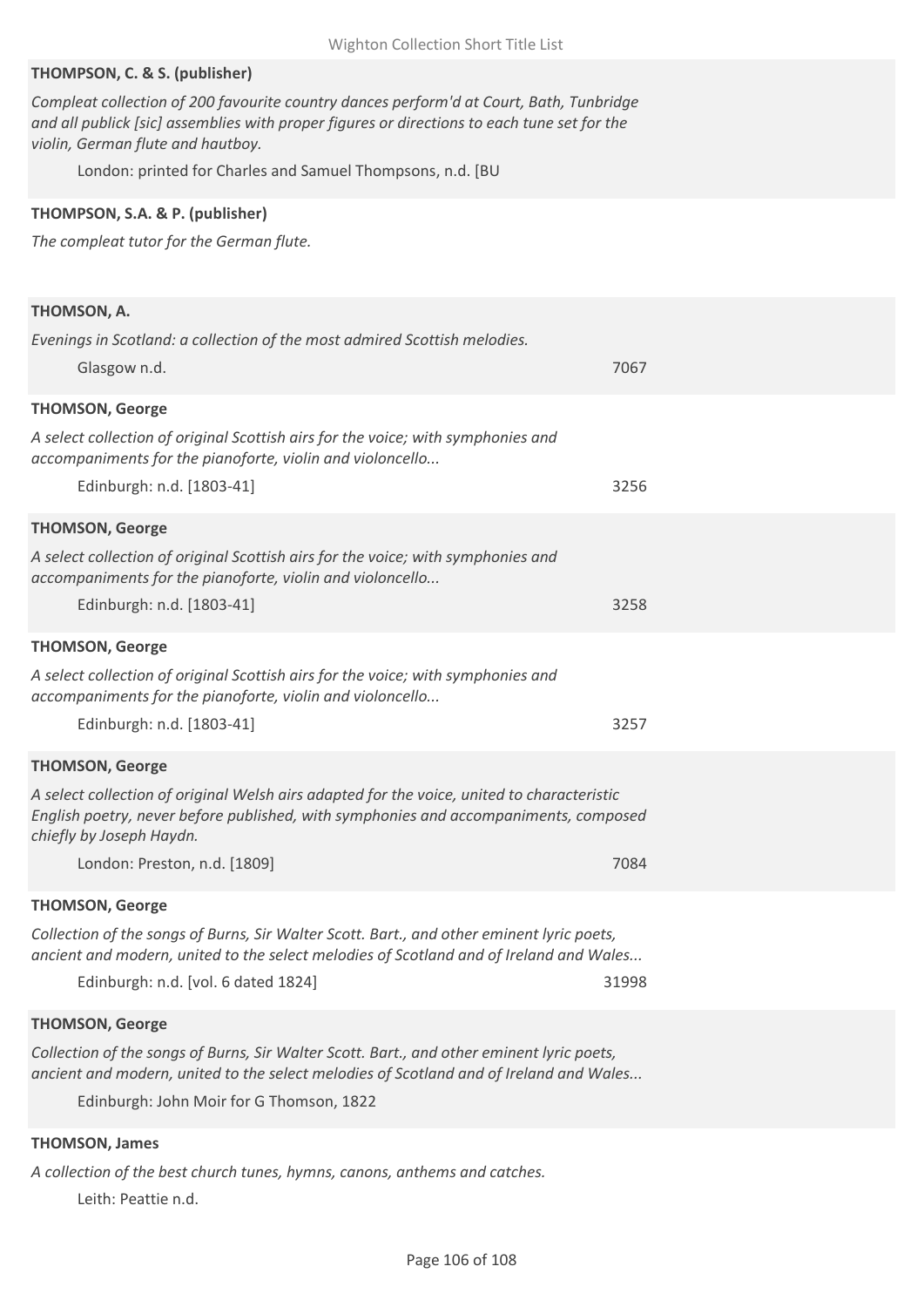### **THOMSON, W.**

| Orpheus Caledonius, or a collection of the best Scotch songs set to musick. |  |  |  |  |
|-----------------------------------------------------------------------------|--|--|--|--|
|                                                                             |  |  |  |  |

London: Printed for the author, n.d. [Wighton has 1725, BUC 3254

### **THOMSON, W.**

*Orpheus Caledonius, or a collection of the best Scotch songs set to musick.* London: Printed for the author, 1733

### **THUMOTH, Burk**

*12 Scotch and 12 Irish airs with variations set for the German flute, violin, or harpsichord.* London: for John Cox, n.d.

### **THUMOTH, Burk**

*12 Scotch and 12 Irish airs, and 12 English and 12 Irish airs, with variations set for the German flute, violin or harpsichord.*

London: Printed for H[enry] Thorowgood, n.d. [BUC has c. 17

#### **TOSI, Pier. Francesco**

*Observations on the florid song, or sentiments on the ancient and modern singers... translated into English by Mr Galliard... with explanatory annotations and examples in musick.*

London: printed for J Wilcox, 1743

#### **URBANI, Peter**

*A select collection of original Scottish airs, for the voice, with introductory & concluding symphonies & accompaniments for the piano forte, violin & violoncello. Books 4-6*

Edinburgh n.d. [1804?]

#### **URBANI, Peter**

*A selection of minuets, high dances, cottilions, Scots airs, etc., adapted for the pianoforte or harpsichord.*

London: n.d. 10440

# **URBANI, Peter**

*A selection of Scots songs, harmonized, improved with simple and adapted graces. Books 1-3*

Edinburgh: n.d. 10433

### **URBANI, Peter and LISTON, P.**

*A favorite selection of Scots tunes by Urbani & Liston properly arranged as duettos for two German flutes or two violins by P. Urbani.*

Edinburgh: Urbani & Liston, n.d.

### **URBANI, Peter and LISTON, P.**

*A favorite selection of Scots tunes by Urbani & Liston properly arranged as duettos for two German flutes or two violins by P. Urbani.*

Edinburgh: Urbani & Liston [vol. 1 only], various dates [BUC g